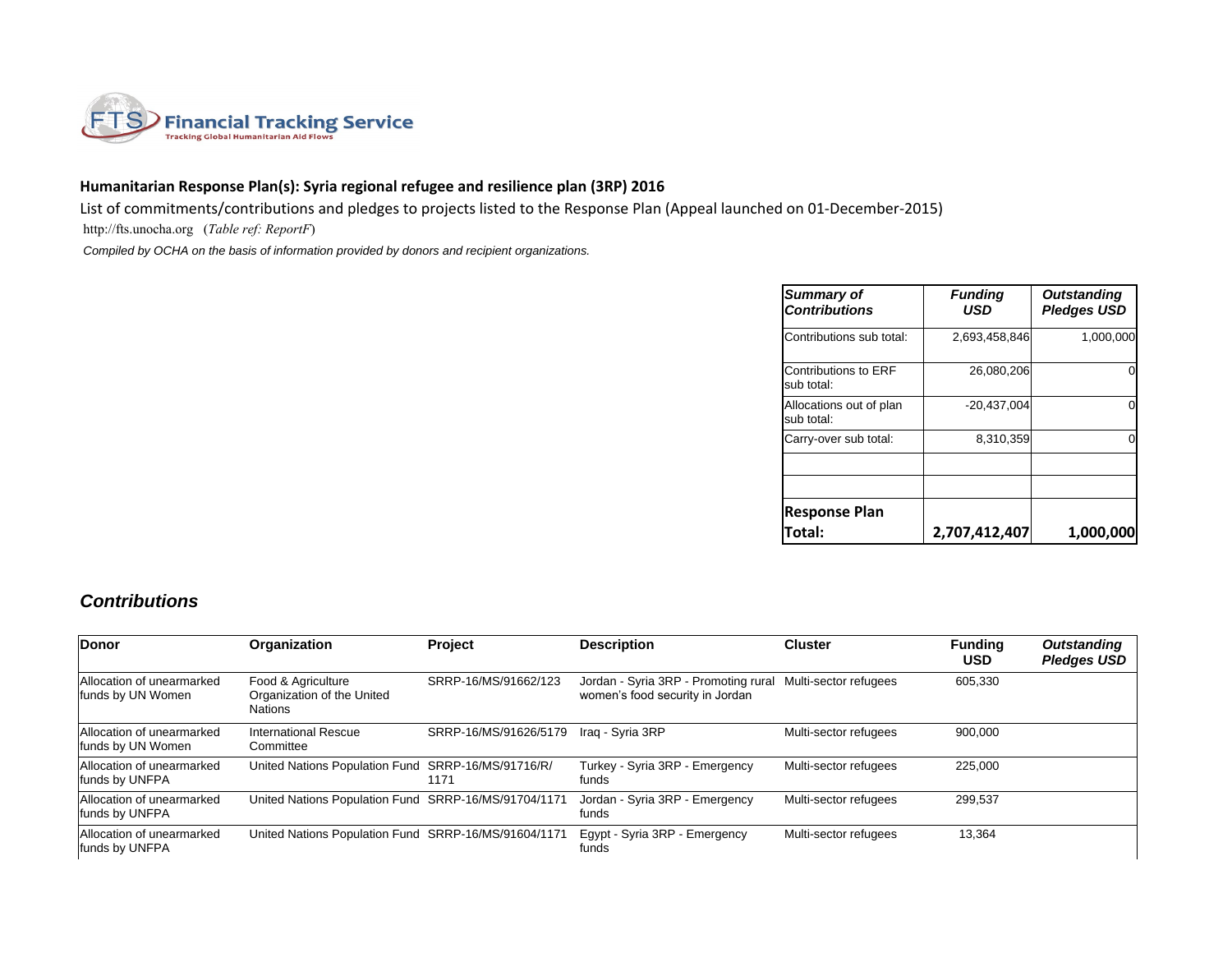| Allocation of unearmarked<br>funds by WFP | United Nations Relief and<br>Works Agency for Palestine<br>Refugees in the Near East | SRRP-16/MS/95242           | Lebanon - Syria 3RP - Cash<br>Assistance for essential needs,<br>including food, shelter and NFIs | Multi-sector refugees | 4,511,596 |
|-------------------------------------------|--------------------------------------------------------------------------------------|----------------------------|---------------------------------------------------------------------------------------------------|-----------------------|-----------|
| Andorra                                   | United Nations High<br><b>Commissioner for Refugees</b>                              | SRRP-16/MS/91724/120       | Regional - Syria 3RP                                                                              | Multi-sector refugees | 16,816    |
| Australia                                 | <b>CARE</b> International                                                            | SRRP-16/MS/91657/5645      | Jordan-Syria 3RP                                                                                  | Multi-sector refugees | 371,559   |
| Australia                                 | <b>OXFAM</b>                                                                         | SRRP-16/MS/91686/<br>16237 | Jordan - Syria 3RP                                                                                | Multi-sector refugees | 538,403   |
| Australia                                 | Save the Children                                                                    | SRRP-16/MS/91691/6079      | Jordan-3RP Syria 2016                                                                             | Multi-sector refugees | 10,000    |
| Australia                                 | Terre des Hommes - Italy                                                             | SRRP-16/MS/91695/6405      | Syria regional refugee and resilience Multi-sector refugees<br>plan (3RP) 2016- Jordan            |                       | 39,915    |
| Australia                                 | Terre des Hommes International SRRP-16/MS/91694/5762                                 |                            | Jordan - Syria 3RP                                                                                | Multi-sector refugees | 39,915    |
| Australia                                 | United Nations Children's Fund SRRP-16/MS/91699/124                                  |                            | Jordan - Syria 3RP (SM160059)                                                                     | Multi-sector refugees | 2,492,918 |
| Australia                                 | United Nations Children's Fund SRRP-16/MS/91699/124                                  |                            | Jordan - Syria 3RP (SM160059)                                                                     | Multi-sector refugees | 339,943   |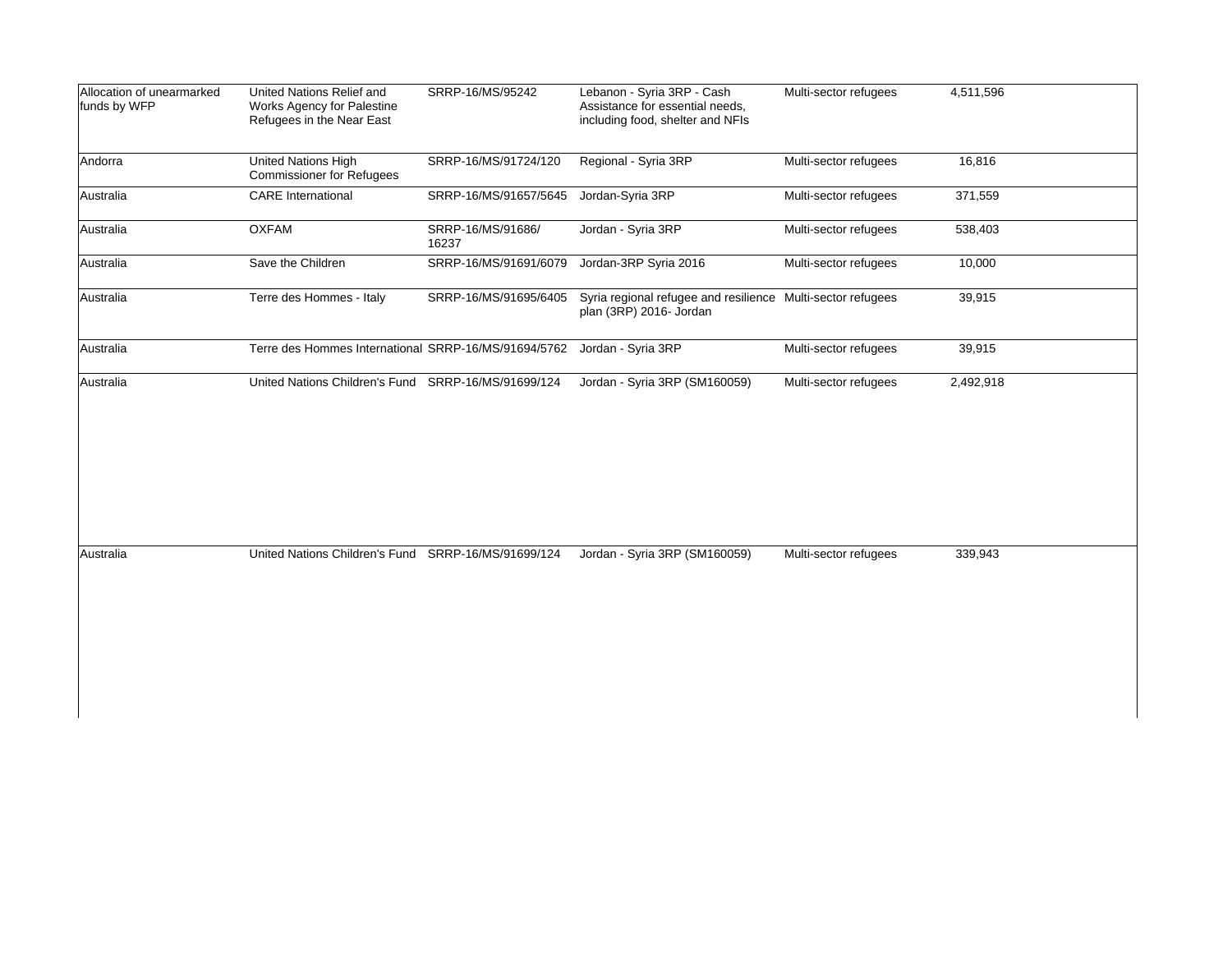| Australia | <b>United Nations High</b><br><b>Commissioner for Refugees</b> | SRRP-16/MS/91724/120                           | Humanitarian Assistance                                                                          | Multi-sector refugees | 3,541,076 |
|-----------|----------------------------------------------------------------|------------------------------------------------|--------------------------------------------------------------------------------------------------|-----------------------|-----------|
|           |                                                                |                                                |                                                                                                  |                       |           |
|           |                                                                |                                                |                                                                                                  |                       |           |
|           |                                                                |                                                |                                                                                                  |                       |           |
|           |                                                                |                                                |                                                                                                  |                       |           |
| Australia | World Food Programme                                           |                                                | SRRP-16/MS/92132/R/561 to be allocated to specific countries<br>(Syria's neighbouring countries) | Multi-sector refugees | 2,086,593 |
|           |                                                                |                                                |                                                                                                  |                       |           |
|           |                                                                |                                                |                                                                                                  |                       |           |
|           |                                                                |                                                |                                                                                                  |                       |           |
|           |                                                                |                                                |                                                                                                  |                       |           |
| Australia | World Food Programme                                           | SRRP-16/MS/92132/R/561 Humanitarian Assistance |                                                                                                  | Multi-sector refugees | 746,268   |
|           |                                                                |                                                |                                                                                                  |                       |           |
|           |                                                                |                                                |                                                                                                  |                       |           |
|           |                                                                |                                                |                                                                                                  |                       |           |
|           |                                                                |                                                |                                                                                                  |                       |           |
| Australia | World Food Programme                                           |                                                | SRRP-16/MS/92132/R/561 to be allocated to specific countries<br>(Syria's neighbouring countries) | Multi-sector refugees | 298,551   |
| Australia | World Relief                                                   | SRRP-16/MS/91708/5926                          | Jordan - Syria 3RP                                                                               | Multi-sector refugees | 192,300   |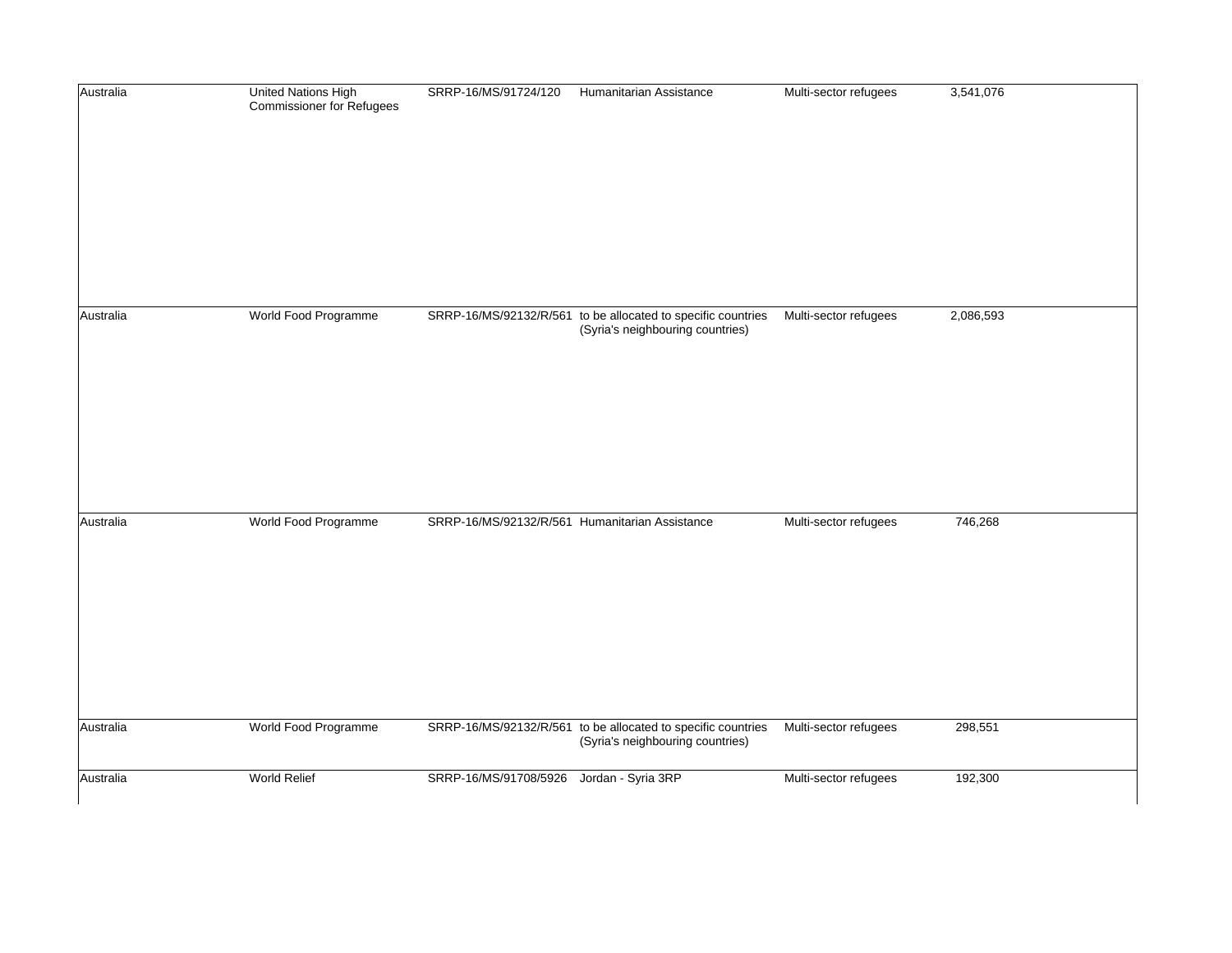| Austria | United Nations Children's Fund SRRP-16/MS/95237                    |                        | Lebanon - Syria 3RP - to support the Multi-sector refugees<br>schooling of Syrian children in<br>Lebanon (2694-00/2016)                                                                                                                                                                                                                   |                       | 813,449   |
|---------|--------------------------------------------------------------------|------------------------|-------------------------------------------------------------------------------------------------------------------------------------------------------------------------------------------------------------------------------------------------------------------------------------------------------------------------------------------|-----------------------|-----------|
| Austria | <b>United Nations High</b><br><b>Commissioner for Refugees</b>     | SRRP-16/MS/95239       | Lebanon - Syria 3RP - to help Syrian Multi-sector refugees<br>refugees in Lebanon and refugees<br>and migrants in Greece (part of<br>LB.7.08.47/0003-VII.3/2016)                                                                                                                                                                          |                       | 3,397,508 |
| Belgium | Food & Agriculture<br>Organization of the United<br><b>Nations</b> | SRRP-16/MS/91662/123   | Jordan - Syria 3RP                                                                                                                                                                                                                                                                                                                        | Multi-sector refugees | 300,000   |
| Belgium | Lebanese Association for<br><b>Popular Action</b>                  | SRRP-16/MS/95197       | Lebanon - Syria 3RP                                                                                                                                                                                                                                                                                                                       | Multi-sector refugees | 825,000   |
| Belgium | United Nations Children's Fund SRRP-16/MS/91699/124                |                        | Jordan - Syria 3RP - Invest in the<br>future of a generation of children and<br>young people affected by the Syria<br>conflict, providing Syrian refugee<br>and host community children and<br>young people with access to quality<br>learning, protective services, and<br>opportunities for civic engagement.<br>(PG/2016/08 - 3018034) | Multi-sector refugees | 2,787,068 |
| Belgium | United Nations High<br><b>Commissioner for Refugees</b>            | SRRP-16/MS/91702/120   | Jordan - Syria 3RP - Through this<br>project proposal, UNHCR is<br>appealing for its health services in<br>Zaatri camp in Jordan and camp<br>management services in Iraq for<br>Syrian refugees (PJ/2016/02 -<br>3017835)                                                                                                                 | Multi-sector refugees | 1,117,317 |
| Belgium | United Nations High<br><b>Commissioner for Refugees</b>            | SRRP-16/MS/91702/120   | Jordan - Syria 3RP - Better respond<br>to the most urgent needs of the<br>displaced in Jordan (PJ/2016/18 -<br>3018041)                                                                                                                                                                                                                   | Multi-sector refugees | 1,114,827 |
| Belgium | United Nations High<br><b>Commissioner for Refugees</b>            | SRRP-16/MS/91647/R/120 | Iraq - Syria 3RP - Through this<br>project proposal, UNHCR is<br>appealing for its health services in<br>Zaatri camp in Jordan and camp<br>management services in Iraq for<br>Syrian refugees (PJ/2016/02 -<br>3017835)                                                                                                                   | Multi-sector refugees | 2,218,213 |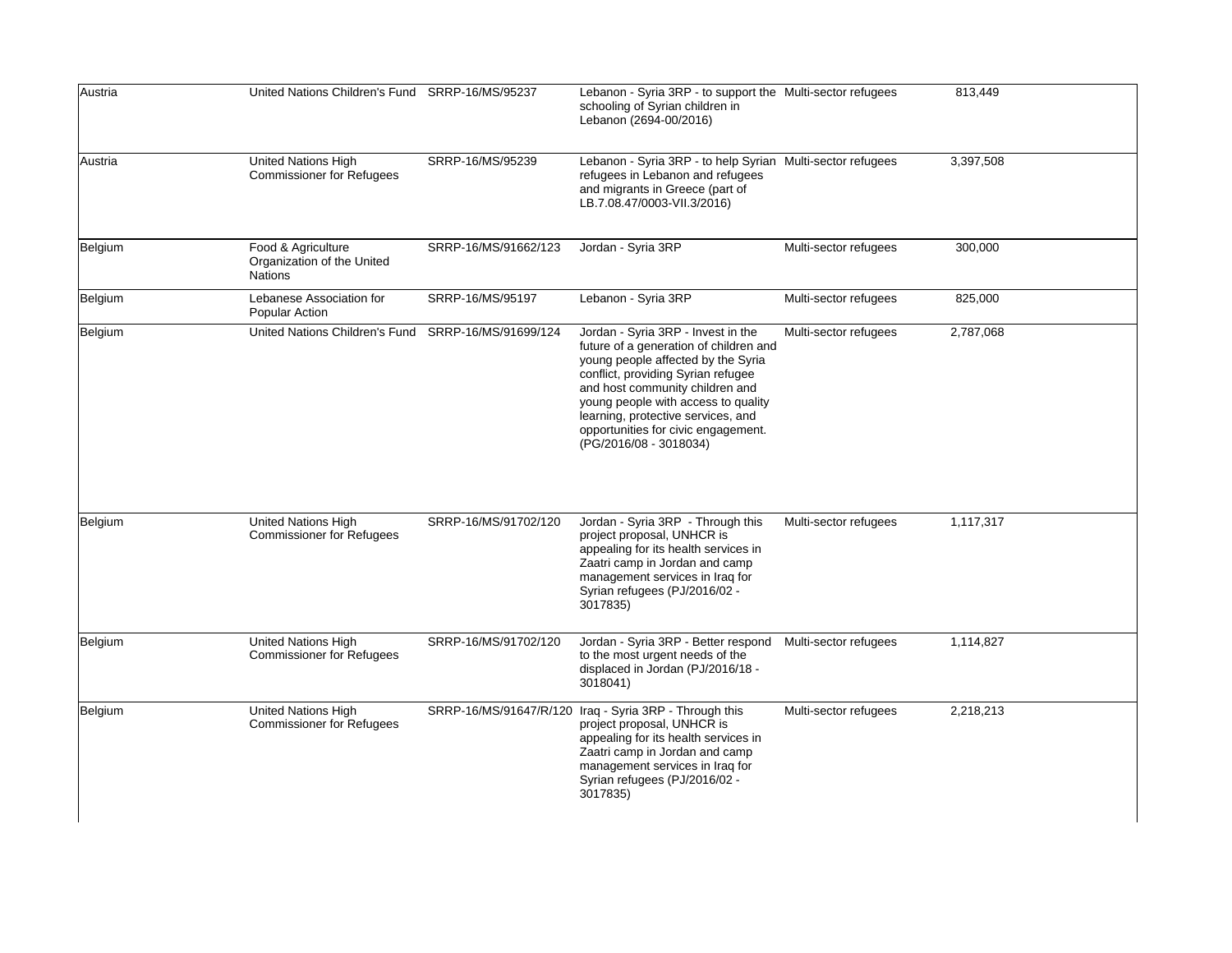| Belgium  | World Food Programme      |                        | SRRP-16/MS/92132/R/561 Lebanon - Syria 3RP - Répondre<br>aux besoins alimentaires et<br>améliorer la consommation et la<br>diversité alimentaire des populations<br>non-réfugiées les plus vulnérables<br>(PG/2016/06 - 3017862) | Multi-sector refugees | 3,329,634 |
|----------|---------------------------|------------------------|----------------------------------------------------------------------------------------------------------------------------------------------------------------------------------------------------------------------------------|-----------------------|-----------|
| Bulgaria | World Food Programme      | SRRP-16/MS/92132/R/561 | Voluntary Contribution to the World<br>Food Program aimed to satisfy<br>nutrition needs of the refugees in the<br>neighboring countries of Syria.                                                                                | Multi-sector refugees | 110,988   |
| Bulgaria | World Food Programme      |                        | SRRP-16/MS/92132/R/561 to be allocated to specific countries<br>(Syria's neighbouring countries)                                                                                                                                 | Multi-sector refugees | 110,988   |
| Canada   | <b>CARE</b> International | SRRP-16/MS/91657/5645  | Jordan - Syria 3RP - Improve access Multi-sector refugees<br>to information, protection, and<br>psychosocial services in Jordan; and<br>provide emergency cash-assistance<br>to meet urgent needs (D002254)                      |                       | 1,107,829 |
| Canada   | <b>CARE</b> International | SRRP-16/MS/91657/5645  | Jordan - Syria 3RP (Canada - Global Multi-sector refugees<br>Affairs Canada)                                                                                                                                                     |                       | 605,374   |
| Canada   | <b>CARE</b> International | SRRP-16/MS/91657/5645  | Jordan - Syria 3RP (Canada - Global Multi-sector refugees<br>Affairs Canada)                                                                                                                                                     |                       | 2,553,855 |
| Canada   | <b>CARITAS</b>            | SRRP-16/MS/91658/7133  | Jordan - Syria 3RP                                                                                                                                                                                                               | Multi-sector refugees | 1,177,805 |
| Canada   | Danish Refugee Council    | SRRP-16/MS/95205       | Lebanon - Syria 3RP                                                                                                                                                                                                              | Multi-sector refugees | 494,661   |
| Canada   | Danish Refugee Council    | SRRP-16/MS/91660/5181  | Jordan - Syria 3RP                                                                                                                                                                                                               | Multi-sector refugees | 475,234   |
| Canada   | Handicap International    | SRRP-16/MS/95209       | Lebanon - Syria 3RP - Improve<br>access to rehabilitation services for<br>people with injuries and disabilities;<br>provide psychosocial support<br>services; and strengthen local<br>rehabilitation facilities (D003487)        | Multi-sector refugees | 1,153,846 |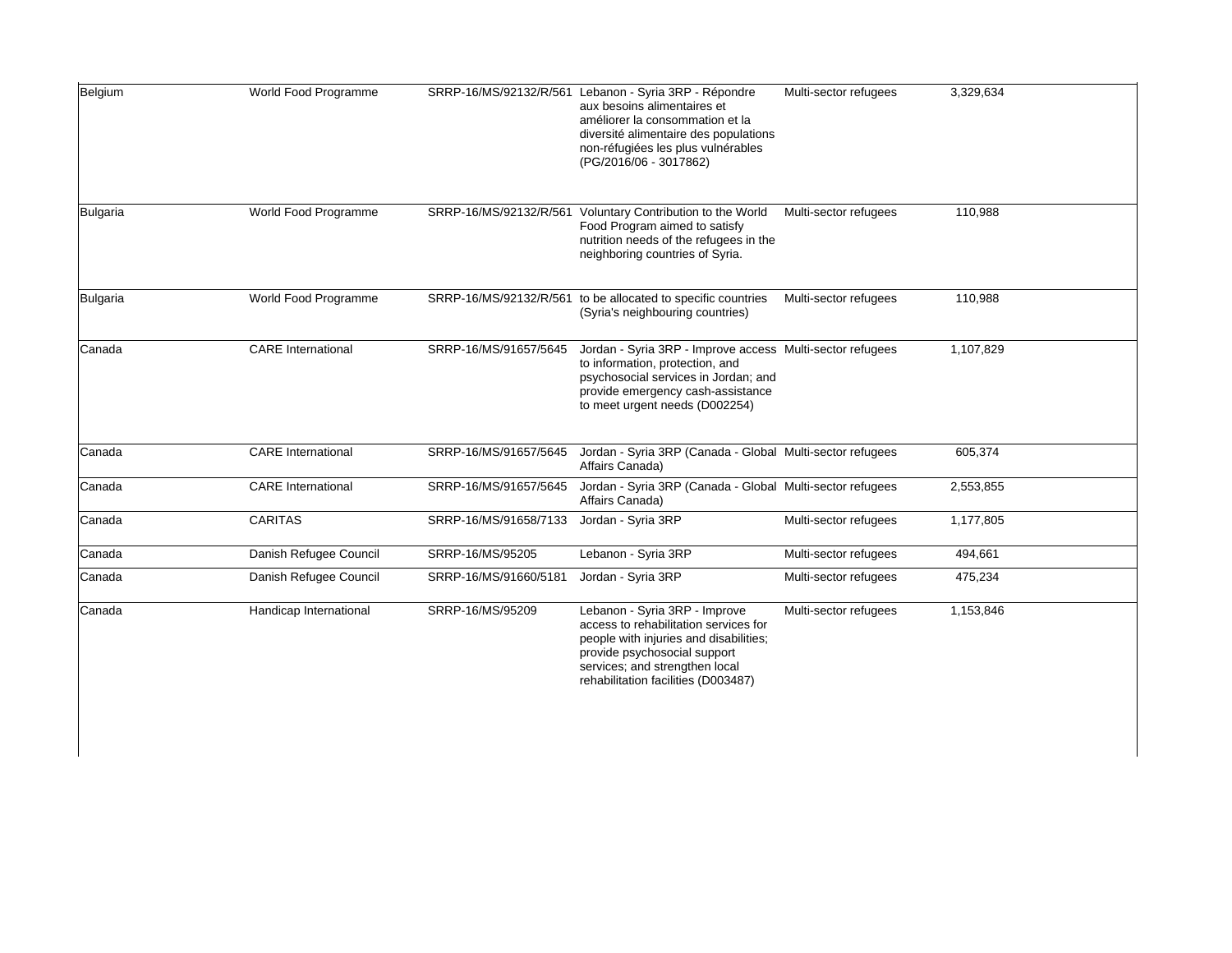| Canada | Handicap International                               | SRRP-16/MS/91664/5349      | Jordan - Syria 3RP - Improve access Multi-sector refugees<br>to rehabilitation services for people<br>with injuries and disabilities; provide<br>psychosocial support services; and<br>strengthen local rehabilitation<br>facilities (D003487) |                       | 1,153,846  |
|--------|------------------------------------------------------|----------------------------|------------------------------------------------------------------------------------------------------------------------------------------------------------------------------------------------------------------------------------------------|-----------------------|------------|
| Canada | <b>International Medical Corps</b>                   | SRRP-16/MS/91667/5160      | Jordan - Syria 3RP                                                                                                                                                                                                                             | Multi-sector refugees | 557,966    |
| Canada | <b>International Medical Corps</b>                   | SRRP-16/MS/91624/5160      | Iraq - Syria 3RP (DFATD)                                                                                                                                                                                                                       | Multi-sector refugees | 1,173,525  |
| Canada | <b>MEDAIR</b>                                        | SRRP-16/MS/91677/5095      | Jordan - Syria 3RP (Global Affairs<br>Canada)                                                                                                                                                                                                  | Multi-sector refugees | 474,581    |
| Canada | Norwegian Refugee Council                            | SRRP-16/MS/91629/5834      | Iraq - Syria 3RP (C)                                                                                                                                                                                                                           | Multi-sector refugees | 1,518,070  |
| Canada | <b>OXFAM</b>                                         | SRRP-16/MS/91686/<br>16237 | Jordan - Syria 3RP                                                                                                                                                                                                                             | Multi-sector refugees | 399,369    |
| Canada | <b>OXFAM</b>                                         | SRRP-16/MS/91686/<br>16237 | Jordan - Syria 3RP                                                                                                                                                                                                                             | Multi-sector refugees | 142,566    |
| Canada | <b>OXFAM</b>                                         | SRRP-16/MS/91686/<br>16237 | Jordan - Syria 3RP                                                                                                                                                                                                                             | Multi-sector refugees | 121,262    |
| Canada | Save the Children                                    | SRRP-16/MS/91691/6079      | Jordan- Syria 3rp 2016                                                                                                                                                                                                                         | Multi-sector refugees | 1,646,552  |
| Canada | Terre des Hommes - Italy                             | SRRP-16/MS/91695/6405      | Syria regional refugee and resilience Multi-sector refugees<br>plan (3RP) 2016- Jordan                                                                                                                                                         |                       | 37,394     |
| Canada | Terre des Hommes - Italy                             | SRRP-16/MS/91638/6405      | Syria regional refugee and resilience Multi-sector refugees<br>plan (3RP) 2016- Jordan                                                                                                                                                         |                       | 52,819     |
| Canada | Terre des Hommes International SRRP-16/MS/91694/5762 |                            | Jordan - Syria 3RP                                                                                                                                                                                                                             | Multi-sector refugees | 27,096     |
| Canada | United Nations Children's Fund SRRP-16/MS/91699/124  |                            | Jordan - Syria 3RP - Support to<br>NLG programme in Jordan<br>(D003569)                                                                                                                                                                        | Multi-sector refugees | 17,356,688 |
| Canada | United Nations Children's Fund SRRP-16/MS/91699/124  |                            | Jordan - Syria 3RP - Support for<br>UNICEF's work at the "berm"<br>(D003569)                                                                                                                                                                   | Multi-sector refugees | 1,871,019  |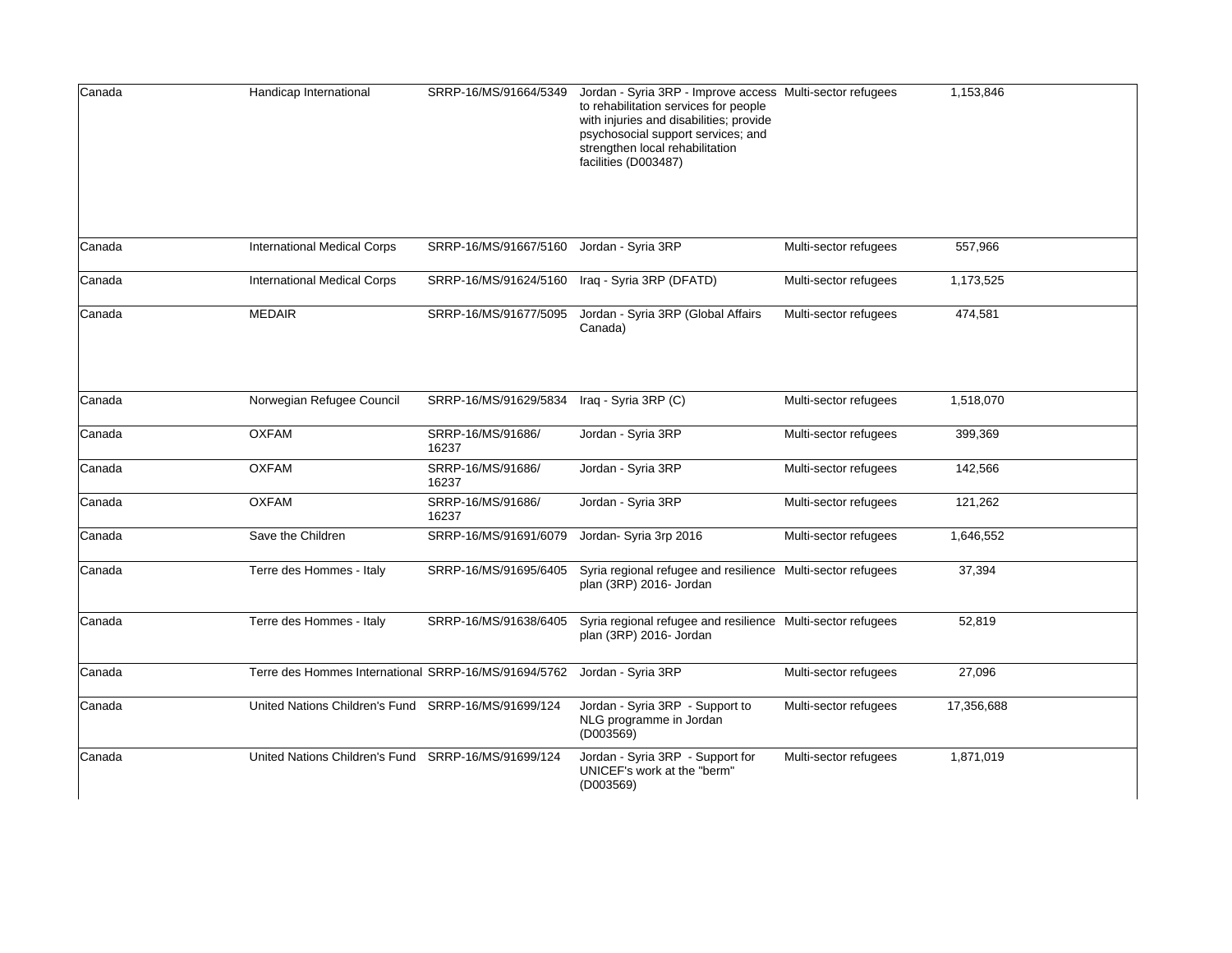| Canada | United Nations Children's Fund SRRP-16/MS/91699/124            |                      | Jordan: Alternative Education for out Multi-sector refugees<br>of school Children and Youth<br>(SM150351)                                                    |                       | 5,563,208  |
|--------|----------------------------------------------------------------|----------------------|--------------------------------------------------------------------------------------------------------------------------------------------------------------|-----------------------|------------|
| Canada | United Nations High<br><b>Commissioner for Refugees</b>        |                      | SRRP-16/MS/91717/R/120 Turkey - Syria regional refugee and<br>resilience plan (3RP) 2016 -<br>Protection, camp coordination and<br>camp management [D003097] | Multi-sector refugees | 8,675,830  |
| Canada | United Nations High<br><b>Commissioner for Refugees</b>        | SRRP-16/MS/95239     | Lebanon - Syria regional refugee<br>and resilience plan (3RP) 2016<br>[D003094]                                                                              | Multi-sector refugees | 17,351,661 |
| Canada | <b>United Nations High</b><br><b>Commissioner for Refugees</b> | SRRP-16/MS/91702/120 | Jordan - Syria regional refugee and<br>resilience plan (3RP) 2016 - Cash,<br>NFI, camp coordination and<br>management, health [D003096]                      | Multi-sector refugees | 12,724,551 |
| Canada | United Nations High<br><b>Commissioner for Refugees</b>        |                      | SRRP-16/MS/91647/R/120 Iraq - Syria regional refugee and<br>resilience plan (3RP) 2016 -<br>protection, NFI, shelter [D003098]                               | Multi-sector refugees | 2,891,943  |
| Canada | <b>United Nations High</b><br><b>Commissioner for Refugees</b> | SRRP-16/MS/91615/120 | Egypt - Syria regional refugee and<br>resilience plan (3RP) 2016 -<br>Protection, cash, education<br>[D003099]                                               | Multi-sector refugees | 1,735,166  |
| Canada | United Nations High<br><b>Commissioner for Refugees</b>        | SRRP-16/MS/91724/120 | Region - Syria regional refugee and<br>resilience plan (3RP) 2016 -<br>Coordination [D003102]                                                                | Multi-sector refugees | 12,758,573 |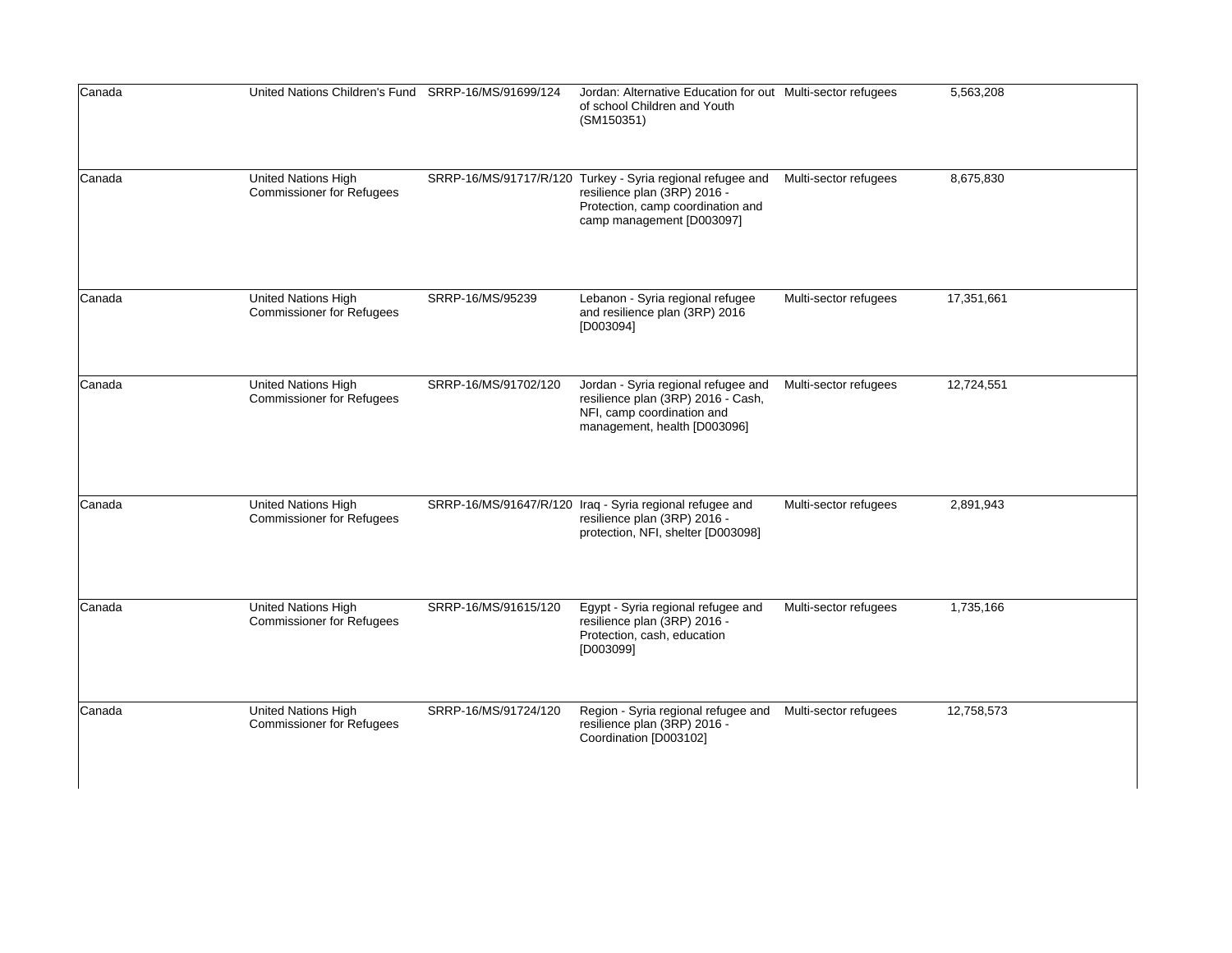| Canada                                                            | <b>World Relief</b>                                                             | SRRP-16/MS/91708/5926 | Jordan - Syria 3RP - Increase<br>access to reproductive and critical<br>health services through cash-for-<br>health support; provide SGBV<br>protection and improve WASH<br>practices (D003486)                                  | Multi-sector refugees | 738,552   |
|-------------------------------------------------------------------|---------------------------------------------------------------------------------|-----------------------|----------------------------------------------------------------------------------------------------------------------------------------------------------------------------------------------------------------------------------|-----------------------|-----------|
| Central Emergency Response International Organization for<br>Fund | Migration                                                                       | SRRP-16/MS/91668/298  | Emergency humanitarian response<br>to the Syrian population at the berm                                                                                                                                                          | Multi-sector refugees | 600,001   |
| Fund                                                              | Central Emergency Response United Nations Children's Fund SRRP-16/MS/91699/124  |                       | Jordan - Syria 3RP - Emergency<br>Assistance to Highly Vulnerable<br>Syrians at the Northeast Border                                                                                                                             | Multi-sector refugees | 200,227   |
| Fund                                                              | Central Emergency Response United Nations Children's Fund SRRP-16/MS/91699/124  |                       | Jordan - Syria 3RP - Emergency<br>Assistance to Highly Vulnerable<br>Syrians at the Northeast Border                                                                                                                             | Multi-sector refugees | 1,000,000 |
| Fund                                                              | Central Emergency Response United Nations Children's Fund SRRP-16/MS/91699/124  |                       | <b>Emergency Nutrition Assistance to</b><br>Highly Vulnerable Syrians at the<br>Northeast Border                                                                                                                                 | Multi-sector refugees | 500,018   |
| Fund                                                              | Central Emergency Response United Nations Children's Fund SRRP-16/MS/91699/124  |                       | Jordan - Syria 3RP - Emergency<br>Assistance to Highly Vulnerable<br>Syrians at the Northeast Border                                                                                                                             | Multi-sector refugees | 4,000,015 |
| Central Emergency Response United Nations Development<br>Fund     | Programme                                                                       | SRRP-16/MS/91700/776  | Jordan - Syria 3RP - UNDSS<br>Security Support for Humanitarian<br>Operations                                                                                                                                                    | Multi-sector refugees | 308,642   |
| Central Emergency Response United Nations High<br>Fund            | <b>Commissioner for Refugees</b>                                                | SRRP-16/MS/91702/120  | Jordan - Syria 3RP - Provision of<br><b>Health Services</b>                                                                                                                                                                      | Multi-sector refugees | 992,930   |
| Central Emergency Response United Nations High<br>Fund            | <b>Commissioner for Refugees</b>                                                | SRRP-16/MS/91702/120  | Jordan - Syria 3RP - Construction of Multi-sector refugees<br>Service Area and Procurement of<br><b>Winterization Kits</b>                                                                                                       |                       | 992,930   |
| Fund                                                              | Central Emergency Response United Nations Population Fund SRRP-16/MS/91704/1171 |                       | Jordan - Syria 3RP - Provision of life Multi-sector refugees<br>saving emergency obstetric and<br>reproductive health services to<br>Syrian population, in particular<br>pregnant women at the North<br>eastern border of Jordan |                       | 1,566,031 |
| Central Emergency Response World Health Organization<br>Fund      |                                                                                 | SRRP-16/MS/91707/122  | Support for co-ordination and<br>provision of basic health services at<br>the North-Eastern Border of Jordan<br>(Berm)                                                                                                           | Multi-sector refugees | 209,656   |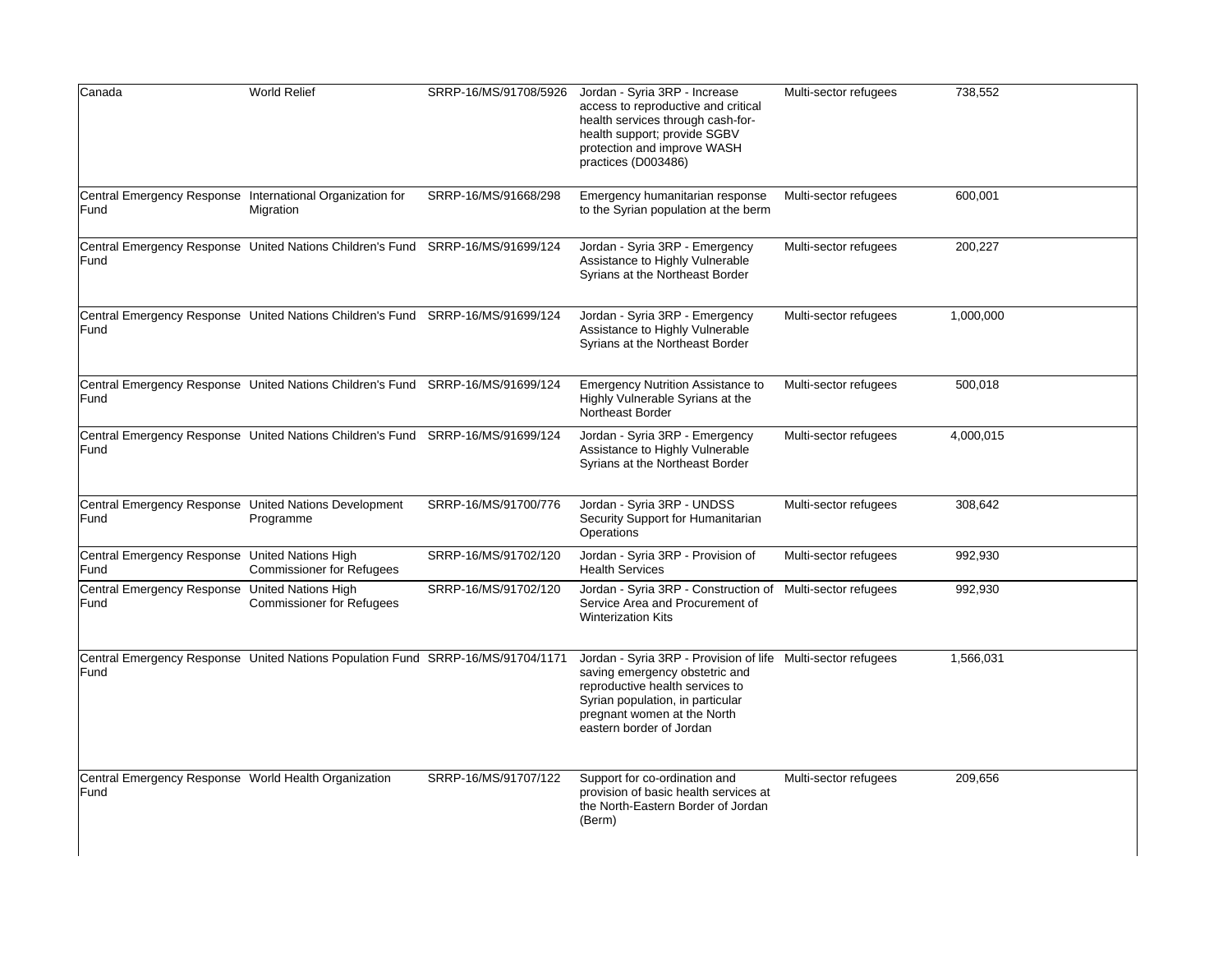| China          | <b>United Nations High</b><br><b>Commissioner for Refugees</b> | SRRP-16/MS/91647/R/120 Iraq - Syria 3RP |                                                                                                                                                                                                                                             | Multi-sector refugees | 2,000,000 |
|----------------|----------------------------------------------------------------|-----------------------------------------|---------------------------------------------------------------------------------------------------------------------------------------------------------------------------------------------------------------------------------------------|-----------------------|-----------|
| Czech Republic | <b>United Nations High</b><br><b>Commissioner for Refugees</b> | SRRP-16/MS/91647/R/120 Iraq - Syria 3RP |                                                                                                                                                                                                                                             | Multi-sector refugees | 816,327   |
| Czech Republic | United Nations High<br><b>Commissioner for Refugees</b>        | SRRP-16/MS/91724/120                    | Regional - Syria 3RP                                                                                                                                                                                                                        | Multi-sector refugees | 202,508   |
| Czech Republic | <b>United Nations High</b><br><b>Commissioner for Refugees</b> | SRRP-16/MS/91702/120                    | Syria 3RP- Jordan                                                                                                                                                                                                                           | Multi-sector refugees | 1,649,485 |
| Denmark        | <b>CARITAS</b>                                                 | SRRP-16/MS/91658/7133                   | Jordan - Syria 3RP - Health<br>programme for Syrian refugees and<br>exploited Jordanians in Jordan<br>$(2016 - 41970)$                                                                                                                      | Multi-sector refugees | 872,837   |
| Denmark        | Danish Refugee Council                                         | SRRP-16/MS/91660/5181                   | Jordan - Syria 3RP - Emergency<br>WASH intervention to respond to the<br>needs of high nu, bers of newly<br>arriving refugees. (2016-704)                                                                                                   | Multi-sector refugees | 63,013    |
| Denmark        | Danish Refugee Council                                         | SRRP-16/MS/95205                        | Lebanon - Syria 3RP - HPA 2016<br>(2016-704) - Addressing acute<br>humanitarian needs and promoting<br>the self-reliance of conflict-affected<br>populations in Syria and neighboring<br>countries in preparation for durable<br>solutions. | Multi-sector refugees | 976,093   |
| Denmark        | Danish Refugee Council                                         | SRRP-16/MS/91620/5181                   | Iraq - Syria 3RP - Addressing acute<br>humanitarian needs and promoting<br>the self-reliance of conflict-affected<br>populations in Syria and neighboring<br>countries in preparation for durable<br>solutions.                             | Multi-sector refugees | 1,274,383 |
| Denmark        | Danish Refugee Council                                         | SRRP-16/MS/91660/5181                   | Jordan - Syria 3RP - Addressing<br>acute humanitarian needs and<br>promoting the self-reliance of conflict-<br>affected populations in Syria and<br>neighbouring countries in<br>preparation for durable solutions.                         | Multi-sector refugees | 838,132   |
| Denmark        | <b>Relief International</b>                                    | SRRP-16/MS/91634/6971                   | Iraq - Syria 3RP                                                                                                                                                                                                                            | Multi-sector refugees | 1,539,684 |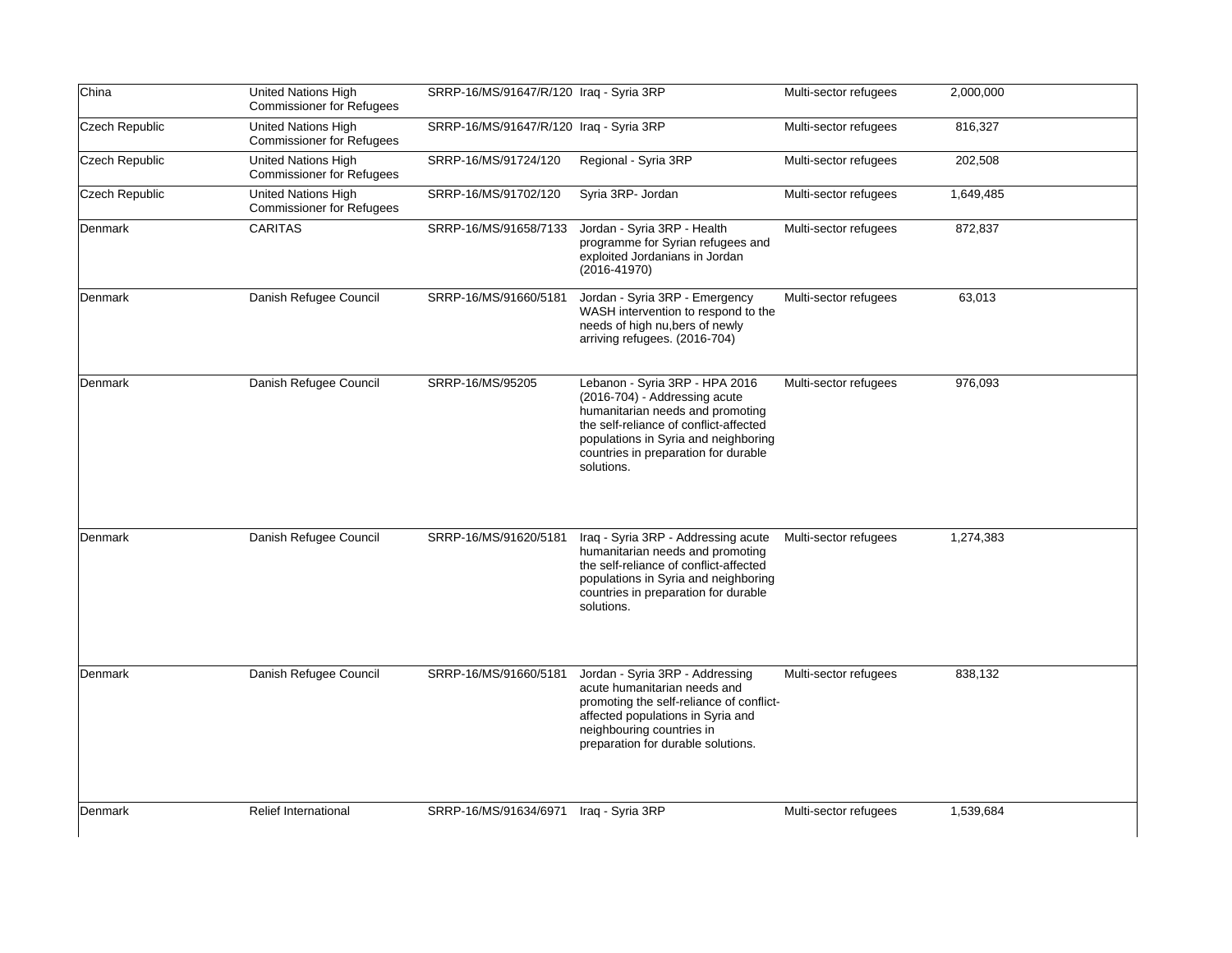| Denmark                                                       | Save the Children                                                                    | SRRP-16/MS/91691/6079 | Jordan- Syria 3rp 2016                                                                                                                                                                                                                                              | Multi-sector refugees | 118,163   |
|---------------------------------------------------------------|--------------------------------------------------------------------------------------|-----------------------|---------------------------------------------------------------------------------------------------------------------------------------------------------------------------------------------------------------------------------------------------------------------|-----------------------|-----------|
| Denmark                                                       | Save the Children                                                                    | SRRP-16/MS/91691/6079 | Jordan- Syria 3rp 2016                                                                                                                                                                                                                                              | Multi-sector refugees | 2,126,122 |
| Denmark                                                       | United Nations Development<br>Programme                                              | SRRP-16/MS/91700/776  | Jordan - Syria 3RP - Livelihoods<br>support                                                                                                                                                                                                                         | Multi-sector refugees | 1,093,000 |
| Denmark                                                       | United Nations High<br><b>Commissioner for Refugees</b>                              | SRRP-16/MS/91724/120  | Assistance in and around Syria<br>(Syria Regional) (2016-2742)                                                                                                                                                                                                      | Multi-sector refugees | 3,807,493 |
| Denmark                                                       | United Nations Relief and<br>Works Agency for Palestine<br>Refugees in the Near East | SRRP-16/MS/95242      | Contribution to UNWRA's efforts in<br>Lebanon (2016-29090)                                                                                                                                                                                                          | Multi-sector refugees | 671,441   |
| Denmark                                                       | United Nations Relief and<br>Works Agency for Palestine<br>Refugees in the Near East | SRRP-16/MS/95242      | Lebanon - Syria 3RP - UNRWA's<br>efforts in Lebanon (2016-50649)                                                                                                                                                                                                    | Multi-sector refugees | 3,567,352 |
| Deutsche Gesellschaft für<br>Internationale<br>Zusammenarbeit | <b>International Rescue</b><br>Committee                                             | SRRP-16/MS/91626/5179 | GIZ to 3RP Iraq                                                                                                                                                                                                                                                     | Multi-sector refugees | 2,304,750 |
| Estonia                                                       | Office for the Coordination of<br><b>Humanitarian Affairs</b>                        | SRRP-16/MS/91722/119  | Syria OCHA Operation in Jordan<br>[OCT 5052]; $[12-1/7283]$                                                                                                                                                                                                         | Multi-sector refugees | 89,947    |
| Estonia                                                       | Office for the Coordination of<br><b>Humanitarian Affairs</b>                        | SRRP-16/MS/91722/119  | Syria - Syria OCHA Operation in<br>Lebanon [OCT 5052]; [12-1/7283]                                                                                                                                                                                                  | Multi-sector refugees | 89,947    |
| Estonia                                                       | United Nations Children's Fund SRRP-16/MS/91699/124                                  |                       | Jordan - Syria 3RP - To support<br>UNICEF's efforts in the region to<br>alleviate the situation of Syrian<br>refugees in the neighbouring<br>countries and to provide<br>humanitarian assistance as<br>response to the most critical needs<br>of Syrians in Jordan. | Multi-sector refugees | 56,370    |
| Estonia                                                       | United Nations Children's Fund SRRP-16/MS/95237                                      |                       | Lebanon - Syria 3RP - Lebanon:<br>Support to the most critical needs of<br>Syrians (SM1499101177)                                                                                                                                                                   | Multi-sector refugees | 56,370    |
| Estonia                                                       | United Nations High<br><b>Commissioner for Refugees</b>                              | SRRP-16/MS/95239      | Lebanon - A contribution of 40 000<br>EUR for the response in the 2016<br>Syria Regional Refugee & Resilience<br>Plan for Lebanon.                                                                                                                                  | Multi-sector refugees | 44,693    |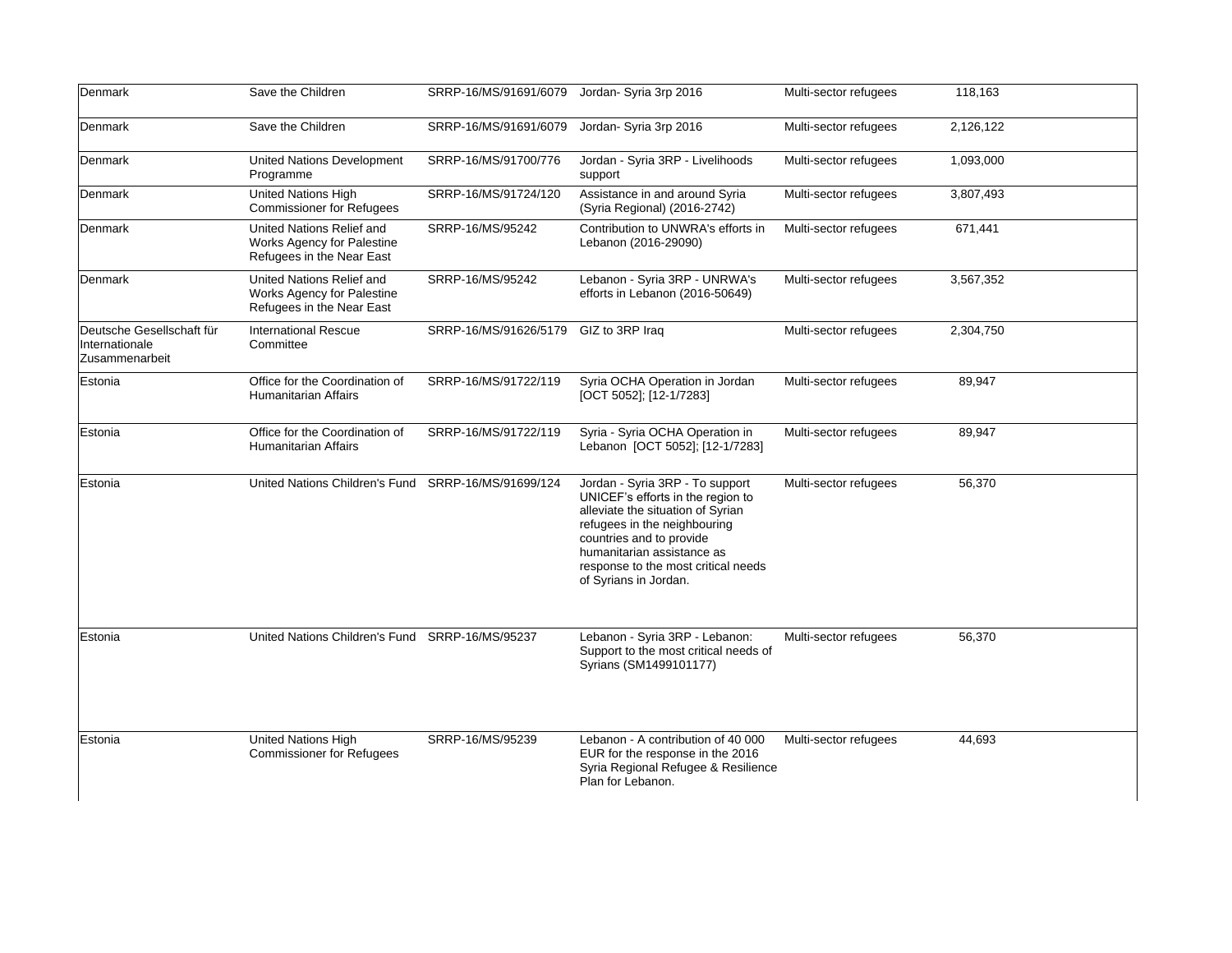| Estonia                                                                    | United Nations High<br><b>Commissioner for Refugees</b>     | SRRP-16/MS/91702/120   | Jordan - Syria 3RP - A contribution<br>of 35 000 EUR for the response in<br>the 2016 Syria Regional Refugee &<br>Resilience Plan      | Multi-sector refugees | 39,106    |
|----------------------------------------------------------------------------|-------------------------------------------------------------|------------------------|---------------------------------------------------------------------------------------------------------------------------------------|-----------------------|-----------|
| Estonia                                                                    | World Food Programme                                        | SRRP-16/MS/95243       | Response to the most critical food<br>aid needs of Syrians in Lebanon.                                                                | Multi-sector refugees | 41,118    |
| Estonia                                                                    | World Food Programme                                        | SRRP-16/MS/92132/R/561 | Response to the most critical food<br>aid needs of Syrians in Lebanon and<br>Jordan.                                                  | Multi-sector refugees | 41,119    |
| EU Regional Trust Fund in<br>Response to the Syrian Crisis<br>(Madad Fund) | World Vision International                                  | SRRP-16/MS/95245       | Lebanon - Syria 3RP - Disaster<br>Management - Madad (Trust) Fund/<br>EU Trust Fund (EUTF) - partnering<br>with Caritas and other NGO | Multi-sector refugees | 3,804,497 |
| European Commission                                                        | Action Contre la Faim                                       | SRRP-16/MS/95193       | Lebanon - Syria 3RP                                                                                                                   | Multi-sector refugees | 1,400,000 |
| European Commission                                                        | Action Contre la Faim                                       | SRRP-16/MS/95193       | Lebanon - Syria 3RP                                                                                                                   | Multi-sector refugees | 800,000   |
| European Commission                                                        | Action Contre la Faim                                       | SRRP-16/MS/95193       | Lebanon - Syria - 3RP                                                                                                                 | Multi-sector refugees | 2,478,164 |
| European Commission                                                        | Action Contre la Faim                                       | SRRP-16/MS/91652/5186  | Jordan - Syria 3RP                                                                                                                    | Multi-sector refugees | 694,066   |
| European Commission                                                        | Agency for Technical<br>Cooperation and Development         | SRRP-16/MS/95195       | Lebanon - Syria - 3RP                                                                                                                 | Multi-sector refugees | 3,770,164 |
| European Commission                                                        | <b>CARE</b> International                                   | SRRP-16/MS/91657/5645  | Jordan - Syria 3RP                                                                                                                    | Multi-sector refugees | 277,870   |
| European Commission                                                        | Caritas Lebanon Migrants<br>Center                          | SRRP-16/MS/95202       | Lebanon - Syria 3RP                                                                                                                   | Multi-sector refugees | 221,497   |
| European Commission                                                        | Comitato Internationale per lo<br>Sviluppo dei Popoli       | SRRP-16/MS/95203       | Lebanon - Syria 3RP                                                                                                                   | Multi-sector refugees | 6,095,848 |
| European Commission                                                        | Concern Worldwide                                           | SRRP-16/MS/95204       | Lebanon - Syria 3RP                                                                                                                   | Multi-sector refugees | 2,648,999 |
| European Commission                                                        | Food & Agriculture<br>Organization of the United<br>Nations | SRRP-16/MS/91662/123   | Jordan - Syria 3RP                                                                                                                    | Multi-sector refugees | 1,920,868 |
| European Commission                                                        | Food & Agriculture<br>Organization of the United<br>Nations | SRRP-16/MS/95207       | Lebanon - Syria 3RP                                                                                                                   | Multi-sector refugees | 2,164,978 |
| European Commission                                                        | Handicap International                                      | SRRP-16/MS/91623/5349  | Iraq - Syria 3RP                                                                                                                      | Multi-sector refugees | 203,000   |
| European Commission                                                        | International Catholic Migration<br>Commission              | SRRP-16/MS/91665/5161  | Jordan - Syria 3RP                                                                                                                    | Multi-sector refugees | 640,941   |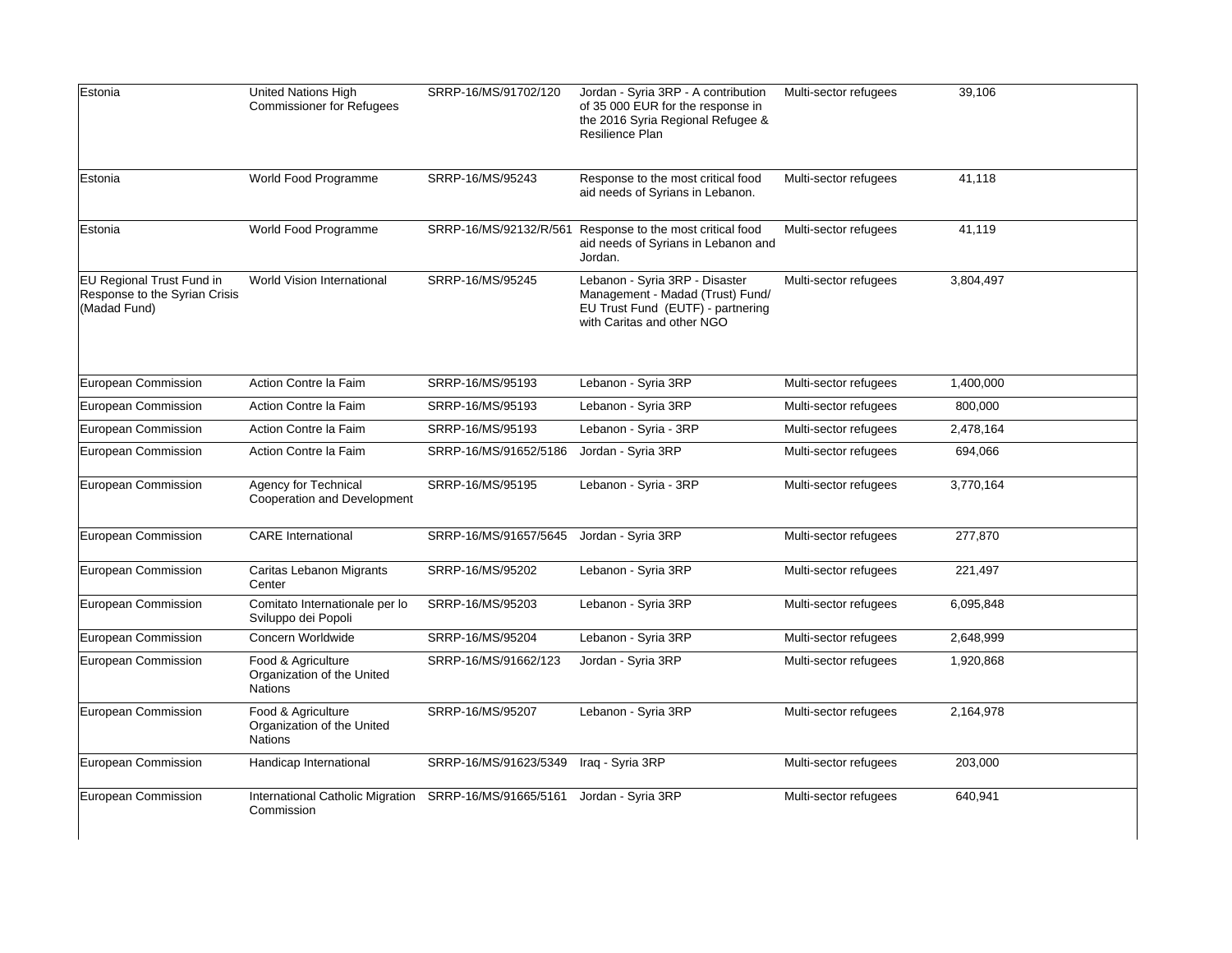| European Commission | International Catholic Migration<br>Commission                 | SRRP-16/MS/91665/5161 | Jordan - Syria 3RP                                                                    | Multi-sector refugees | 830,883    |
|---------------------|----------------------------------------------------------------|-----------------------|---------------------------------------------------------------------------------------|-----------------------|------------|
| European Commission | <b>International Medical Corps</b>                             | SRRP-16/MS/91667/5160 | Jordan - Syria 3RP                                                                    | Multi-sector refugees | 538,458    |
| European Commission | <b>International Medical Corps</b>                             | SRRP-16/MS/91624/5160 | Iraq - Syria 3RP                                                                      | Multi-sector refugees | 2,470,347  |
| European Commission | <b>International Medical Corps</b>                             | SRRP-16/MS/95212      | Turkey- Syria 3RP 2016                                                                | Multi-sector refugees | 4,973,694  |
| European Commission | <b>International Rescue</b><br>Committee                       | SRRP-16/MS/95215      | Lebanon - Syria 3RP                                                                   | Multi-sector refugees | 5,967,238  |
| European Commission | <b>INTERSOS Humanitarian Aid</b><br>Organization               | SRRP-16/MS/91672/5660 | Jordan - Syria 3RP                                                                    | Multi-sector refugees | 569,016    |
| European Commission | Lebanese Association for<br>Popular Action                     | SRRP-16/MS/95197      | Lebanon - Syria 3RP                                                                   | Multi-sector refugees | 800,000    |
| European Commission | <b>Mercy Corps</b>                                             | SRRP-16/MS/91679/5162 | Jordan - Syria 3RP                                                                    | Multi-sector refugees | 3,461,263  |
| European Commission | <b>Mercy Corps</b>                                             | SRRP-16/MS/95222      | Lebanon - Syria 3RP                                                                   | Multi-sector refugees | 1,530,885  |
| European Commission | <b>Mercy Corps</b>                                             | SRRP-16/MS/91679/5162 | Jordan - Syria 3RP                                                                    | Multi-sector refugees | 516,734    |
| European Commission | Norwegian Refugee Council                                      | SRRP-16/MS/91629/5834 | Iraq - Syria 3RP                                                                      | Multi-sector refugees | 7,265,722  |
| European Commission | Relief International                                           | SRRP-16/MS/91634/6971 | Iraq - Syria 3RP                                                                      | Multi-sector refugees | 1,605,000  |
| European Commission | Solidarités International                                      | SRRP-16/MS/95235      | Lebanon - Syria 3RP                                                                   | Multi-sector refugees | 3,700,000  |
| European Commission | Terre des Hommes - Italy                                       | SRRP-16/MS/95236/6405 | Lebanon - Syria 3RP                                                                   | Multi-sector refugees | 440,000    |
| European Commission | United Nations Children's Fund                                 | SRRP-16/MS/91699/124  | Jordan - Syria 3RP (SC150774)                                                         | Multi-sector refugees | 5,578,698  |
| European Commission | United Nations Children's Fund                                 |                       | SRRP-16/MS/91718/R/124 Turkey - Syria 3RP (SC150774)                                  | Multi-sector refugees | 41,265,396 |
| European Commission | United Nations Children's Fund                                 | SRRP-16/MS/95237      | Lebanon - Syria 3RP (SC150774)                                                        | Multi-sector refugees | 45,939,807 |
| European Commission | <b>United Nations Development</b><br>Programme                 | SRRP-16/MS/91700/776  | Jordan - Syria 3RP - Aid<br>Coordination                                              | Multi-sector refugees | 1,148,796  |
| European Commission | <b>United Nations High</b><br><b>Commissioner for Refugees</b> | SRRP-16/MS/95239      | Lebanon - Syria regional refugee<br>and resilience plan (3RP) (ENPI/<br>2013/324-638) | Multi-sector refugees | 99,090     |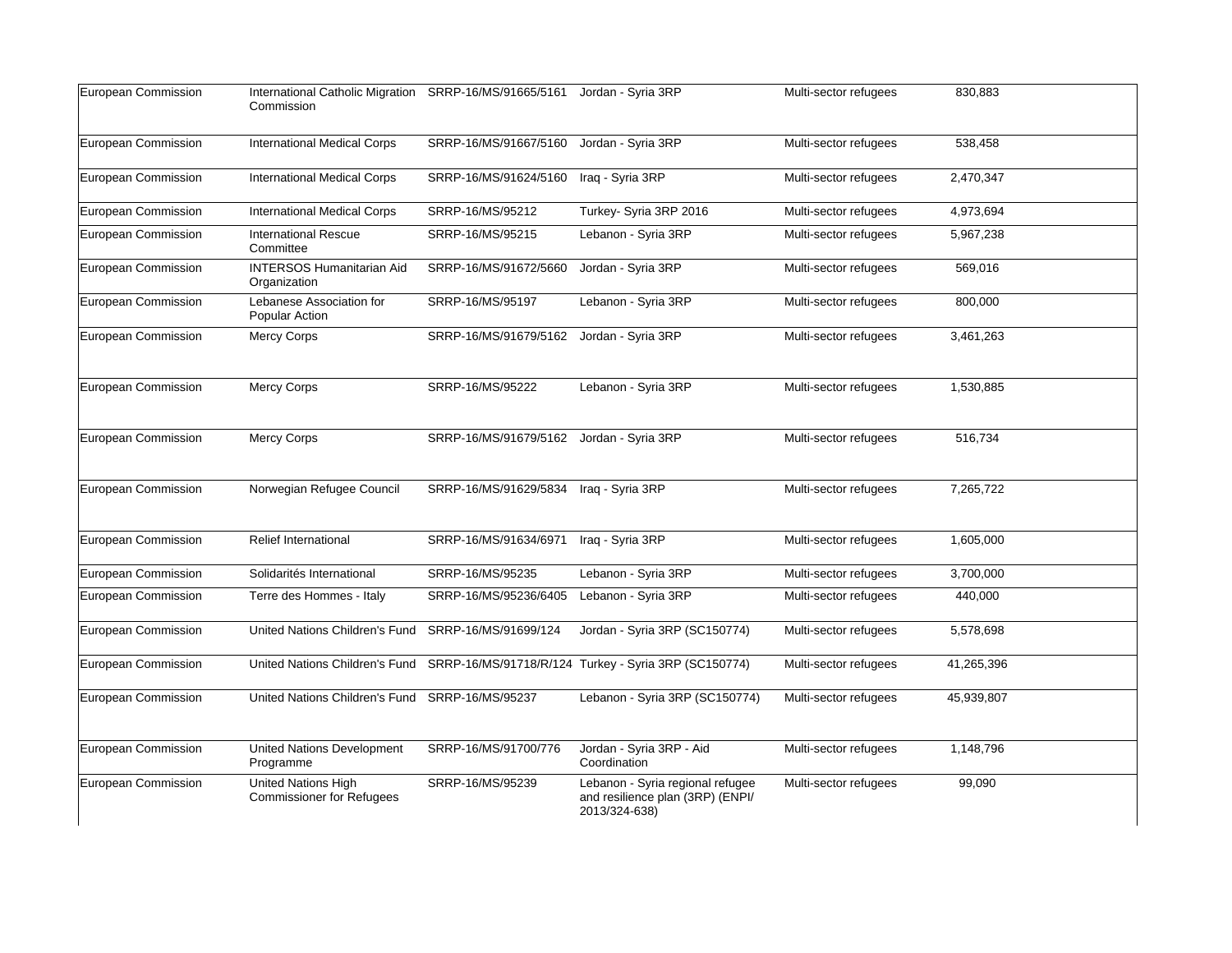| European Commission | United Nations High                                                                  |                                          |                                                                                                                  |                       |            |
|---------------------|--------------------------------------------------------------------------------------|------------------------------------------|------------------------------------------------------------------------------------------------------------------|-----------------------|------------|
|                     | <b>Commissioner for Refugees</b>                                                     | SRRP-16/MS/95239                         | Lebanon - Syria regional refugee<br>and resilience plan (3RP) (ENPI/<br>2013/325-423)                            | Multi-sector refugees | 147,191    |
| European Commission | United Nations High<br><b>Commissioner for Refugees</b>                              | SRRP-16/MS/95239                         | Lebanon - Syria regional refugee<br>and resilience plan (3RP) (ENPI/<br>2013/325-425)                            | Multi-sector refugees | 8,645,599  |
| European Commission | United Nations High<br><b>Commissioner for Refugees</b>                              | SRRP-16/MS/91615/120                     | Egypt - Syria 3RP                                                                                                | Multi-sector refugees | 1,588,947  |
| European Commission | <b>United Nations High</b><br><b>Commissioner for Refugees</b>                       | SRRP-16/MS/91615/120                     | Egypt - Syria 3RP                                                                                                | Multi-sector refugees | 670,391    |
| European Commission | United Nations High<br><b>Commissioner for Refugees</b>                              | SRRP-16/MS/95239                         | Lebanon - Syria regional refugee<br>and resilience plan (3RP) (ENI/2015/<br>369-106)                             | Multi-sector refugees | 3,871,735  |
| European Commission | United Nations High<br><b>Commissioner for Refugees</b>                              |                                          | SRRP-16/MS/91717/R/120 Turkey - Syria 3RP - Syria regional<br>refugee and resilience plan (3RP)<br>(ENLARGEMENT) | Multi-sector refugees | 1,301,419  |
| European Commission | United Nations Relief and<br>Works Agency for Palestine<br>Refugees in the Near East | SRRP-16/MS/95242                         | Lebanon - Syria 3RP - Emergency<br>Education (MADAD Fund)                                                        | Multi-sector refugees | 1,283,957  |
| European Commission | United Nations Relief and<br>Works Agency for Palestine<br>Refugees in the Near East | SRRP-16/MS/95242                         | Lebanon - Syria 3RP - To be<br>allocated (MADAD Fund)                                                            | Multi-sector refugees | 11,961,076 |
| European Commission | World Food Programme                                                                 |                                          | SRRP-16/MS/92132/R/561 Aid to victims of Syria crisis                                                            | Multi-sector refugees | 107,000    |
| European Commission | World Food Programme                                                                 |                                          | SRRP-16/MS/92132/R/561 Aid to victims of Syria crisis                                                            | Multi-sector refugees | 75,977,654 |
| European Commission | World Food Programme                                                                 | SRRP-16/MS/92132/R/561                   | to be allocated to specific countries Multi-sector refugees<br>(Syria's neighbouring countries)                  |                       | 566,893    |
| European Commission | World Vision International                                                           | SRRP-16/MS/91709/8502 Jordan - Syria 3RP |                                                                                                                  | Multi-sector refugees | 2,800,000  |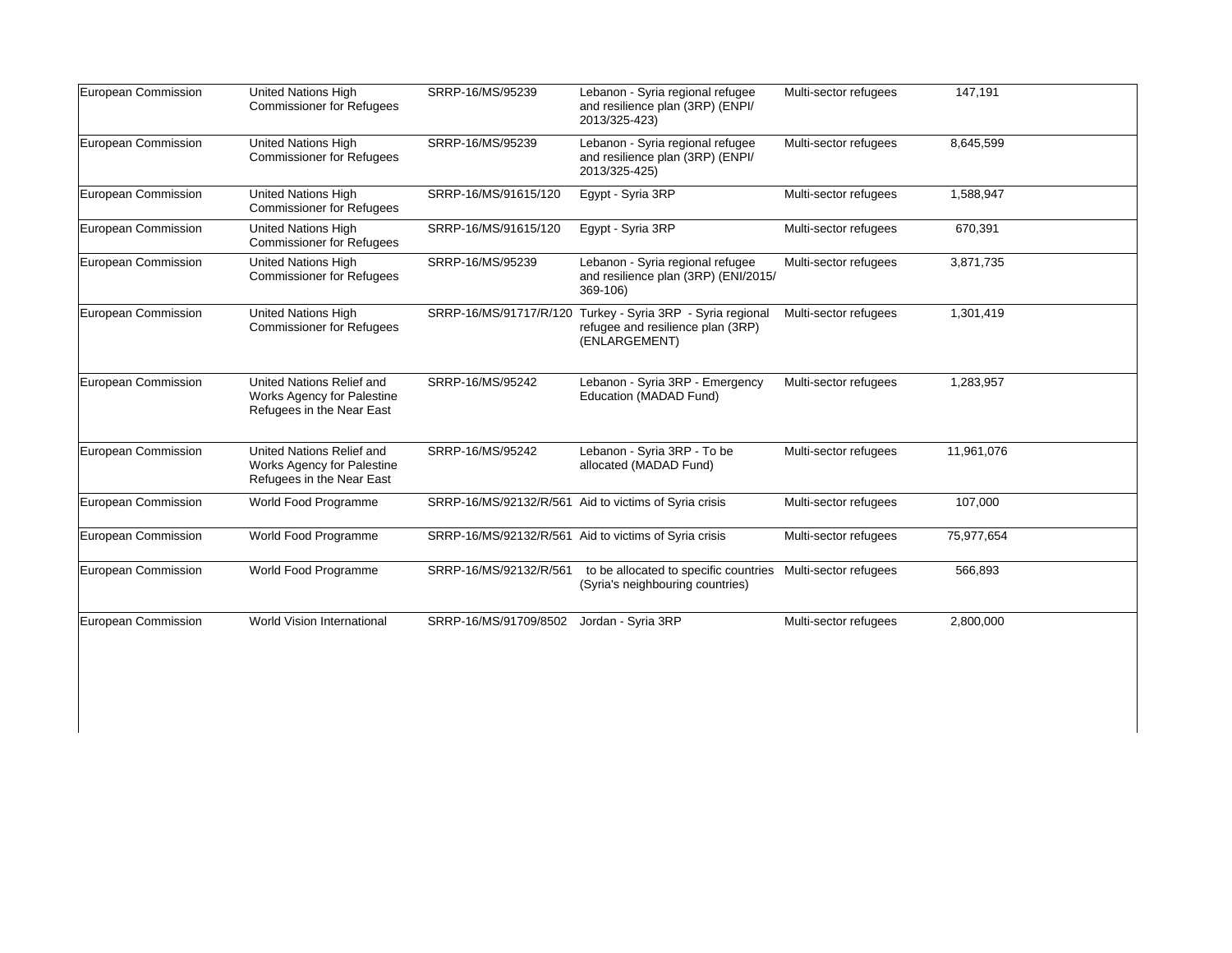| European Commission                                                                 | World Vision International                              | SRRP-16/MS/95245      | Lebanon - Syria 3RP - Resilience,<br>Education, Social Cohesion,<br>Opportunities for Livelihoods and<br>reduced Violence in Jordan,<br>Lebanon, Turkey and Iraq                                             | Multi-sector refugees | 3,804,497 |
|-------------------------------------------------------------------------------------|---------------------------------------------------------|-----------------------|--------------------------------------------------------------------------------------------------------------------------------------------------------------------------------------------------------------|-----------------------|-----------|
| European Commission<br>Directorate-General External<br><b>Relations</b>             | United Nations High<br><b>Commissioner for Refugees</b> | SRRP-16/MS/91702/120  | Jordan - Syria 3RP 2016                                                                                                                                                                                      | Multi-sector refugees | 1,620,789 |
| European Commission<br>EuropeAid Development and<br>Cooperation                     | Danish Refugee Council                                  | SRRP-16/MS/95205      | Lebanon - Syria 3RP                                                                                                                                                                                          | Multi-sector refugees | 502,114   |
| European Commission<br>EuropeAid Development and<br>Cooperation                     | <b>OXFAM</b>                                            | SRRP-16/MS/95224      | Lebanon - Syria 3RP                                                                                                                                                                                          | Multi-sector refugees | 1,307,266 |
| European Commission<br>EuropeAid Development and<br>Cooperation                     | Solidarités International                               | SRRP-16/MS/95235      | Lebanon - Syria 3RP                                                                                                                                                                                          | Multi-sector refugees | 1,220,000 |
| European Commission's<br>Humanitarian Aid and Civil<br><b>Protection Department</b> | Agency for Technical<br>Cooperation and Development     | SRRP-16/MS/95195      | Lebanon - Neighbourhoods and local Multi-sector refugees<br>institutions mobilised to meet<br>emergency WASH, Shelter and<br>Protection needs (ECHO/SYR/BUD/<br>2016/91030)                                  |                       | 1,237,000 |
| European Commission's<br>Humanitarian Aid and Civil<br><b>Protection Department</b> | <b>CARE</b> International                               | SRRP-16/MS/91657/5645 | Jordan - Syria 3RP - Life-saving<br>Assistance to Population in Jordan<br>Affected by the Syria Crisis (ECHO/<br>SYR/BUD/2016/91056)                                                                         | Multi-sector refugees | 1,114,827 |
| European Commission's<br>Humanitarian Aid and Civil<br><b>Protection Department</b> | Concern Worldwide                                       | SRRP-16/MS/95204      | Lebanon - Syria 3RP - Integrated<br>Assistance Programme for<br>Vulnerable Populations affected by<br>the Syrian Conflict in Lebanon<br>(ECHO/SYR/BUD/2016/91028)                                            | Multi-sector refugees | 1,950,424 |
| European Commission's<br>Humanitarian Aid and Civil<br><b>Protection Department</b> | Danish Refugee Council                                  | SRRP-16/MS/95205      | Lebanon - Syria 3RP - Emergency<br>protection assistance to conflict and<br>displacement-affected refugee and<br>host populations in North and Beka'a<br>Governorates, Lebanon (ECHO/<br>SYR/BUD/2016/91024) | Multi-sector refugees | 1,692,714 |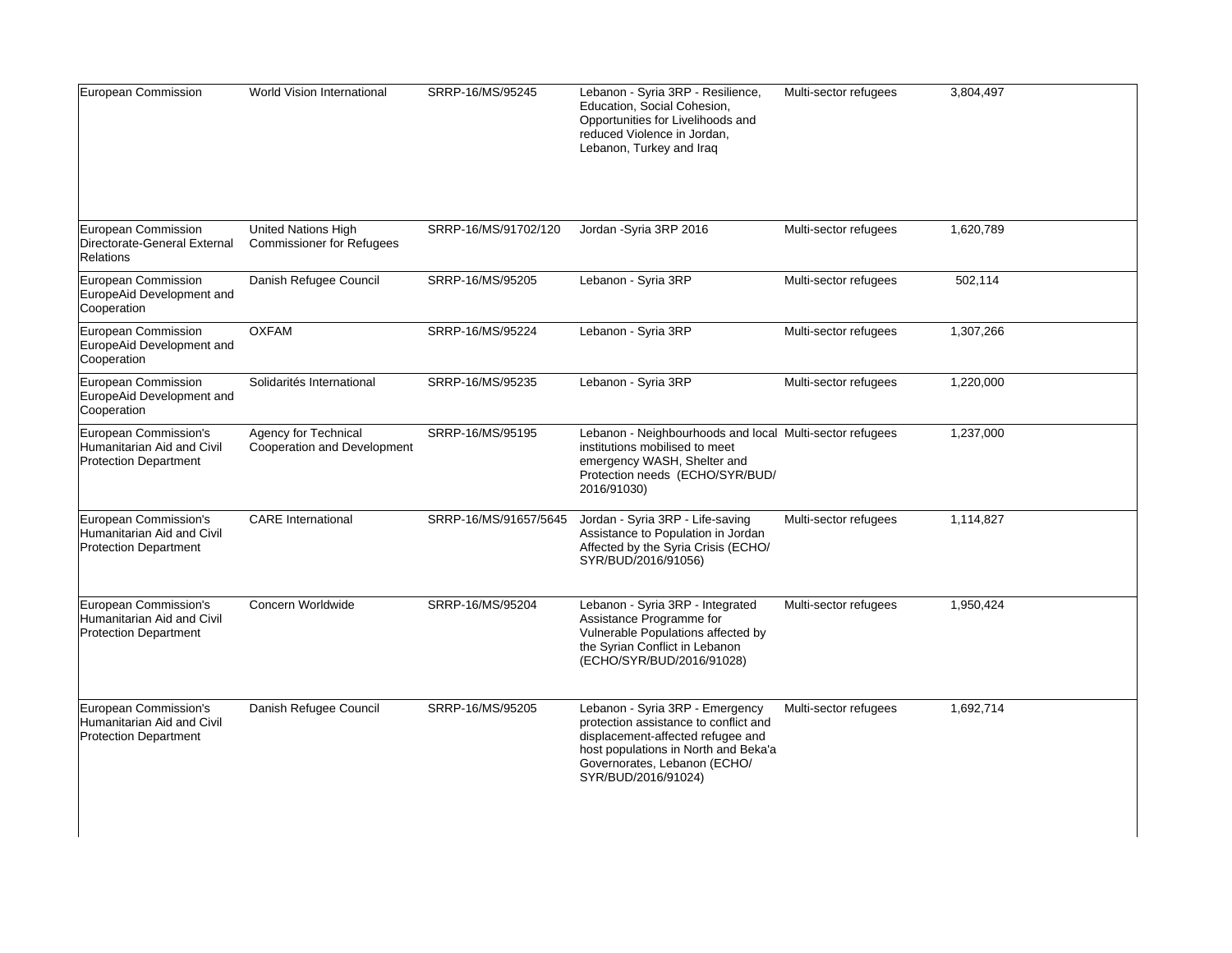| European Commission's<br>Humanitarian Aid and Civil<br><b>Protection Department</b> | Danish Refugee Council                      | SRRP-16/MS/91660/5181 | Jordan - Syria 3RP - Strengthened<br>protection of displacement-affected<br>populations living in host<br>communities in Jordan (ECHO/SYR/<br>BUD/2016/91048)                                                                                                                                 | Multi-sector refugees | 3,318,584 |
|-------------------------------------------------------------------------------------|---------------------------------------------|-----------------------|-----------------------------------------------------------------------------------------------------------------------------------------------------------------------------------------------------------------------------------------------------------------------------------------------|-----------------------|-----------|
| European Commission's<br>Humanitarian Aid and Civil<br><b>Protection Department</b> | Gruppo Volontariato Civile                  | SRRP-16/MS/95208      | Lebanon - Syria 3RP                                                                                                                                                                                                                                                                           | Multi-sector refugees | 793,651   |
| European Commission's<br>Humanitarian Aid and Civil<br><b>Protection Department</b> | Handicap International                      | SRRP-16/MS/95209      | Lebanon - Syria 3RP - Emergency<br>intervention for the most vulnerable<br>people with physical and functional<br>limitations and their family members<br>in Lebanon - Phase 7 (ECHO/SYR/<br>BUD/2016/91023)                                                                                  | Multi-sector refugees | 2,200,000 |
| European Commission's<br>Humanitarian Aid and Civil<br><b>Protection Department</b> | Handicap International                      | SRRP-16/MS/91664/5349 | Jordan - Syria 3RP - Provision of<br>comprehensive rehabilitation<br>services and tailored support to<br>access services to the most<br>vulnerable people with functional<br>limitations (including war wounded)<br>affected by the Syrian Crisis in<br>Jordan. (ECHO/SYR/BUD/2016/<br>91058) | Multi-sector refugees | 770,000   |
| European Commission's<br>Humanitarian Aid and Civil<br><b>Protection Department</b> | <b>International Medical Corps</b>          | SRRP-16/MS/91667/5160 | Jordan - Syria 3RP - Provision of<br>Health Services through Supporting<br>Azraq Camp Hospital (ECHO/SYR/<br>BUD/2016/91059)                                                                                                                                                                  | Multi-sector refugees | 2,185,792 |
| European Commission's<br>Humanitarian Aid and Civil<br><b>Protection Department</b> | International Organization for<br>Migration |                       | SRRP-16/MS/91713/R/298 Turkey - Syria 3RP - Turkey -<br>Provision of multipurpose cash<br>assistance for new arrivals and most<br>vulnerable individuals outside of<br>camps, including winterization<br>support (Syria 3RP) (part of ECHO/<br>SYR/BUD/2015/91060 - top up)                   | Multi-sector refugees | 411,885   |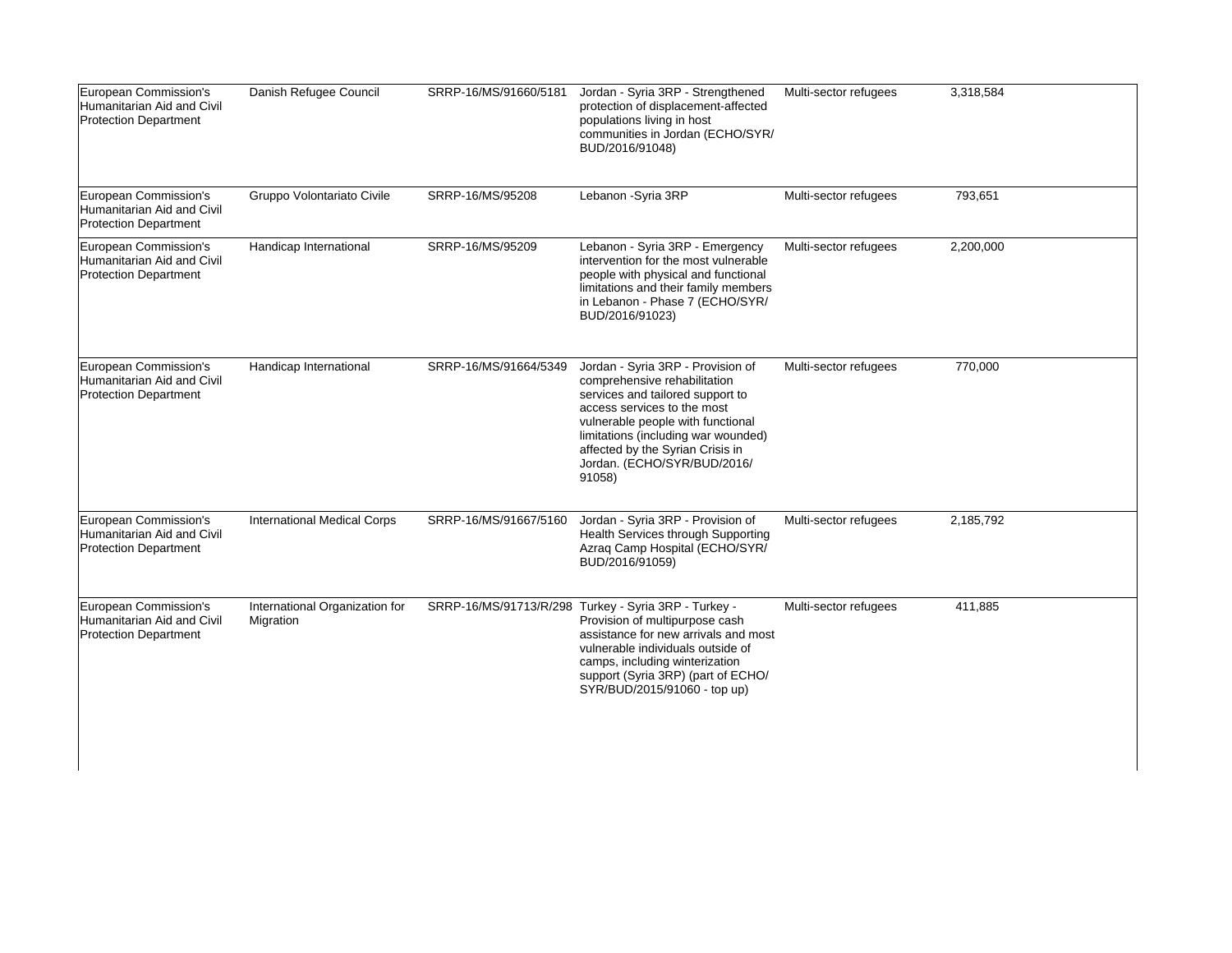| European Commission's<br>Humanitarian Aid and Civil<br>Protection Department        | International Organization for<br>Migration |                       | SRRP-16/MS/91713/R/298 Turkey - Syria 3RP - Turkey -<br>Support of the food kitchen initiative<br>in Gaziantep (Syria 3RP) (part of<br>ECHO/SYR/BUD/2015/91060 - top<br>up)                                                    | Multi-sector refugees | 69,300    |
|-------------------------------------------------------------------------------------|---------------------------------------------|-----------------------|--------------------------------------------------------------------------------------------------------------------------------------------------------------------------------------------------------------------------------|-----------------------|-----------|
| European Commission's<br>Humanitarian Aid and Civil<br>Protection Department        | International Organization for<br>Migration |                       | SRRP-16/MS/91713/R/298 Turkey - Syria 3RP - Turkey -<br>Provision of vouchers for Syrians<br>living outside camps to access food<br>(Syria 3RP) (part of ECHO/SYR/<br>BUD/2015/91060 - top up)                                 | Multi-sector refugees | 736,314   |
| European Commission's<br>Humanitarian Aid and Civil<br><b>Protection Department</b> | International Organization for<br>Migration |                       | SRRP-16/MS/91713/R/298 Turkey - Syria 3RP - Turkey -<br>Provision of case management<br>support for vulnerable individuals<br>and referred cases (Syria 3RP) (part<br>of ECHO/SYR/BUD/2015/91060 -<br>top up)                  | Multi-sector refugees | 157,500   |
| European Commission's<br>Humanitarian Aid and Civil<br><b>Protection Department</b> | <b>International Rescue</b><br>Committee    | SRRP-16/MS/91671/5179 | Jordan - Syria 3RP - Strengthening<br>Health, Protection and Assistance<br>for Syrian Refugees and vulnerable<br>Jordanians in Northern Jordan.<br>(ECHO/SYR/BUD/2016/91016)                                                   | Multi-sector refugees | 889,280   |
| European Commission's<br>Humanitarian Aid and Civil<br><b>Protection Department</b> | <b>International Rescue</b><br>Committee    | SRRP-16/MS/95215      | Lebanon - Supporting a favorable<br>protective environment for Syrian<br>refugees in Lebanon through<br>coordinated information<br>management, capacity building and<br>direct service provision (ECHO/SYR/<br>BUD/2016/91027) | Multi-sector refugees | 1,114,827 |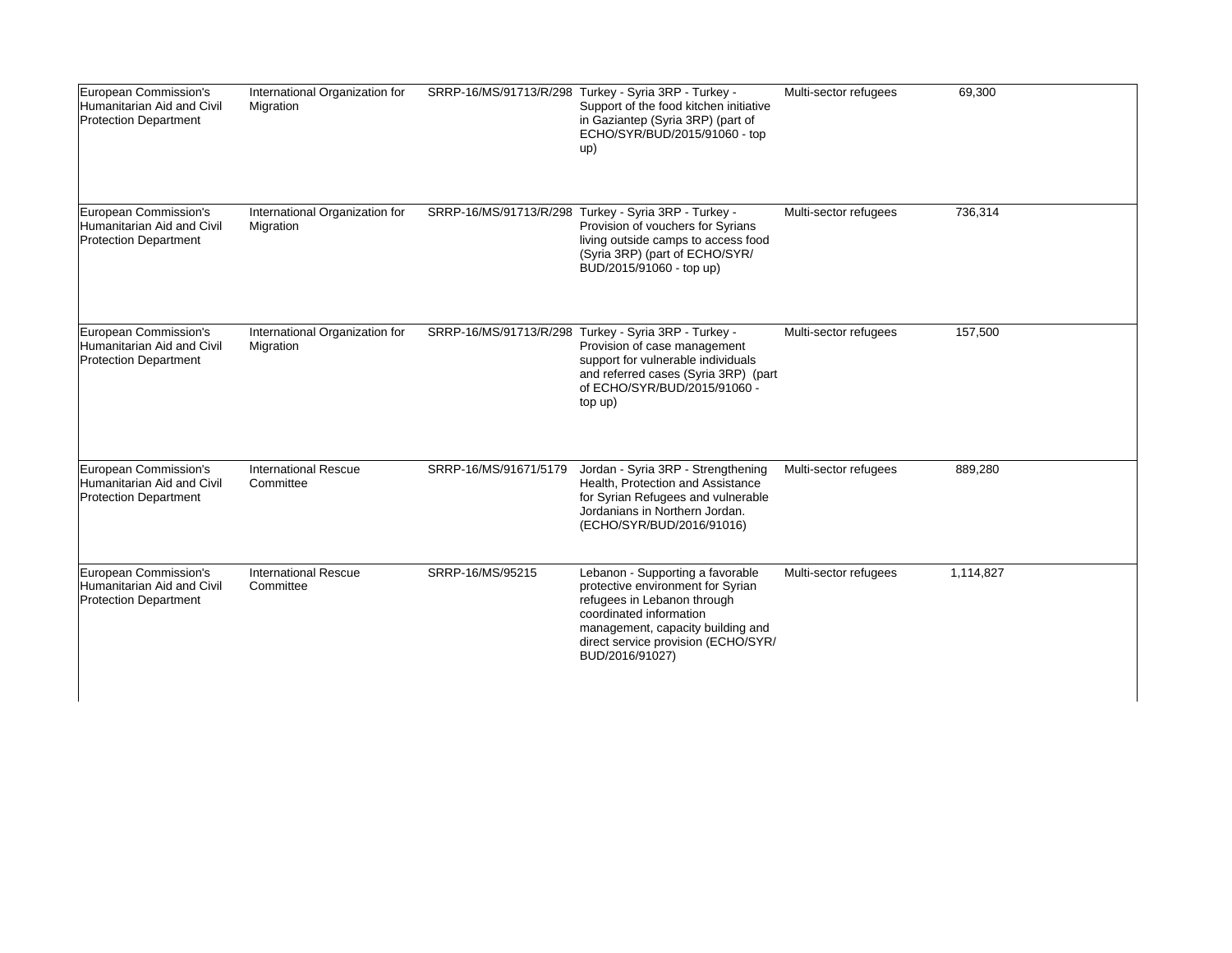| European Commission's<br>Humanitarian Aid and Civil<br><b>Protection Department</b> | <b>INTERSOS Humanitarian Aid</b><br>Organization   | SRRP-16/MS/91672/5660 | Jordan - Syria 3RP - Leveraging<br>protection monitoring and<br>emergency cash to overcome the<br>legal challenges of extremely<br>vulnerable Syrian refugees in<br>Jordan, and the challenges related<br>to harsh weather conditions of<br>extremely vulnerable Syrian and<br>Jordanian households (HHs) (ECHO/<br>SYR/BUD/2016/91051) | Multi-sector refugees | 3,329,634 |
|-------------------------------------------------------------------------------------|----------------------------------------------------|-----------------------|-----------------------------------------------------------------------------------------------------------------------------------------------------------------------------------------------------------------------------------------------------------------------------------------------------------------------------------------|-----------------------|-----------|
| European Commission's<br>Humanitarian Aid and Civil<br><b>Protection Department</b> | <b>MEDAIR</b>                                      | SRRP-16/MS/95218      | Lebanon - Life-saving humanitarian<br>assistance to the most vulnerable<br>populations affected by the Syrian<br>Crisis (ECHO/SYR/BUD/2016/91031)                                                                                                                                                                                       | Multi-sector refugees | 1,870,000 |
| European Commission's<br>Humanitarian Aid and Civil<br><b>Protection Department</b> | Norwegian Refugee Council                          | SRRP-16/MS/95223      | Lebanon - Syria 3RP - Integrated<br>and coordinated response to<br>vulnerable refugees in Lebanon<br>(ECHO/SYR/BUD/2016/91022)                                                                                                                                                                                                          | Multi-sector refugees | 7,488,372 |
| European Commission's<br>Humanitarian Aid and Civil<br><b>Protection Department</b> | Norwegian Refugee Council                          | SRRP-16/MS/91684/5834 | Jordan - Syria 3RP - Providing an<br>integrated and coordinated<br>protection response to vulnerable<br>Syrian refugees in Jordan. (ECHO/<br>SYR/BUD/2016/91047)                                                                                                                                                                        | Multi-sector refugees | 2,460,465 |
| European Commission's<br>Humanitarian Aid and Civil<br><b>Protection Department</b> | Première Urgence - Aide<br>Médicale Internationale | SRRP-16/MS/95226      | Lebanon - Live-saving integrated<br>assistance to people affected by the<br>Syrian conflict in Lebanon (ECHO/<br>SYR/BUD/2016/91032)                                                                                                                                                                                                    | Multi-sector refugees | 680,272   |
| European Commission's<br>Humanitarian Aid and Civil<br><b>Protection Department</b> | Save the Children                                  | SRRP-16/MS/91691/6079 | Jordan- Syria 3rp 2016                                                                                                                                                                                                                                                                                                                  | Multi-sector refugees | 3,898,650 |
| European Commission's<br>Humanitarian Aid and Civil<br><b>Protection Department</b> | Save the Children                                  | SRRP-16/MS/91691/6079 | Jordan- Syria 3rp 2016                                                                                                                                                                                                                                                                                                                  | Multi-sector refugees | 1,092,580 |
| European Commission's<br>Humanitarian Aid and Civil<br><b>Protection Department</b> | Solidarités International                          | SRRP-16/MS/95235      | Lebanon - Syria 3RP - Tailored<br>integrated assistance to the most<br>socio-eco vulnerable populations<br>affected by the Syrian crisis in<br>Lebanon (ECHO/SYR/BUD/2016/<br>91025)                                                                                                                                                    | Multi-sector refugees | 4,980,000 |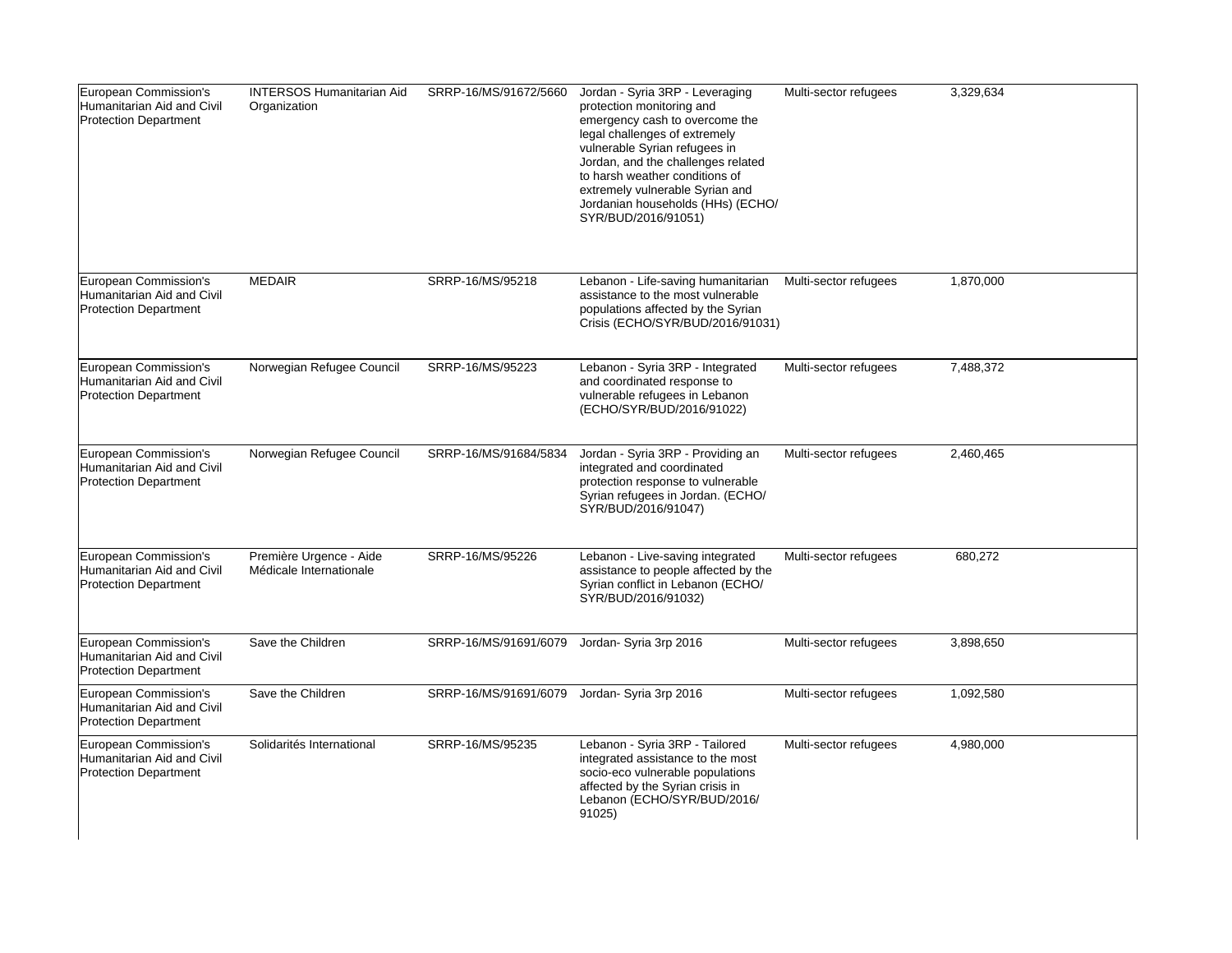| European Commission's<br>Humanitarian Aid and Civil<br><b>Protection Department</b> | Terre des Hommes - Italy                                       | SRRP-16/MS/95236/6405 | Lebanon - Syria 3RP - Response to<br>the shelter needs of the highly<br>vulnerable Palestine and Syrian<br>Refugee families and hosting<br>community, living in the Palestinian<br>Camps and surrounding areas in<br>Tyre and Saida. (ECHO/SYR/BUD/<br>2016/91020) | Multi-sector refugees | 566,893    |
|-------------------------------------------------------------------------------------|----------------------------------------------------------------|-----------------------|--------------------------------------------------------------------------------------------------------------------------------------------------------------------------------------------------------------------------------------------------------------------|-----------------------|------------|
| European Commission's<br>Humanitarian Aid and Civil<br><b>Protection Department</b> | United Nations Children's Fund SRRP-16/MS/91613/124            |                       | Egypt - Syria 3RP - Strengthening<br>child protection service access for<br>refugee and host community<br>children, adolescents and parents<br>through linkages with education and<br>other community entities in Egypt<br>(ECHO/SYR/BUD/2015/91085)               | Multi-sector refugees | 1,114,827  |
| European Commission's<br>Humanitarian Aid and Civil<br><b>Protection Department</b> | United Nations Children's Fund SRRP-16/MS/91699/124            |                       | Jordan - Syria 3RP - Man-made<br>crises / Emergency Assistance to the<br>Most Vulnerable Syrian Refugees in<br>Jordan (SM160181)<br>(part of ECHO/SYR/BUD/2016/<br>91006)                                                                                          | Multi-sector refugees | 5,363,128  |
| European Commission's<br>Humanitarian Aid and Civil<br><b>Protection Department</b> | United Nations Children's Fund SRRP-16/MS/91699/124            |                       | Jordan - Syria 3RP - Man-made<br>crises / Emergency Assistance to the<br>Most Vulnerable Syrian Refugees in<br>Jordan (SM160181)<br>(part of ECHO/SYR/BUD/2016/<br>91006) (additional)                                                                             | Multi-sector refugees | 6,688,964  |
| European Commission's<br>Humanitarian Aid and Civil<br><b>Protection Department</b> |                                                                |                       | United Nations Children's Fund SRRP-16/MS/91718/R/124 Increased access to protection and<br>basic needs support for vulnerable<br>refugee children and families<br>(ECHO/TUR/BUD/2016/91008)                                                                       | Multi-sector refugees | 8,879,023  |
| European Commission's<br>Humanitarian Aid and Civil<br><b>Protection Department</b> | <b>United Nations High</b><br><b>Commissioner for Refugees</b> | SRRP-16/MS/95239      | Lebanon - Syria 3RP - Man-made<br>crises / Protection and Assistance of<br>Refugees and Asylum-Seekers in<br>Lebanon (part of ECHO/SYR/BUD/<br>2015/91039)                                                                                                         | Multi-sector refugees | 13,756,614 |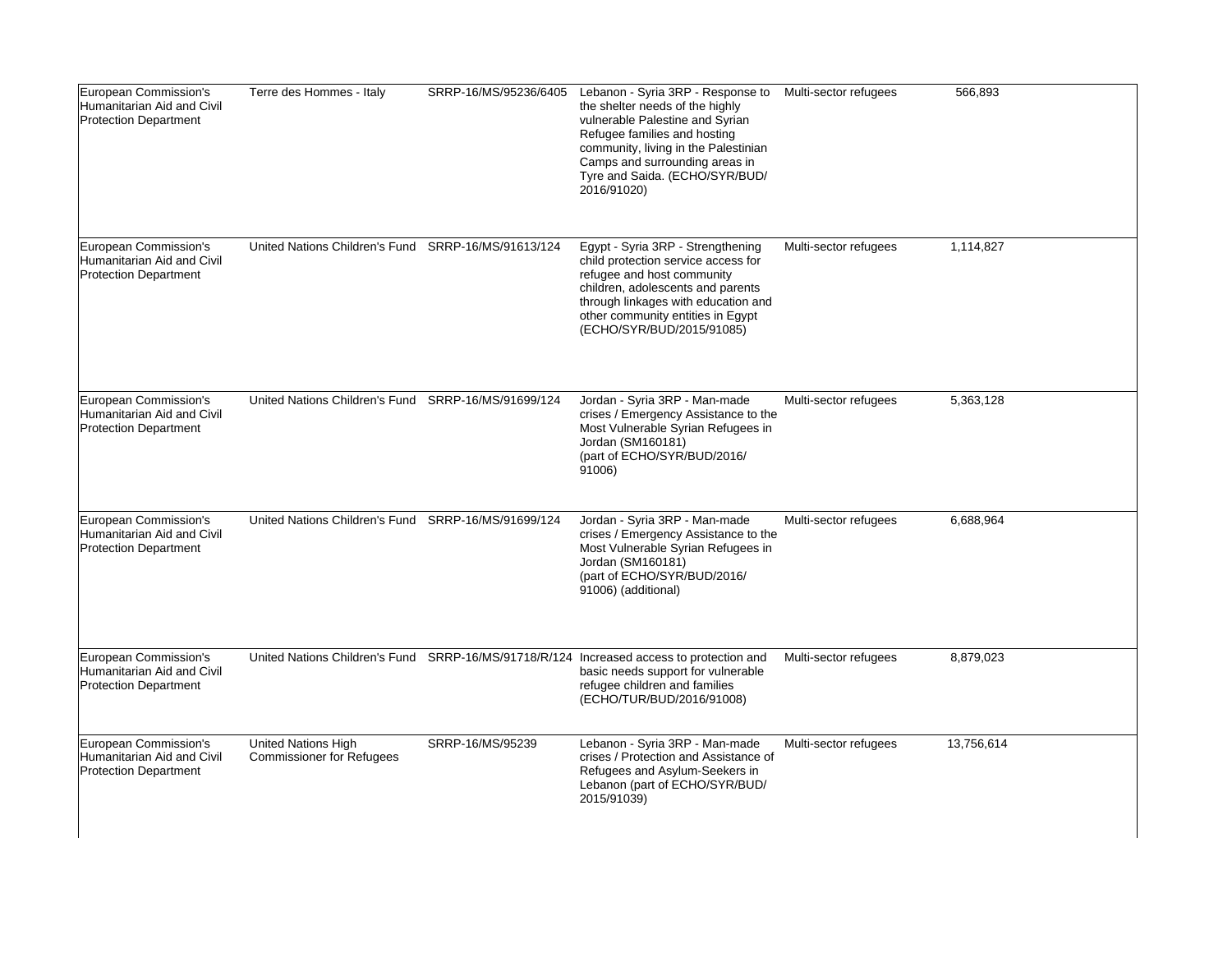| European Commission's<br>Humanitarian Aid and Civil<br><b>Protection Department</b> | United Nations High<br><b>Commissioner for Refugees</b> | SRRP-16/MS/91702/120 | Jordan - Syria 3RP - Man-made<br>crises / Provision of Protection and<br>Support to Refugees in Jordan (part<br>of ECHO/SYR/BUD/2016/91008)                                                                                                                                                       | Multi-sector refugees | 7,517,168  |
|-------------------------------------------------------------------------------------|---------------------------------------------------------|----------------------|---------------------------------------------------------------------------------------------------------------------------------------------------------------------------------------------------------------------------------------------------------------------------------------------------|-----------------------|------------|
| European Commission's<br>Humanitarian Aid and Civil<br>Protection Department        | United Nations High<br><b>Commissioner for Refugees</b> | SRRP-16/MS/95239     | Lebanon - Syria 3RP - Man-made<br>crises / Providing protection and<br>humanitarian assistance to refugees<br>living in Lebanon (ECHO/SYR/BUD/<br>2016/91010)                                                                                                                                     | Multi-sector refugees | 33,369,196 |
| European Commission's<br>Humanitarian Aid and Civil<br><b>Protection Department</b> | United Nations High<br><b>Commissioner for Refugees</b> | SRRP-16/MS/91702/120 | Jordan - Syria 3RP - Man-made<br>crises / Provision of Protection and<br>Support to Refugees in Jordan (part<br>of ECHO/SYR/BUD/2016/91008)                                                                                                                                                       | Multi-sector refugees | 5,844,643  |
| European Commission's<br>Humanitarian Aid and Civil<br><b>Protection Department</b> | United Nations Population Fund SRRP-16/MS/91704/1171    |                      | Jordan - Syria 3RP - Comprehensive Multi-sector refugees<br>sexual reproductive health (SRH)<br>and sexual and gender based<br>violence (S-GBV) Interventions for<br>populations affected by Syria crisis<br>in Jordan. (ECHO/SYR/BUD/2016/<br>91060)                                             |                       | 3,278,689  |
| European Commission's<br>Humanitarian Aid and Civil<br><b>Protection Department</b> | United Nations Population Fund SRRP-16/MS/91604/1171    |                      | Egypt - Syria 3RP - Man-made<br>crises / Lifesaving comprehensive<br>obstetric and neonatal care services,<br>and multi-sectoral gender based<br>violence (GBV) prevention and<br>response services for Syrian<br>refugees and Egyptian host<br>communities (part of ECHO/SYR/<br>BUD/2015/91080) | Multi-sector refugees | 362,812    |
| European Commission's<br>Humanitarian Aid and Civil<br><b>Protection Department</b> | United Nations Population Fund SRRP-16/MS/91716/R/      | 1171                 | Turkey - Syria 3RP - Man-made<br>crises / Support to most vulnerable<br>Syrian Refugee women and girls<br>through Sexual Reproductive health<br>(SRH) and Sexual and Gender<br>Based Violence (SGBV) Services.<br>(part of ECHO/SYR/BUD/2015/<br>91068)                                           | Multi-sector refugees | 650,759    |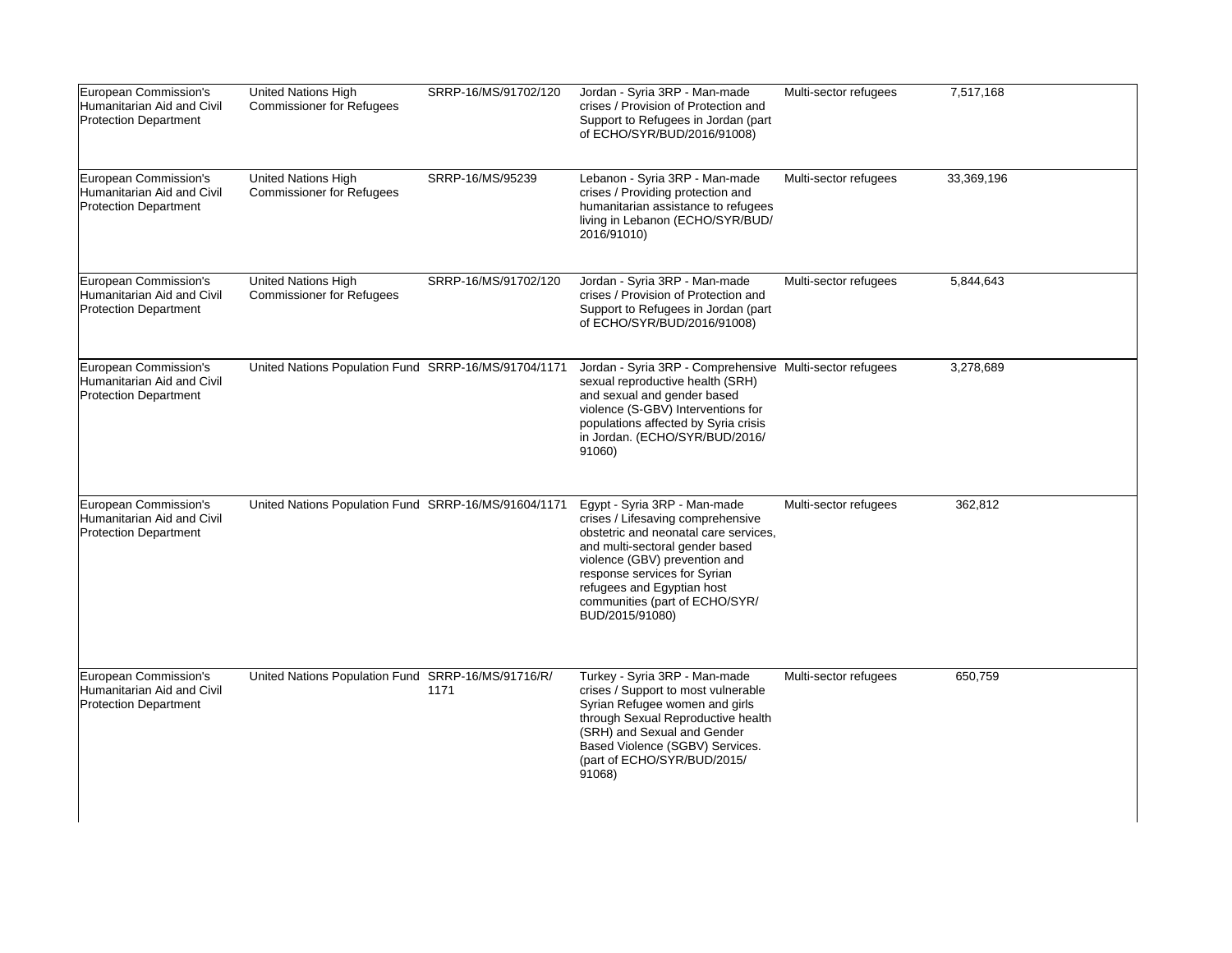| European Commission's<br>Humanitarian Aid and Civil<br><b>Protection Department</b> | United Nations Population Fund SRRP-16/MS/91604/1171 |                       | Egypt - Syria 3RP - Man-made<br>crises / Lifesaving comprehensive<br>obstetric and neonatal care services,<br>and multi-sectoral gender based<br>violence (GBV) prevention and<br>response services for Syrian<br>refugees and Egyptian host<br>communities (part of ECHO/SYR/<br>BUD/2015/91080) | Multi-sector refugees | 74,346     |
|-------------------------------------------------------------------------------------|------------------------------------------------------|-----------------------|---------------------------------------------------------------------------------------------------------------------------------------------------------------------------------------------------------------------------------------------------------------------------------------------------|-----------------------|------------|
| European Commission's<br>Humanitarian Aid and Civil<br><b>Protection Department</b> | World Food Programme                                 | SRRP-16/MS/91706/561  | Jordan - Man-made crises / Food<br>assistance for Syrian refugees<br>stranded at eastern border in Jordan<br>(part of ECHO/SYR/BUD/2016/<br>91002)                                                                                                                                                | Multi-sector refugees | 6,697,207  |
| European Commission's<br>Humanitarian Aid and Civil<br><b>Protection Department</b> | World Food Programme                                 | SRRP-16/MS/91706/561  | Jordan - Man-made crises / Food<br>assistance for Syrian refugees<br>stranded at eastern border in Jordan<br>(part of ECHO/SYR/BUD/2016/<br>91002 - additional)                                                                                                                                   | Multi-sector refugees | 6,703,910  |
| European Commission's<br>Humanitarian Aid and Civil<br><b>Protection Department</b> | World Food Programme                                 |                       | SRRP-16/MS/92132/R/561 Turkey - Syria 3RP - Man-made<br>crises / Food assistance to<br>vulnerable Syrian populations in<br>Turkey affected by conflict in Syria.<br>(ECHO/SYR/BUD/2016/91001)                                                                                                     | Multi-sector refugees | 43,853,070 |
| European Commission's<br>Humanitarian Aid and Civil<br><b>Protection Department</b> | World Health Organization                            |                       | SRRP-16/MS/91721/R/122 Turkey - Syria 3RP - Man-made<br>crises / Supporting adapted and<br>culturally sensitive healthcare<br>services to Syrian refugees in<br>Turkey (ECHO/SYR/BUD/2016/<br>91012)                                                                                              | Multi-sector refugees | 2,259,990  |
| Finland                                                                             | ACT Alliance / Finn Church Aid                       | SRRP-16/MS/91661/5390 | Jordan - Syria 3RP                                                                                                                                                                                                                                                                                | Multi-sector refugees | 83,463     |
| Finland                                                                             | ACT Alliance / Finn Church Aid                       | SRRP-16/MS/91661/5390 | Jordan - Syria 3RP                                                                                                                                                                                                                                                                                | Multi-sector refugees | 31,400     |
| Finland                                                                             | ACT Alliance / Finn Church Aid                       | SRRP-16/MS/91661/5390 | Jordan - Syria 3RP - Aid to Syrian<br>refugees in Jordan                                                                                                                                                                                                                                          | Multi-sector refugees | 548,246    |
| Finland                                                                             | Danish Refugee Council                               | SRRP-16/MS/91620/5181 | Iraq - Syria 3RP                                                                                                                                                                                                                                                                                  | Multi-sector refugees | 13,567     |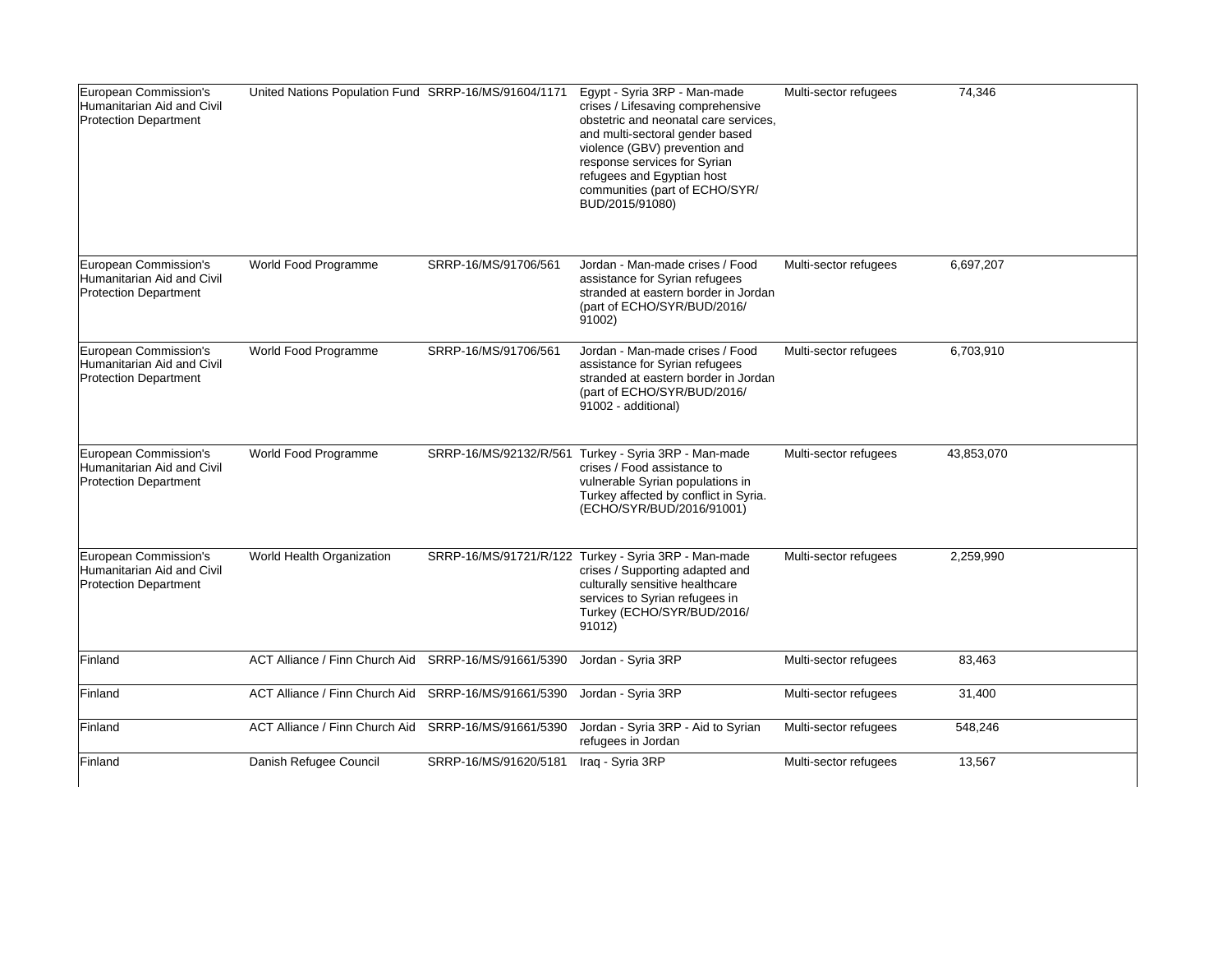| Finland         | United Nations Development<br>Programme                              | SRRP-16/MS/95238      | Lebanon - Syria 3RP - Common<br>Space Initiative                                                                                                                | Multi-sector refugees | 219,780   |
|-----------------|----------------------------------------------------------------------|-----------------------|-----------------------------------------------------------------------------------------------------------------------------------------------------------------|-----------------------|-----------|
| Finland         | United Nations Development                                           | SRRP-16/MS/91700/776  | Jordan - Syria 3RP - Women                                                                                                                                      | Multi-sector refugees | 1,500,000 |
| Finland         | Programme<br>United Nations High<br><b>Commissioner for Refugees</b> | SRRP-16/MS/91724/120  | Economic Empowerment<br>Aid to victims of Syria conflict<br>affecting other countries (Lebanon,<br>Jordan, Iraq, Turkey, Egypt)                                 | Multi-sector refugees | 3,963,760 |
| Finland         | World Food Programme                                                 |                       | SRRP-16/MS/92132/R/561 Aid to victims of Syria crisis                                                                                                           | Multi-sector refugees | 1,351,955 |
| Ford Foundation | <b>Catholic Relief Services</b>                                      | SRRP-16/MS/91609/5146 | Egypt - Syria 3RP                                                                                                                                               | Multi-sector refugees | 210,000   |
| France          | Action Contre la Faim                                                | SRRP-16/MS/95193      | Lebanon - Syria 3RP - ACF : bons<br>alimentaires, semences et outils                                                                                            | Multi-sector refugees | 668,896   |
| France          | Action Contre la Faim                                                | SRRP-16/MS/91652/5186 | Jordan - Syria 3RP - Assistance aux<br>réfugiés syriens et aux populations<br>vulnérables jordaniennes affectées<br>par la crise en Syrie (2016-190)            | Multi-sector refugees | 334,448   |
| France          | Agency for Technical<br>Cooperation and Development                  | SRRP-16/MS/95195      | Lebanon - Syria 3RP -<br>Autonomisation des femmes<br>libanaises et syriennes vulnérables<br>de Jbeil et Msaitbeh (2016-239)                                    | Multi-sector refugees | 278,707   |
| France          | Agency for Technical<br>Cooperation and Development                  | SRRP-16/MS/95195      | Lebanon - Syria 3RP - Répondre<br>aux besoins en logements et EHA<br>des ménages les plus vulnérables et<br>favoriser le dialogue communautaire<br>$(2016-242)$ | Multi-sector refugees | 278,707   |
| France          | <b>CARITAS</b>                                                       | SRRP-16/MS/91658/7133 | Jordan - Syria 3RP - Projet d'aide<br>aux réfugiés irakiens de Madaba :<br>logement, santé et formation<br>professionnelle.                                     | Multi-sector refugees | 273,224   |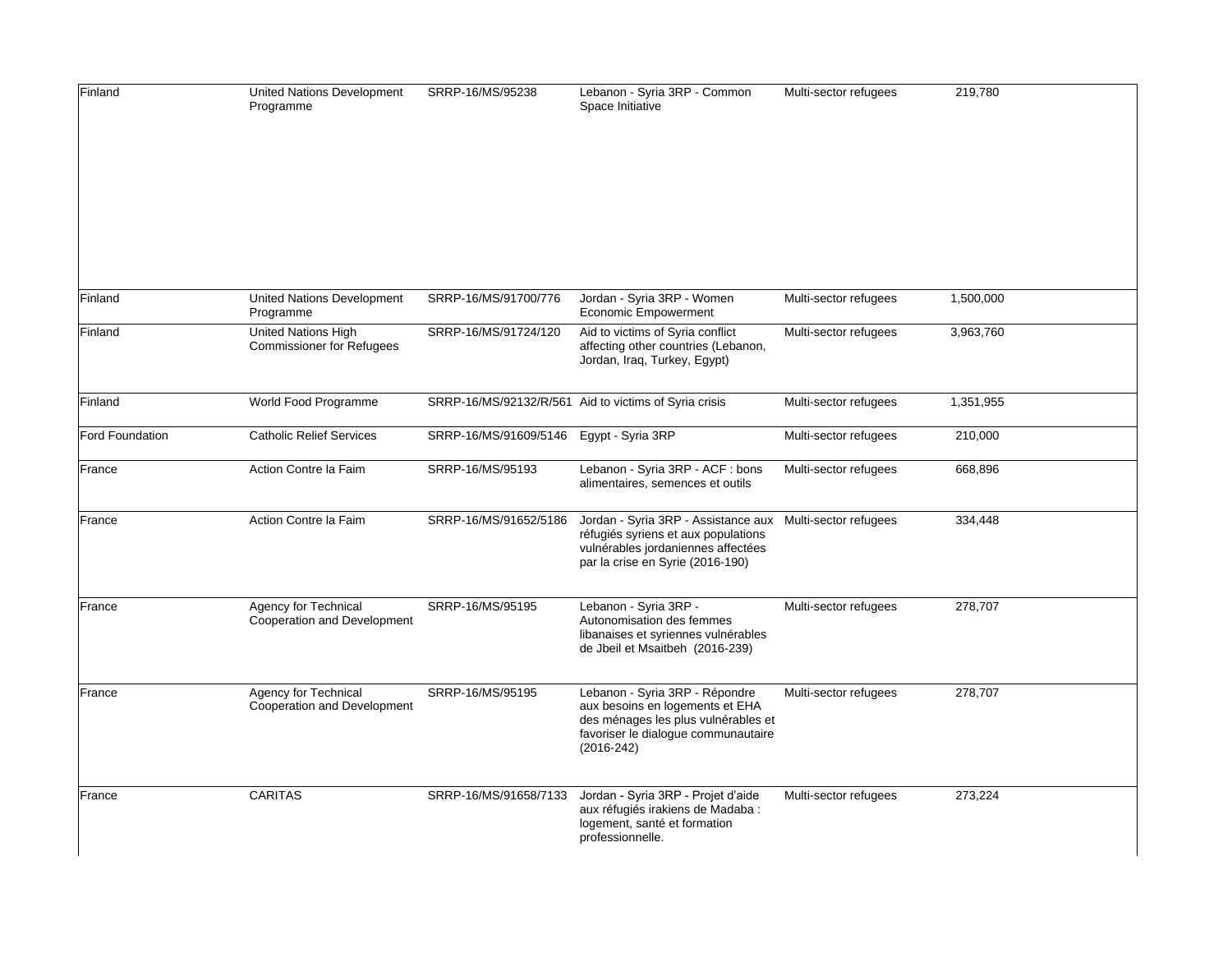| France | Handicap International                             | SRRP-16/MS/95209           | Lebanon - Syria 3RP - Amélioration<br>de l'accès aux services de base et<br>spécifiques pour les personnes<br>vulnérables affectées par la crise<br>syrienne au Liban (2016-237)                                                                                                                                                             | Multi-sector refugees | 364,100 |
|--------|----------------------------------------------------|----------------------------|----------------------------------------------------------------------------------------------------------------------------------------------------------------------------------------------------------------------------------------------------------------------------------------------------------------------------------------------|-----------------------|---------|
| France | Lebanese Association for<br><b>Popular Action</b>  | SRRP-16/MS/95197           | Assurer un accès protégé aux<br>services de base, en créant des<br>espaces sécurisés mobiles et fixes<br>dans lesquels les populations<br>vulnérables, et particulièrement les<br>femmes et les enfants affectés par la<br>crise syrienne, auront accès à des<br>soins de santé primaire ainsi qu'à un<br>support psycho-social et éducatif  | Multi-sector refugees | 668,896 |
| France | Lebanese Association for<br><b>Popular Action</b>  | SRRP-16/MS/95197           | Lebanon - Syria 3RP                                                                                                                                                                                                                                                                                                                          | Multi-sector refugees | 770,000 |
| France | Lebanese Association for<br>Popular Action         | SRRP-16/MS/95197           | (Lebanon): Appui au fonctionnement Multi-sector refugees<br>de la clinique mobile d'AMEL dans la<br>vallée de la Bekaa (district de<br>Baalbeck, zone de El Ain)                                                                                                                                                                             |                       | 55,000  |
| France | Médecins du Monde                                  | SRRP-16/MS/91678/5076      | Jordan - Syria 3RP - Amélioration<br>des services de santé mentale et<br>des services psychosociaux à<br>destination des réfugiés syriens et<br>des communautés d'accueil en<br>Jordanie (2016-104)                                                                                                                                          | Multi-sector refugees | 296,121 |
| France | Médecins du Monde                                  | SRRP-16/MS/95219           | Lebanon - Syria 3RP -<br>Renforcement durable de l'offre<br>nationale de soins de santé primaire<br>intégrés et de qualité pour les<br>réfugiés syriens et les populations<br>vulnérables dans la région de la<br>Bekaa, à travers le soutien à 5<br>centres de santé représentant<br>environ 100 000 consultations par an<br>$(2016 - 236)$ | Multi-sector refugees | 557,414 |
| France | Médecins du Monde                                  | SRRP-16/MS/91678/5076      | Jordan - Syria 3RP                                                                                                                                                                                                                                                                                                                           | Multi-sector refugees | 128,568 |
| France | Première Urgence - Aide<br>Médicale Internationale | SRRP-16/MS/91687/<br>14879 | Jordan - Syria 3RP                                                                                                                                                                                                                                                                                                                           | Multi-sector refugees | 982,000 |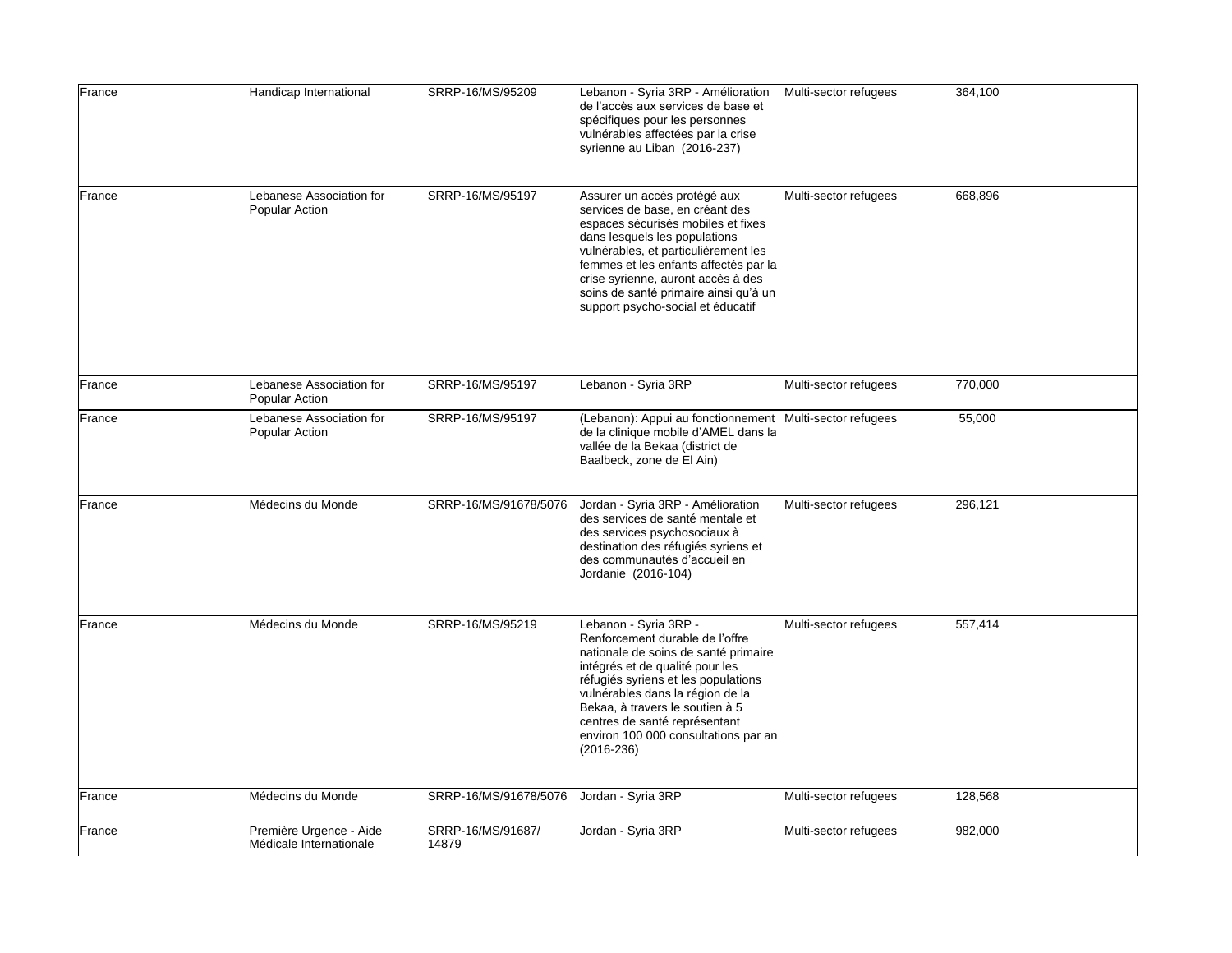| France | Première Urgence - Aide<br>Médicale Internationale             | SRRP-16/MS/91633/<br>14879                | Iraq - Syria 3RP                                                                                                                                                                       | Multi-sector refugees | 385,070   |
|--------|----------------------------------------------------------------|-------------------------------------------|----------------------------------------------------------------------------------------------------------------------------------------------------------------------------------------|-----------------------|-----------|
| France | Première Urgence - Aide<br>Médicale Internationale             | SRRP-16/MS/95226                          | Lebanon - Syria 3RP                                                                                                                                                                    | Multi-sector refugees | 900,000   |
| France | Secours Islamique France                                       | SRRP-16/MS/95232                          | Lebanon - Syria 3RP -<br>Renforcement de la sécurité<br>alimentaire au Nord Liban par le<br>développement de l'agriculture<br>urbaine par et pour les ménages les<br>plus vulnérables. | Multi-sector refugees | 218,579   |
| France | Secours Islamique France                                       | SRRP-16/MS/95232                          | Lebanon - Syria 3RP - Intervention<br>d'urgence pour les enfants et les<br>femmes les plus vulnérables touchés<br>par la crise syrienne au Mont-Liban<br>$(2016 - 255)$                | Multi-sector refugees | 444,661   |
| France | Solidarités International                                      | SRRP-16/MS/95235                          | Fourniture d'abris d'urgence aux<br>réfugiés syriens du Nord Liban, qui<br>vivent dans les camps informels des<br>districts de Tripoli et Akkar (2016-<br>304)                         | Multi-sector refugees | 327,869   |
| France | United Nations Children's Fund SRRP-16/MS/95237                |                                           | Contribution aux activés éducatives<br>d'UNICEF au Liban (NUOI PR2)                                                                                                                    | Multi-sector refugees | 5,307,856 |
| France | United Nations Children's Fund                                 | SRRP-16/MS/91699/124                      | Jordan - Syria 3RP - Humanitarian<br>Activities in Jordan in response to<br>the Syrian crisis (SM150594)                                                                               | Multi-sector refugees | 3,344,482 |
| France | United Nations Children's Fund SRRP-16/MS/95237                |                                           | Lebanon - Syria 3RP - Contribution<br>au 3RP (Regional Refugee &<br>Resilience Plan) Crise syrienne<br>(NUOI PR) (SM150598)                                                            | Multi-sector refugees | 5,574,136 |
| France | <b>United Nations High</b><br><b>Commissioner for Refugees</b> | SRRP-16/MS/95239                          | Lebanon - Syria 3RP (part of NUOI<br>initial)                                                                                                                                          | Multi-sector refugees | 2,000,000 |
| France | United Nations High<br><b>Commissioner for Refugees</b>        | SRRP-16/MS/91702/120                      | Jordan - Syria 3RP                                                                                                                                                                     | Multi-sector refugees | 3,401,361 |
| France | <b>United Nations High</b><br><b>Commissioner for Refugees</b> | SRRP-16/MS/95239                          | Contribution aux activités du HCR au Multi-sector refugees<br>Liban (NUOI PR2)                                                                                                         |                       | 3,715,499 |
| France | <b>United Nations High</b><br><b>Commissioner for Refugees</b> | SRRP-16/MS/91717/R/120 Turkey - Syria 3RP |                                                                                                                                                                                        | Multi-sector refugees | 5,668,934 |
| France | United Nations High<br><b>Commissioner for Refugees</b>        | SRRP-16/MS/95239                          | Lebanon - Syria 3RP                                                                                                                                                                    | Multi-sector refugees | 3,401,361 |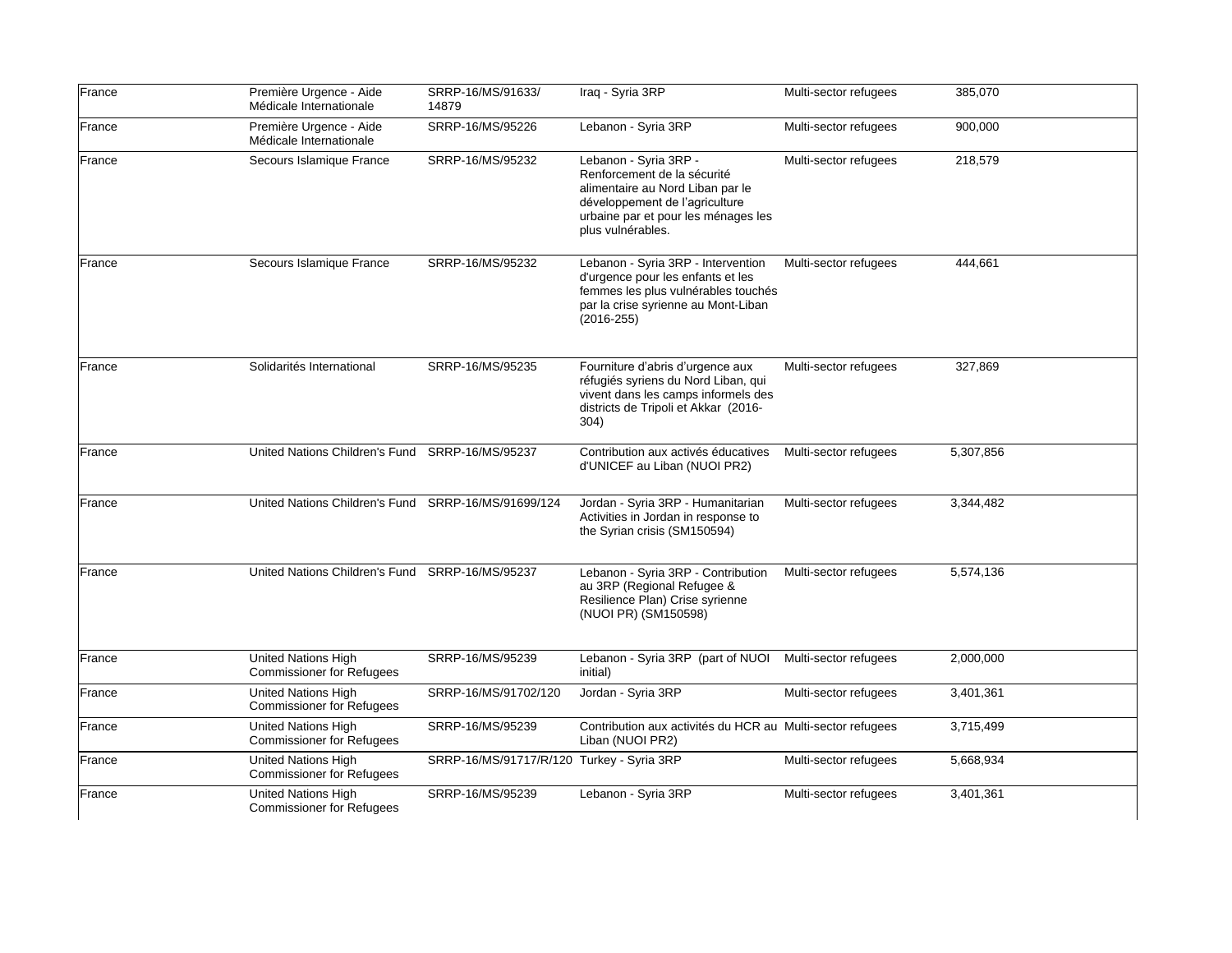| France  | United Nations Relief and<br>Works Agency for Palestine<br>Refugees in the Near East        | SRRP-16/MS/95242           | Contribution aux activés du bureau<br>gérant les écoles francophones de<br>I'UNWRA au Liban (NUOI PR2)                        | Multi-sector refugees | 530,786   |
|---------|---------------------------------------------------------------------------------------------|----------------------------|-------------------------------------------------------------------------------------------------------------------------------|-----------------------|-----------|
| France  | United Nations Relief and<br><b>Works Agency for Palestine</b><br>Refugees in the Near East | SRRP-16/MS/95242           | Lebanon - Syria 3RP - Contribution<br>aux activités de l'UNRWA pour les<br>réfugiés palestiniens venant de Syrie<br>(NUOI PR) | Multi-sector refugees | 3,401,361 |
| France  | World Food Programme                                                                        | SRRP-16/MS/95243           | Programme de coupons<br>électroniques                                                                                         | Multi-sector refugees | 448,430   |
| France  | World Food Programme                                                                        |                            | SRRP-16/MS/92132/R/561 to be allocated to specific countries<br>(Syria's neighbouring countries)                              | Multi-sector refugees | 1,092,896 |
| France  | World Food Programme                                                                        |                            | SRRP-16/MS/92132/R/561 to be allocated to specific countries<br>(Syria's neighbouring countries)                              | Multi-sector refugees | 4,535,147 |
| France  | World Food Programme                                                                        |                            | SRRP-16/MS/92132/R/561 Aid to victims of Syria crisis                                                                         | Multi-sector refugees | 3,401,361 |
| France  | World Food Programme                                                                        |                            | SRRP-16/MS/92132/R/561 to be allocated to specific countries<br>(Syria's neighbouring countries)                              | Multi-sector refugees | 1,133,787 |
| France  | World Food Programme                                                                        |                            | SRRP-16/MS/92132/R/561 to be allocated to specific countries<br>(Syria's neighbouring countries)                              | Multi-sector refugees | 632,318   |
| France  | World Food Programme                                                                        |                            | SRRP-16/MS/92132/R/561 to be allocated to specific countries<br>(Syria's neighbouring countries)                              | Multi-sector refugees | 655,738   |
| Germany | <b>CARE</b> International                                                                   | SRRP-16/MS/91657/5645      | Jordan - Syria 3RP - Conflict Syria<br>affecting other countries (part of AA-<br>S05 321.50 SYR 11/16)                        | Multi-sector refugees | 672,091   |
| Germany | Concern Worldwide                                                                           | SRRP-16/MS/95204           | Lebanon - Syria 3RP                                                                                                           | Multi-sector refugees | 620,928   |
| Germany | Danish Refugee Council                                                                      | SRRP-16/MS/91660/5181      | Jordan - Syria 3RP                                                                                                            | Multi-sector refugees | 35,901    |
| Germany | <b>International Medical Corps</b>                                                          | SRRP-16/MS/91624/5160      | Iraq - Syria 3RP (GIZ)                                                                                                        | Multi-sector refugees | 1,174,251 |
| Germany | International Orthodox Christian SRRP-16/MS/91669/5964<br>Charities                         |                            | Jordan-Syria 3RP                                                                                                              | Multi-sector refugees | 588,620   |
| Germany | Lebanese Association for<br>Popular Action                                                  | SRRP-16/MS/95197           | Lebanon - Syria 3RP                                                                                                           | Multi-sector refugees | 235,623   |
| Germany | <b>OXFAM</b>                                                                                | SRRP-16/MS/91686/<br>16237 | Jordan - Syria 3RP (from Germany -<br>GIZ)                                                                                    | Multi-sector refugees | 175,610   |
| Germany | UN Agencies and NGOs<br>(details not yet provided)                                          | SRRP-16/MS/91714/5826      | NRC-Turkey-3RP                                                                                                                | Multi-sector refugees | 2,227,476 |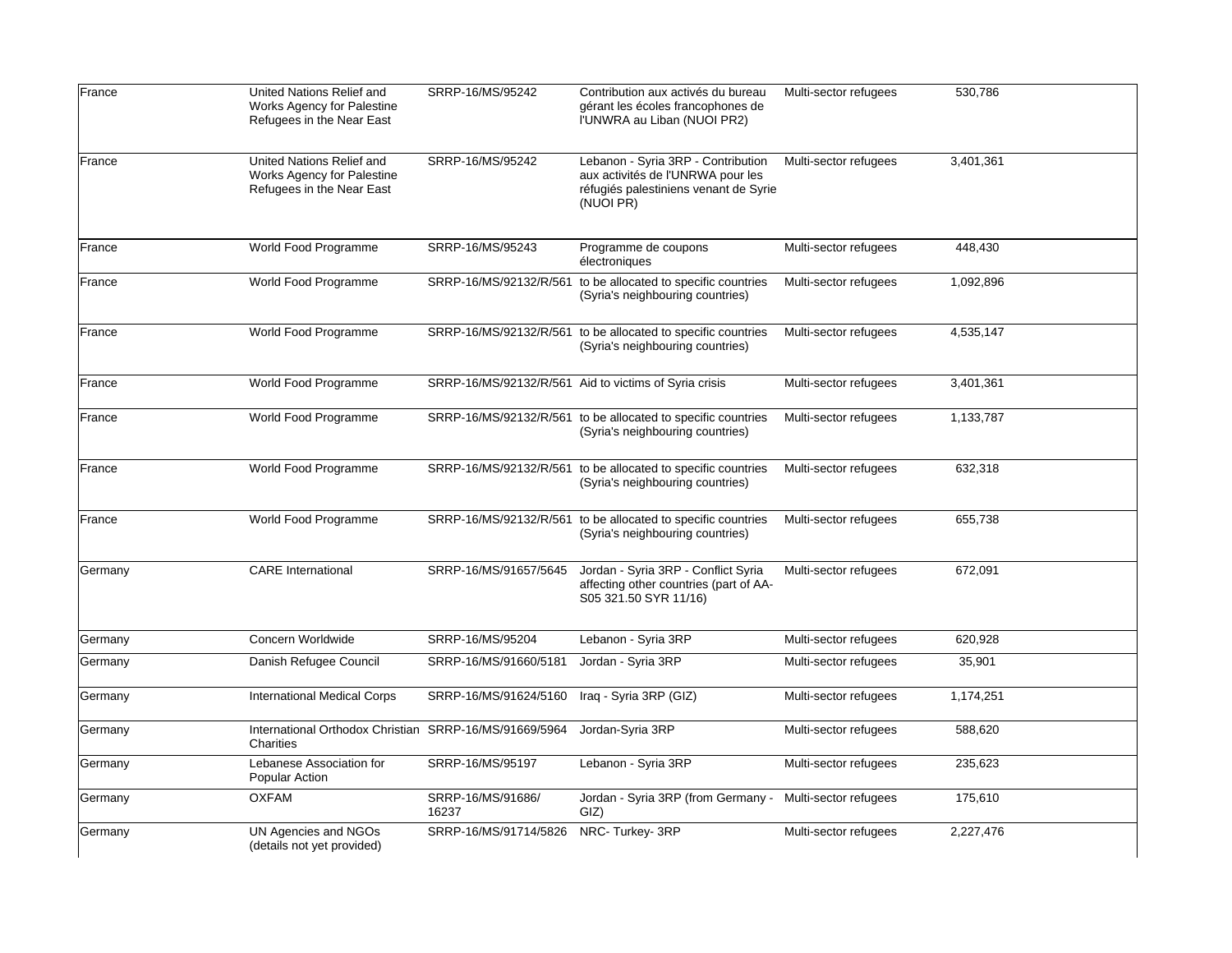| Germany | United Nations Children's Fund SRRP-16/MS/91699/124 | Jordan - Syria 3RP (SM160390)                                                                                                                                                                                                                                                                                                                                                                                                                               | Multi-sector refugees | 5,549,390  |
|---------|-----------------------------------------------------|-------------------------------------------------------------------------------------------------------------------------------------------------------------------------------------------------------------------------------------------------------------------------------------------------------------------------------------------------------------------------------------------------------------------------------------------------------------|-----------------------|------------|
| Germany | United Nations Children's Fund SRRP-16/MS/95237     | Lebanon - Syria 3RP - Strengthening Multi-sector refugees<br>Resilience reaching all children with<br>Education (BMZ-2016-18-032)<br>(SM160020)                                                                                                                                                                                                                                                                                                             |                       | 32,537,961 |
| Germany | United Nations Children's Fund SRRP-16/MS/95237     | Lebanon - Syria 3RP : Support<br>tovulnerable school aged girls and<br>boys (BMZ-2015-68-880)<br>(SM150578)                                                                                                                                                                                                                                                                                                                                                 | Multi-sector refugees | 21,164,021 |
| Germany | United Nations Children's Fund SRRP-16/MS/95237     | Lebanon - Syria 3RP : Supporting<br>Learning and Skills Building for<br>Adolescents & Youth (BMZ-2015-40-<br>855) (SM150605)                                                                                                                                                                                                                                                                                                                                | Multi-sector refugees | 1,058,201  |
| Germany | United Nations Children's Fund SRRP-16/MS/91699/124 | Jordan - Syria 3RP - The plan aims<br>at the improvement of the access of<br>destitute children and youngsters to<br>qualitatively adequate formal and<br>nonformalen education and child<br>protection offers. A target group are<br>approx. 45,000 refugee's children<br>and local children in storage and to<br>taking up municipalities.<br>(2016.1878.4)                                                                                               | Multi-sector refugees | 18,046,709 |
| Germany | United Nations Children's Fund SRRP-16/MS/95237     | Lebanon - Syria 3RP - The aim of<br>the plan is the improvement of the<br>access of refugee's children to<br>formal school education. With the<br>subsidy the Lebanese RACE<br>programme (Reaching all Children<br>with Education) is supported in the<br>school year 2016/2017. The target<br>group encloses about 20,400<br>refugee's children at the school-age<br>age who receive access to formal<br>school education by the measure.<br>(2016.1884.2) | Multi-sector refugees | 13,574,841 |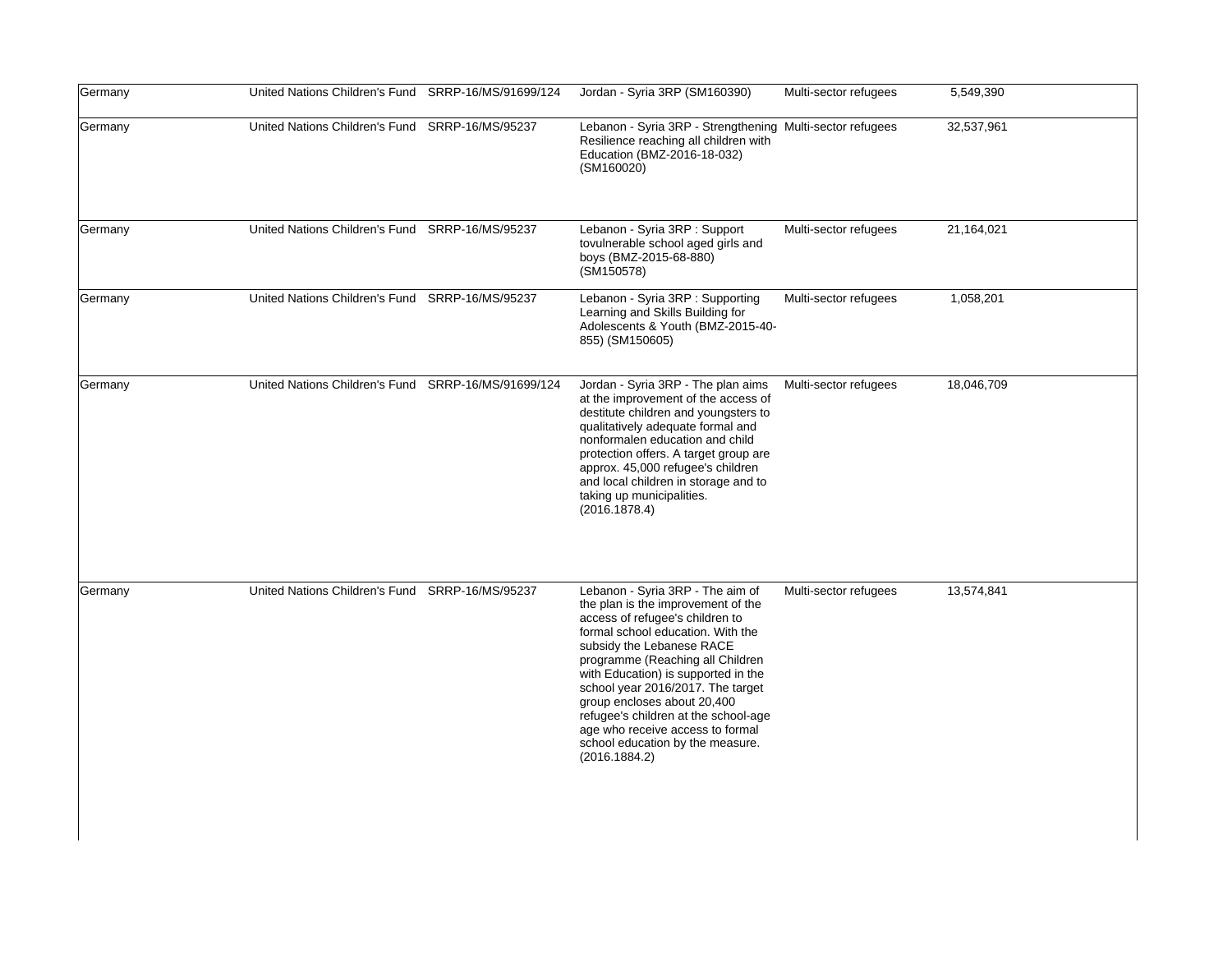| Germany | United Nations Children's Fund SRRP-16/MS/95237                                   |                      | Lebanon - Syria 3RP - (SM160391)                                                                                                                                                                                                                                                                                                                                                                                                                                                                                                                              | Multi-sector refugees | 11,173,184 |
|---------|-----------------------------------------------------------------------------------|----------------------|---------------------------------------------------------------------------------------------------------------------------------------------------------------------------------------------------------------------------------------------------------------------------------------------------------------------------------------------------------------------------------------------------------------------------------------------------------------------------------------------------------------------------------------------------------------|-----------------------|------------|
| Germany | United Nations Children's Fund SRRP-16/MS/95237                                   |                      | Lebanon - Syria 3RP - (KfW):<br>Support to vulnerable school-aged<br>girls and boys affected by Syria<br>(BMZ-NO 201568161) (SM150499)                                                                                                                                                                                                                                                                                                                                                                                                                        | Multi-sector refugees | 22,446,689 |
| Germany | United Nations Children's Fund SRRP-16/MS/95237                                   |                      | Lebanon - Syria 3RP : Supporting<br>Learning and Skills Building for<br>Adolescents & Youth<br>(BMZ-2015-40-855) (SM150605)                                                                                                                                                                                                                                                                                                                                                                                                                                   | Multi-sector refugees | 1,058,201  |
| Germany | United Nations Children's Fund SRRP-16/MS/95237                                   |                      | Lebanon - Syria 3RP - The aim of<br>the plan is the improvement of the<br>health terms and living conditions of<br>Syrian refugees as well as Lebanese<br>population in taking up municipalities<br>by improved drinking water care and<br>sewage disposal. In addition the<br>regional and national administrative<br>capacities should be strengthened in<br>the sector. Within the scope of the<br>programme 12 water supply waste<br>disposal plants and four sewage<br>waste disposal plants should be<br>rehabilitated or be extended.<br>(2016.1870.1) | Multi-sector refugees | 16,393,443 |
| Germany | United Nations Children's Fund SRRP-16/MS/91644/R/124 Iraq - Syria 3RP (SM160026) |                      |                                                                                                                                                                                                                                                                                                                                                                                                                                                                                                                                                               | Multi-sector refugees | 15,712,207 |
| Germany | United Nations High<br><b>Commissioner for Refugees</b>                           | SRRP-16/MS/95239     | Lebanon - Syria 3RP                                                                                                                                                                                                                                                                                                                                                                                                                                                                                                                                           | Multi-sector refugees | 22,675,737 |
| Germany | United Nations High<br><b>Commissioner for Refugees</b>                           | SRRP-16/MS/91615/120 | Egypt - Syria 3RP - Protection and<br>assistance for Syrian refugees in<br>Egypt, Iraq, Jordan, Lebanon and<br>Turkey and for IDPs in Syria (part of<br>AA-S05 321.50 SYR 35/15 II) [2016<br>portion]                                                                                                                                                                                                                                                                                                                                                         | Multi-sector refugees | 11,337,868 |
| Germany | <b>United Nations High</b><br><b>Commissioner for Refugees</b>                    | SRRP-16/MS/91724/120 | Regional - Syria 3RP (part of AA-<br>S05 321.50 SYR 35/15)                                                                                                                                                                                                                                                                                                                                                                                                                                                                                                    | Multi-sector refugees | 9,289,617  |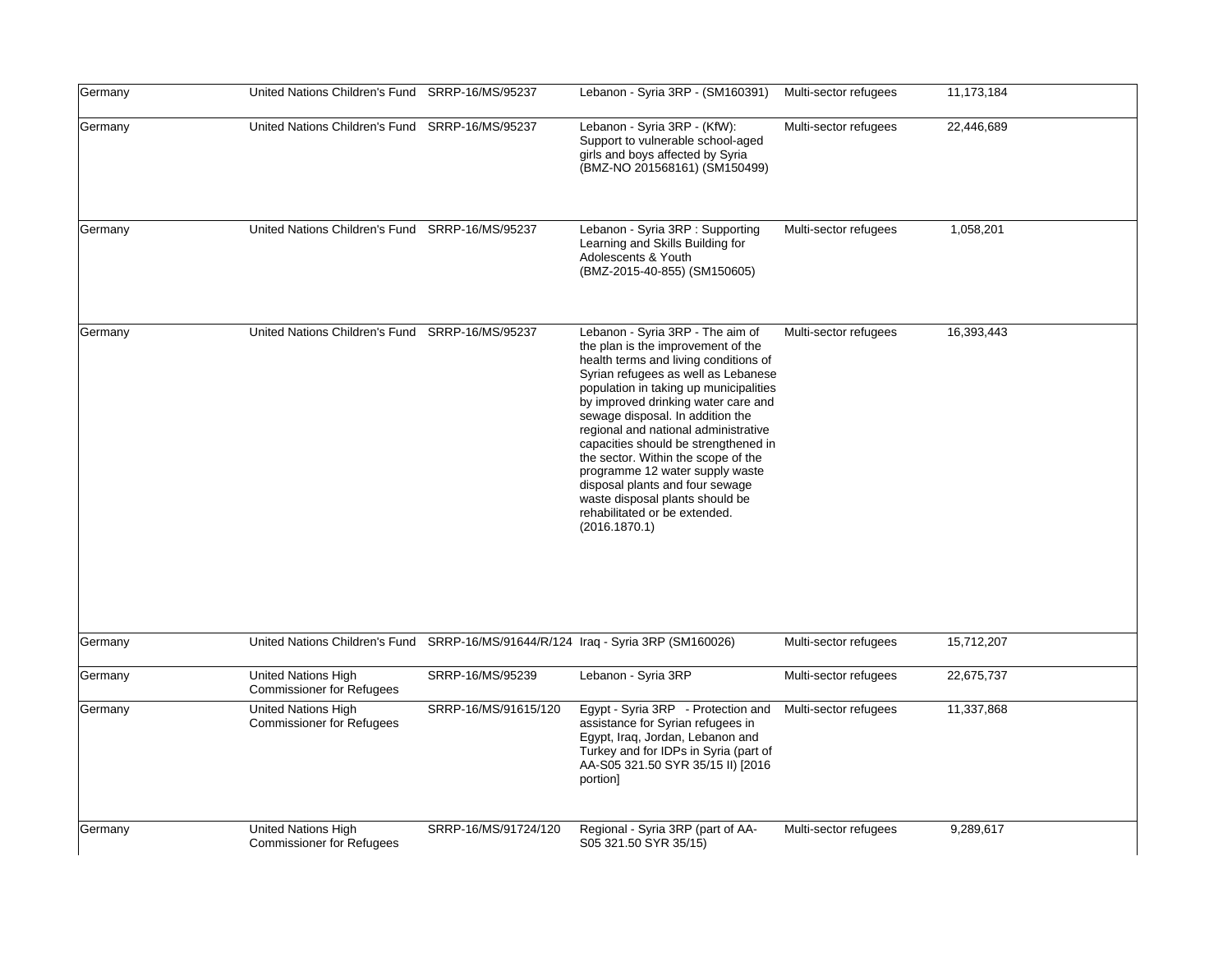| Germany | United Nations High<br><b>Commissioner for Refugees</b>        | SRRP-16/MS/91717/R/120 Turkey - Syria 3RP |                                                                                                                                                                                                                                                                                                                                                                                                                                                                                                                                                                                                                                               | Multi-sector refugees | 17,006,803 |
|---------|----------------------------------------------------------------|-------------------------------------------|-----------------------------------------------------------------------------------------------------------------------------------------------------------------------------------------------------------------------------------------------------------------------------------------------------------------------------------------------------------------------------------------------------------------------------------------------------------------------------------------------------------------------------------------------------------------------------------------------------------------------------------------------|-----------------------|------------|
| Germany | United Nations High<br><b>Commissioner for Refugees</b>        | SRRP-16/MS/91724/120                      | Regional - Syria 3RP (top-up - part<br>of AA-S05 321.50 SYR 35/15 II)                                                                                                                                                                                                                                                                                                                                                                                                                                                                                                                                                                         | Multi-sector refugees | 58,323,896 |
| Germany | United Nations High<br><b>Commissioner for Refugees</b>        | SRRP-16/MS/91647/R/120 Iraq - Syria 3RP   |                                                                                                                                                                                                                                                                                                                                                                                                                                                                                                                                                                                                                                               | Multi-sector refugees | 11,337,868 |
| Germany | <b>United Nations High</b><br><b>Commissioner for Refugees</b> | SRRP-16/MS/91702/120                      | Jordan - Syria 3RP - Protection and<br>assistance for Syrian refugees in<br>Egypt, Iraq, Jordan, Lebanon and<br>Turkey and for IDPs in Syria (part of<br>AA-S05 321.50 SYR 35/15 II) [2016<br>portion]                                                                                                                                                                                                                                                                                                                                                                                                                                        | Multi-sector refugees | 22,675,737 |
| Germany | United Nations High<br><b>Commissioner for Refugees</b>        | SRRP-16/MS/91724/120                      | Region - Syria 3RP - Protection and Multi-sector refugees<br>assistance for Syrian refugees in<br>Egypt, Iraq, Jordan, Lebanon and<br>Turkey and for IDPs in Syria (part of<br>AA-S05 321.50 SYR 35/15 II) [2016<br>portion]                                                                                                                                                                                                                                                                                                                                                                                                                  |                       | 5,668,935  |
| Germany | World Food Programme                                           | SRRP-16/MS/95243                          | EMOP 200433 The Emergency<br>operation should support the<br>Lebanese municipalities who are<br>loaded by the admission of Syrian<br>refugees since longer time<br>disproportionate. In particular the<br>agricultural area (local small<br>farmers) should be promoted by<br>creation of market accesses,<br>increase of the local production and<br>improvement of the value added<br>chains. With cash-for-work-<br>Maßnahmen Syrian refugees as well<br>as local Lebanese are supported. In<br>addition, local-based measures<br>should take place to the<br>strengthening of the local (social)<br>infrastructure. (part of 2016.1814.9) | Multi-sector refugees | 1,626,898  |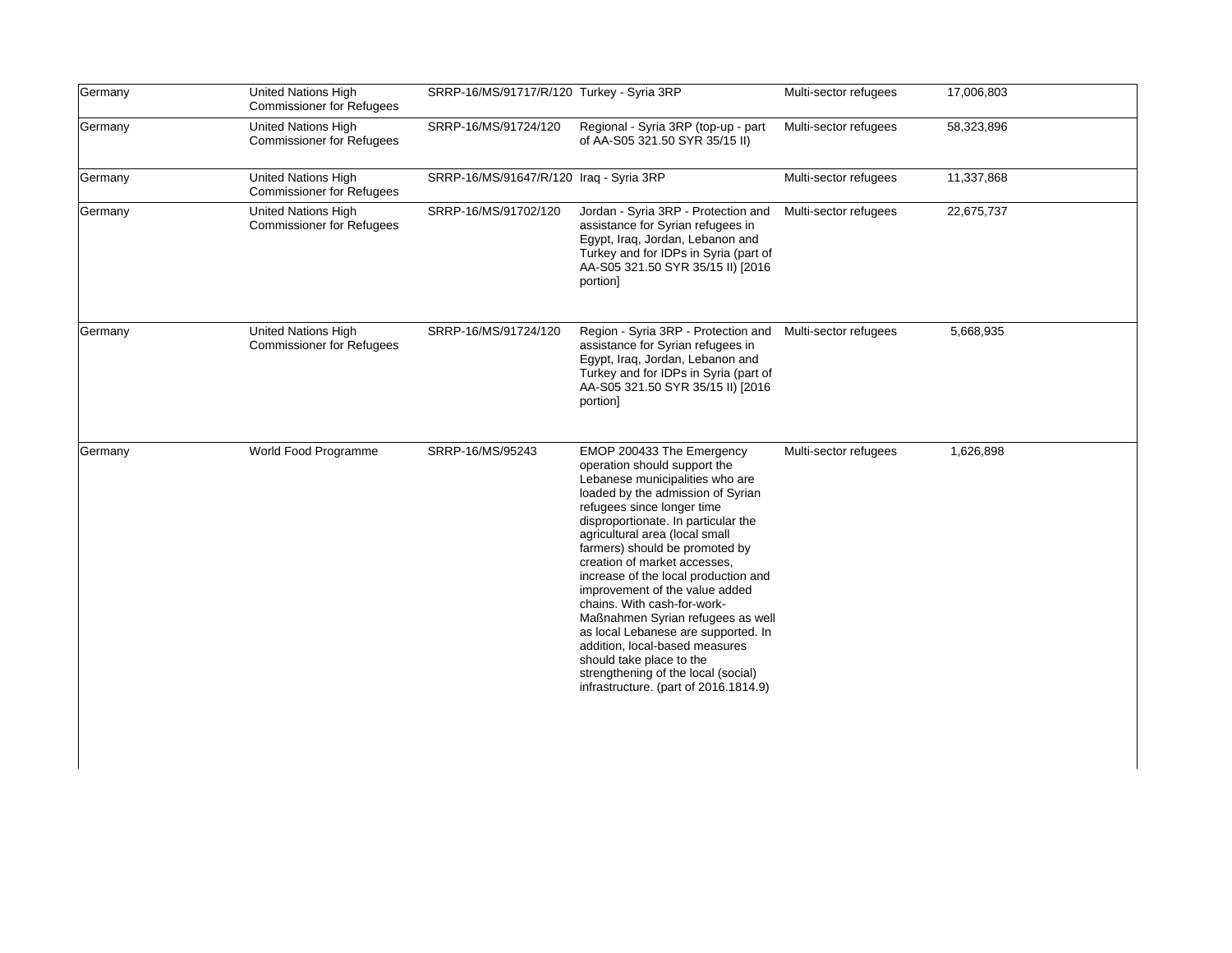| Germany | World Food Programme | SRRP-16/MS/91706/561   | Jordan - Syria 3RP - The Emergency Multi-sector refugees<br>operation supports Syrian refugee's<br>women by training measures to the<br>food with the aim that can make this<br>one contribution to the care of the<br>refugees and generate income.<br>Moreover, qualified Syrian refugees<br>should already transmit her<br>knowledge to badly qualified<br>inhabitants of the taking up<br>Jordanian municipalities. (part of<br>2016.1812.3) |                       | 2,711,497   |
|---------|----------------------|------------------------|--------------------------------------------------------------------------------------------------------------------------------------------------------------------------------------------------------------------------------------------------------------------------------------------------------------------------------------------------------------------------------------------------------------------------------------------------|-----------------------|-------------|
| Germany | World Food Programme |                        | SRRP-16/MS/92132/R/561 to be allocated to specific countries<br>(Syria's neighbouring countries)                                                                                                                                                                                                                                                                                                                                                 | Multi-sector refugees | 3,390,057   |
| Germany | World Food Programme | SRRP-16/MS/92132/R/561 | to be allocated to specific countries<br>(Syria's neighbouring countries)                                                                                                                                                                                                                                                                                                                                                                        | Multi-sector refugees | 649,229     |
| Germany | World Food Programme |                        | SRRP-16/MS/92132/R/561 to be allocated to specific countries                                                                                                                                                                                                                                                                                                                                                                                     | Multi-sector refugees | 3,038,005   |
| Germany | World Food Programme |                        | SRRP-16/MS/92132/R/561 to be allocated to specific countries<br>(Syria's neighbouring countries)                                                                                                                                                                                                                                                                                                                                                 | Multi-sector refugees | 109,988,628 |
| Germany | World Food Programme | SRRP-16/MS/92132/R/561 | Food supplies for IDPs through<br>electronic vouchers for conflict-<br>affected people in Syria (AA-S05<br>321.50 SYR 19/16)                                                                                                                                                                                                                                                                                                                     | Multi-sector refugees | 54,114,994  |
| Germany | World Food Programme | SRRP-16/MS/92132/R/561 | to be allocated to specific countries<br>(Syria's neighbouring countries)                                                                                                                                                                                                                                                                                                                                                                        | Multi-sector refugees | 19,165,727  |
| Germany | World Food Programme | SRRP-16/MS/92132/R/561 | Food assistance for Syrian refugees Multi-sector refugees<br>in Jordan, Turkey and Egypt (AA-<br>S05 321.50 SYR 34/16)                                                                                                                                                                                                                                                                                                                           |                       | 98,779,134  |
| Germany | World Food Programme | SRRP-16/MS/92132/R/561 | Food assistance for Syrian refugees<br>in the northeastern border region of<br>Jordan (The Berm) (AA-S05 321.50<br>SYR 32/16)                                                                                                                                                                                                                                                                                                                    | Multi-sector refugees | 14,428,413  |
| Germany | World Food Programme | SRRP-16/MS/95243       | Food assistance to vulnerable Syrian Multi-sector refugees<br>populations in Lebanon affected by<br>the events in Syria                                                                                                                                                                                                                                                                                                                          |                       | 27,114,967  |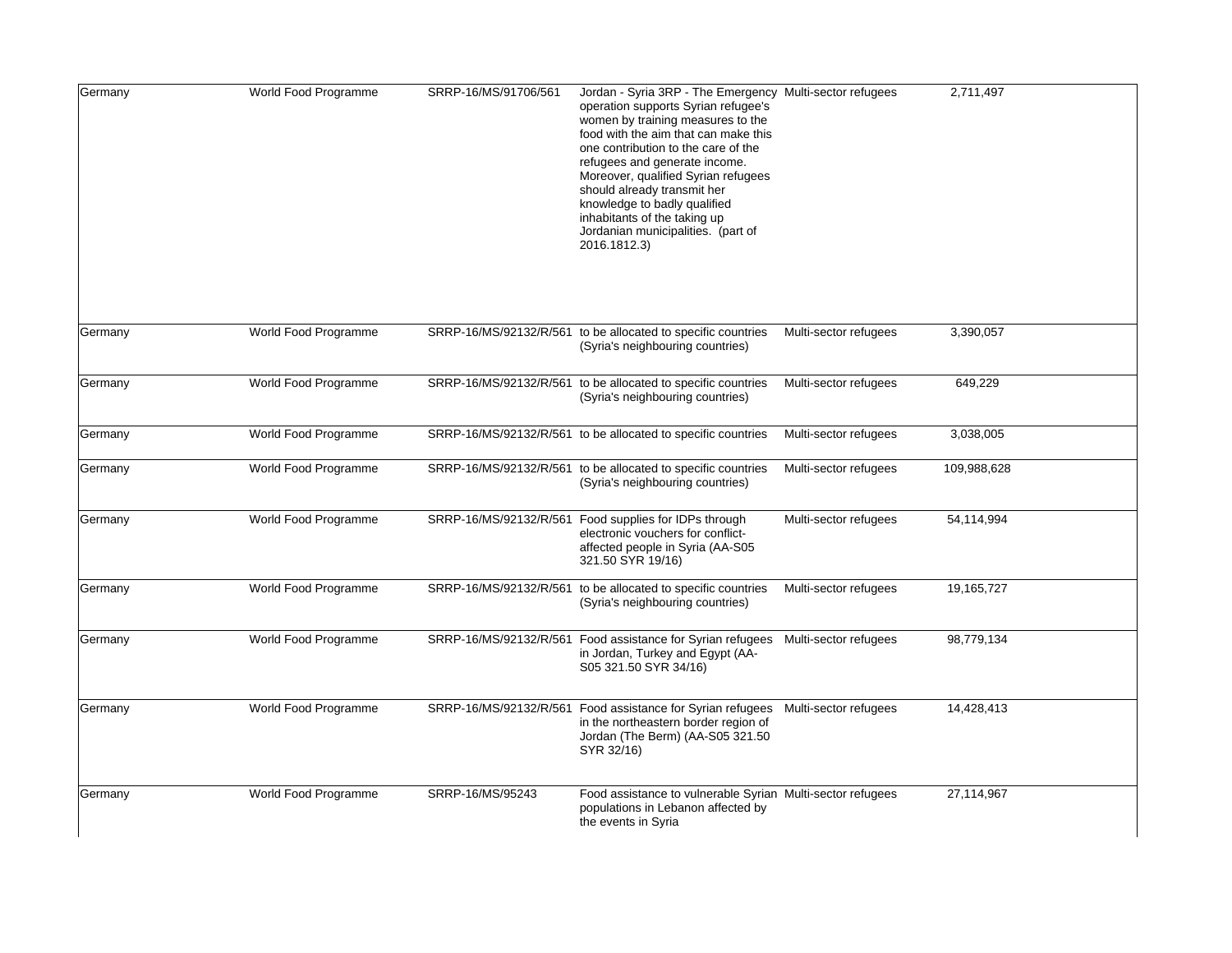| Germany | World Food Programme       | SRRP-16/MS/95243     | The Emergency operation should<br>support the Lebanese municipalities<br>who are loaded by the admission of<br>Syrian refugees since longer time<br>disproportionate. In particular the<br>agricultural area (local small<br>farmers) should be promoted by<br>creation of market accesses,<br>increase of the local production and<br>improvement of the value added<br>chains. With cash-for-work-<br>Maßnahmen Syrian refugees as well<br>as local Lebanese are supported. In<br>addition, local-based measures<br>should take place to the<br>strengthening of the local (social)<br>infrastructure. (part of 2016.1814.9) | Multi-sector refugees | 631,625   |
|---------|----------------------------|----------------------|--------------------------------------------------------------------------------------------------------------------------------------------------------------------------------------------------------------------------------------------------------------------------------------------------------------------------------------------------------------------------------------------------------------------------------------------------------------------------------------------------------------------------------------------------------------------------------------------------------------------------------|-----------------------|-----------|
| Germany | World Food Programme       | SRRP-16/MS/91706/561 | Jordan - Syria 3RP - The<br>Emergency operation supports<br>Syrian refugee's women by training<br>measures to the food with the aim<br>that can make this one contribution<br>to the care of the refugees and<br>generate income. Moreover,<br>qualified Syrian refugees should<br>already transmit her knowledge to<br>badly qualified inhabitants of the<br>taking up Jordanian municipalities.<br>(part of 2016.1812.3 - top up)                                                                                                                                                                                            | Multi-sector refugees | 3,014,940 |
| Germany | World Vision International | SRRP-16/MS/95245     | Lebanon - Syria 3RP - Strengthening Multi-sector refugees<br>the resilience to Water, Sanitation<br>and Hygiene-related Diseases<br>among Lebanese Host Communities<br>and Refugees from Syria in the<br>Bekaa Valley. (EUSH-BMZ)                                                                                                                                                                                                                                                                                                                                                                                              |                       | 3,600,000 |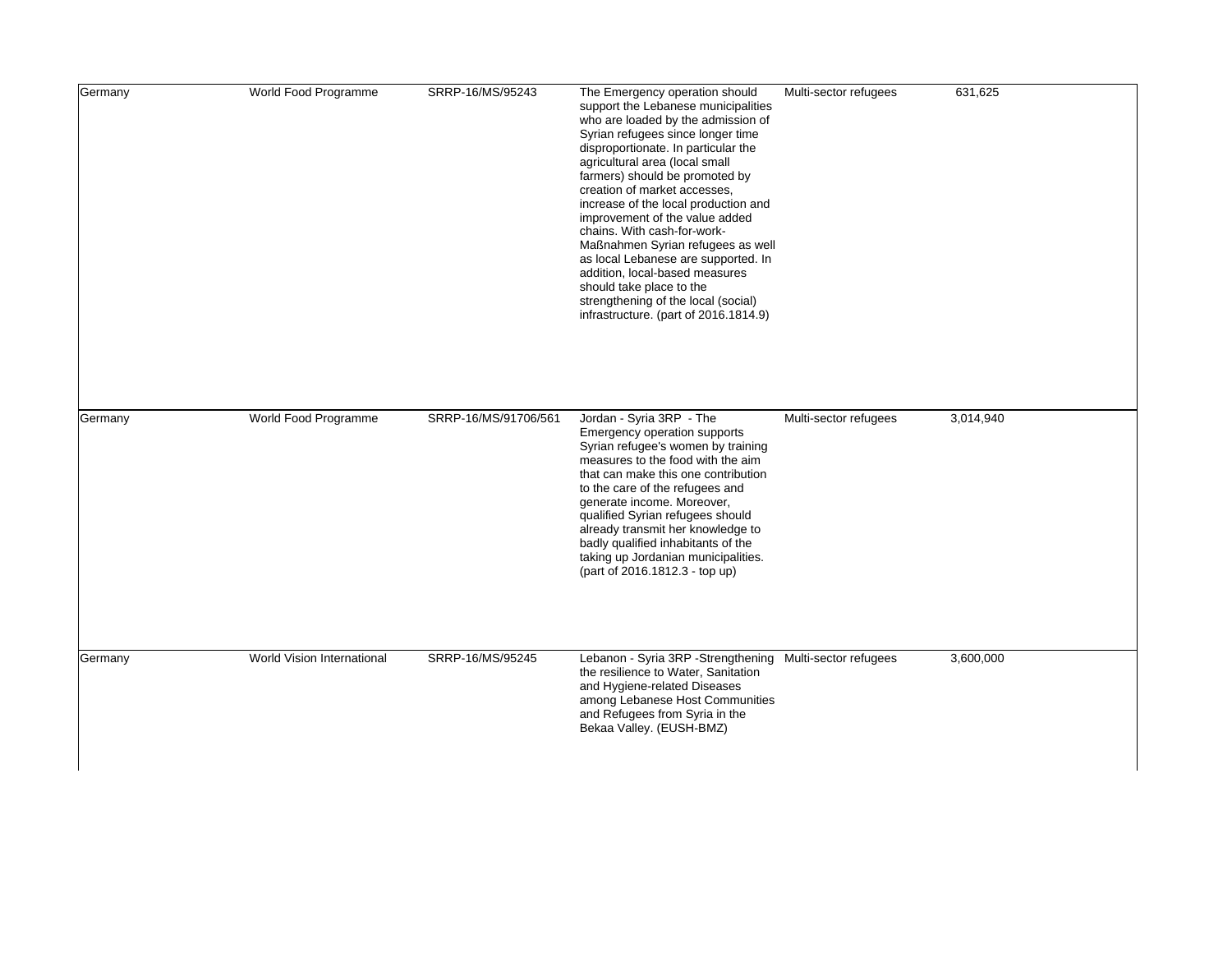| Germany                                                       | World Vision International                  | SRRP-16/MS/95245 | Lebanon - Syria 3RP - Guest<br>municipalities and refugees in Ablah<br>and Majdl Anjar are strengthened by<br>improved access to lasting sanitary<br>care and good hygiene behaviour in<br>her robustness compared with<br>WASH-been based illnesses. In<br>detail: The existing sewage net in<br>Ablah and Majdl Anjar is extended,<br>so that 400 households receive<br>access to lasting sanitary care.<br>(2016.1806.5) | Multi-sector refugees | 1,984,728 |
|---------------------------------------------------------------|---------------------------------------------|------------------|-----------------------------------------------------------------------------------------------------------------------------------------------------------------------------------------------------------------------------------------------------------------------------------------------------------------------------------------------------------------------------------------------------------------------------|-----------------------|-----------|
| Global Fund to Fight AIDS,<br><b>Tuberculosis and Malaria</b> | International Organization for<br>Migration | SRRP-16/MS/95213 | Lebanon - Health/Community Health Multi-sector refugees<br>Volunteers (support to TB<br>awareness and screening)                                                                                                                                                                                                                                                                                                            |                       | 82,775    |
| Global Fund to Fight AIDS,<br><b>Tuberculosis and Malaria</b> | International Organization for<br>Migration | SRRP-16/MS/95213 | Lebanon - Health/Infection control<br>measures and missing essential<br>consumables for the National TB<br>Programme                                                                                                                                                                                                                                                                                                        | Multi-sector refugees | 34,490    |
| Global Fund to Fight AIDS,<br><b>Tuberculosis and Malaria</b> | International Organization for<br>Migration | SRRP-16/MS/95213 | Lebanon - Health/Cash Assistance<br>for vulnerable TB patients                                                                                                                                                                                                                                                                                                                                                              | Multi-sector refugees | 16,555    |
| Global Fund to Fight AIDS,<br><b>Tuberculosis and Malaria</b> | International Organization for<br>Migration | SRRP-16/MS/95213 | Lebanon - Syria 3RP - Health/Sub-<br>recipient budget (WHO: Technical<br>assistance and procurement of TB<br>medications)                                                                                                                                                                                                                                                                                                   | Multi-sector refugees | 86,364    |
| Global Fund to Fight AIDS,<br><b>Tuberculosis and Malaria</b> | International Organization for<br>Migration | SRRP-16/MS/95213 | Lebanon - Health/Other Operational Multi-sector refugees<br>costs (Field transportation)                                                                                                                                                                                                                                                                                                                                    |                       | 50,493    |
| Global Fund to Fight AIDS,<br><b>Tuberculosis and Malaria</b> | International Organization for<br>Migration | SRRP-16/MS/95213 | Lebanon - Syria 3RP - Lebanon -<br>Provision of essential trainings for<br>Ministry of Public Health staff (Syria<br>3RP)                                                                                                                                                                                                                                                                                                   | Multi-sector refugees | 25,522    |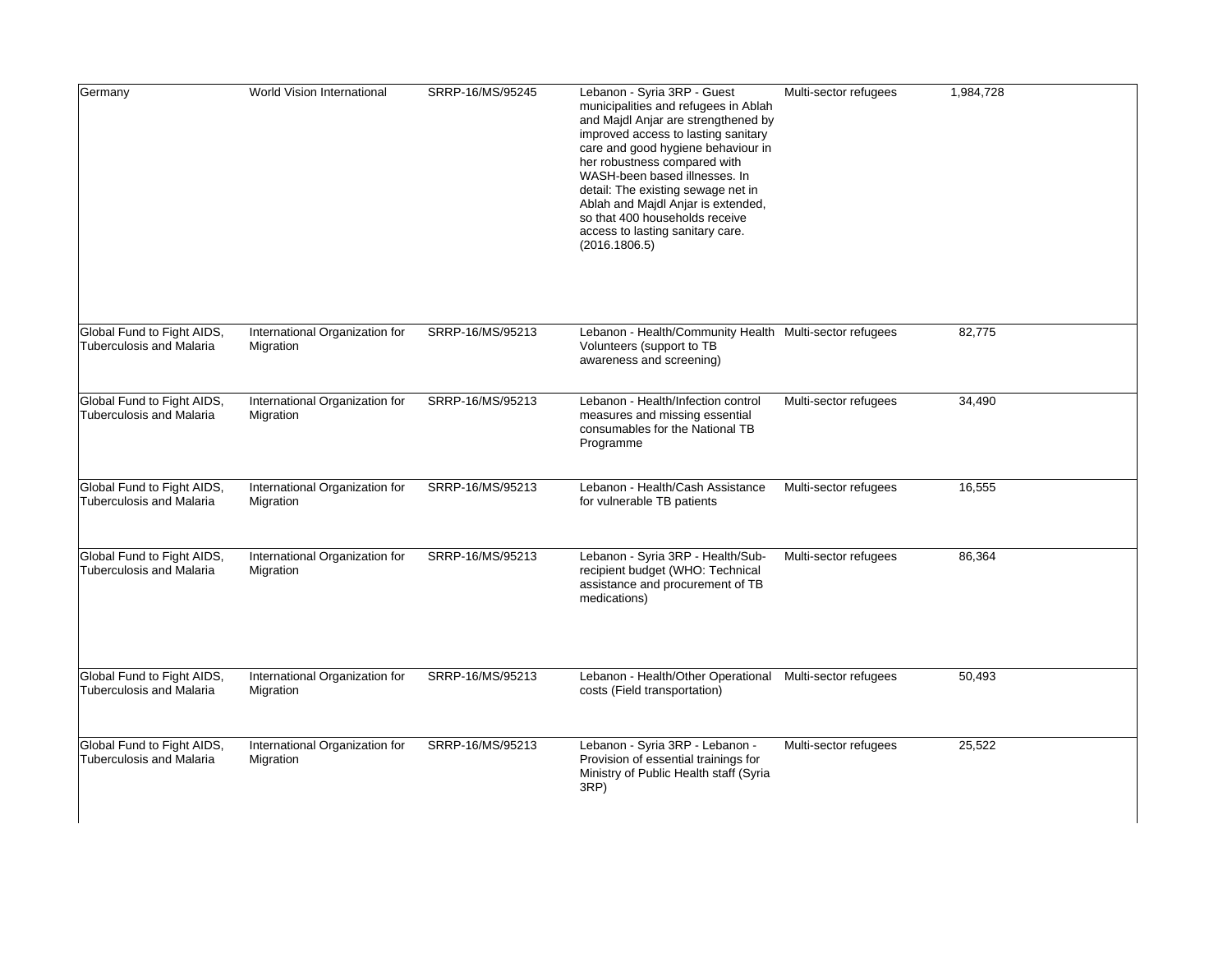| Global Fund to Fight AIDS,<br><b>Tuberculosis and Malaria</b> | International Organization for<br>Migration                        | SRRP-16/MS/95213           | Lebanon - Syria 3RP - Lebanon -<br>Support for key staff for the Ministry<br>of Public Health (Syria 3RP)                                                                                                                                          | Multi-sector refugees | 235,585   |
|---------------------------------------------------------------|--------------------------------------------------------------------|----------------------------|----------------------------------------------------------------------------------------------------------------------------------------------------------------------------------------------------------------------------------------------------|-----------------------|-----------|
| Global Fund to Fight AIDS,<br><b>Tuberculosis and Malaria</b> | International Organization for<br>Migration                        | SRRP-16/MS/95213           | Lebanon - Syria 3RP - Lebanon -<br>Lebanon - Provide financial support<br>to access hospital services (Syria<br>3RP)                                                                                                                               | Multi-sector refugees | 101,399   |
| Global Fund to Fight AIDS,<br><b>Tuberculosis and Malaria</b> | International Organization for<br>Migration                        | SRRP-16/MS/95213           | Lebanon - Syria 3RP - Lebanon -<br>Provide financial support to access<br>diagnostic services (Syria 3RP)                                                                                                                                          | Multi-sector refugees | 48,561    |
| Holy See                                                      | <b>United Nations High</b><br><b>Commissioner for Refugees</b>     | SRRP-16/MS/91724/120       | Regional - Syria 3RP                                                                                                                                                                                                                               | Multi-sector refugees | 7,500     |
| Iceland                                                       | <b>UN Women</b>                                                    | SRRP-16/MS/91697/<br>14812 | Jordan - Syria 3RP                                                                                                                                                                                                                                 | Multi-sector refugees | 152,883   |
| Iceland                                                       | <b>United Nations High</b><br><b>Commissioner for Refugees</b>     | SRRP-16/MS/91724/120       | Regional - Syria 3RP                                                                                                                                                                                                                               | Multi-sector refugees | 2,400,000 |
| Ireland                                                       | Concern Worldwide                                                  | SRRP-16/MS/95204           | Lebanon - Syria 3RP - To save lives Multi-sector refugees<br>and alleviate suffering (CON 16-08<br>HPP Lebanon)                                                                                                                                    |                       | 838,239   |
| lIreland                                                      | Food & Agriculture<br>Organization of the United<br><b>Nations</b> | SRRP-16/MS/95207           | Lebanon - Syria 3RP - Support to<br>vulnerable households affected by<br>the Syria crisis in Syria, Lebanon,<br>Jordan and Turkey - Strengthening<br>the resilience of food insecure<br>households through support to<br>backyard food production' | Multi-sector refugees | 415,317   |
| Ireland                                                       | <b>OXFAM</b>                                                       | SRRP-16/MS/91686/<br>16237 | Jordan - Syria 3RP                                                                                                                                                                                                                                 | Multi-sector refugees | 321,087   |
| Ireland                                                       | United Nations Children's Fund                                     | SRRP-16/MS/91613/124       | Egypt - Syria 3RP : UNICEF's<br>activities of 'No Lost Generation'<br>iinitiative in Syria/Region (part of<br>UNICEF 16 01) [SM160407]                                                                                                             | Multi-sector refugees | 288,568   |
| Ireland                                                       | World Food Programme                                               | SRRP-16/MS/92132/R/561     | to be allocated to specific countries  Multi-sector refugees<br>(Syria's neighbouring countries)                                                                                                                                                   |                       | 64,461    |
| Ireland                                                       | World Food Programme                                               |                            | SRRP-16/MS/92132/R/561 to be allocated to specific countries<br>(Syria's neighbouring countries)                                                                                                                                                   | Multi-sector refugees | 107,140   |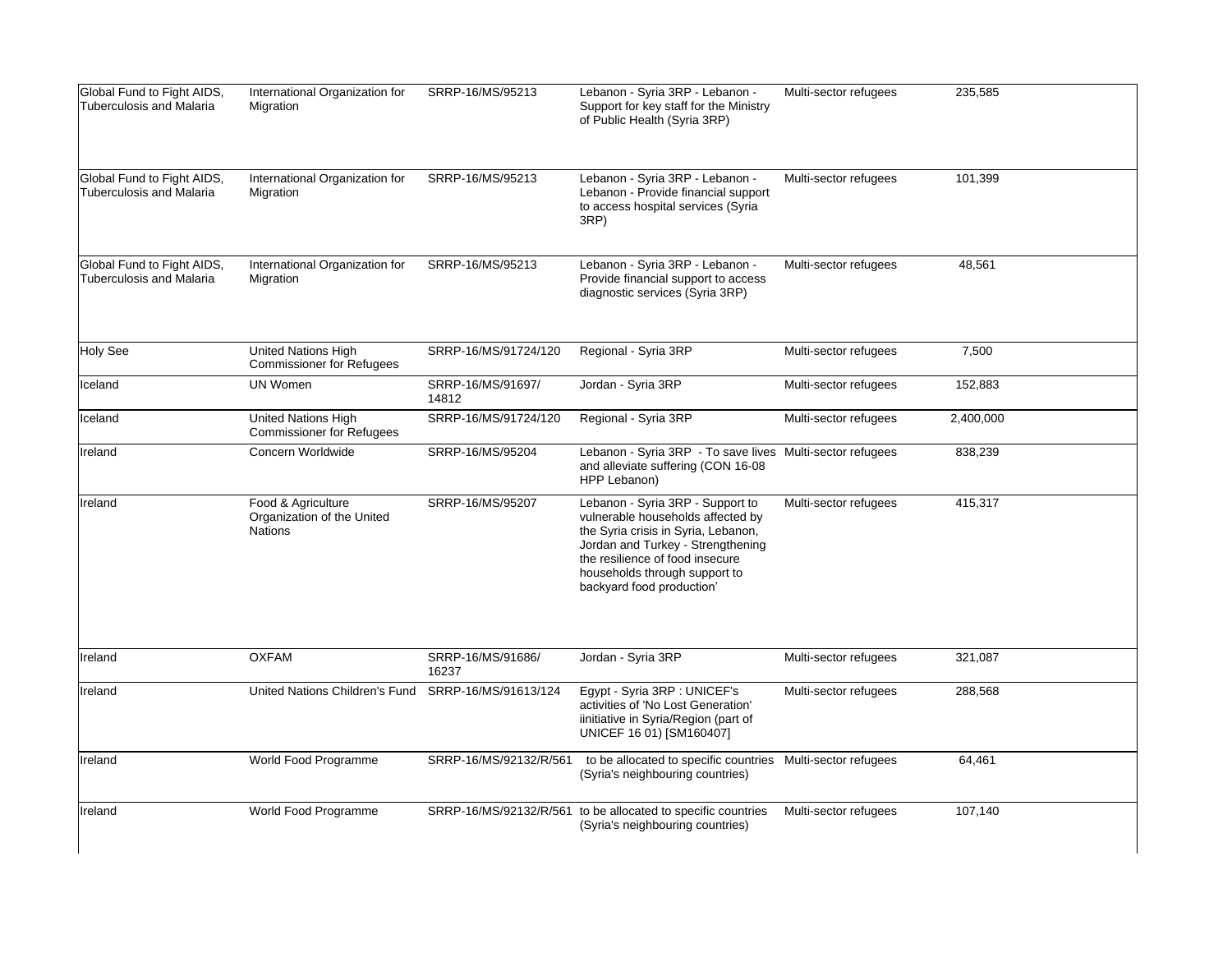| Ireland      | World Food Programme                                               | SRRP-16/MS/92132/R/561 | to be allocated to specific countries Multi-sector refugees<br>(Syria's neighbouring countries)                                                                                                              |                       | 134,737 |
|--------------|--------------------------------------------------------------------|------------------------|--------------------------------------------------------------------------------------------------------------------------------------------------------------------------------------------------------------|-----------------------|---------|
| <b>Italy</b> | Associazione Volontari per il<br>Servizio Internazionale           | SRRP-16/MS/91656/5768  | Jordan - Syria 3RP                                                                                                                                                                                           | Multi-sector refugees | 171,945 |
| <b>Italy</b> | Associazione Volontari per il<br>Servizio Internazionale           | SRRP-16/MS/95200       | Lebanon - Syria 3RP - Humanitarian<br>interventions to strengthen response<br>capacity of municipalities in Rachaya<br>in favour of Syrian and Lebanese<br>vulnerable communities. (AID 10671<br>- Phase II) | Multi-sector refugees | 371,335 |
| <b>Italy</b> | Associazione Volontari per il<br>Servizio Internazionale           | SRRP-16/MS/91656/5768  | Jordan - Syria 3RP                                                                                                                                                                                           | Multi-sector refugees | 85,650  |
| <b>Italy</b> | Associazione Volontari per il<br>Servizio Internazionale           | SRRP-16/MS/91656/5768  | Jordan - Syria 3RP                                                                                                                                                                                           | Multi-sector refugees | 56,250  |
| <b>Italy</b> | Associazione Volontari per il<br>Servizio Internazionale           | SRRP-16/MS/95200       | Lebanon - Syria 3RP                                                                                                                                                                                          | Multi-sector refugees | 109,441 |
| <b>Italy</b> | Food & Agriculture<br>Organization of the United<br><b>Nations</b> | SRRP-16/MS/95207       | Lebanon - Syria 3RP                                                                                                                                                                                          | Multi-sector refugees | 406,493 |
| <b>Italy</b> | <b>INTERSOS Humanitarian Aid</b><br>Organization                   | SRRP-16/MS/91627/5660  | Iraq - Syria 3RP - Improving access<br>to education services for refugees<br>and host communities in Iraqui<br>Kurdistan region (AID 010548/01/6)                                                            | Multi-sector refugees | 355,095 |
| <b>Italy</b> | Terre des Hommes - Italy                                           | SRRP-16/MS/91638/6405  | Syria regional refugee and resilience Multi-sector refugees<br>plan (3RP) 2016- Jordan                                                                                                                       |                       | 19,033  |
| <b>Italy</b> | Terre des Hommes - Italy                                           | SRRP-16/MS/95236/6405  | Lebanon - Syria 3RP                                                                                                                                                                                          | Multi-sector refugees | 21,976  |
| <b>Italy</b> | Terre des Hommes - Italy                                           | SRRP-16/MS/95236/6405  | Lebanon - Syria 3RP                                                                                                                                                                                          | Multi-sector refugees | 569,623 |
| <b>Italy</b> | Terre des Hommes - Italy                                           | SRRP-16/MS/95236/6405  | Lebanon - Syria 3RP                                                                                                                                                                                          | Multi-sector refugees | 192,500 |
| Italy        | Terre des Hommes - Italy                                           | SRRP-16/MS/95236/6405  | Lebanon - Syria 3RP                                                                                                                                                                                          | Multi-sector refugees | 108,000 |
| <b>Italy</b> | Terre des Hommes - Italy                                           | SRRP-16/MS/95236/6405  | Lebanon - Syria 3RP                                                                                                                                                                                          | Multi-sector refugees | 269,123 |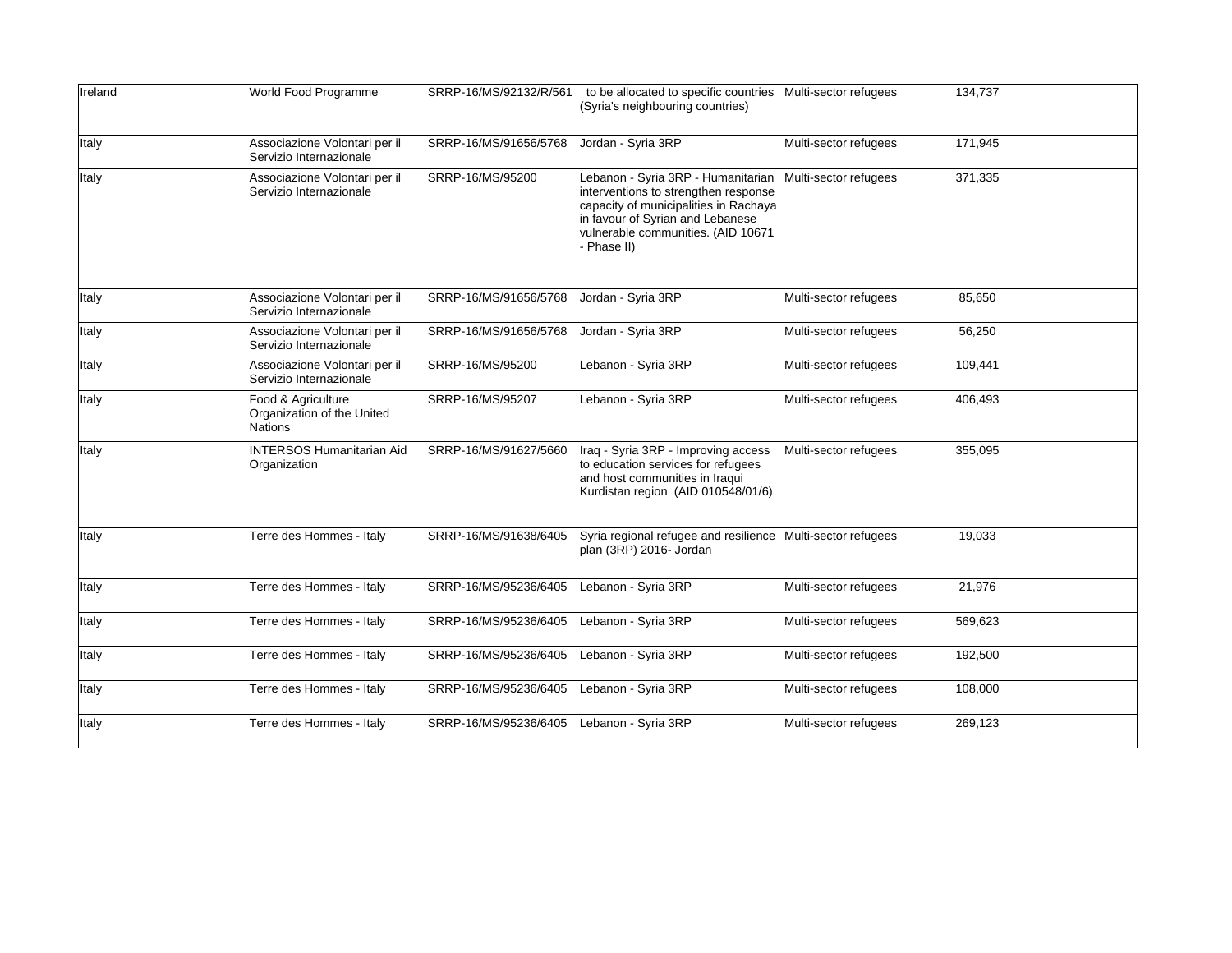| <b>Italy</b> | United Nations Children's Fund SRRP-16/MS/91699/124     |                            | Jordan - Syria 3RP - In Jordan the<br>project will provide approximately<br>4.000 vulnerable girls and boys<br>including those out-of-school and at<br>increased risk of child labour,<br>exploitation, early marriage and<br>other forms of abuse with access to<br>learning support, psychosocial<br>support and life skills training.In<br>Syria, the project will provide access<br>to basic health services for IDPs and<br>host communities with a special<br>emphasis on women and children. | Multi-sector refugees | 1,775,805 |
|--------------|---------------------------------------------------------|----------------------------|-----------------------------------------------------------------------------------------------------------------------------------------------------------------------------------------------------------------------------------------------------------------------------------------------------------------------------------------------------------------------------------------------------------------------------------------------------------------------------------------------------|-----------------------|-----------|
| Italy        | United Nations High<br><b>Commissioner for Refugees</b> | SRRP-16/MS/91702/120       | Jordan - Syria 3RP - Multilateral<br>contribution to UNHCR to improve<br>the access to sanitation and hygiene<br>for Syrian refugees in Lebanon and<br>to support the activities in Jordan - in<br>the health sector - within the<br>framework of the UNHCR project<br>"Cash for Health".                                                                                                                                                                                                           | Multi-sector refugees | 1,092,896 |
| Italy        | United Nations High<br><b>Commissioner for Refugees</b> | SRRP-16/MS/95239           | Lebanon - Syria 3RP                                                                                                                                                                                                                                                                                                                                                                                                                                                                                 | Multi-sector refugees | 1,092,962 |
| Italy        | United Nations High<br><b>Commissioner for Refugees</b> | SRRP-16/MS/95239           | Lebanon - Syria 3RP - Multilateral<br>contribution to UNHCR to improve<br>the access to sanitation and hygiene<br>for Syrian refugees in Lebanon and<br>to support the activities in Jordan - in<br>the health sector - within the<br>framework of the UNHCR project<br>"Cash for Health".                                                                                                                                                                                                          | Multi-sector refugees | 1,092,896 |
| Japan        | Children without Borders                                | SRRP-16/MS/91675/<br>16130 | (Jordan): Supporting education for<br>Syrian refugees and Jordanes in<br>Jordan.                                                                                                                                                                                                                                                                                                                                                                                                                    | Multi-sector refugees | 621,666   |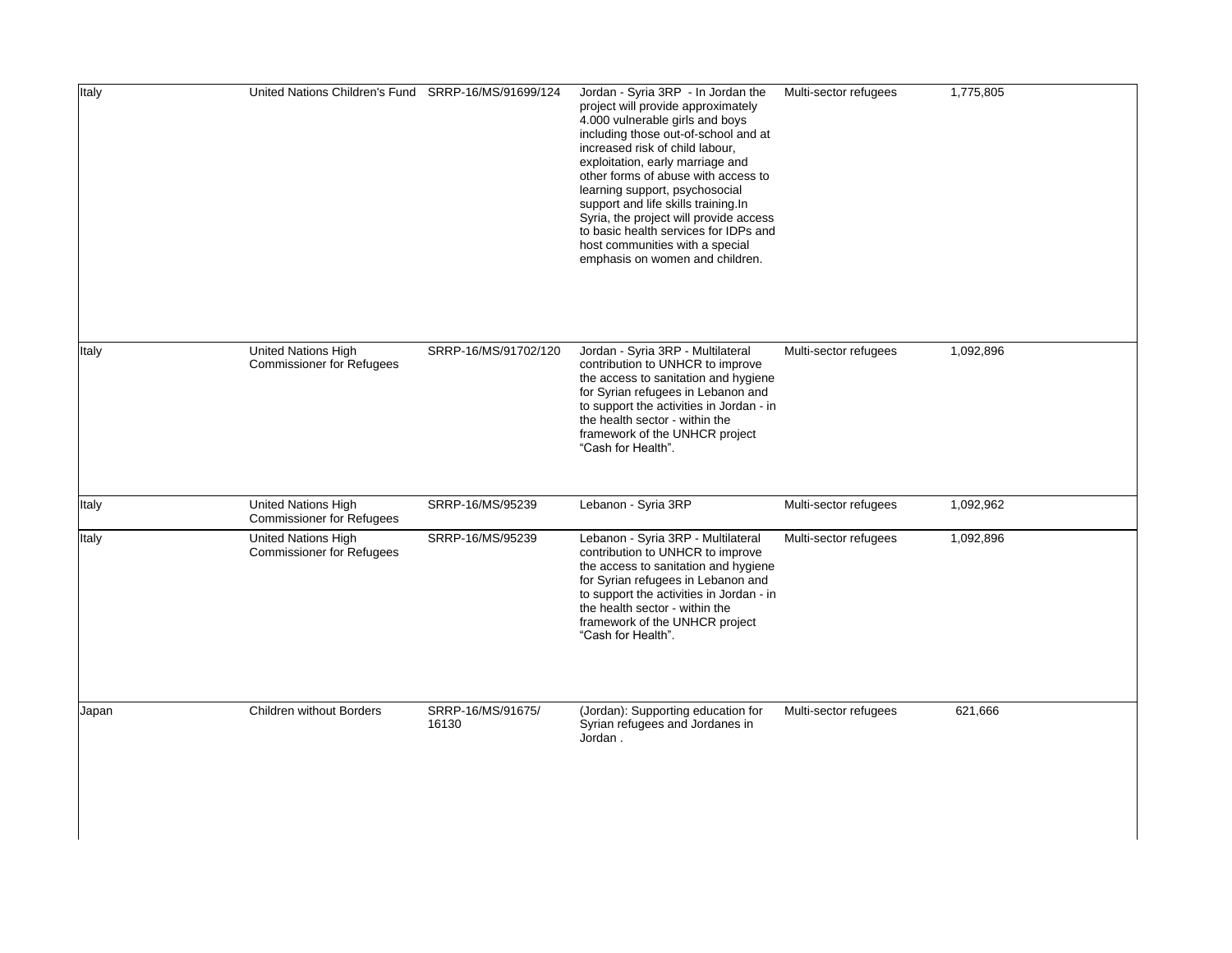| Japan | International Organization for<br>Migration                             |                                          | SRRP-16/MS/91713/R/298 Turkey - Syria 3RP - Humanitarian<br>assistance and social stabilization<br>for Syrian Refugees in Turkey | Multi-sector refugees | 1,500,000 |
|-------|-------------------------------------------------------------------------|------------------------------------------|----------------------------------------------------------------------------------------------------------------------------------|-----------------------|-----------|
| Japan | International Organization for<br>Migration                             | SRRP-16/MS/91668/298                     | Jordan - Syria 3RP - Jordan -<br>Transportation and reception<br>assistance at the border (Syria 3RP)                            | Multi-sector refugees | 4,000,000 |
| Japan | International Organization for<br>Migration                             | SRRP-16/MS/91668/298                     | Jordan - Syria 3RP - Jordan -<br>Transportation and reception<br>assistance at the border (Syria 3RP)                            | Multi-sector refugees | 1,000,000 |
| Japan | International Organization for<br>Migration                             | SRRP-16/MS/91625/298                     | Iraq - Syria 3RP - Emergency and<br>Livelihood Assistance to Syrian<br>Refugees in Iraq                                          | Multi-sector refugees | 500,000   |
| Japan | Japan Campaign for children of SRRP-16/MS/95217<br>Palestine            |                                          | Refugee Assistance in Lebanon<br>through Japan Platform.                                                                         | Multi-sector refugees | 724,427   |
| Japan | Jordan Health Aid Society                                               | SRRP-16/MS/91674/<br>13236               | Jordan - Syria 3RP                                                                                                               | Multi-sector refugees | 85,579    |
| Japan | Nippon International<br><b>Cooperation for Community</b><br>Development | SRRP-16/MS/91683/6824                    | Jordan - Syria 3RP                                                                                                               | Multi-sector refugees | 2,376,876 |
| Japan | Nippon International<br><b>Cooperation for Community</b><br>Development | SRRP-16/MS/91683/6824 Jordan - Syria 3RP |                                                                                                                                  | Multi-sector refugees | 2,376,867 |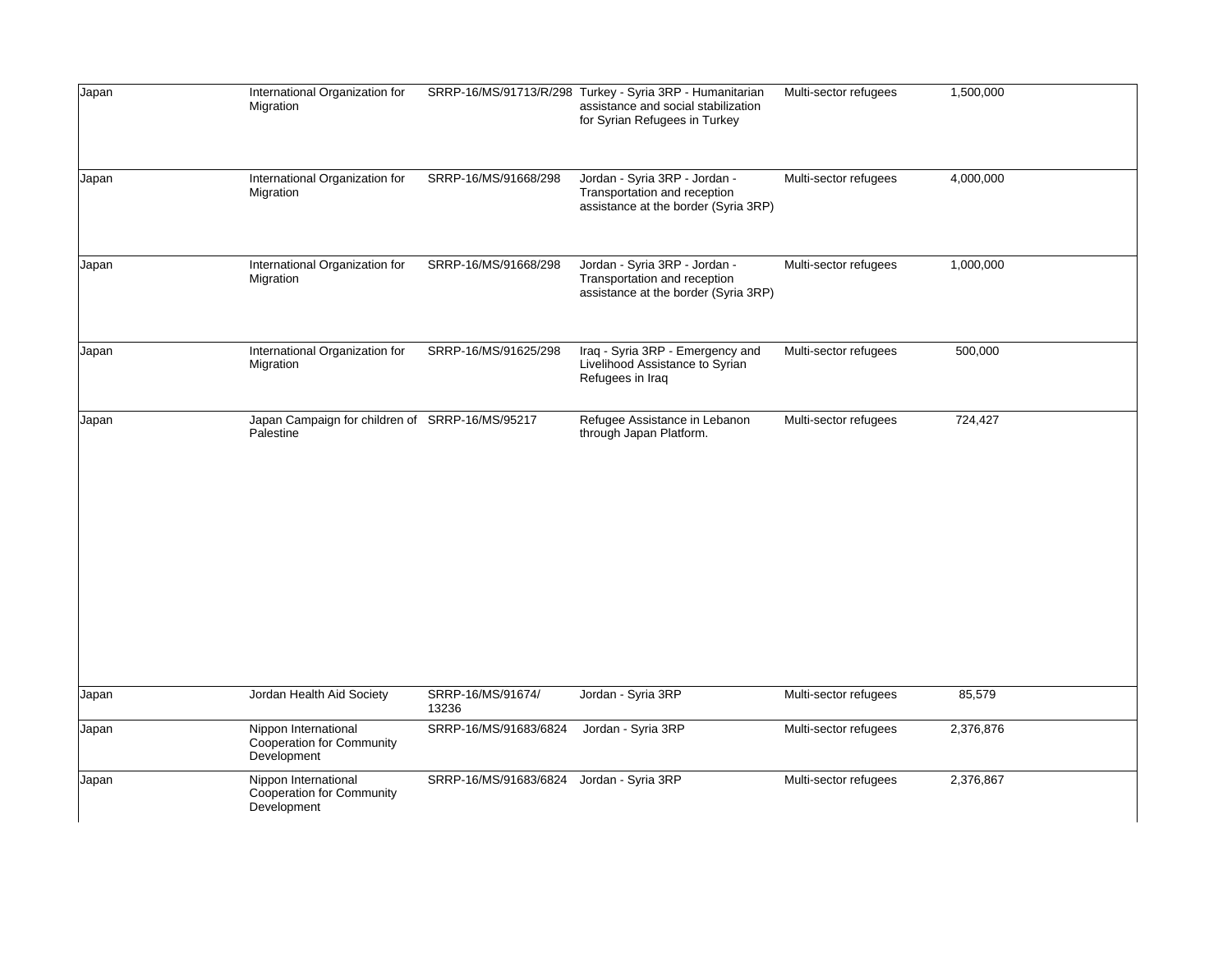| Japan          | Save the Children                                                  | SRRP-16/MS/95230           | Strengthening Adolescent and youth Multi-sector refugees<br>skills and improve social cohesion<br>among refugee and host community<br>through Japan Platform (to Save the<br>Children Japan) |                                                | 1,450,333              |
|----------------|--------------------------------------------------------------------|----------------------------|----------------------------------------------------------------------------------------------------------------------------------------------------------------------------------------------|------------------------------------------------|------------------------|
| Japan<br>Japan | <b>UN Women</b><br>United Nations Children's Fund SRRP-16/MS/95237 | SRRP-16/MS/91697/<br>14812 | Jordan - Syria 3RP<br>Lebanon - Syria 3RP - WASH                                                                                                                                             | Multi-sector refugees<br>Multi-sector refugees | 1,169,532<br>5,000,000 |
| Japan          | United Nations Children's Fund SRRP-16/MS/95237                    |                            | services for children and their<br>families affected by Syria Crisis<br>(SM160066)<br>Lebanon - Syria 3RP - Rehabilitation Multi-sector refugees<br>of schools (SM160065)                    |                                                | 6,000,000              |
| Japan          | United Nations Children's Fund SRRP-16/MS/91613/124                |                            | Egypt - Syria 3RP - Egypt - Maternal Multi-sector refugees<br>& Child Health & Nutrition for Syrian<br>Refugee women & children<br>(SM160062)                                                |                                                | 690,000                |
| Japan          | United Nations Children's Fund SRRP-16/MS/91699/124                |                            | Jordan - Syria 3RP - Jordan -<br>Emergency response to assist the<br>most vulnerable children, youth &<br>women (SM160064)                                                                   | Multi-sector refugees                          | 8,000,000              |
| Japan          |                                                                    |                            | United Nations Children's Fund SRRP-16/MS/91718/R/124 Turkey - Syria 3RP - Turkey - NLG:<br>Assistance for crisis-affected Syrian<br>& Turkish children & youth<br>(SM160070)                | Multi-sector refugees                          | 5,000,000              |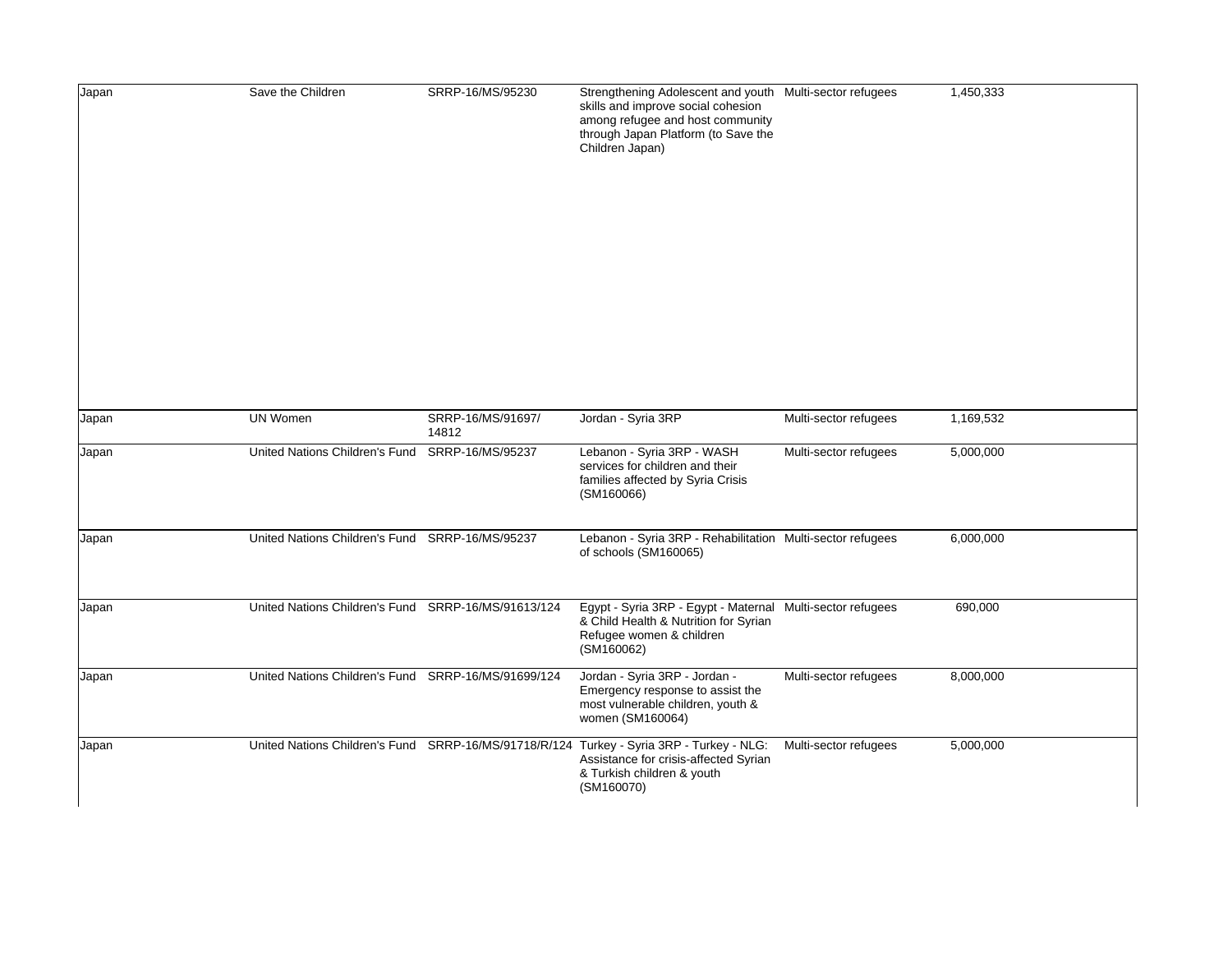| Japan | <b>United Nations Development</b><br>Programme                 | SRRP-16/MS/95238                        | Lebanon - Syria 3RP - Support to<br>Palestinian Gatherings and the<br>Lebanon Palestinian Dialogue<br>Committee    | Multi-sector refugees | 3,220,000  |
|-------|----------------------------------------------------------------|-----------------------------------------|--------------------------------------------------------------------------------------------------------------------|-----------------------|------------|
|       |                                                                |                                         |                                                                                                                    |                       |            |
| Japan | <b>United Nations Development</b><br>Programme                 | SRRP-16/MS/91715/776                    | Turkey - Syria 3RP - Turkey<br>Livelihoods & support to<br>Municipalities for social<br>Infrastructure development | Multi-sector refugees | 10,100,000 |
| Japan | <b>United Nations Development</b><br>Programme                 | SRRP-16/MS/91645/776                    | Iraq - Syria 3RP- Iraq Crisis<br>Response and Resilience<br>Programme (ICRRP)                                      | Multi-sector refugees | 1,228,000  |
| Japan | <b>United Nations Development</b><br>Programme                 | SRRP-16/MS/91700/776                    | Jordan - Syria 3RP - PVE                                                                                           | Multi-sector refugees | 12,650,000 |
| Japan | United Nations High<br><b>Commissioner for Refugees</b>        | SRRP-16/MS/95239                        | Lebanon - Syria 3RP                                                                                                | Multi-sector refugees | 2,760,000  |
| Japan | United Nations High<br><b>Commissioner for Refugees</b>        | SRRP-16/MS/91702/120                    | Jordan - Syria 3RP                                                                                                 | Multi-sector refugees | 500,000    |
| Japan | <b>United Nations High</b><br><b>Commissioner for Refugees</b> | SRRP-16/MS/91724/120                    | Regional - Syria 3RP                                                                                               | Multi-sector refugees | 916,506    |
| Japan | <b>United Nations High</b><br><b>Commissioner for Refugees</b> | SRRP-16/MS/91647/R/120 Iraq - Syria 3RP |                                                                                                                    | Multi-sector refugees | 7,410,000  |
| Japan | United Nations High<br><b>Commissioner for Refugees</b>        | SRRP-16/MS/91702/120                    | Jordan - Syria 3RP                                                                                                 | Multi-sector refugees | 10,930,000 |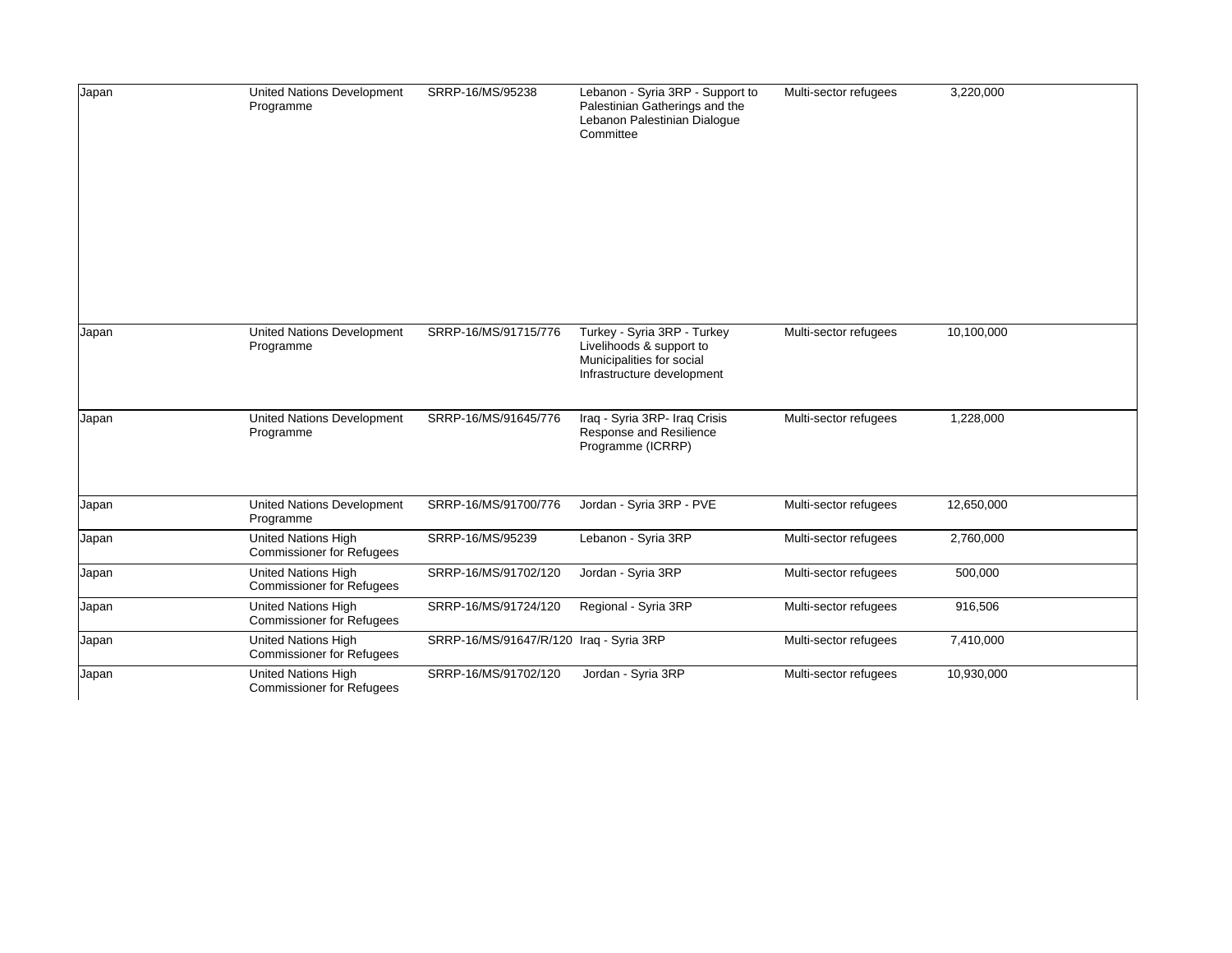| Japan | United Nations High<br><b>Commissioner for Refugees</b>                              | SRRP-16/MS/91724/120  | Strengthening Adolescent and youth Multi-sector refugees<br>skills and improve social cohesion<br>among refugee and host community<br>through Japan Platform (to Save the<br>Children Japan) |                       | 500,000   |
|-------|--------------------------------------------------------------------------------------|-----------------------|----------------------------------------------------------------------------------------------------------------------------------------------------------------------------------------------|-----------------------|-----------|
| Japan | United Nations High<br><b>Commissioner for Refugees</b>                              | SRRP-16/MS/91615/120  | Egypt - Syria 3RP                                                                                                                                                                            | Multi-sector refugees | 645,161   |
| Japan | United Nations Office for<br><b>Project Services</b>                                 | SRRP-16/MS/91703/5767 | Jordan - Syria 3RP                                                                                                                                                                           | Multi-sector refugees | 5,658,750 |
| Japan | United Nations Office for<br><b>Project Services</b>                                 | SRRP-16/MS/91703/5767 | Jordan - Syria 3RP                                                                                                                                                                           | Multi-sector refugees | 660,000   |
| Japan | United Nations Population Fund SRRP-16/MS/91604/1171                                 |                       | Egypt - Women and Adolescent Girls Multi-sector refugees<br>Safe Spaces for Syrian Refugees in<br>Egypt                                                                                      |                       | 345,000   |
| Japan | United Nations Population Fund SRRP-16/MS/91704/1171                                 |                       | Jordan - Essential Sexual and<br>Reproductive health and Sexual and<br>Gender Based Violence Intervention<br>for Syrian Refugees in Azraq camp                                               | Multi-sector refugees | 1,576,800 |
| Japan | United Nations Relief and<br>Works Agency for Palestine<br>Refugees in the Near East | SRRP-16/MS/95242      | Lebanon - Syria 3RP                                                                                                                                                                          | Multi-sector refugees | 2,300,000 |
| Japan | World Food Programme                                                                 |                       | SRRP-16/MS/92132/R/561 Aid to victims of Syria crisis                                                                                                                                        | Multi-sector refugees | 7,500,000 |
| Japan | World Food Programme                                                                 |                       | SRRP-16/MS/92132/R/561 Aid to victims of Syria crisis                                                                                                                                        | Multi-sector refugees | 6,000,000 |
| Japan | World Food Programme                                                                 |                       | SRRP-16/MS/92132/R/561 Aid to victims of Syria crisis                                                                                                                                        | Multi-sector refugees | 1,000,000 |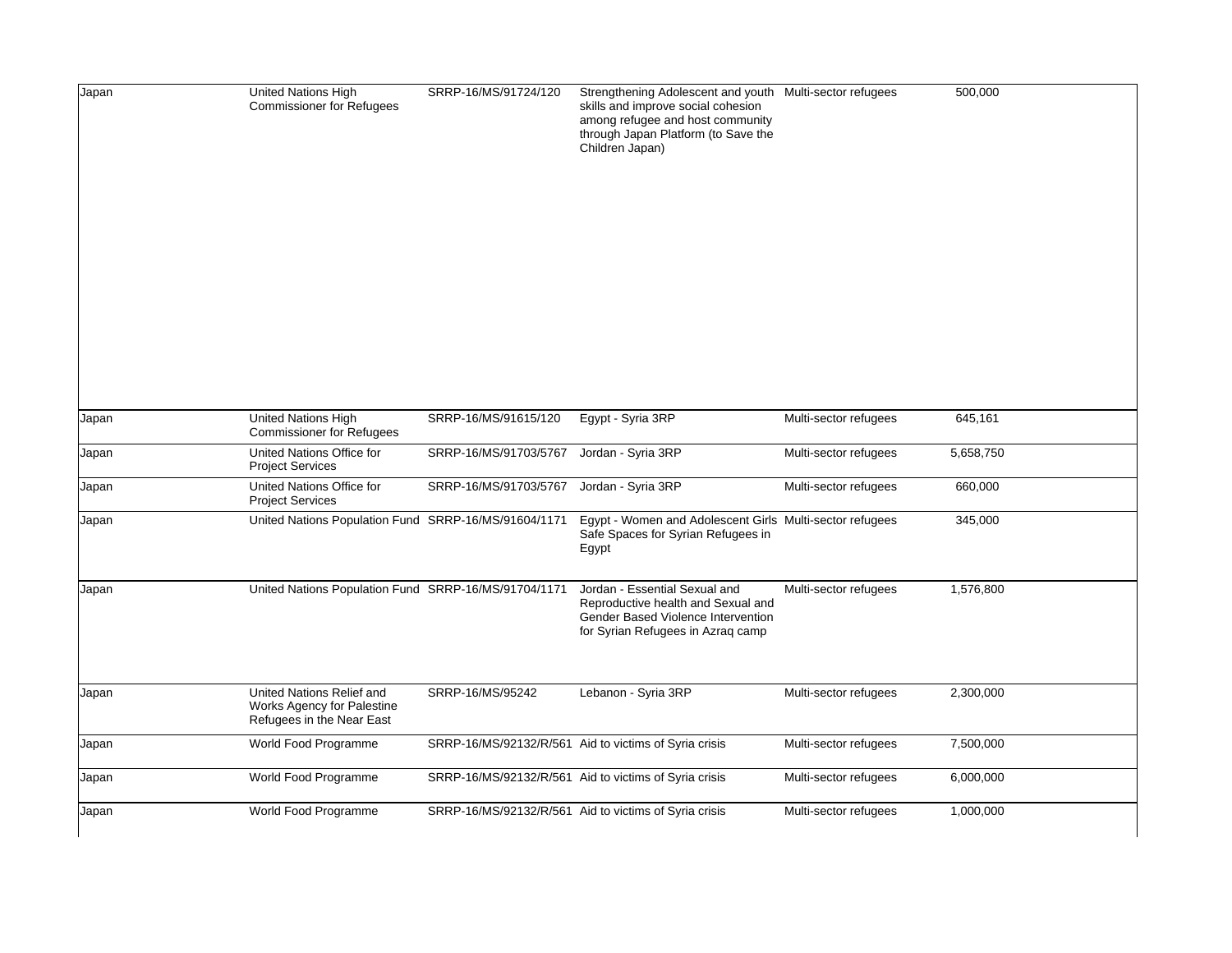| Japan              | World Food Programme                                                   |                                           | SRRP-16/MS/92132/R/561 Aid to victims of Syria crisis                                                                                           | Multi-sector refugees | 1,003,500 |           |
|--------------------|------------------------------------------------------------------------|-------------------------------------------|-------------------------------------------------------------------------------------------------------------------------------------------------|-----------------------|-----------|-----------|
| Japan              | World Food Programme                                                   |                                           | SRRP-16/MS/92132/R/561 to be allocated to specific countries<br>(Syria's neighbouring countries)                                                | Multi-sector refugees | 6,550,000 |           |
| Korea, Republic of | International Organization for<br>Migration                            |                                           | SRRP-16/MS/91713/R/298 Turkey - Syria 3RP - Access to<br>Education and provision of Non<br>Food Items for out of Camp Syrian<br>School Children | Multi-sector refugees | 120,000   |           |
| Korea, Republic of | United Nations Children's Fund SRRP-16/MS/91699/124                    |                                           | Jordan - Syria 3RP                                                                                                                              | Multi-sector refugees | 600,000   |           |
| Korea, Republic of | United Nations Children's Fund                                         | SRRP-16/MS/95237                          | Lebanon - Syria 3RP - Lebanon -<br>Syria Refugee Crisis HAC<br>Programme in Lebanon (SM160418)                                                  | Multi-sector refugees | 500,000   |           |
| Korea, Republic of | United Nations Educational.<br>Scientific and Cultural<br>Organization | SRRP-16/MS/91701/5103                     | Jordan - Syria 3RP                                                                                                                              | Multi-sector refugees |           | 1,000,000 |
| Korea, Republic of | <b>United Nations High</b><br><b>Commissioner for Refugees</b>         | SRRP-16/MS/95239                          | Lebanon - Syria 3RP                                                                                                                             | Multi-sector refugees | 500,000   |           |
| Korea, Republic of | World Food Programme                                                   | SRRP-16/MS/92132/R/561 Jordan - Syria 3RP |                                                                                                                                                 | Multi-sector refugees | 400,000   |           |
| Kuwait             | United Nations Children's Fund                                         |                                           | SRRP-16/MS/92131/R/124 to be allocated to specific countries -<br>Syrian refugees                                                               | Multi-sector refugees | 4,000,000 |           |
| Kuwait             | <b>United Nations High</b><br><b>Commissioner for Refugees</b>         | SRRP-16/MS/95239                          | Lebanon - Syria regional refugee<br>and resilience plan (3RP) 2016                                                                              | Multi-sector refugees | 7,960,000 |           |
| Kuwait             | World Health Organization                                              | SRRP-16/MS/91726/122                      | Regional - Syria 3RP - to be<br>allocated to specific projects (part of<br>$3m.$ )                                                              | Multi-sector refugees | 1,000,000 |           |
| Latvia             | United Nations High<br><b>Commissioner for Refugees</b>                | SRRP-16/MS/91724/120                      | Regional - Syria 3RP                                                                                                                            | Multi-sector refugees | 54,825    |           |
| Liechtenstein      | <b>United Nations High</b><br><b>Commissioner for Refugees</b>         | SRRP-16/MS/91724/120                      | Regional - Syria 3RP                                                                                                                            | Multi-sector refugees | 99,206    |           |
| Lithuania          | <b>United Nations High</b><br><b>Commissioner for Refugees</b>         | SRRP-16/MS/91717/R/120                    | Turkey - Syria 3RP - For UNHCR<br>humanitarian assistance to Syrian<br>refugees in Turkey.                                                      | Multi-sector refugees | 21,978    |           |
| Luxembourg         | <b>CARE</b> International                                              | SRRP-16/MS/91657/5645                     | Jordan - Syria 3RP                                                                                                                              | Multi-sector refugees | 42,107    |           |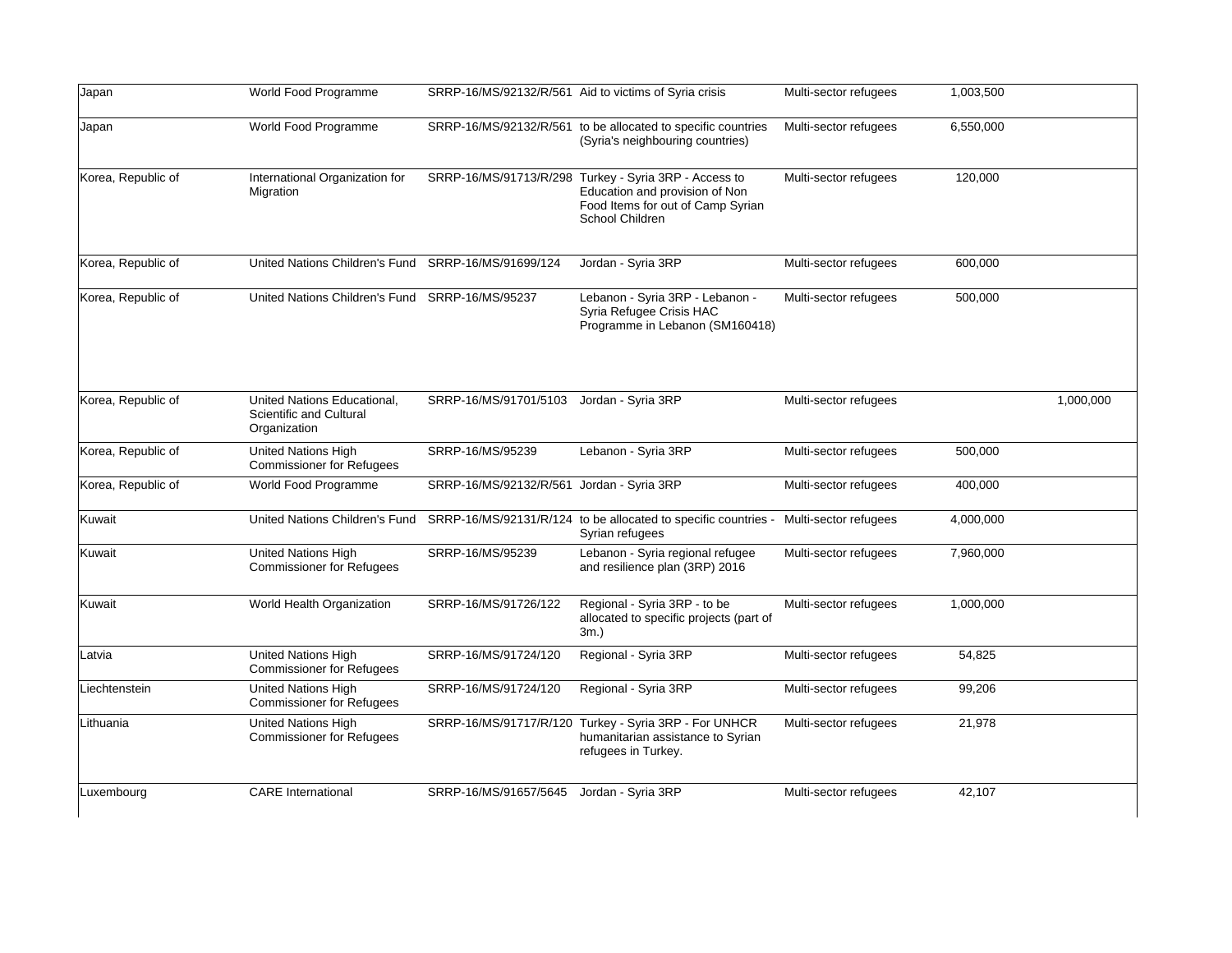| Luxembourg  | World Food Programme                                                              |                        | SRRP-16/MS/92132/R/561 to be allocated to specific countries Multi-sector refugees<br>(Syria's neighbouring countries)                                                                                                                                          |                       | 566,893   |
|-------------|-----------------------------------------------------------------------------------|------------------------|-----------------------------------------------------------------------------------------------------------------------------------------------------------------------------------------------------------------------------------------------------------------|-----------------------|-----------|
| Malta       | United Nations High<br><b>Commissioner for Refugees</b>                           | SRRP-16/MS/95239       | Lebanon - Syria 3RP                                                                                                                                                                                                                                             | Multi-sector refugees | 28,345    |
| Malta       | <b>United Nations High</b><br><b>Commissioner for Refugees</b>                    | SRRP-16/MS/91702/120   | Jordan - Syria 3RP                                                                                                                                                                                                                                              | Multi-sector refugees | 28,345    |
| Mexico      | World Food Programme                                                              | SRRP-16/MS/92132/R/561 | to be allocated to specific countries Multi-sector refugees<br>(Syria's neighbouring countries)                                                                                                                                                                 |                       | 2,000,000 |
| Monaco      | <b>United Nations High</b><br><b>Commissioner for Refugees</b>                    | SRRP-16/MS/91724/120   | Regional - Syria 3RP                                                                                                                                                                                                                                            | Multi-sector refugees | 32,787    |
| Monaco      | United Nations High<br><b>Commissioner for Refugees</b>                           | SRRP-16/MS/91615/120   | Egypt - Syria 3RP                                                                                                                                                                                                                                               | Multi-sector refugees | 111,483   |
| Netherlands | Food & Agriculture<br>Organization of the United<br><b>Nations</b>                | SRRP-16/MS/95207       | Lebanon - Syria 3RP - Seven<br>agriculture technical schools are<br>managed in a sustainable manner<br>and provide high quality agricultural<br>technical training to young Lebanese<br>and Syrian male and female to<br>respond to the labour market<br>demand | Multi-sector refugees | 5,200,000 |
| Netherlands | Food & Agriculture<br>Organization of the United<br><b>Nations</b>                | SRRP-16/MS/91728/123   | The capacity of the Green Plan to<br>support small and medium farmers<br>to increase their income through<br>land reclamation and adoption of<br>sustainable water management<br>practices is enhanced.                                                         | Multi-sector refugees | 8,250,000 |
| Netherlands | <b>Mercy Corps</b>                                                                | SRRP-16/MS/95222       | Lebanon - Syria 3RP                                                                                                                                                                                                                                             | Multi-sector refugees | 4,756,597 |
| Netherlands | Mercy Corps                                                                       | SRRP-16/MS/91679/5162  | Jordan - Syria 3RP                                                                                                                                                                                                                                              | Multi-sector refugees | 1,540,166 |
| Netherlands | United Nations Children's Fund                                                    |                        | SRRP-16/MS/91718/R/124 Turkey - Syria 3RP - Turkey:<br>Support to Regional Refugee &<br>Resilience Plan 2015-2016 (28182<br>DSH0121373); (SM160005)                                                                                                             | Multi-sector refugees | 1,350,000 |
| Netherlands | United Nations Children's Fund SRRP-16/MS/95237                                   |                        | Lebanon - Syria 3RP - (SM160372)                                                                                                                                                                                                                                | Multi-sector refugees | 3,329,634 |
| Netherlands | United Nations Children's Fund SRRP-16/MS/91644/R/124 Iraq - Syria 3RP (SM160372) |                        |                                                                                                                                                                                                                                                                 | Multi-sector refugees | 1,664,817 |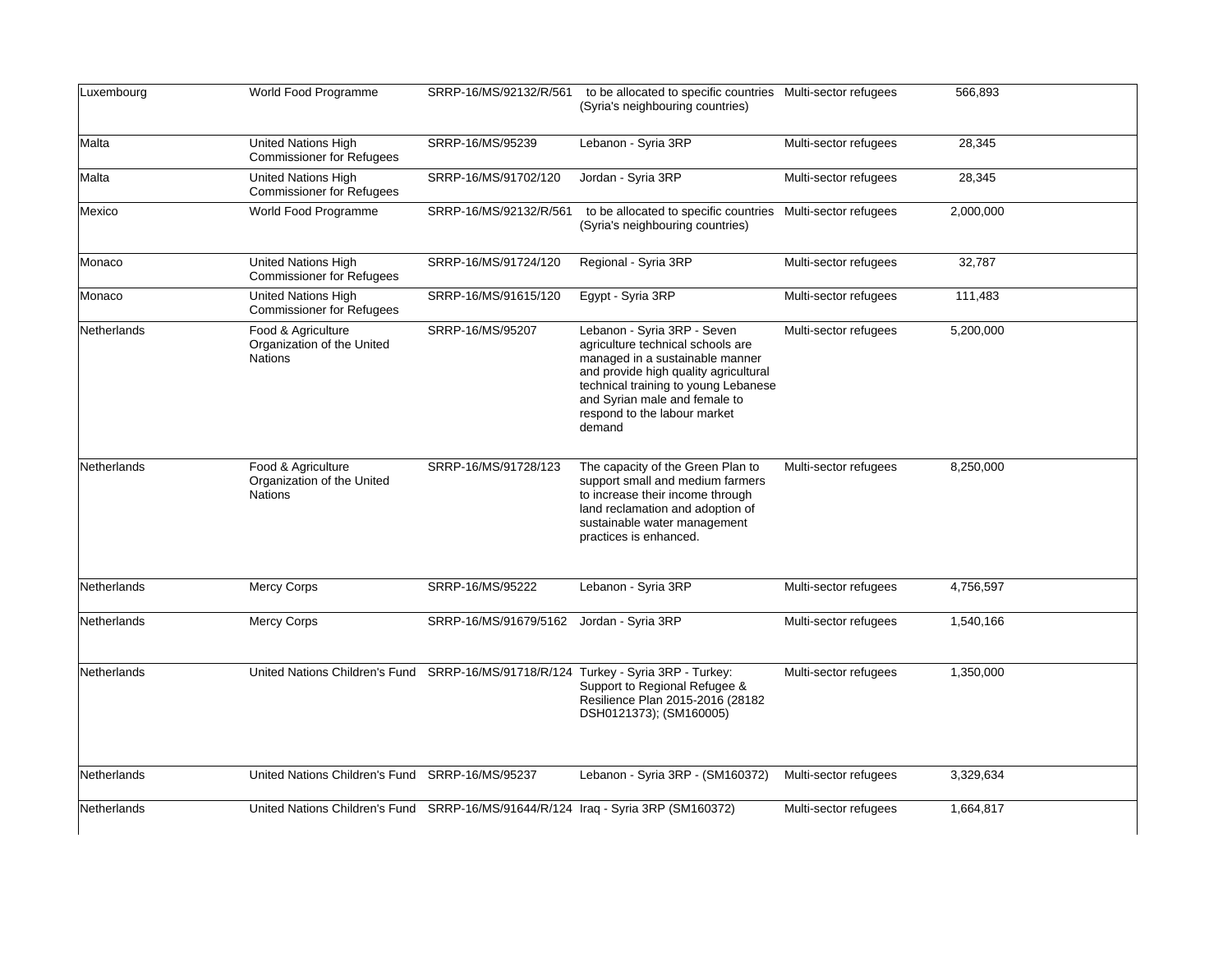| Netherlands        | United Nations Children's Fund SRRP-16/MS/91613/124                                  |                       | Egypt - Syria 3RP (SM160372)                                                                        | Multi-sector refugees | 2,219,756 |
|--------------------|--------------------------------------------------------------------------------------|-----------------------|-----------------------------------------------------------------------------------------------------|-----------------------|-----------|
| Netherlands        | United Nations Children's Fund SRRP-16/MS/91699/124                                  |                       | Jordan - Syria 3RP (SM160372)                                                                       | Multi-sector refugees | 3,884,573 |
| Netherlands        | <b>United Nations High</b><br><b>Commissioner for Refugees</b>                       | SRRP-16/MS/91724/120  | Regional - Syria 3RP                                                                                | Multi-sector refugees | 5,598,835 |
| <b>Netherlands</b> | <b>United Nations High</b><br><b>Commissioner for Refugees</b>                       | SRRP-16/MS/91724/120  | Regional - Syria 3RP                                                                                | Multi-sector refugees | 4,395,604 |
| Netherlands        | United Nations Relief and<br>Works Agency for Palestine<br>Refugees in the Near East | SRRP-16/MS/95242      | Lebanon - Syria 3RP -<br><b>Environmental Health</b>                                                | Multi-sector refugees | 334,448   |
| <b>Netherlands</b> | United Nations Relief and<br>Works Agency for Palestine<br>Refugees in the Near East | SRRP-16/MS/91729/5593 | Regional - Syria 3RP - Cash<br>Assistance for essential needs.<br>including food, shelter and NFIs  | Multi-sector refugees | 149,850   |
| Netherlands        | World Food Programme                                                                 |                       | SRRP-16/MS/92132/R/561 to be allocated to specific countries<br>(Syria's neighbouring countries)    | Multi-sector refugees | 3,043,968 |
| Netherlands        | World Food Programme                                                                 |                       | SRRP-16/MS/92132/R/561 to be allocated to specific countries<br>(Syria's neighbouring countries)    | Multi-sector refugees | 443,951   |
| Norway             | Food & Agriculture<br>Organization of the United<br>Nations                          | SRRP-16/MS/95207      | Lebanon - Syria 3RP                                                                                 | Multi-sector refugees | 373,032   |
| Norway             | Norwegian Refugee Council                                                            | SRRP-16/MS/91684/5834 | Jordan - Syria 3RP - QZA-16/0141-<br>13, Jordan GPA/MFA, Humanitarian<br>Assistance                 | Multi-sector refugees | 3,720,930 |
| Norway             | Norwegian Refugee Council                                                            | SRRP-16/MS/95223      | Lebanon - Syria 3RP                                                                                 | Multi-sector refugees | 4,018,186 |
| Norway             | Norwegian Refugee Council                                                            | SRRP-16/MS/95223      | Lebanon - Syria 3RP - QZA-16/0141- Multi-sector refugees<br>15, GPA/MFA, Humanitarian<br>Assistance |                       | 4,138,791 |
| Norway             | Norwegian Refugee Council                                                            | SRRP-16/MS/91629/5834 | Iraq - Syria 3RP                                                                                    | Multi-sector refugees | 5,813,953 |
| Norway             | United Nations Children's Fund SRRP-16/MS/95237                                      |                       | Lebanon - Syria 3RP - education (16/ Multi-sector refugees<br>6706)                                 |                       | 9,794,666 |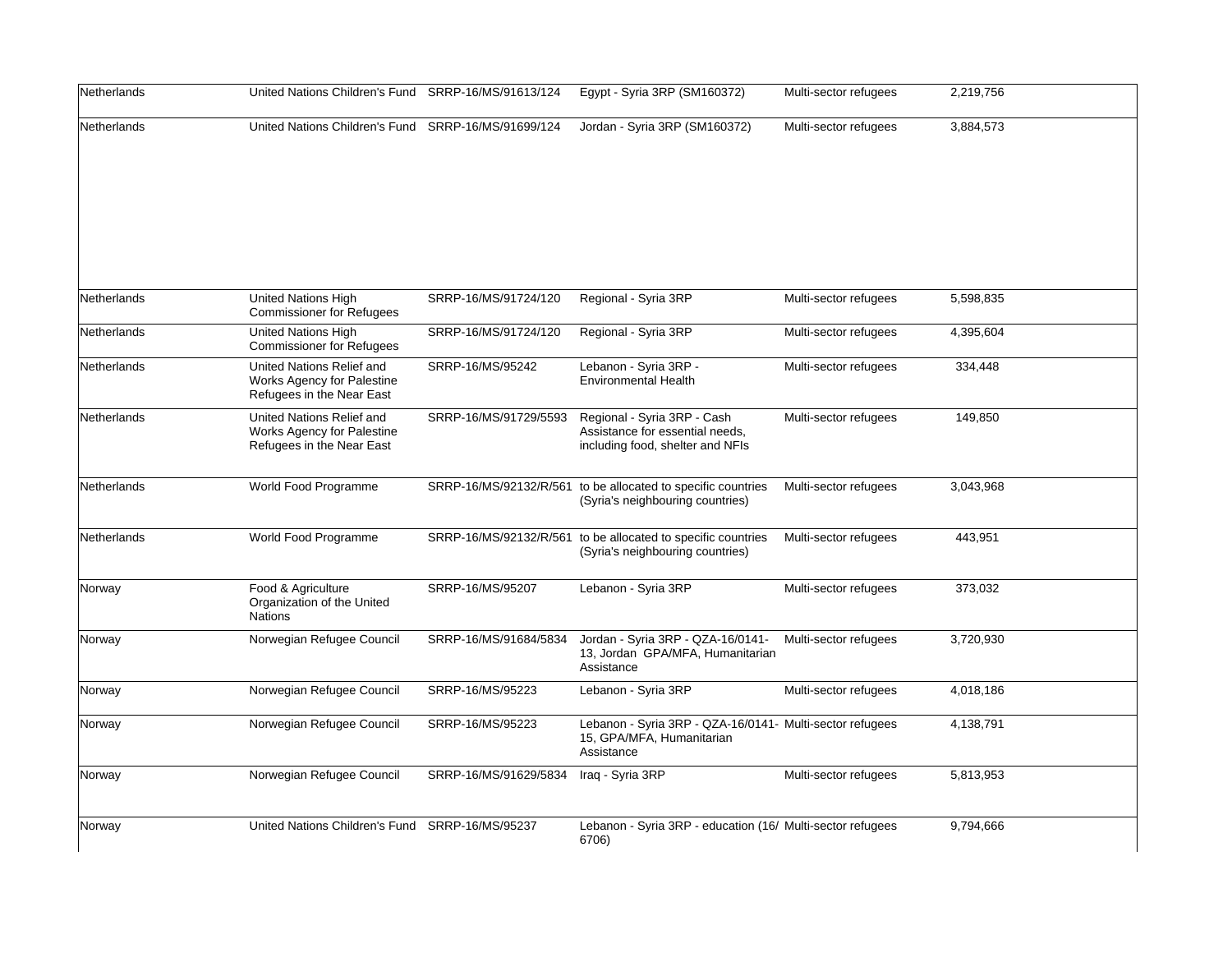| Norway |                                                                |                      | United Nations Children's Fund SRRP-16/MS/91644/R/124 Iraq - Syria 3RP - education (16/<br>6706)                                                                       | Multi-sector refugees | 1,416,096  |
|--------|----------------------------------------------------------------|----------------------|------------------------------------------------------------------------------------------------------------------------------------------------------------------------|-----------------------|------------|
| Norway | United Nations Children's Fund SRRP-16/MS/91699/124            |                      | Jordan - Syria 3RP - Support to<br>UNICEF/WASH emergency<br>operations for Syrian asylum<br>seekers at the North East border in<br>Jordan.<br>(JOR-16/0002) (SM160441) | Multi-sector refugees | 2,398,082  |
| Norway |                                                                |                      | United Nations Children's Fund SRRP-16/MS/91718/R/124 Turkey - Syria 3RP - education (16/<br>6706)                                                                     | Multi-sector refugees | 1,770,120  |
| Norway | United Nations Children's Fund SRRP-16/MS/95237                |                      | Lebanon - Syria 3RP - to provide<br>education to Syrian and host<br>societies (MEU-16/0013 Addendum)                                                                   | Multi-sector refugees | 4,254,285  |
| Norway | United Nations Children's Fund SRRP-16/MS/91699/124            |                      | Jordan - Syria 3RP - education (16/<br>6706)                                                                                                                           | Multi-sector refugees | 4,720,321  |
| Norway | United Nations High<br><b>Commissioner for Refugees</b>        | SRRP-16/MS/91724/120 | Regional - Syria 3RP                                                                                                                                                   | Multi-sector refugees | 3,501,401  |
| Norway | <b>United Nations High</b><br><b>Commissioner for Refugees</b> | SRRP-16/MS/95239     | Lebanon - Syria regional refugee<br>and resilience plan (3RP) 2016                                                                                                     | Multi-sector refugees | 1,750,700  |
| Norway | <b>United Nations High</b><br><b>Commissioner for Refugees</b> | SRRP-16/MS/91724/120 | Regional - Syria 3RP                                                                                                                                                   | Multi-sector refugees | 11,498,218 |
| Norway | <b>United Nations High</b><br><b>Commissioner for Refugees</b> | SRRP-16/MS/95239     | Lebanon - Syria 3RP (part of QZA-<br>16/0287) - additional                                                                                                             | Multi-sector refugees | 1,898,197  |
| Norway | <b>United Nations High</b><br><b>Commissioner for Refugees</b> | SRRP-16/MS/95239     | Lebanon - MEU-15/0008/Syria 3RP                                                                                                                                        | Multi-sector refugees | 829,271    |
| Norway | <b>United Nations High</b><br><b>Commissioner for Refugees</b> | SRRP-16/MS/95239     | Lebanon - Syria regional refugee<br>and resilience plan (3RP) 2016                                                                                                     | Multi-sector refugees | 3,504,673  |
| Norway | <b>United Nations High</b><br><b>Commissioner for Refugees</b> | SRRP-16/MS/95239     | Lebanon - Syria regional refugee<br>and resilience plan (3RP) 2016                                                                                                     | Multi-sector refugees | 1,068,925  |
| Norway | United Nations High<br><b>Commissioner for Refugees</b>        | SRRP-16/MS/91702/120 | QZA-15/0286-10/Jordan - Syria 3RP Multi-sector refugees                                                                                                                |                       | 1,167,134  |
| Norway | <b>United Nations High</b><br><b>Commissioner for Refugees</b> | SRRP-16/MS/91724/120 | Regional - Syria 3RP (QZA-16/0287- Multi-sector refugees<br>5)                                                                                                         |                       | 9,440,642  |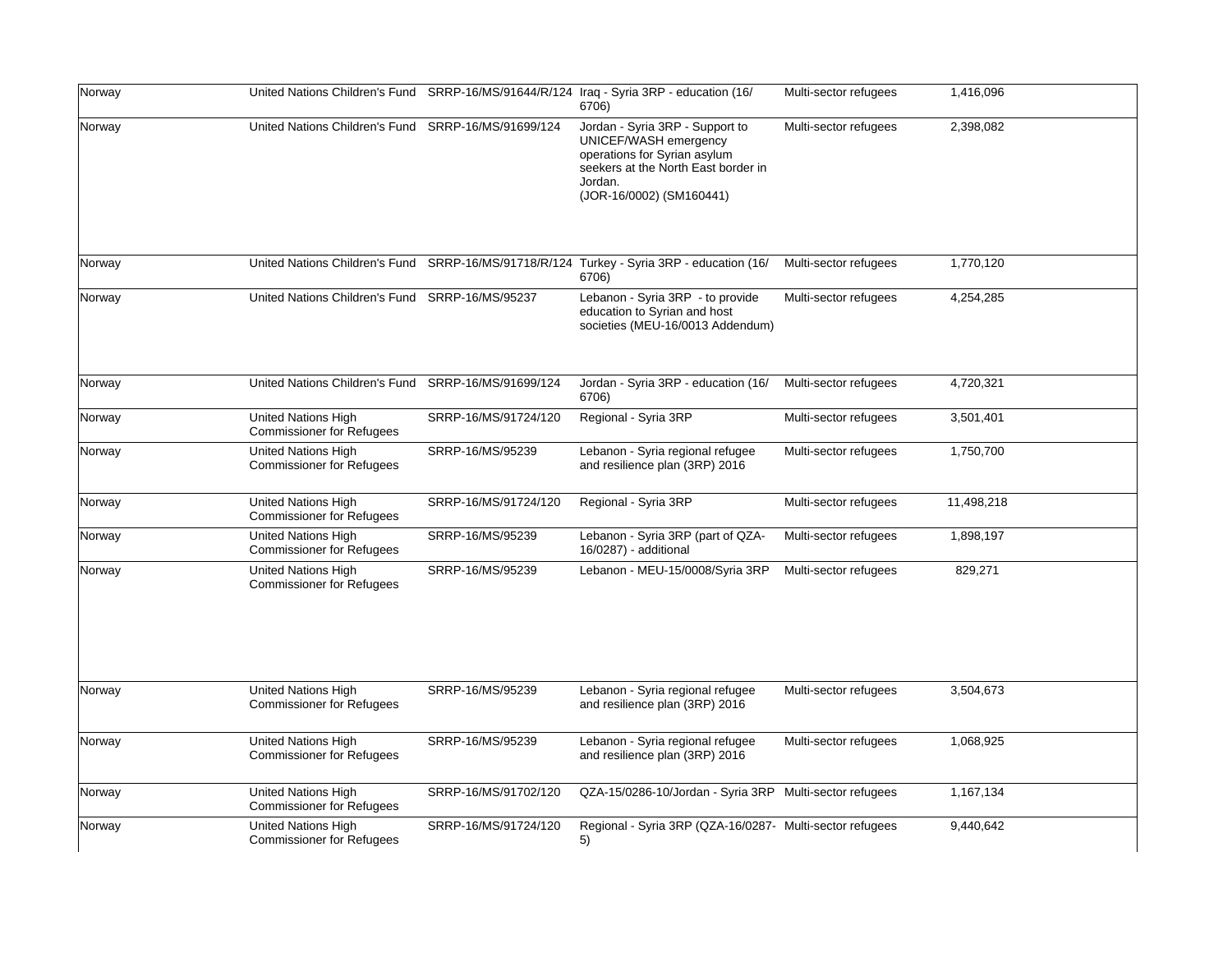| Norway                                   | United Nations High<br><b>Commissioner for Refugees</b>                              | SRRP-16/MS/91724/120                      | Regional - Syria 3RP                                                                                                                                                         | Multi-sector refugees | 2,895,469 |
|------------------------------------------|--------------------------------------------------------------------------------------|-------------------------------------------|------------------------------------------------------------------------------------------------------------------------------------------------------------------------------|-----------------------|-----------|
| Norway                                   | <b>United Nations High</b><br><b>Commissioner for Refugees</b>                       | SRRP-16/MS/91717/R/120 Turkey - Syria 3RP |                                                                                                                                                                              | Multi-sector refugees | 267,500   |
| Norway                                   | United Nations High<br><b>Commissioner for Refugees</b>                              | SRRP-16/MS/91702/120                      | Jordan - Syria 3RP (QZA-16/0287-6) Multi-sector refugees                                                                                                                     |                       | 4,720,321 |
| Norway                                   | United Nations High<br><b>Commissioner for Refugees</b>                              |                                           | SRRP-16/MS/91717/R/120 Turkey - Syria 3RP (QZA-16/0287-8) Multi-sector refugees                                                                                              |                       | 1,180,080 |
| Norway                                   | <b>United Nations High</b><br><b>Commissioner for Refugees</b>                       | SRRP-16/MS/95239                          | Lebanon - Syria 3RP (QZA-16/0287- Multi-sector refugees<br>7)                                                                                                                |                       | 3,540,241 |
| Norway                                   | United Nations High<br><b>Commissioner for Refugees</b>                              | SRRP-16/MS/91702/120                      | Jordan - Syria 3RP                                                                                                                                                           | Multi-sector refugees | 158,902   |
| Norway                                   | United Nations High<br><b>Commissioner for Refugees</b>                              | SRRP-16/MS/91724/120                      | Regional - Syria 3RP (QZA-16/0287) Multi-sector refugees<br>- additional                                                                                                     |                       | 3,646,530 |
| Norway                                   | United Nations High<br><b>Commissioner for Refugees</b>                              | SRRP-16/MS/95239                          | Lebanon - Syria 3RP (part of QZA-<br>16/0287) - additional                                                                                                                   | Multi-sector refugees | 1,119,670 |
| Norway                                   | United Nations Population Fund SRRP-16/MS/95241                                      |                                           | Lebanon - Syria 3RP - enhanced<br>capacities to promote sexual and<br>reproductive health and to prevent<br>and respond to Gender-Based<br>Violence in Lebanon (MEU-16/0022) | Multi-sector refugees | 1,215,510 |
| Norway                                   | United Nations Relief and<br>Works Agency for Palestine<br>Refugees in the Near East | SRRP-16/MS/95242                          | Lebanon - Syria 3RP. For<br>palestinians affected by the Syrian<br>crisis in Lebanon                                                                                         | Multi-sector refugees | 1,808,973 |
| Norway                                   | World Health Organization                                                            |                                           | SRRP-16/MS/91721/R/122 Turkey - Syria 3RP (part of QZA-16/ Multi-sector refugees<br>$0165-2)$                                                                                |                       | 1.840.717 |
| Other income                             | <b>United Nations High</b><br><b>Commissioner for Refugees</b>                       | SRRP-16/MS/91702/120                      | Fund from the United Nations Action Multi-sector refugees<br>Against Sexual Violence in Conflict                                                                             |                       | 38,520    |
| Poland                                   | <b>United Nations High</b><br><b>Commissioner for Refugees</b>                       | SRRP-16/MS/91724/120                      | Regional - Syria 3RP                                                                                                                                                         | Multi-sector refugees | 260,322   |
| Portugal                                 | United Nations Children's Fund                                                       | SRRP-16/MS/91613/124                      | Egypt - Syria 3RP - Egypt: In support Multi-sector refugees<br>of the Syria Appeal (SM160056)                                                                                |                       | 109,520   |
| Private (individuals &<br>organisations) | ACT Alliance / Finn Church Aid                                                       | SRRP-16/MS/91661/5390                     | Jordan - Syria 3RP                                                                                                                                                           | Multi-sector refugees | 239,451   |
| Private (individuals &<br>organisations) | ACT Alliance / Finn Church Aid                                                       | SRRP-16/MS/91661/5390                     | Jordan - Syria 3RP                                                                                                                                                           | Multi-sector refugees | 77,899    |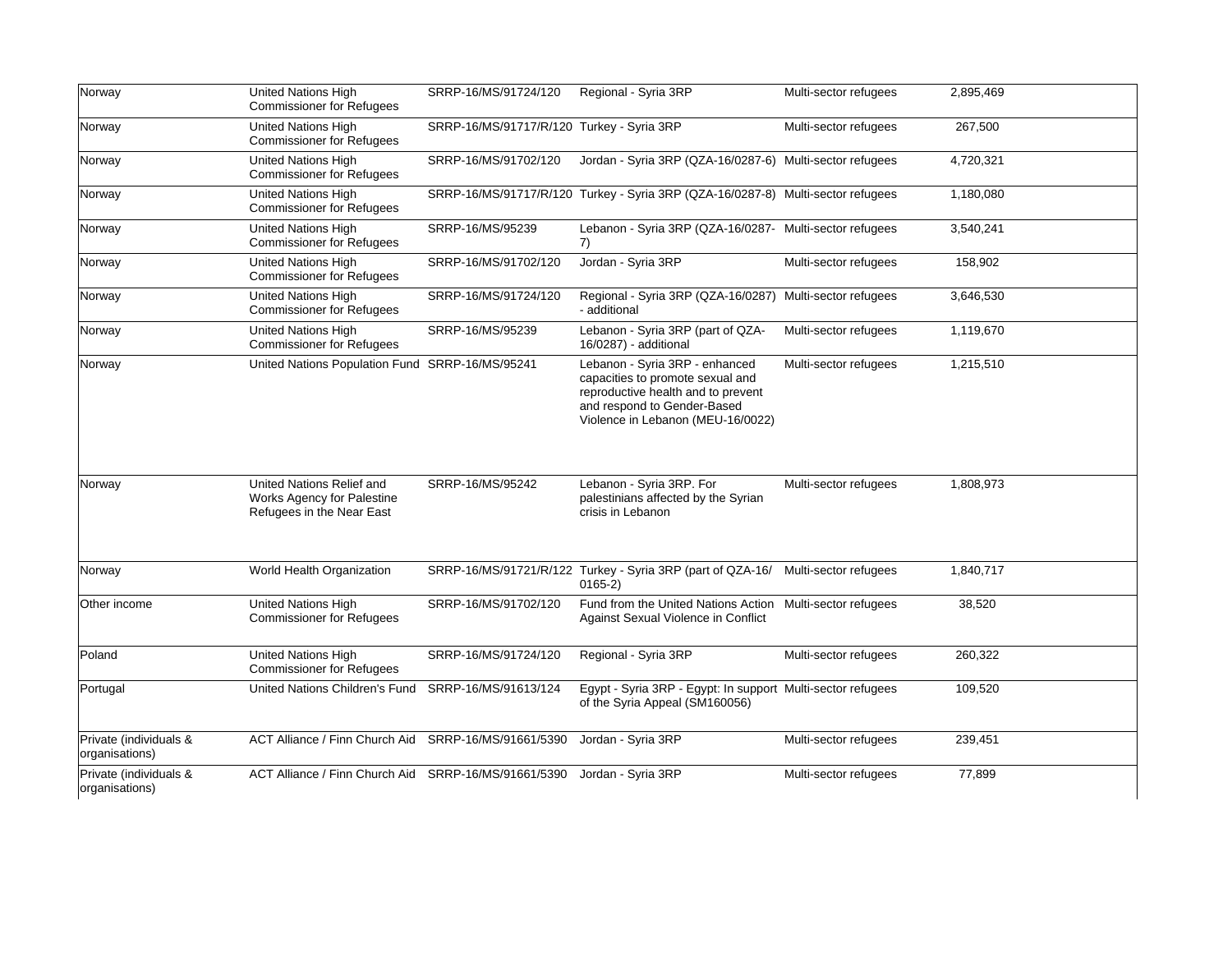| Private (individuals &<br>organisations) | <b>ACT Alliance / Lutheran World</b><br>Federation  | SRRP-16/MS/91676/5502 | Jordan - Syria 3RP (from ACT<br>Alliance and Internal funding<br>allocation - Canadian Lutheran<br>World Relief) | Multi-sector refugees | 986,769 |
|------------------------------------------|-----------------------------------------------------|-----------------------|------------------------------------------------------------------------------------------------------------------|-----------------------|---------|
| Private (individuals &<br>organisations) | Action Contre la Faim                               | SRRP-16/MS/91652/5186 | Jordan - Syria 3RP                                                                                               | Multi-sector refugees | 76,211  |
| Private (individuals &<br>organisations) | Adventist Development and<br><b>Relief Agency</b>   | SRRP-16/MS/95194      | Lebanon - Syria 3RP                                                                                              | Multi-sector refugees | 850,000 |
| Private (individuals &<br>organisations) | Agency for Technical<br>Cooperation and Development | SRRP-16/MS/91653/6458 | Jordan - Syria 3RP (from<br>Cooperative Housing Foundation -<br><b>Global Communities)</b>                       | Multi-sector refugees | 14,436  |
| Private (individuals &<br>organisations) | American Near East Refugee<br>Aid                   | SRRP-16/MS/95198      | <b>Private Contribution from Direct</b><br>Relief to 3RP Lebanon                                                 | Multi-sector refugees | 50,000  |
| Private (individuals &<br>organisations) | American Near East Refugee<br>Aid                   | SRRP-16/MS/95198      | Private Contribution from<br>International Book Bank to 3RP<br>Lebanon                                           | Multi-sector refugees | 106,211 |
| Private (individuals &<br>organisations) | American Near East Refugee<br>Aid                   | SRRP-16/MS/95198      | Private Contribution from Days For<br>Girls to 3RP Lebanon                                                       | Multi-sector refugees | 3,416   |
| Private (individuals &<br>organisations) | American Near East Refugee<br>Aid                   | SRRP-16/MS/95198      | Private Contribution from Johnson<br>&Johnson to 3RP Lebanon                                                     | Multi-sector refugees | 41,945  |
| Private (individuals &<br>organisations) | American Near East Refugee<br>Aid                   | SRRP-16/MS/95198      | <b>Private Contribution from Street</b><br>Football to 3RP Lebanon                                               | Multi-sector refugees | 131,841 |
| Private (individuals &<br>organisations) | American Near East Refugee<br>Aid                   | SRRP-16/MS/95198      | <b>Private Contribution from Direct</b><br>Relief to 3RP Lebanon                                                 | Multi-sector refugees | 268,172 |
| Private (individuals &<br>organisations) | American Near East Refugee<br>Aid                   | SRRP-16/MS/95198      | Private Contribution from Ajram<br>Family Foundation to 3RP Lebanon                                              | Multi-sector refugees | 323,999 |
| Private (individuals &<br>organisations) | American Near East Refugee<br>Aid                   | SRRP-16/MS/95198      | <b>Private Contribution from</b><br>International Health Partners to<br>3RP Lebanon                              | Multi-sector refugees | 164,671 |
| Private (individuals &<br>organisations) | American Near East Refugee<br>Aid                   | SRRP-16/MS/95198      | <b>Private Contribution from United</b><br>Methodist Committee on Relief to<br>3RP Lebanon                       | Multi-sector refugees | 424,704 |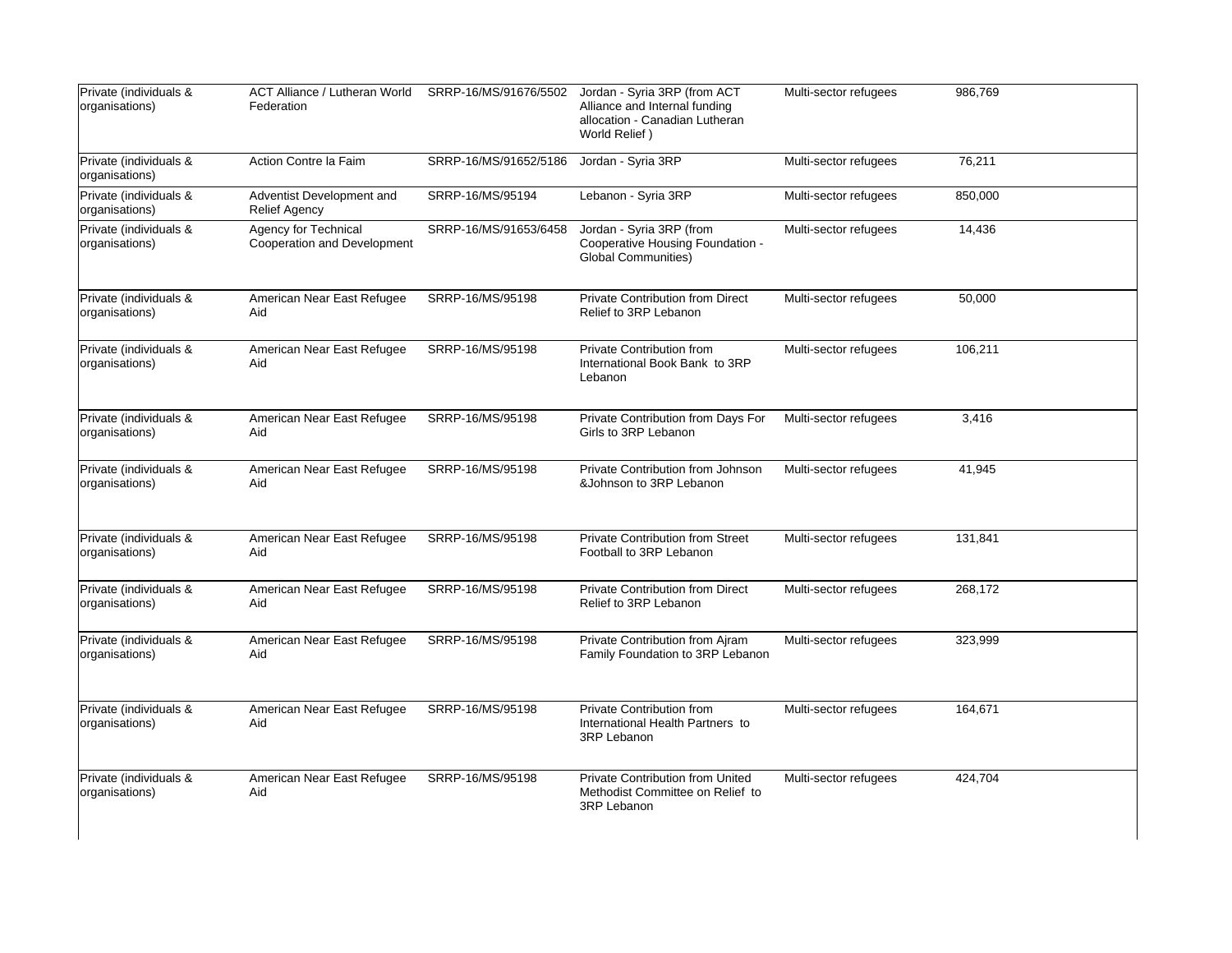| Private (individuals &<br>organisations) | American Near East Refugee<br>Aid                                                    | SRRP-16/MS/95198           | Private Contribution from TOMS<br>Shoes to 3RP Lebanon                                                     | Multi-sector refugees | 1,024,950 |
|------------------------------------------|--------------------------------------------------------------------------------------|----------------------------|------------------------------------------------------------------------------------------------------------|-----------------------|-----------|
| Private (individuals &<br>organisations) | American Near East Refugee<br>Aid                                                    | SRRP-16/MS/95198           | <b>Private Contribution from Medical</b><br><b>Education Training and</b><br>Development<br>to 3RP Lebanon | Multi-sector refugees | 1.146.495 |
| Private (individuals &<br>organisations) | American Near East Refugee<br>Aid                                                    | SRRP-16/MS/95198           | Private Contribution from<br>AmeriCares to 3RP Lebanon                                                     | Multi-sector refugees | 1,331,644 |
| Private (individuals &<br>organisations) | Associazione Volontari per il<br>Servizio Internazionale                             | SRRP-16/MS/95200           | Lebanon - Syria 3RP                                                                                        | Multi-sector refugees | 215,612   |
| Private (individuals &<br>organisations) | Associazione Volontari per il<br>Servizio Internazionale                             | SRRP-16/MS/95200           | Lebanon - Syria 3RP                                                                                        | Multi-sector refugees | 31,900    |
| Private (individuals &<br>organisations) | Associazione Volontari per il<br>Servizio Internazionale                             | SRRP-16/MS/91656/5768      | Jordan - Syria 3RP                                                                                         | Multi-sector refugees | 33,450    |
| Private (individuals &<br>organisations) | <b>CARE</b> International                                                            | SRRP-16/MS/91657/5645      | Jordan - Syria 3RP                                                                                         | Multi-sector refugees | 13,750    |
| Private (individuals &<br>organisations) | <b>CARE</b> International                                                            | SRRP-16/MS/91657/5645      | Jordan - Syria 3RP                                                                                         | Multi-sector refugees | 50,000    |
| Private (individuals &<br>organisations) | <b>CARE</b> International                                                            | SRRP-16/MS/91657/5645      | Jordan - Syria 3RP                                                                                         | Multi-sector refugees | 23,125    |
| Private (individuals &<br>organisations) | <b>CARE</b> International                                                            | SRRP-16/MS/91657/5645      | Jordan - Syria 3RP (from Olayan<br>Foundation)                                                             | Multi-sector refugees | 551,151   |
| Private (individuals &<br>organisations) | <b>CARITAS</b>                                                                       | SRRP-16/MS/91658/7133      | Jordan - Syria 3RP (from Caritas<br>Germany)                                                               | Multi-sector refugees | 2,049,294 |
| Private (individuals &<br>organisations) | <b>CARITAS</b>                                                                       | SRRP-16/MS/91658/7133      | Jordan - Syria 3RP (from Caritas<br>Poland)                                                                | Multi-sector refugees | 116,695   |
| Private (individuals &<br>organisations) | Caritas Lebanon Migrants<br>Center                                                   | SRRP-16/MS/95202           | Lebanon - Syria 3RP                                                                                        | Multi-sector refugees | 4,075,138 |
| Private (individuals &<br>organisations) | <b>Catholic Relief Services</b>                                                      | SRRP-16/MS/91609/5146      | Egypt - Syria 3RP                                                                                          | Multi-sector refugees | 20,000    |
| Private (individuals &<br>organisations) | Concern Worldwide                                                                    | SRRP-16/MS/95204           | Lebanon - Syria 3RP                                                                                        | Multi-sector refugees | 46,283    |
| Private (individuals &<br>organisations) | Danish Refugee Council                                                               | SRRP-16/MS/91620/5181      | Iraq - Syria 3RP                                                                                           | Multi-sector refugees | 268,706   |
| Private (individuals &<br>organisations) | Danish Refugee Council                                                               | SRRP-16/MS/91660/5181      | Jordan - Syria 3RP                                                                                         | Multi-sector refugees | 149,973   |
| Private (individuals &<br>organisations) | Danish Refugee Council                                                               | SRRP-16/MS/95205           | Lebanon - Syria 3RP                                                                                        | Multi-sector refugees | 182,879   |
| Private (individuals &<br>organisations) | Danish Refugee Council                                                               | SRRP-16/MS/91660/5181      | Jordan - Syria 3RP                                                                                         | Multi-sector refugees | 335,532   |
| Private (individuals &<br>organisations) | Fundación Alianza por Los<br>Derechos, la Igualdad y la<br>Solidaridad Internacional | SRRP-16/MS/91654/<br>16640 | Jordan - Syria 3RP                                                                                         | Multi-sector refugees | 5,319     |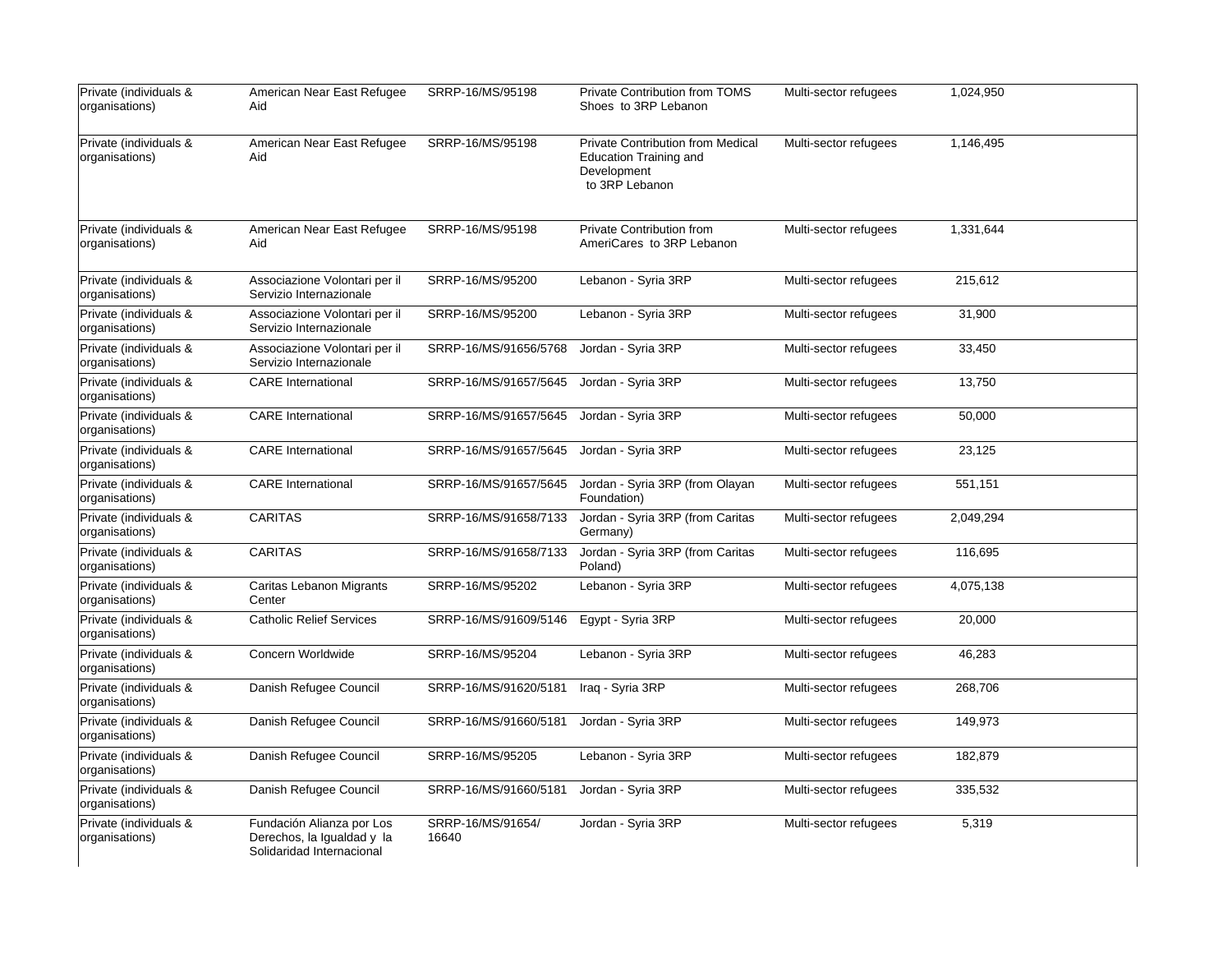| Private (individuals &<br>organisations) | Fundacion Promocion Social de SRRP-16/MS/91663/<br>la Cultura       | 16106                 | Jordan - Syria 3RP                                                        | Multi-sector refugees | 185,968   |
|------------------------------------------|---------------------------------------------------------------------|-----------------------|---------------------------------------------------------------------------|-----------------------|-----------|
| Private (individuals &<br>organisations) | Handicap International                                              | SRRP-16/MS/91664/5349 | Jordan - Syria 3RP                                                        | Multi-sector refugees | 324,500   |
| Private (individuals &<br>organisations) | <b>International Labour</b><br>Organization                         | SRRP-16/MS/91666/5104 | Jordan - Syria 3RP                                                        | Multi-sector refugees | 383,954   |
| Private (individuals &<br>organisations) | <b>International Medical Corps</b>                                  | SRRP-16/MS/95212      | Lebanon - Syria 3RP                                                       | Multi-sector refugees | 965,568   |
| Private (individuals &<br>organisations) | <b>International Medical Corps</b>                                  | SRRP-16/MS/91624/5160 | Iraq - Syria 3RP (from Plan Canada)                                       | Multi-sector refugees | 218,494   |
| Private (individuals &<br>organisations) | <b>International Medical Corps</b>                                  | SRRP-16/MS/91667/5160 | Jordan - Syria 3RP (Olayan<br>Foundation)                                 | Multi-sector refugees | 230,080   |
| Private (individuals &<br>organisations) | <b>International Medical Corps</b>                                  | SRRP-16/MS/91624/5160 | Iraq - Syria 3RP (from Plan Int.<br>Australia)                            | Multi-sector refugees | 739,364   |
| Private (individuals &<br>organisations) | <b>International Medical Corps</b>                                  | SRRP-16/MS/91624/5160 | Iraq - Syria 3RP (from Task Force<br>Global Health)                       | Multi-sector refugees | 47,053    |
| Private (individuals &<br>organisations) | International Orthodox Christian SRRP-16/MS/91669/5964<br>Charities |                       | Jordan-Syria 3RP                                                          | Multi-sector refugees | 470,000   |
| Private (individuals &<br>organisations) | <b>International Rescue</b><br>Committee                            | SRRP-16/MS/95215      | Lebanon - Syria 3RP                                                       | Multi-sector refugees | 1,273,469 |
| Private (individuals &<br>organisations) | <b>International Rescue</b><br>Committee                            | SRRP-16/MS/95215      | Lebanon - Syria 3RP                                                       | Multi-sector refugees | 3,803,489 |
| Private (individuals &<br>organisations) | <b>International Rescue</b><br>Committee                            | SRRP-16/MS/91671/5179 | Jordan - Syria 3RP                                                        | Multi-sector refugees | 3,037,438 |
| Private (individuals &<br>organisations) | <b>International Rescue</b><br>Committee                            | SRRP-16/MS/91671/5179 | Welcome Trust contribution (priv<br>donor) to 3RP -Jordan                 | Multi-sector refugees | 13,303    |
| Private (individuals &<br>organisations) | <b>International Rescue</b><br>Committee                            | SRRP-16/MS/91626/5179 | Iraq - Syria 3RP                                                          | Multi-sector refugees | 1,824,023 |
| Private (individuals &<br>organisations) | <b>International Rescue</b><br>Committee                            | SRRP-16/MS/91671/5179 | Jordan - Syria 3RP (from Stichting<br>Vluchteling)                        | Multi-sector refugees | 89,452    |
| Private (individuals &<br>organisations) | <b>Islamic Relief Worldwide</b>                                     | SRRP-16/MS/91673/8058 | Jordan - Syria 3RP                                                        | Multi-sector refugees | 1,278,844 |
| Private (individuals &<br>organisations) | Lebanese Association for<br>Popular Action                          | SRRP-16/MS/95197      | Lebanon - Syria 3RP - Donation<br>from Namaa society                      | Multi-sector refugees | 20,000    |
| Private (individuals &<br>organisations) | <b>MEDAIR</b>                                                       | SRRP-16/MS/95218      | Lebanon - Syria 3RP                                                       | Multi-sector refugees | 3,436,573 |
| Private (individuals &<br>organisations) | <b>MEDAIR</b>                                                       | SRRP-16/MS/91677/5095 | Jordan - Syria 3RP (from Woord &<br>Daad)                                 | Multi-sector refugees | 42,000    |
| Private (individuals &<br>organisations) | <b>MEDAIR</b>                                                       | SRRP-16/MS/91677/5095 | Jordan - Syria 3RP (from All We Can Multi-sector refugees<br>(Methodist)) |                       | 92,000    |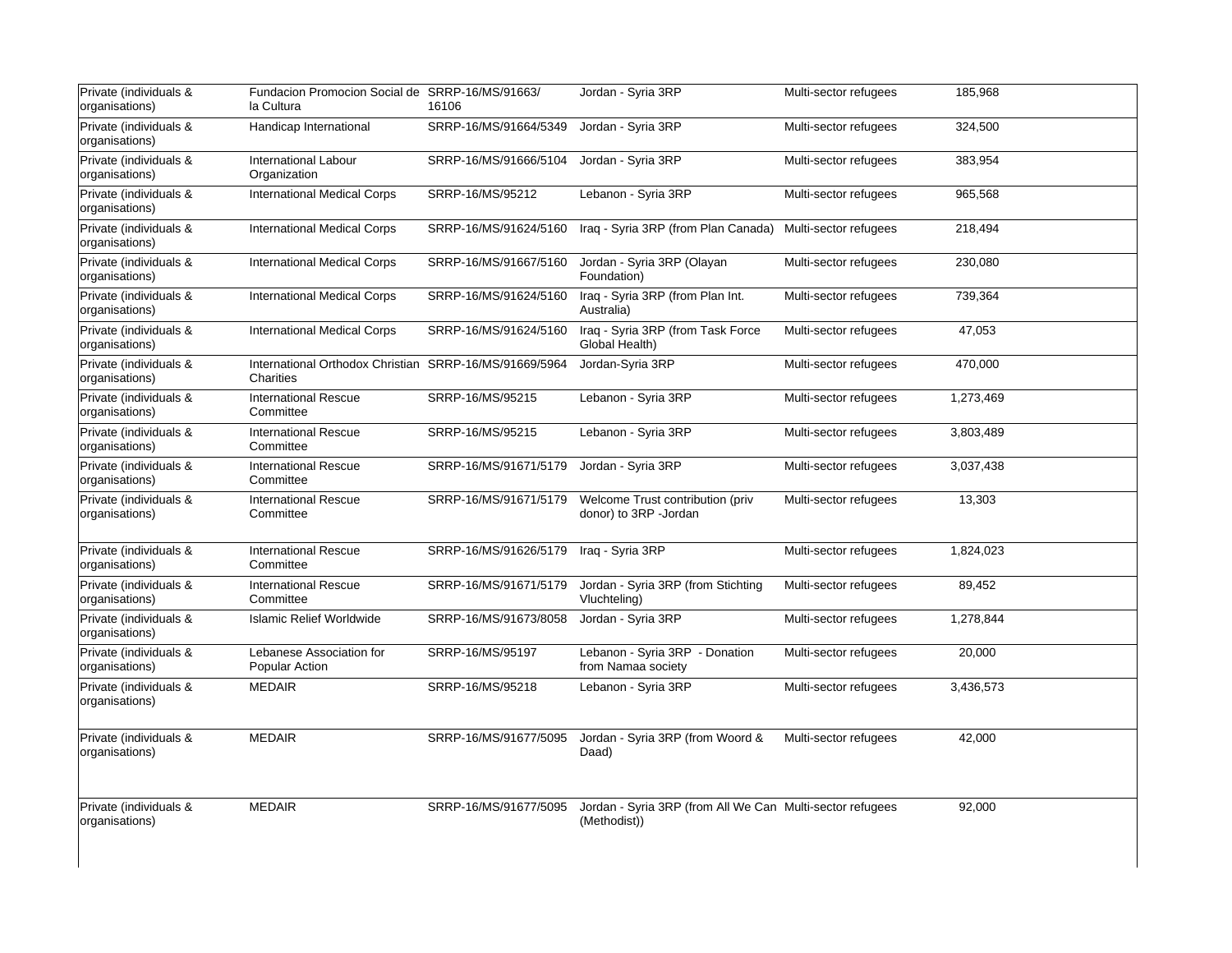| Private (individuals &<br>organisations) | <b>MEDAIR</b>                                        | SRRP-16/MS/91677/5095 Jordan - Syria 3RP |                                                                                              | Multi-sector refugees | 31,757     |
|------------------------------------------|------------------------------------------------------|------------------------------------------|----------------------------------------------------------------------------------------------|-----------------------|------------|
| Private (individuals &<br>organisations) | <b>Medical Aid for Palestinians</b>                  | SRRP-16/MS/95220                         | Lebanon - Syria 3RP (Internal<br>Funding Allocation - Medical Aid for<br>Palestinians (MAP)) | Multi-sector refugees | 1,084,900  |
| Private (individuals &<br>organisations) | <b>Mercy Corps</b>                                   | SRRP-16/MS/91679/5162                    | Jordan - Syria 3RP                                                                           | Multi-sector refugees | 1,064,326  |
| Private (individuals &<br>organisations) | <b>Mercy Corps</b>                                   | SRRP-16/MS/95222                         | Lebanon - Syria 3RP - ALI private<br>donors                                                  | Multi-sector refugees | 1,687,169  |
| Private (individuals &<br>organisations) | Norwegian Refugee Council                            | SRRP-16/MS/91629/5834                    | Iraq - Syria 3RP                                                                             | Multi-sector refugees | 8,623,982  |
| Private (individuals &<br>organisations) | Norwegian Refugee Council                            | SRRP-16/MS/91684/5834                    | Jordan - Syria 3RP                                                                           | Multi-sector refugees | 232,558    |
| Private (individuals &<br>organisations) | Norwegian Refugee Council                            | SRRP-16/MS/91629/5834                    | 3RP-Iraq                                                                                     | Multi-sector refugees | 317,878    |
| Private (individuals &<br>organisations) | Norwegian Refugee Council                            | SRRP-16/MS/95223                         | Lebanon - Syria 3RP (various private Multi-sector refugees<br>donors)                        |                       | 24,495,478 |
| Private (individuals &<br>organisations) | Norwegian Refugee Council                            | SRRP-16/MS/95223                         | Lebanon - Syria 3RP (from KfW<br>Development Bank)                                           | Multi-sector refugees | 13,797,804 |
| Private (individuals &<br>organisations) | Norwegian Refugee Council                            | SRRP-16/MS/95223                         | Lebanon - Syria 3RP                                                                          | Multi-sector refugees | 278,500    |
| Private (individuals &<br>organisations) | <b>OXFAM</b>                                         | SRRP-16/MS/95224                         | Lebanon - Syria 3RP                                                                          | Multi-sector refugees | 2,964,113  |
| Private (individuals &<br>organisations) | <b>OXFAM</b>                                         | SRRP-16/MS/91686/<br>16237               | Jordan - Syria 3RP                                                                           | Multi-sector refugees | 652,220    |
| Private (individuals &<br>organisations) | Peace Winds Japan                                    | SRRP-16/MS/91631/8081                    | Iraq - Syria 3RP                                                                             | Multi-sector refugees | 2,429,144  |
| Private (individuals &<br>organisations) | Première Urgence - Aide<br>Médicale Internationale   | SRRP-16/MS/91687/<br>14879               | Jordan - Syria 3RP                                                                           | Multi-sector refugees | 45,250     |
| Private (individuals &<br>organisations) | Qatar Red Crescent Society                           | SRRP-16/MS/91688/6443                    | Jordan - Syria 3RP                                                                           | Multi-sector refugees | 190,178    |
| Private (individuals &<br>organisations) | Qatar Red Crescent Society                           | SRRP-16/MS/91688/6443                    | Jordan - Syria 3RP                                                                           | Multi-sector refugees | 93,000     |
| Private (individuals &<br>organisations) | Save the Children                                    | SRRP-16/MS/91691/6079                    | Jordan - Syria 3RP various private<br>donors                                                 | Multi-sector refugees | 1,486,473  |
| Private (individuals &<br>organisations) | Secours Islamique France                             | SRRP-16/MS/91693/<br>14218               | Jordan - Syria 3RP                                                                           | Multi-sector refugees | 151,000    |
| Private (individuals &<br>organisations) | Solidarités International                            | SRRP-16/MS/95235                         | Lebanon - Syria 3RP                                                                          | Multi-sector refugees | 220,000    |
| Private (individuals &<br>organisations) | Terre des Hommes International SRRP-16/MS/91694/5762 |                                          | Jordan - Syria 3RP                                                                           | Multi-sector refugees | 1,440,609  |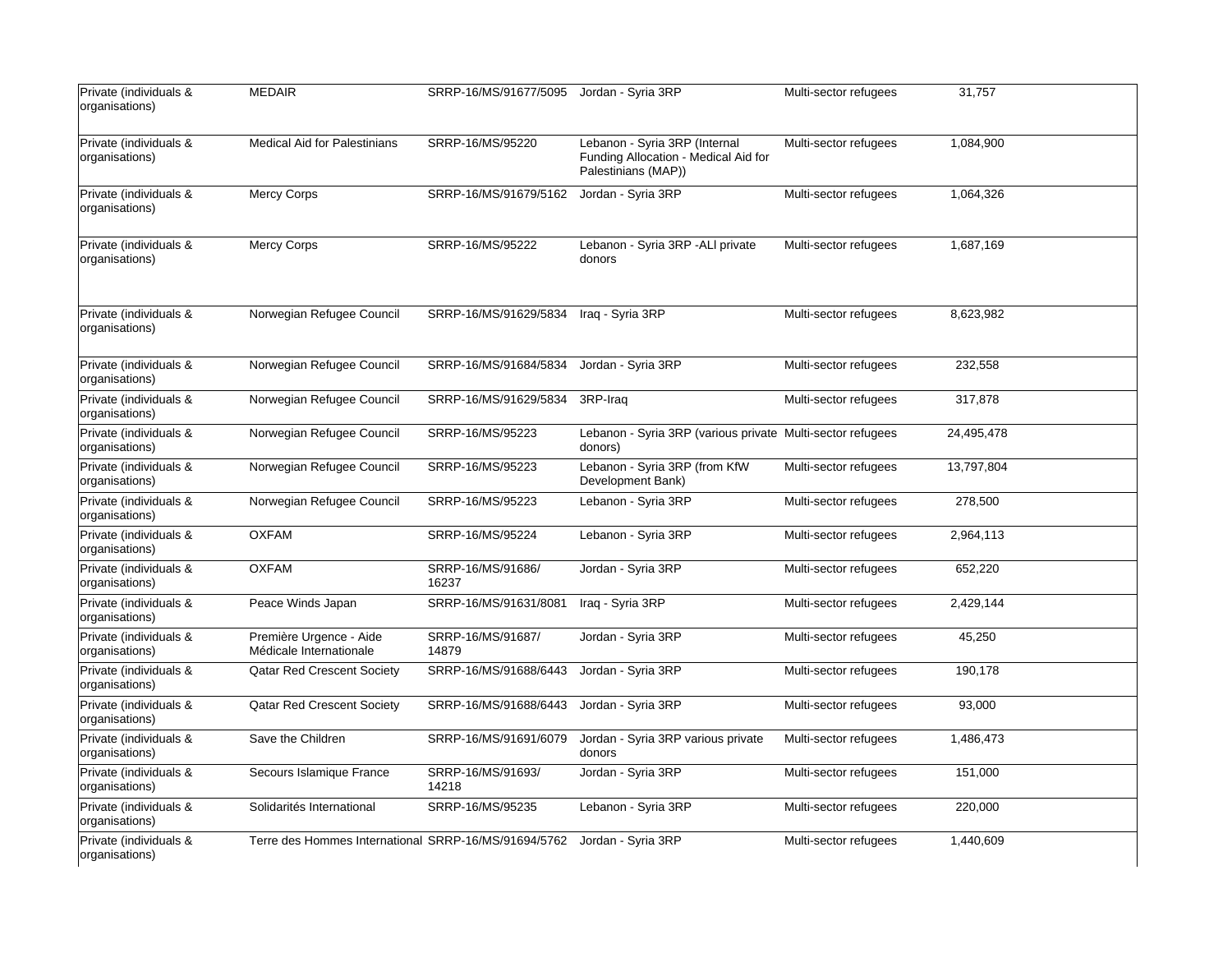| Private (individuals &<br>organisations) | Terre des Hommes International SRRP-16/MS/91694/5762 Jordan - Syria 3RP |                       |                                                                                                                                                                                  | Multi-sector refugees | 272,879 |
|------------------------------------------|-------------------------------------------------------------------------|-----------------------|----------------------------------------------------------------------------------------------------------------------------------------------------------------------------------|-----------------------|---------|
| Private (individuals &<br>organisations) | UN Agencies and NGOs<br>(details not yet provided)                      | SRRP-16/MS/91714/5826 | NRC-Turkey-3RP                                                                                                                                                                   | Multi-sector refugees | 698,667 |
| Private (individuals &<br>organisations) | United Nations Children's Fund                                          | SRRP-16/MS/95237      | Lebanon - Syria 3RP - Provide<br>Wash, CP, Health & Nutrition svcs to<br>vulnerable incl.Syrian Refugees-<br>Lebanon (through UNICEF/Ireland -<br>The One Foundation) (SM160029) | Multi-sector refugees | 153,005 |
| Private (individuals &<br>organisations) | United Nations Children's Fund SRRP-16/MS/95237                         |                       | Lebanon - Syria 3RP - Supporting<br>Learning and Skills Building for<br>Syrian Adolescents- Lebanon<br>(through UNICEF/Ireland - The One<br>Foundation) (SM160044)               | Multi-sector refugees | 163,934 |
| Private (individuals &<br>organisations) | United Nations Children's Fund SRRP-16/MS/91699/124                     |                       | Jordan - Syria 3RP - Thematic<br>Emergency Activities - Syria Crisis<br>MENARO (through UNICEF/China)<br>(SM1499100745)                                                          | Multi-sector refugees | 11,924  |
| Private (individuals &<br>organisations) | United Nations Children's Fund SRRP-16/MS/91699/124                     |                       | Jordan - Syria 3RP - Thematic<br>Emergency Activities - Syria Crisis<br>MENARO (through UNICEF/China)<br>(SM1499100745)                                                          | Multi-sector refugees | 11,939  |
| Private (individuals &<br>organisations) | United Nations Children's Fund SRRP-16/MS/91699/124                     |                       | Jordan - Syria 3RP - Thematic<br>Emergency Activities - Syria Crisis<br>MENARO (through UNICEF/China)<br>(SM1499100745)                                                          | Multi-sector refugees | 3,678   |
| Private (individuals &<br>organisations) | United Nations Children's Fund SRRP-16/MS/91699/124                     |                       | Jordan - Syria 3RP - Thematic<br><b>Emergency Activities - Syria Crisis</b><br>MENARO (through UNICEF/China)<br>(SM1499100745)                                                   | Multi-sector refugees | 15,961  |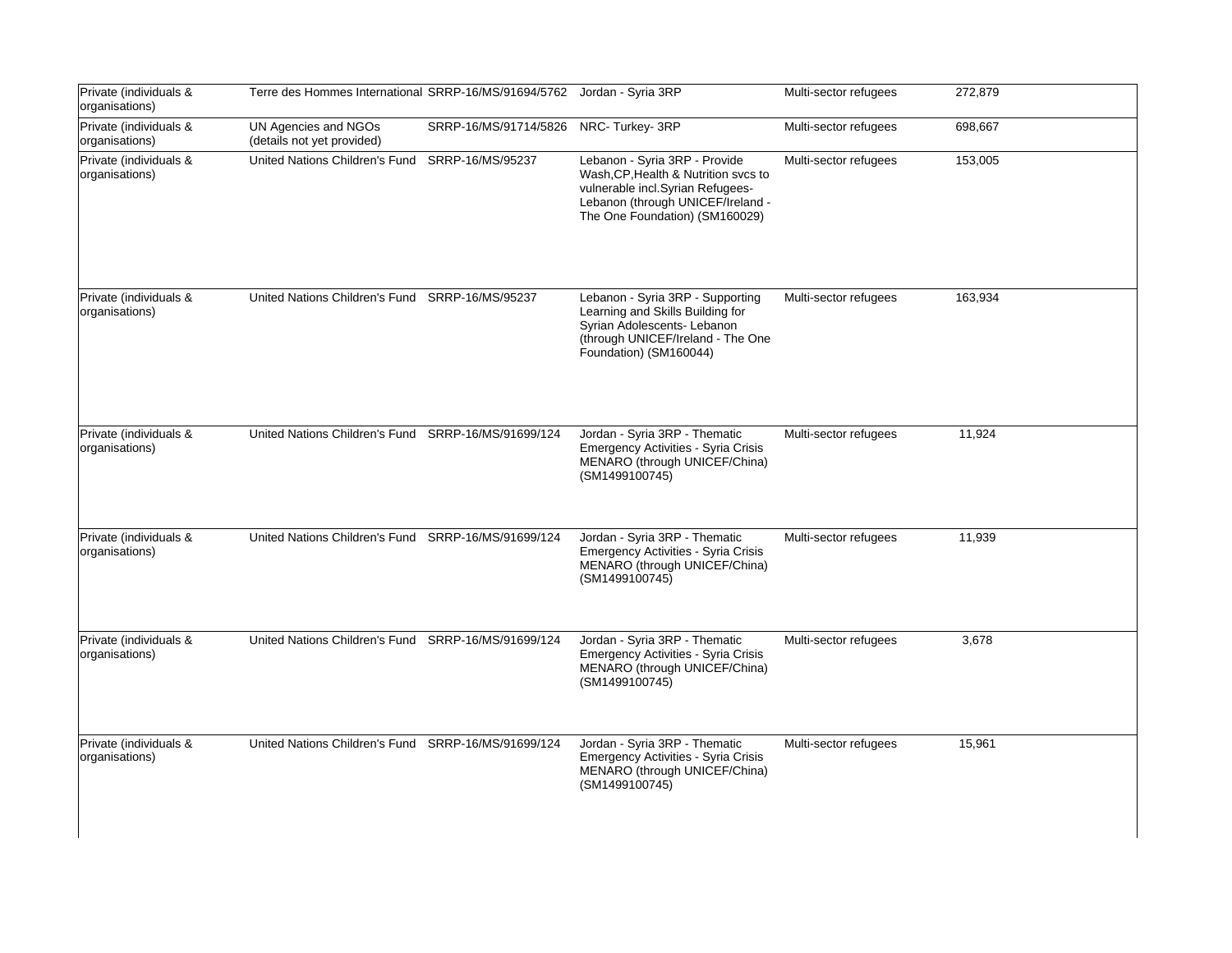| Private (individuals &<br>organisations) | United Nations Children's Fund SRRP-16/MS/91699/124            |                                           | Jordan - Syria 3RP - Thematic<br>Emergency Activities - Syria Crisis<br>MENARO (through UNICEF/China)<br>(SM1499100745) | Multi-sector refugees | 11,088     |
|------------------------------------------|----------------------------------------------------------------|-------------------------------------------|-------------------------------------------------------------------------------------------------------------------------|-----------------------|------------|
| Private (individuals &<br>organisations) | <b>United Nations High</b><br><b>Commissioner for Refugees</b> |                                           | SRRP-16/MS/91647/R/120 Priv donors from Netherlandsto 3RP- Multi-sector refugees<br>Iraq                                |                       | 2,657,802  |
| Private (individuals &<br>organisations) | <b>United Nations High</b><br><b>Commissioner for Refugees</b> | SRRP-16/MS/91717/R/120 Turkey - Syria 3RP |                                                                                                                         | Multi-sector refugees | 331,383    |
| Private (individuals &<br>organisations) | <b>United Nations High</b><br><b>Commissioner for Refugees</b> |                                           | SRRP-16/MS/91647/R/120 Priv donors from UAE to 3RP-Iraq                                                                 | Multi-sector refugees | 100,000    |
| Private (individuals &<br>organisations) | <b>United Nations High</b><br><b>Commissioner for Refugees</b> | SRRP-16/MS/91702/120                      | Jordan - Syria 3RP                                                                                                      | Multi-sector refugees | 6,663,166  |
| Private (individuals &<br>organisations) | United Nations High<br><b>Commissioner for Refugees</b>        | SRRP-16/MS/91724/120                      | Regional - Syria 3RP                                                                                                    | Multi-sector refugees | 10,867,944 |
| Private (individuals &<br>organisations) | United Nations High<br><b>Commissioner for Refugees</b>        | SRRP-16/MS/95239                          | Lebanon - Syria regional refugee<br>and resilience plan (3RP) 2016                                                      | Multi-sector refugees | 9,160,720  |
| Private (individuals &<br>organisations) | United Nations High<br><b>Commissioner for Refugees</b>        | SRRP-16/MS/91615/120                      | Egypt - Syria 3RP                                                                                                       | Multi-sector refugees | 150,562    |
| Private (individuals &<br>organisations) | <b>United Nations High</b><br><b>Commissioner for Refugees</b> | SRRP-16/MS/91647/R/120 Iraq - Syria 3RP   |                                                                                                                         | Multi-sector refugees | 2,288,684  |
| Private (individuals &<br>organisations) | World Food Programme                                           |                                           | SRRP-16/MS/92132/R/561 Aid to victims of Syria crisis                                                                   | Multi-sector refugees | 2,654,174  |
| Private (individuals &<br>organisations) | <b>World Relief</b>                                            | SRRP-16/MS/91708/5926                     | Jordan - Syria 3RP                                                                                                      | Multi-sector refugees | 399,500    |
| Private (individuals &<br>organisations) | <b>World Relief</b>                                            | SRRP-16/MS/91708/5926                     | Jordan - Syria 3RP                                                                                                      | Multi-sector refugees | 99,250     |
| Private (individuals &<br>organisations) | World Vision International                                     | SRRP-16/MS/95245                          | Lebanon - Syria 3RP - WASH<br>Support to Vulnerable Syrians and<br>Lebanese in Akkar (through PMU/<br>Radiohelp)        | Multi-sector refugees | 262,845    |
| Qatar                                    | Qatar Red Crescent Society                                     | SRRP-16/MS/91688/6443                     | Jordan - Syria 3RP                                                                                                      | Multi-sector refugees | 1,707,000  |
| Qatar                                    | Qatar Red Crescent Society                                     | SRRP-16/MS/95227                          | Lebanon - Syria 3RP -<br>Project.1431732 4 medical project in<br>Irsal, Lebanon                                         | Multi-sector refugees | 400,000    |
| Qatar                                    | <b>Qatar Red Crescent Society</b>                              | SRRP-16/MS/95227                          | Lebanon - Syria 3RP - Project.<br>143171 Thermal isolation for tent<br>Irsal, Lebanon                                   | Multi-sector refugees | 224,730    |
| Qatar                                    | Qatar Red Crescent Society                                     | SRRP-16/MS/91688/6443                     | Jordan - Project. 1431652 medical<br>program for Syrian refugees in<br>Jordan                                           | Multi-sector refugees | 854,785    |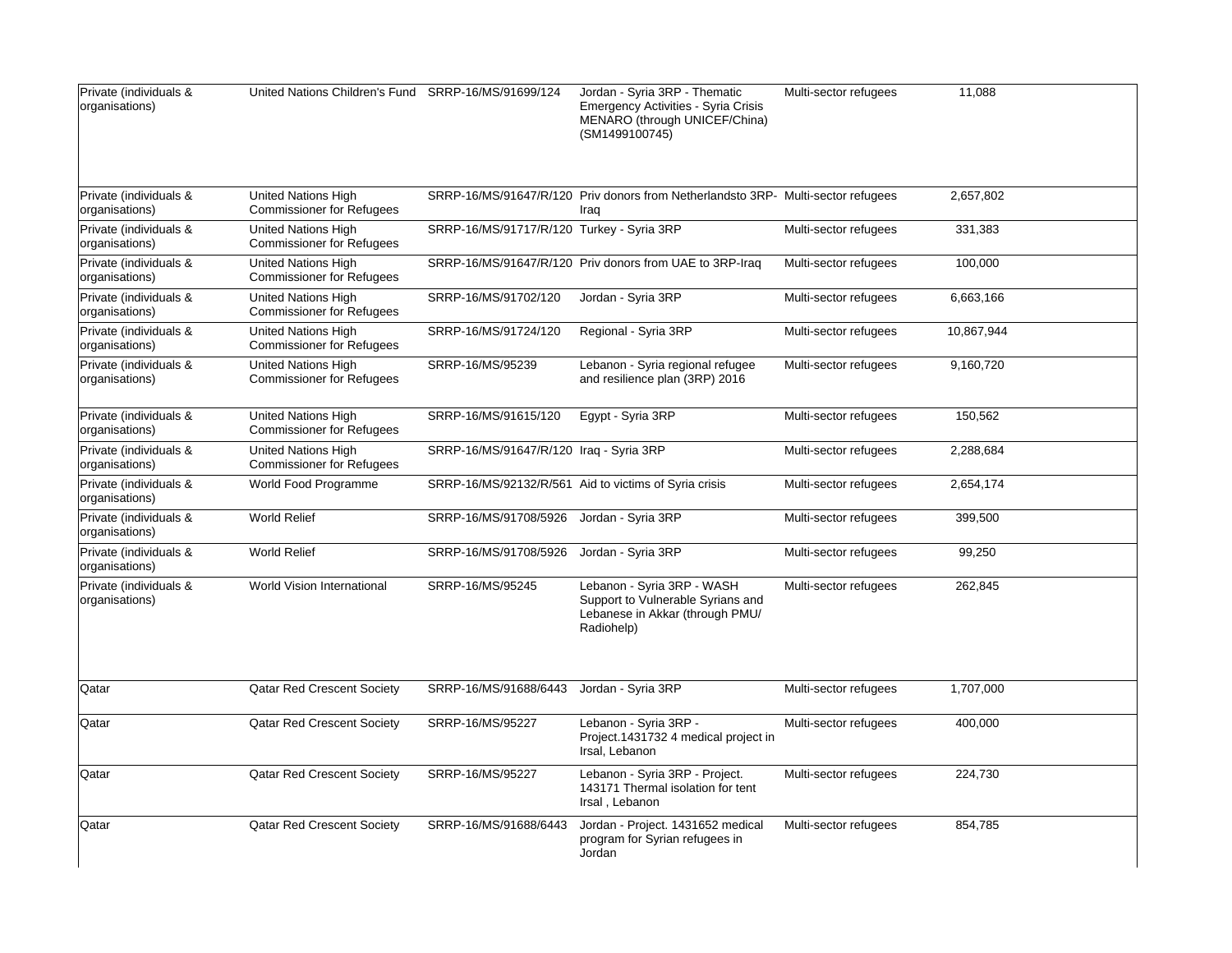| Qatar                     | <b>Qatar Red Crescent Society</b>                              | SRRP-16/MS/95227            | Lebanon - Syria 3RP -<br>Project.143169 sewerage network,<br>Lebanon                                                                                                                 | Multi-sector refugees | 110,000   |
|---------------------------|----------------------------------------------------------------|-----------------------------|--------------------------------------------------------------------------------------------------------------------------------------------------------------------------------------|-----------------------|-----------|
| Qatar                     | Qatar Red Crescent Society                                     | SRRP-16/MS/95227            | Lebanon - Syria 3RP - Project.<br>141140 support project, Lebanon                                                                                                                    | Multi-sector refugees | 8,525     |
| Qatar                     | Qatar Red Crescent Society                                     | SRRP-16/MS/95227            | Lebanon - Project. 1431730<br>emergency response project<br>Lebanon                                                                                                                  | Multi-sector refugees | 83,000    |
| Qatar                     | Qatar Red Crescent Society                                     | SRRP-16/MS/91688/6443       | Jordan - Syria 3RP                                                                                                                                                                   | Multi-sector refugees | 2,000,000 |
| Qatar                     | <b>Qatar Red Crescent Society</b>                              | SRRP-16/MS/95227            | Lebanon - 3RP                                                                                                                                                                        | Multi-sector refugees | 3,000,000 |
| Qatar                     | <b>United Nations High</b><br><b>Commissioner for Refugees</b> | SRRP-16/MS/95239            | Lebanon - Syria regional refugee<br>and resilience plan (3RP) 2016                                                                                                                   | Multi-sector refugees | 496,164   |
| Romania                   | <b>United Nations High</b><br><b>Commissioner for Refugees</b> | SRRP-16/MS/95239            | Lebanon - Syria 3RP - Support the<br>UNHCR activities in Lebanon under<br>the 2016 Regional Refugee and<br>Resilience Plan in response to the<br>Syrian crisis                       | Multi-sector refugees | 62,007    |
| Romania                   | World Food Programme                                           | SRRP-16/MS/92132/R/561      | (Region) Provide food aid to people<br>affected by the Syrian conflict                                                                                                               | Multi-sector refugees | 110,988   |
| <b>Russian Federation</b> | <b>United Nations High</b><br><b>Commissioner for Refugees</b> | SRRP-16/MS/91724/120        | Regional - Syria 3RP                                                                                                                                                                 | Multi-sector refugees | 300,000   |
| Samsung Group             | United Nations Population Fund                                 | SRRP-16/MS/91716/R/<br>1171 | Turkey - Syria 3RP - Implementation Multi-sector refugees<br>of Humanitarian Programme entitled<br>"Women and Girls Safe<br>Spaces: SRH and GBV response in<br>humanitarian setting" |                       | 114,000   |
| Saudi Arabia (Kingdom of) | <b>United Nations High</b><br><b>Commissioner for Refugees</b> | SRRP-16/MS/95239            | Lebanon - Syria regional refugee<br>and resilience plan (3RP) 2016                                                                                                                   | Multi-sector refugees | 1,013,125 |
| Saudi Arabia (Kingdom of) | United Nations High<br><b>Commissioner for Refugees</b>        | SRRP-16/MS/91702/120        | Jordan - Syria 3RP                                                                                                                                                                   | Multi-sector refugees | 4,200,000 |
| Saudi Arabia (Kingdom of) | World Food Programme                                           | SRRP-16/MS/95243            | Lebanon - Syria 3RP - In kind<br>donation of 306 MTs of Dates                                                                                                                        | Multi-sector refugees | 1,624,309 |
| Saudi Arabia (Kingdom of) | World Food Programme                                           | SRRP-16/MS/91706/561        | Jordan - Syria 3RP - In kind donation Multi-sector refugees<br>of 306 MTs of Dates                                                                                                   |                       | 621,298   |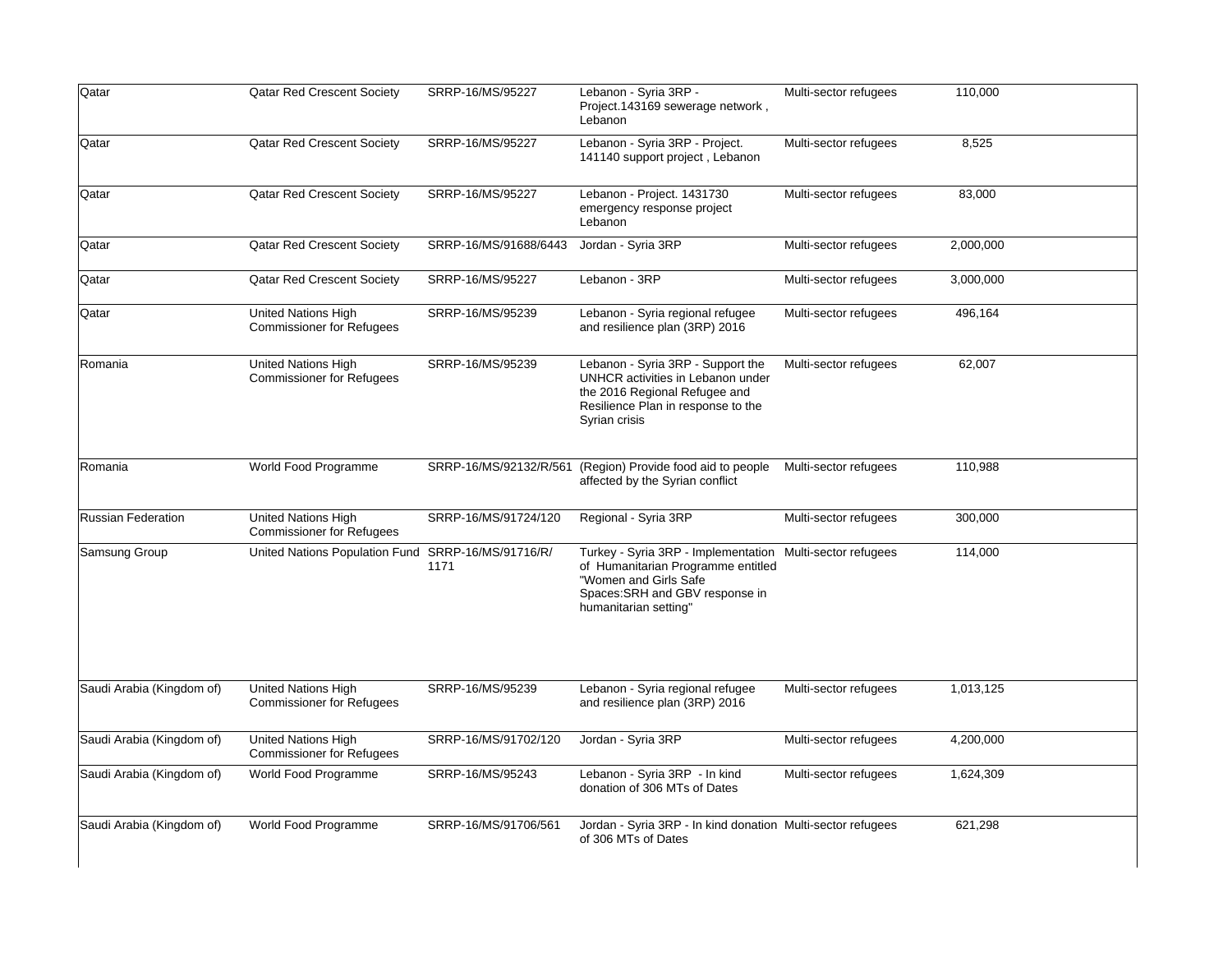| Slovakia | <b>United Nations High</b><br><b>Commissioner for Refugees</b>                       | SRRP-16/MS/91724/120                    | Regional - Syria 3RP                                                                                                                                                                      | Multi-sector refugees | 170,068   |
|----------|--------------------------------------------------------------------------------------|-----------------------------------------|-------------------------------------------------------------------------------------------------------------------------------------------------------------------------------------------|-----------------------|-----------|
| Slovakia | World Food Programme                                                                 |                                         | SRRP-16/MS/92132/R/561 to be allocated to specific countries<br>(Syria's neighbouring countries)                                                                                          | Multi-sector refugees | 170,068   |
| Spain    | Fundación Alianza por Los<br>Derechos, la Igualdad y la<br>Solidaridad Internacional | SRRP-16/MS/91654/<br>16640              | Jordan - Syria 3RP (Spain- Junta de Multi-sector refugees<br>Comunidades de Castilla La<br>Mancha)                                                                                        |                       | 29,207    |
| Spain    | Fundación Alianza por Los<br>Derechos, la Igualdad y la<br>Solidaridad Internacional | SRRP-16/MS/91654/<br>16640              | Jordan - Syria 3RP                                                                                                                                                                        | Multi-sector refugees | 161,050   |
| Spain    | Fundacion Promocion Social de SRRP-16/MS/91663/<br>la Cultura                        | 16106                                   | Jordan - Syria 3RP (Spain - Regional Multi-sector refugees<br>Gov of Castilla y León)                                                                                                     |                       | 33,600    |
| Spain    | Movimiento por la Paz, el<br>Desarme y la Libertad                                   | SRRP-16/MS/91681/5879                   | Jordan - Syria 3RP                                                                                                                                                                        | Multi-sector refugees | 171,000   |
| Spain    | Movimiento por la Paz, el<br>Desarme y la Libertad                                   | SRRP-16/MS/91681/5879                   | Jordan - Syria 3RP (Spain-AECID)                                                                                                                                                          | Multi-sector refugees | 106,000   |
| Spain    | Movimiento por la Paz, el<br>Desarme y la Libertad                                   | SRRP-16/MS/91681/5879                   | Jordan - Syria 3RP - Improved<br>systems of protection and resilience<br>of the Syrian population and<br>particularly vulnerable groups:<br>minors, women and people with<br>disabilities | Multi-sector refugees | 583,864   |
| Spain    | Movimiento por la Paz, el<br>Desarme y la Libertad                                   | SRRP-16/MS/91681/5879                   | Jordan - Syria 3RP (Spain - Junta<br>Castilla y la Mancha)                                                                                                                                | Multi-sector refugees | 65,000    |
| Spain    | United Nations High<br><b>Commissioner for Refugees</b>                              | SRRP-16/MS/95239                        | Lebanon - Syria 3RP                                                                                                                                                                       | Multi-sector refugees | 168,911   |
| Spain    | <b>United Nations High</b><br><b>Commissioner for Refugees</b>                       | SRRP-16/MS/91702/120                    | Jordan - Syria 3RP                                                                                                                                                                        | Multi-sector refugees | 2,260,840 |
| Spain    | <b>United Nations High</b><br><b>Commissioner for Refugees</b>                       | SRRP-16/MS/91724/120                    | Regional - Syria 3RP                                                                                                                                                                      | Multi-sector refugees | 84,130    |
| Spain    | <b>United Nations High</b><br><b>Commissioner for Refugees</b>                       | SRRP-16/MS/91647/R/120 Iraq - Syria 3RP |                                                                                                                                                                                           | Multi-sector refugees | 951,687   |
| Spain    | United Nations High<br><b>Commissioner for Refugees</b>                              | SRRP-16/MS/91702/120                    | Jordan - Syria 3RP                                                                                                                                                                        | Multi-sector refugees | 1,463,831 |
| Spain    | United Nations High<br><b>Commissioner for Refugees</b>                              | SRRP-16/MS/95239                        | Lebanon - Syria 3RP                                                                                                                                                                       | Multi-sector refugees | 564,583   |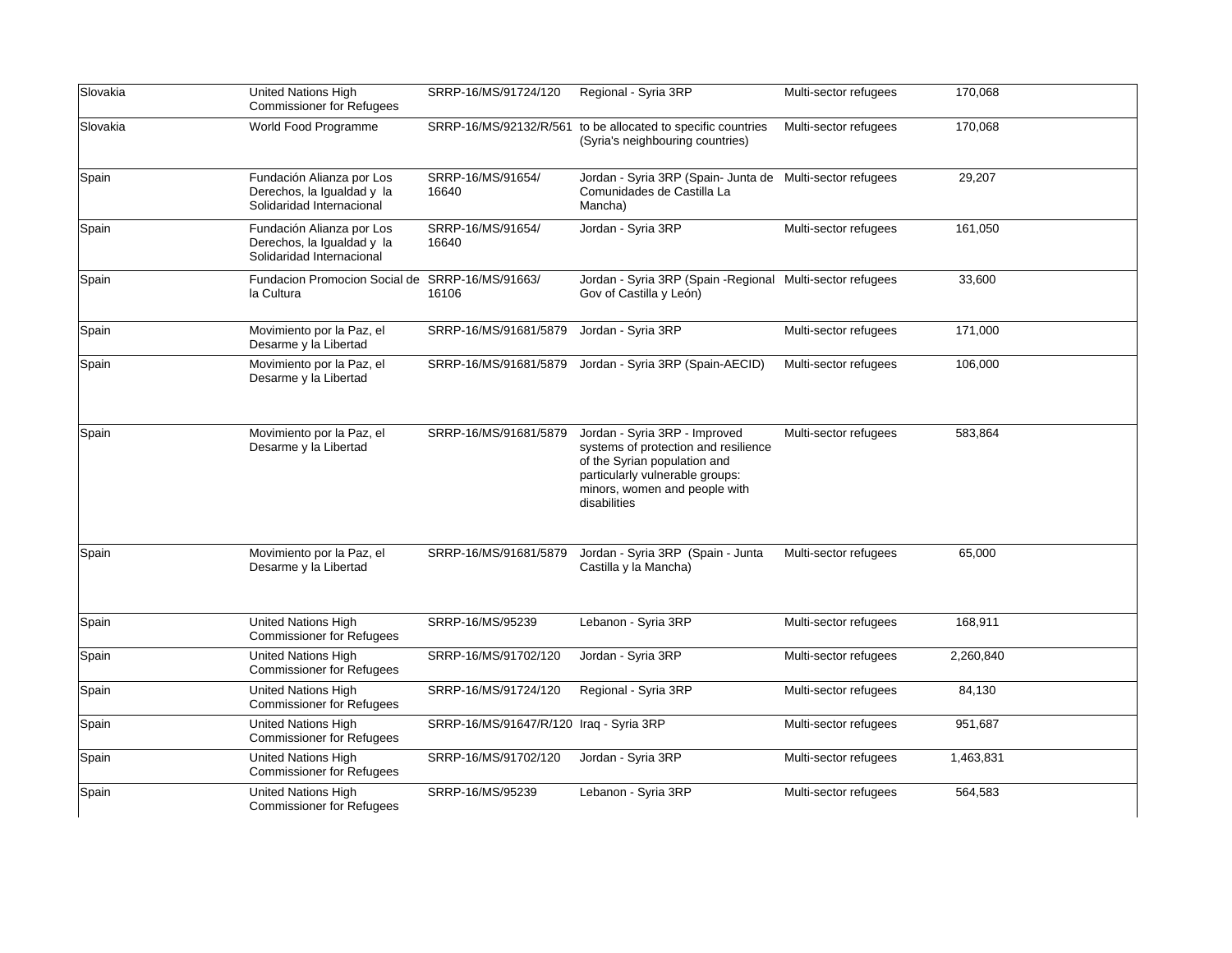| Spain       | United Nations High<br><b>Commissioner for Refugees</b>                              | SRRP-16/MS/95239       | Lebanon - Syria 3RP - Meeting basic Multi-sector refugees<br>needs of vulnerable Syrian refugees<br>in Lebanon through cash assistance. |                       | 1,117,318 |
|-------------|--------------------------------------------------------------------------------------|------------------------|-----------------------------------------------------------------------------------------------------------------------------------------|-----------------------|-----------|
| Sweden      | Action Contre la Faim                                                                | SRRP-16/MS/91652/5186  | Jordan - Syria 3RP - Emergency<br>assistance in WASH-sector to<br>refugees at Syria-Jordan border                                       | Multi-sector refugees | 240,385   |
| Sweden      | <b>International Rescue</b><br>Committee                                             | SRRP-16/MS/95215       | Lebanon - Syria 3RP                                                                                                                     | Multi-sector refugees | 1,476,123 |
| Sweden      | <b>International Rescue</b><br>Committee                                             | SRRP-16/MS/91626/5179  | Iraq - Syria 3RP                                                                                                                        | Multi-sector refugees | 590,000   |
| Sweden      | Norwegian Refugee Council                                                            | SRRP-16/MS/91684/5834  | Jordan - Syria 3RP                                                                                                                      | Multi-sector refugees | 1,036,046 |
| Sweden      | Norwegian Refugee Council                                                            | SRRP-16/MS/95223       | Lebanon - Humanitarian support                                                                                                          | Multi-sector refugees | 1,266,279 |
| Sweden      | Norwegian Refugee Council                                                            | SRRP-16/MS/91629/5834  | Iraq - Syria 3RP                                                                                                                        | Multi-sector refugees | 920,930   |
| Sweden      | Save the Children                                                                    | SRRP-16/MS/95230       | Lebanon - Humantarian support                                                                                                           | Multi-sector refugees | 872,420   |
| Sweden      | United Nations Children's Fund                                                       | SRRP-16/MS/95237       | Lebanon - Syria 3RP - SIDA Support Multi-sector refugees<br>to UNICEF for 2016 - L3<br>(SM160053)                                       |                       | 1,016,868 |
| Sweden      | United Nations Children's Fund SRRP-16/MS/91699/124                                  |                        | Jordan - Syria 3RP (SM160053)                                                                                                           | Multi-sector refugees | 179,447   |
| Sweden      | United Nations High<br><b>Commissioner for Refugees</b>                              | SRRP-16/MS/91724/120   | Regional - Syria 3RP                                                                                                                    | Multi-sector refugees | 2,717,096 |
| Sweden      | <b>United Nations High</b><br><b>Commissioner for Refugees</b>                       | SRRP-16/MS/91724/120   | Regional - Syria 3RP                                                                                                                    | Multi-sector refugees | 3,061,100 |
| Sweden      | United Nations Relief and<br>Works Agency for Palestine<br>Refugees in the Near East | SRRP-16/MS/95242       | Lebanon - Syria 3RP                                                                                                                     | Multi-sector refugees | 649,994   |
| Sweden      | World Food Programme                                                                 | SRRP-16/MS/92132/R/561 | to be allocated to specific countries<br>(Syria's neighbouring countries)                                                               | Multi-sector refugees | 155,244   |
| Switzerland | <b>MEDAIR</b>                                                                        | SRRP-16/MS/91677/5095  | Jordan - Syria 3RP                                                                                                                      | Multi-sector refugees | 114,983   |
| Switzerland | <b>MEDAIR</b>                                                                        | SRRP-16/MS/91677/5095  | Jordan - Syria 3RP                                                                                                                      | Multi-sector refugees | 100,256   |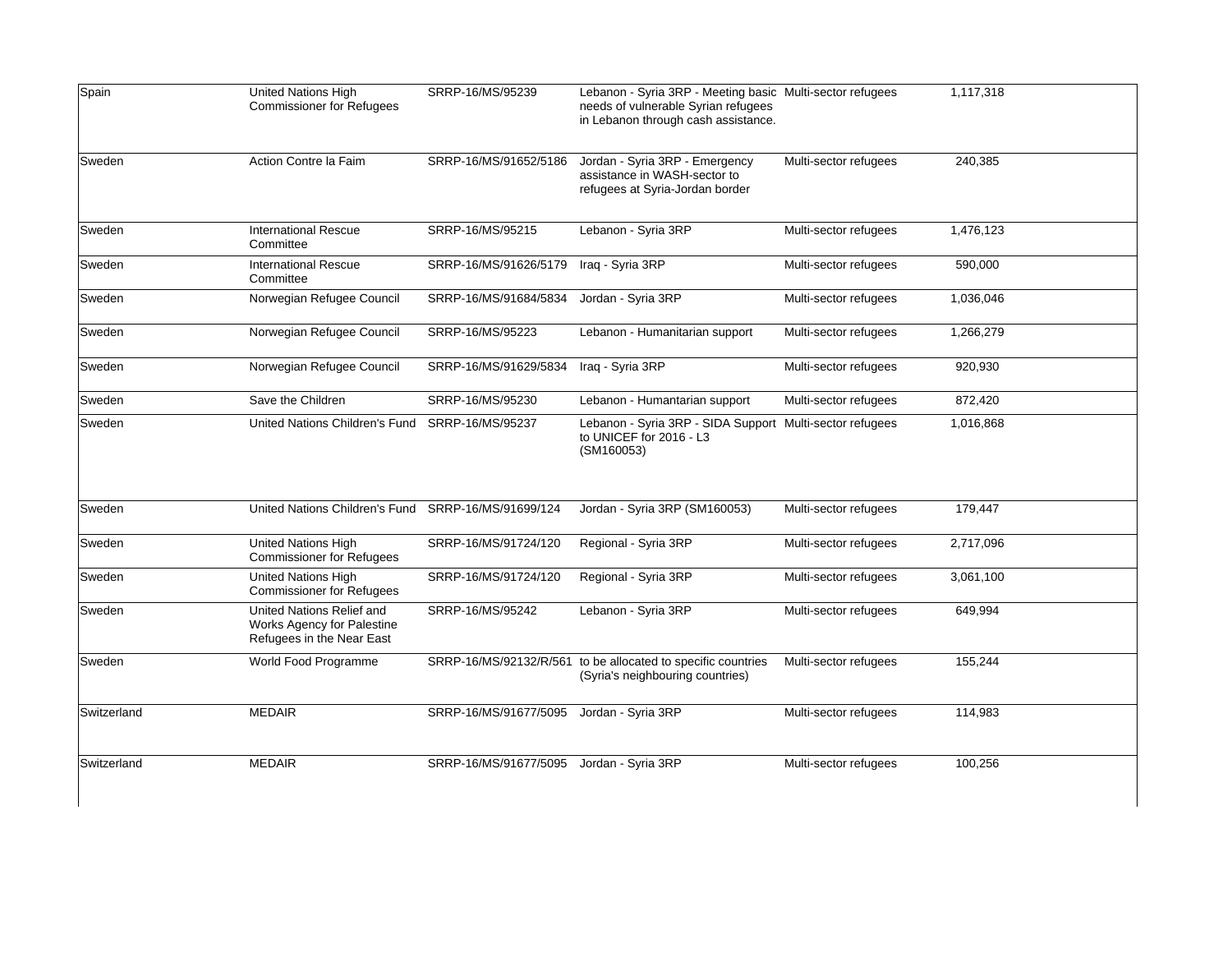| Switzerland                                                 | <b>MEDAIR</b>                                           | SRRP-16/MS/91677/5095                    | Emergency Relief and enhanced<br>self-reliance for Syrian refugees and<br>vulnerable Jordanians, 2016-2018,<br>2016 portion, (part of 7F-08897.01)                     | Multi-sector refugees | 773,414   |
|-------------------------------------------------------------|---------------------------------------------------------|------------------------------------------|------------------------------------------------------------------------------------------------------------------------------------------------------------------------|-----------------------|-----------|
| Switzerland                                                 | Terre des Hommes - Italy                                | SRRP-16/MS/95236/6405                    | Lebanon - Tdh, Protection of the<br>Most Vulnerable Children Affected<br>by the Syria crisis in South Lebanon<br>(part of 7F-09383.01[2015 to 2018] -<br>2016 portion) | Multi-sector refugees | 544.046   |
| Switzerland                                                 | United Nations Children's Fund SRRP-16/MS/91699/124     |                                          | Jordan - Syria 3RP - Jordan: Makani Multi-sector refugees<br>(7F-09419.01) (SM160414)                                                                                  |                       | 612,245   |
| Switzerland                                                 | United Nations Children's Fund SRRP-16/MS/91699/124     |                                          | Jordan: Syria Crisis Regional<br>Response/3RP Appeal (SM160163)                                                                                                        | Multi-sector refugees | 501,505   |
| Switzerland                                                 | United Nations Development<br>Programme                 | SRRP-16/MS/95238                         | Lebanon - Syria 3RP - UNDP -<br>Improving Living Conditions in<br>Palestinian Gatherings (7F-<br>09416.01)                                                             | Multi-sector refugees | 303,030   |
| Switzerland                                                 | United Nations High<br><b>Commissioner for Refugees</b> | SRRP-16/MS/91702/120                     | Jordan: Safe and drinking water<br>suplly for Syr. Ref. Azraq(part of 7F-<br>09497.01 [2016 to 2017] - 2016<br>portion)                                                | Multi-sector refugees | 1,885,489 |
| Switzerland                                                 | United Nations High<br><b>Commissioner for Refugees</b> | SRRP-16/MS/91702/120                     | (Jordan): UNHCR Earmarked<br>Contributions 2016 (7F-09282.12)                                                                                                          | Multi-sector refugees | 1,003,009 |
| Switzerland                                                 | United Nations High<br><b>Commissioner for Refugees</b> | SRRP-16/MS/95239                         | (Lebanon): UNHCR Earmarked<br>Contributions 2016 (7F-09282.12)                                                                                                         | Multi-sector refugees | 1,003,009 |
| Switzerland                                                 | World Food Programme                                    |                                          | SRRP-16/MS/92132/R/561 WFP Multi-Bi Allocation 2016 - Cash Multi-sector refugees<br>Contribution (7F-03297.36)                                                         |                       | 802,407   |
| Switzerland                                                 | World Food Programme                                    |                                          | SRRP-16/MS/92132/R/561 to be allocated to specific countries                                                                                                           | Multi-sector refugees | 152,531   |
| Taiwan International<br>Cooperation and<br>Development Fund | Mercy Corps                                             | SRRP-16/MS/91679/5162 Jordan - Syria 3RP |                                                                                                                                                                        | Multi-sector refugees | 281,481   |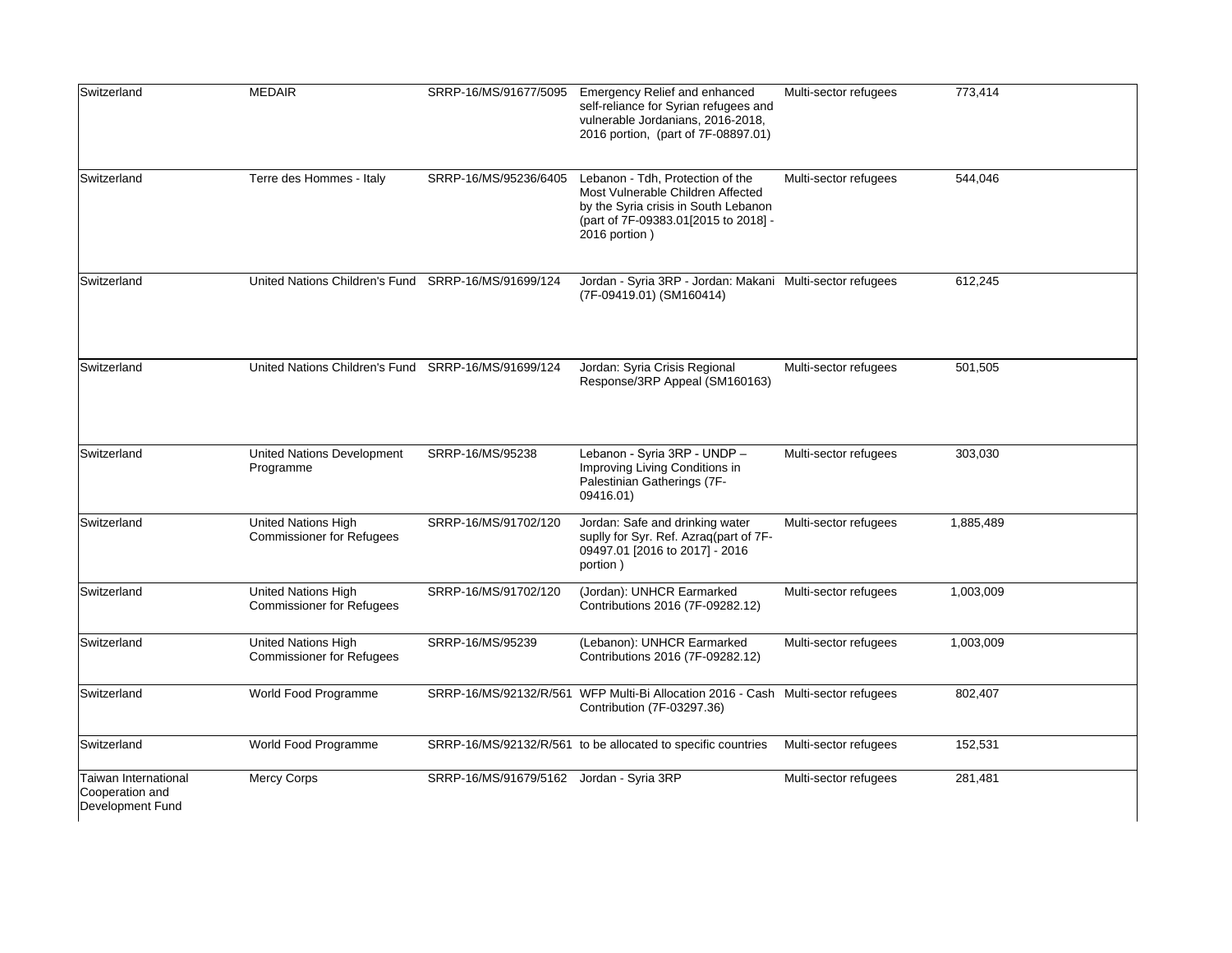| Taiwan International<br>Cooperation and<br>Development Fund | World Vision International                                                     | SRRP-16/MS/91709/8502 Jordan - Syria 3RP |                                                                                                                        | Multi-sector refugees | 200,000   |
|-------------------------------------------------------------|--------------------------------------------------------------------------------|------------------------------------------|------------------------------------------------------------------------------------------------------------------------|-----------------------|-----------|
| UN Voluntary Trust Fund for<br>Technical Cooperation        | Center for Victims of Torture                                                  | SRRP-16/MS/91659/5769                    | Jordan - Syria 3RP                                                                                                     | Multi-sector refugees | 150,000   |
| Andorra                                                     | UNICEF National Committee/ United Nations Children's Fund SRRP-16/MS/91699/124 |                                          | Jordan - Syria 3RP - Thematic 9-<br>Humanitarian Emergency - MENA<br>(through NGO's Platform)<br>(SM1499101093)        | Multi-sector refugees | 7,088     |
| <b>UNICEF National Committee/</b><br>Australia              | United Nations Children's Fund SRRP-16/MS/91699/124                            |                                          | Jordan - Syria 3RP - Syria<br>Refugees: Thematic 9- Humanitarian<br>Emergency - MENA<br>(SM1499100768)                 | Multi-sector refugees | 4,199     |
| Austria                                                     | UNICEF National Committee/ United Nations Children's Fund SRRP-16/MS/91699/124 |                                          | Jordan - Syria 3RP - Thematic 9-<br>Humanitarian Emergency - MENA<br>(SM1499101088)                                    | Multi-sector refugees | 26,631    |
| Canada                                                      | UNICEF National Committee/ United Nations Children's Fund SRRP-16/MS/91699/124 |                                          | Jordan - Syria 3RP - Thematic 9-<br>Humanitarian Emergency - Jordan<br>(SM1499101086)                                  | Multi-sector refugees | 1,430,282 |
| Canada                                                      | UNICEF National Committee/ United Nations Children's Fund SRRP-16/MS/95237     |                                          | Lebanon - Syria 3RP - Thematic 9-<br>Humanitarian Emergency - Lebanon<br>(SM1499101096)                                | Multi-sector refugees | 269,124   |
| Denmark                                                     | UNICEF National Committee/ United Nations Children's Fund SRRP-16/MS/91699/124 |                                          | Jordan - Syria 3RP - Jordan - LEGO Multi-sector refugees<br>contributions (KM160035)                                   |                       | 902,400   |
| Denmark                                                     | UNICEF National Committee/ United Nations Children's Fund SRRP-16/MS/91699/124 |                                          | Jordan - Syria 3RP - Jordan -<br>Makani: My Space - Jordan<br>(SM150632)                                               | Multi-sector refugees | 89,526    |
| <b>UNICEF National Committee/</b><br>Denmark                | United Nations Children's Fund SRRP-16/MS/91699/124                            |                                          | Jordan - Syria 3RP - Makani-My<br>Space - All Vulnerable Children are<br>safe, Learn and Connect- Jordan<br>(SM160419) | Multi-sector refugees | 240,240   |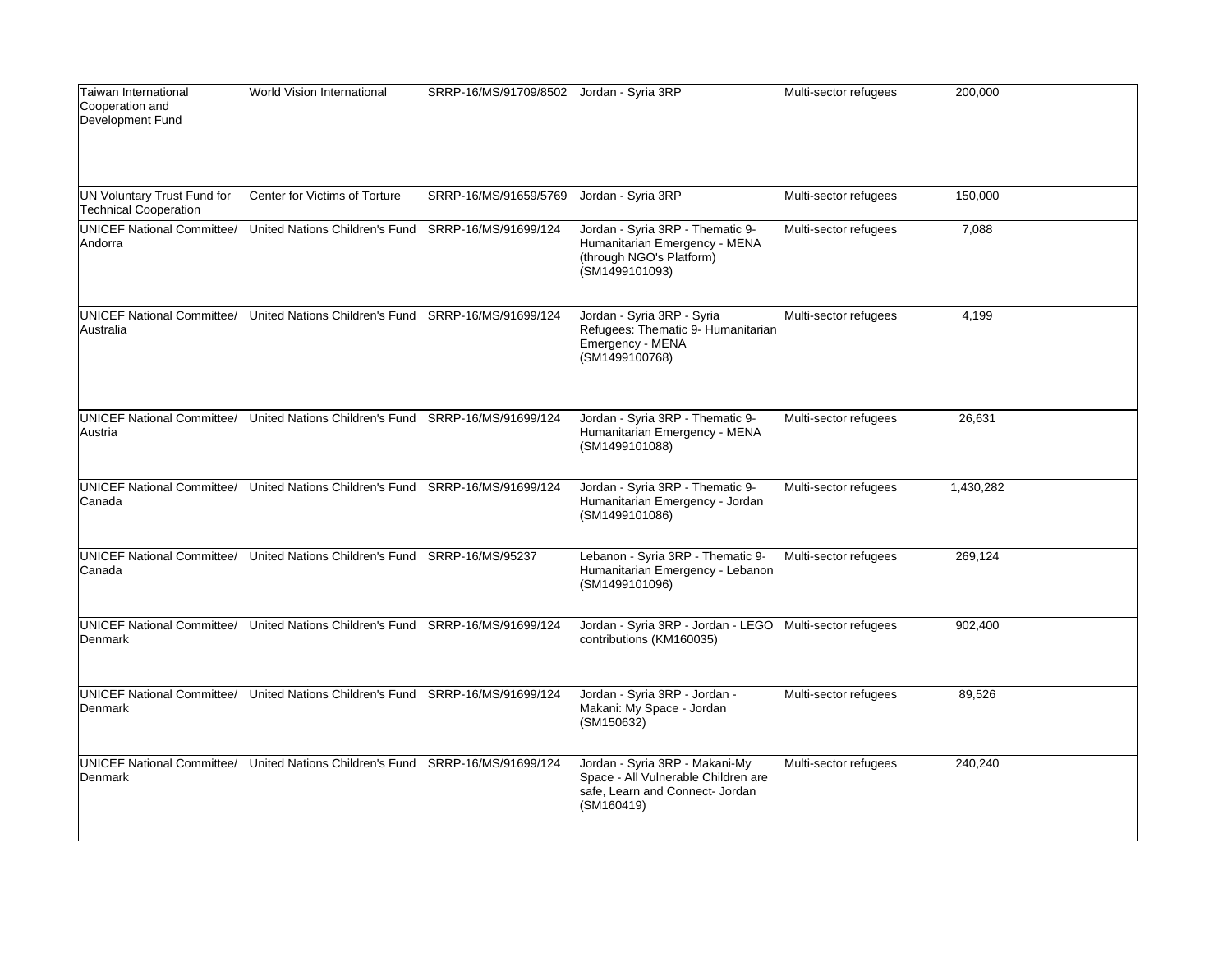|                                              | UNICEF National Committee/ United Nations Children's Fund SRRP-16/MS/91699/124 | Jordan - Syria 3RP - Thematic 8-                                                                                                                               | Multi-sector refugees | 108,643   |
|----------------------------------------------|--------------------------------------------------------------------------------|----------------------------------------------------------------------------------------------------------------------------------------------------------------|-----------------------|-----------|
| France                                       |                                                                                | Cross Sectoral - MENA<br>(SM1499101150)                                                                                                                        |                       |           |
| <b>UNICEF National Committee/</b><br>Germany | United Nations Children's Fund SRRP-16/MS/91699/124                            | Jordan - Syria 3RP - Thematic 8-<br>Cross Sectoral - MENA<br>(SM1499101189)                                                                                    | Multi-sector refugees | 1,198,510 |
| Germany                                      | UNICEF National Committee/ United Nations Children's Fund SRRP-16/MS/91699/124 | Jordan - Syria 3RP - Makani-My<br>Space-AllChildren Accessing<br>Learning-Jordan (SM160195)                                                                    | Multi-sector refugees | 424,374   |
| <b>UNICEF National Committee/</b><br>Germany | United Nations Children's Fund SRRP-16/MS/91699/124                            | Jordan - Syria 3RP - Thematic 8-<br>Cross Sectoral - MENA<br>(SM1499101189)                                                                                    | Multi-sector refugees | 557,414   |
| <b>UNICEF National Committee/</b><br>Germany | United Nations Children's Fund SRRP-16/MS/91699/124                            | Jordan - Syria 3RP - Proposal on<br>Makani 'My Space Centers - Jordan<br>(SM150625)                                                                            | Multi-sector refugees | 394,589   |
| Germany                                      | UNICEF National Committee/ United Nations Children's Fund SRRP-16/MS/91699/124 | Jordan - Syria 3RP - Thematic 8-<br>Cross Sectoral - Jordan<br>(SM1499101108)                                                                                  | Multi-sector refugees | 548,246   |
| <b>UNICEF National Committee/</b><br>Germany | United Nations Children's Fund SRRP-16/MS/91699/124                            | Jordan - Syria 3RP - Thematic 8-<br>Cross Sectoral - MENA<br>(SM1499101189)                                                                                    | Multi-sector refugees | 566,893   |
| Germany                                      | UNICEF National Committee/ United Nations Children's Fund SRRP-16/MS/91699/124 | Jordan - Syria 3RP - Thematic 8-<br>Cross Sectoral - MENA<br>(SM1499101189)                                                                                    | Multi-sector refugees | 789,177   |
| Germany                                      | UNICEF National Committee/ United Nations Children's Fund SRRP-16/MS/91699/124 | Jordan - Syria 3RP - Thematic 8-<br>Cross Sectoral - MENA<br>(SM1499101112) (through Findel)                                                                   | Multi-sector refugees | 1,133,787 |
| <b>UNICEF National Committee/</b><br>Germany | United Nations Children's Fund SRRP-16/MS/95237                                | Lebanon - Syria 3RP - Thematic 8-<br>Cross Sectoral - Lebanon<br>(SM1499101109) (through Aachener<br>Zeitung)                                                  | Multi-sector refugees | 1,300,581 |
| <b>UNICEF National Committee/</b><br>Germany | United Nations Children's Fund SRRP-16/MS/91644/R/124                          | Iraq - Syria 3RP - Iraq, Jordan,<br>Lebanon: Thematic 9- Humanitarian<br>Emergency (SM1499100732)<br>(through United Internet)                                 | Multi-sector refugees | 548,246   |
| Germany                                      |                                                                                | UNICEF National Committee/ United Nations Children's Fund SRRP-16/MS/91718/R/124 Turkey - Syria 3RP - Thematic 8-<br>Cross Sectoral - Turkey<br>(SM1499101106) | Multi-sector refugees | 793,651   |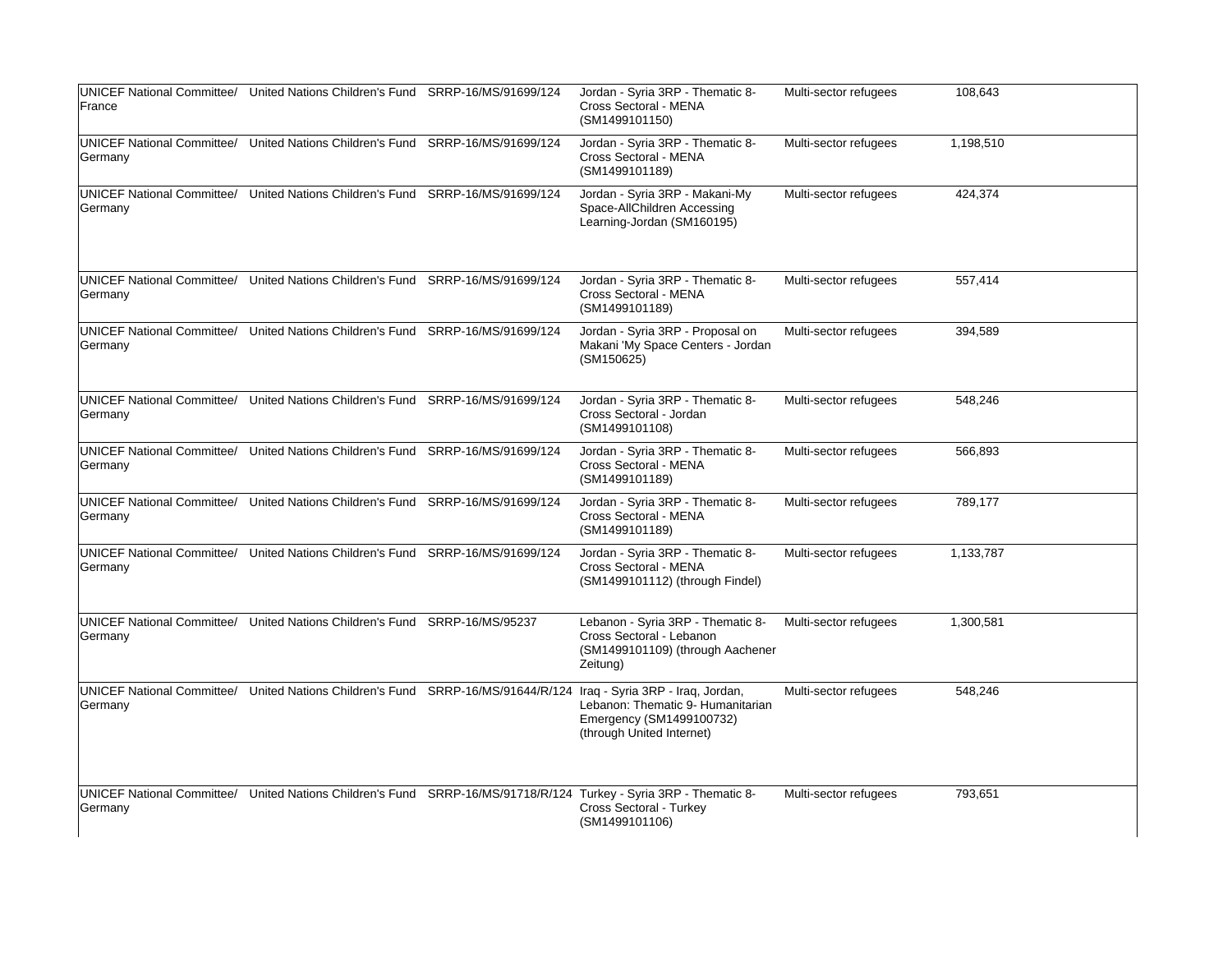| Iceland                                           | UNICEF National Committee/ United Nations Children's Fund SRRP-16/MS/91699/124 |                  | Jordan - Syria 3RP - Makani space<br>centers-Jordan (SM160311)                                                                                             | Multi-sector refugees | 31,982    |
|---------------------------------------------------|--------------------------------------------------------------------------------|------------------|------------------------------------------------------------------------------------------------------------------------------------------------------------|-----------------------|-----------|
| <b>Italy</b>                                      | UNICEF National Committee/ United Nations Children's Fund SRRP-16/MS/91699/124 |                  | Jordan - Syria 3RP - Thematic 5-<br>Education - Jordan (SM1499101202)                                                                                      | Multi-sector refugees | 56,689    |
| UNICEF National Committee/<br>lltaly              | United Nations Children's Fund SRRP-16/MS/91699/124                            |                  | Jordan - Syria 3RP - Thematic 5-<br>Education - Jordan (SM1499101202)                                                                                      | Multi-sector refugees | 63,738    |
| UNICEF National Committee/<br> Italy              | United Nations Children's Fund                                                 | SRRP-16/MS/95237 | Lebanon - Syria 3RP - Improve<br>Syrian youth learning in conflict<br>zones through Innovation Lab<br>Programme (SM160201)                                 | Multi-sector refugees | 266,705   |
| <b>UNICEF National Committee/</b><br>Japan        | United Nations Children's Fund SRRP-16/MS/91699/124                            |                  | Jordan - Syria 3RP - Thematic 8-<br>Cross Sectoral - MENA<br>(SM1499101151)                                                                                | Multi-sector refugees | 58,375    |
| UNICEF National Committee/<br>Korea (Republic of) | United Nations Children's Fund SRRP-16/MS/91699/124                            |                  | Jordan - Syria 3RP -<br>(SM1499101154)                                                                                                                     | Multi-sector refugees | 29,188    |
| Luxembourg                                        | UNICEF National Committee/ United Nations Children's Fund SRRP-16/MS/91699/124 |                  | Jordan - Syria 3RP - Jordan:<br>(Solarkiosk) Kiosk construction with<br>solar panels/Satellite Disk<br>(KM150063)                                          | Multi-sector refugees | 2,077     |
| UNICEF National Committee/<br>Netherlands         |                                                                                |                  | United Nations Children's Fund SRRP-16/MS/91718/R/124 Turkey - Syria 3RP - Education for<br>Syrian Children - Turkey (through<br>Soroptimisten) (SM160036) | Multi-sector refugees | 136,054   |
| Netherlands                                       | UNICEF National Committee/ United Nations Children's Fund SRRP-16/MS/91699/124 |                  | Jordan - Syria 3RP - Thematic 9-<br>Humanitarian Emergency - MENA<br>(SM1499101105)                                                                        | Multi-sector refugees | 705,681   |
| Netherlands                                       | UNICEF National Committee/ United Nations Children's Fund SRRP-16/MS/91699/124 |                  | Jordan - Syria 3RP - Thematic 8-<br>Cross Sectoral - MENA<br>(SM1499101105)                                                                                | Multi-sector refugees | 175,737   |
| Netherlands                                       | UNICEF National Committee/ United Nations Children's Fund SRRP-16/MS/95237     |                  | Lebanon - Syria 3RP - Stop Sexual<br>Gender Based Violence - Lebanon<br>(SM160122)                                                                         | Multi-sector refugees | 1,157,697 |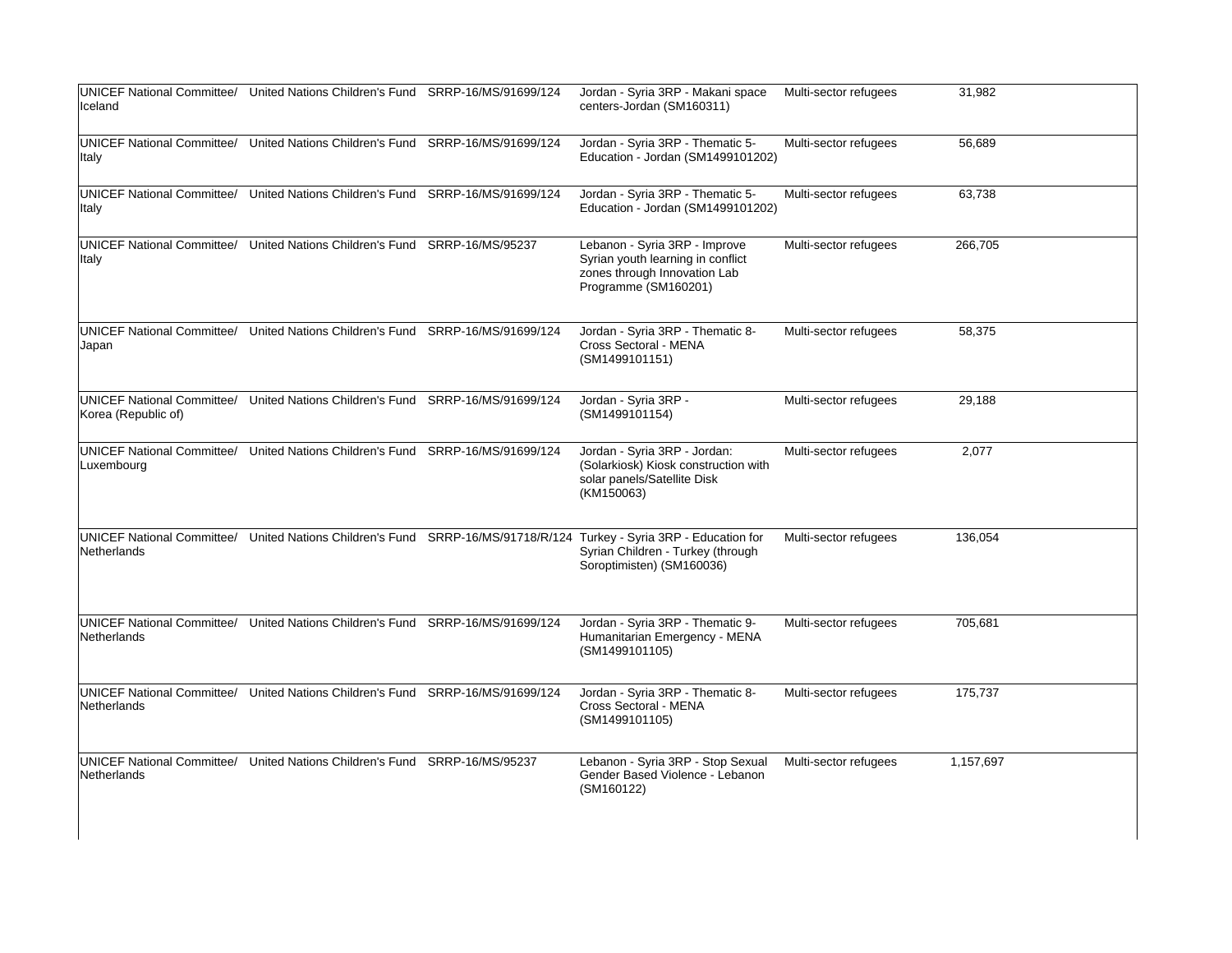| Netherlands                                 | UNICEF National Committee/ United Nations Children's Fund SRRP-16/MS/91613/124 | Egypt - Syria 3RP - Thematic - 8 -<br>Cross Sectoral - Egypt<br>(SM1499101164I)                                             | Multi-sector refugees | 26,010  |
|---------------------------------------------|--------------------------------------------------------------------------------|-----------------------------------------------------------------------------------------------------------------------------|-----------------------|---------|
| <b>New Zealand</b>                          | UNICEF National Committee/ United Nations Children's Fund SRRP-16/MS/95237     | Lebanon - Syria 3RP -<br>Prevention&Treatment of Maln-n for<br>Refugee Women & Children in<br>Lebanon(Syrian Em) (SM130368) | Multi-sector refugees | 220,478 |
| <b>New Zealand</b>                          | UNICEF National Committee/ United Nations Children's Fund SRRP-16/MS/91699/124 | Jordan - Syria 3RP - Thematic 8-<br>Cross Sectoral - MENA<br>(SM1499100861)                                                 | Multi-sector refugees | 77,108  |
| New Zealand                                 | UNICEF National Committee/ United Nations Children's Fund SRRP-16/MS/95237     | Lebanon - Syria 3RP - Thematic 8-<br>Cross Sectoral - Lebanon<br>(SM1499101196)                                             | Multi-sector refugees | 17,325  |
| Norway                                      | UNICEF National Committee/ United Nations Children's Fund SRRP-16/MS/91699/124 | Jordan - Syria 3RP - Thematic 8-<br>Cross Sectoral - MENA<br>(SM1499101145)                                                 | Multi-sector refugees | 125,494 |
| <b>UNICEF National Committee/</b><br>Norway | United Nations Children's Fund SRRP-16/MS/91699/124                            | Jordan - Syria 3RP - Thematic 8-<br>Cross Sectoral - MENA<br>(SM1499101145)                                                 | Multi-sector refugees | 240,564 |
| Norway                                      | UNICEF National Committee/ United Nations Children's Fund SRRP-16/MS/91699/124 | Jordan - Syria 3RP - Thematic 8-<br>Cross Sectoral (SM1499101145)                                                           | Multi-sector refugees | 35,971  |
| Portugal                                    | UNICEF National Committee/ United Nations Children's Fund SRRP-16/MS/91699/124 | Jordan - Thematic 8- Cross Sectoral Multi-sector refugees<br>- MENA (SM1499101131)                                          |                       | 296,192 |
| Spain                                       | UNICEF National Committee/ United Nations Children's Fund SRRP-16/MS/91699/124 | Jordan - Thematic 3- WASH -<br>Jordan (through Agencia Catalana<br>de Cooperacio) (SM1499101116)                            | Multi-sector refugees | 274,000 |
| Spain                                       | UNICEF National Committee/ United Nations Children's Fund SRRP-16/MS/91699/124 | Jordan - Thematic 8- Cross Sectoral Multi-sector refugees<br>- MENA (through Eroski)<br>(SM1499101115)                      |                       | 260,545 |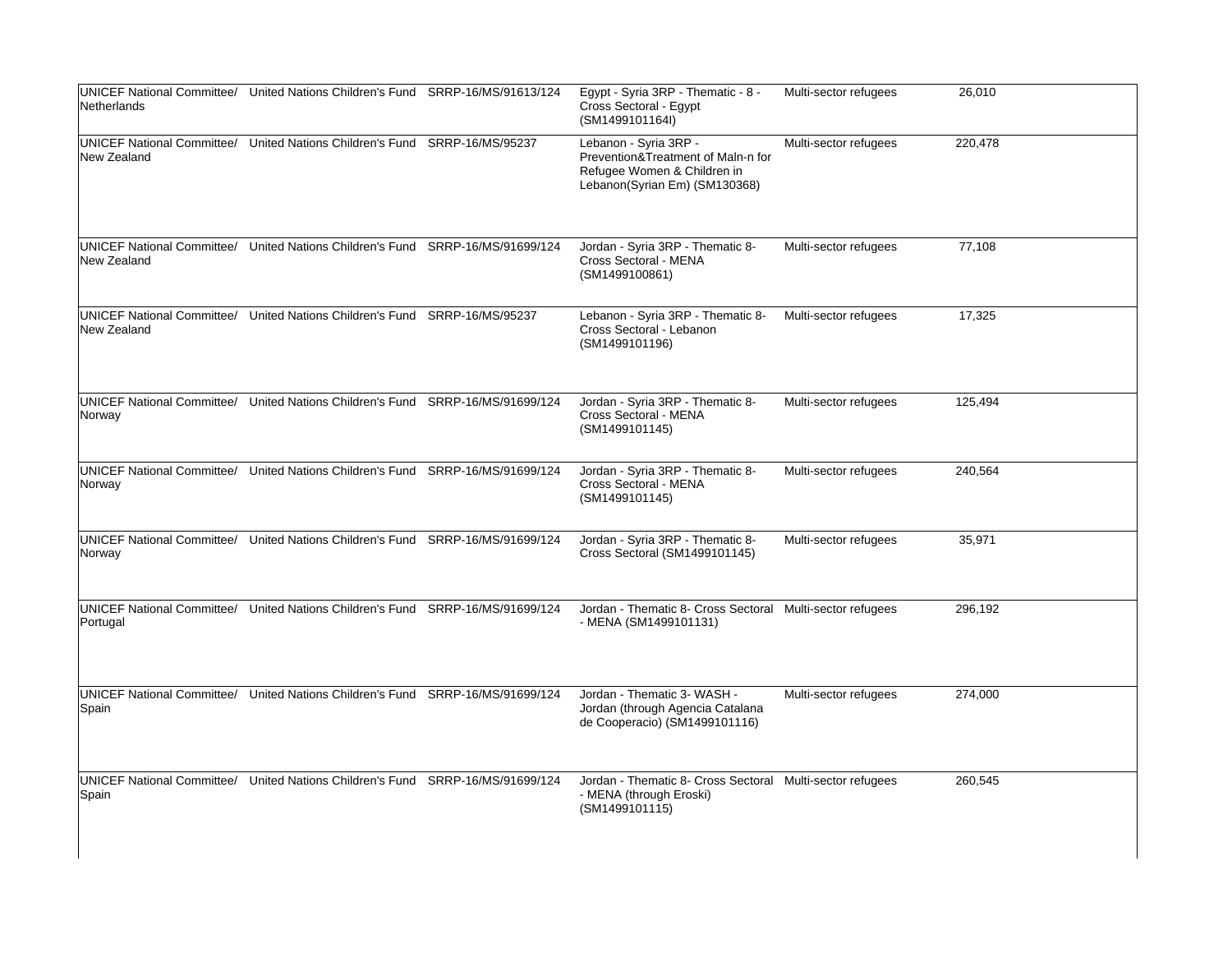| Spain                       | UNICEF National Committee/ United Nations Children's Fund SRRP-16/MS/91699/124 | Jordan - Syria 3RP - Thematic 9-<br>Humanitarian Emergency - MENA<br>(through Ayuntamiento de Logrono)<br>(SM1499101097) | Multi-sector refugees | 262,989 |
|-----------------------------|--------------------------------------------------------------------------------|--------------------------------------------------------------------------------------------------------------------------|-----------------------|---------|
| Sweden                      | UNICEF National Committee/ United Nations Children's Fund SRRP-16/MS/91699/124 | Jordan - Syria 3RP - Winterization<br>programme for Syrian Refugees-<br>Jordan<br>(SM160013)                             | Multi-sector refugees | 226,101 |
| Sweden                      | UNICEF National Committee/ United Nations Children's Fund SRRP-16/MS/91699/124 | Jordan - Syria 3RP - Winterization<br>programme for Syrian Refugees-<br>Jordan<br>(SM1499101092)                         | Multi-sector refugees | 292,877 |
| Sweden                      | UNICEF National Committee/ United Nations Children's Fund SRRP-16/MS/91699/124 | Jordan - Syria 3RP - Thematic 9-<br>Humanitarian Emergency - MENA<br>(SM1499101092)                                      | Multi-sector refugees | 614,089 |
| United Kingdom              | UNICEF National Committee/ United Nations Children's Fund SRRP-16/MS/91699/124 | Jordan - Syria 3RP<br>(SM1499101241)                                                                                     | Multi-sector refugees | 13,106  |
| United Kingdom              | UNICEF National Committee/ United Nations Children's Fund SRRP-16/MS/91699/124 | Jordan - Syria 3RP - Thematic 8-<br>Cross Sectoral - MENA<br>(SM1499101152)                                              | Multi-sector refugees | 43,782  |
| United Kingdom              | UNICEF National Committee/ United Nations Children's Fund SRRP-16/MS/91699/124 | Jordan - Syria 3RP<br>(SM1499101241)                                                                                     | Multi-sector refugees | 51,601  |
| <b>United Arab Emirates</b> | United Nations High<br><b>Commissioner for Refugees</b>                        | SRRP-16/MS/91647/R/120 Support cash assistance during<br>winter period for 2016 (SYR-2016-<br>036)                       | Multi-sector refugees | 100,000 |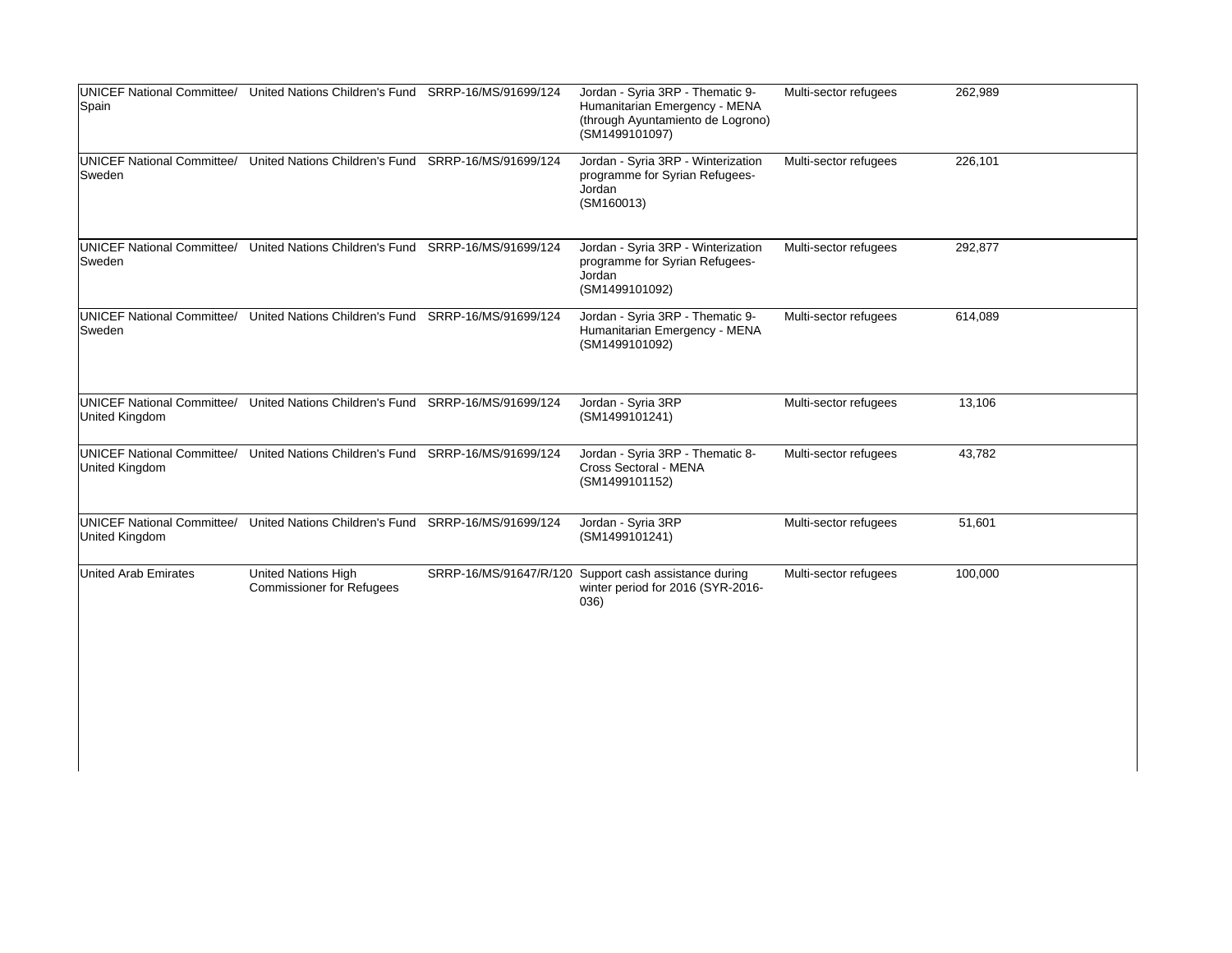| <b>United Arab Emirates</b> | United Nations High<br>Commissioner for Refugees               | SRRP-16/MS/91702/120 | Provision of Hygiene items for Syrian Multi-sector refugees<br>Refugees in Jordan (SYR-2016-<br>037)                   |                       | 80,239  |
|-----------------------------|----------------------------------------------------------------|----------------------|------------------------------------------------------------------------------------------------------------------------|-----------------------|---------|
| United Arab Emirates        | <b>United Nations High</b><br><b>Commissioner for Refugees</b> | SRRP-16/MS/91615/120 | UNHCR to support unconditional<br>cash grants to women and<br>vulnerable refugee families in Egypt<br>$(SYR-2016-034)$ | Multi-sector refugees | 75,000  |
| United Arab Emirates        | United Nations High<br>Commissioner for Refugees               | SRRP-16/MS/95239     | $\Box$ Gas bottle<br>$\Box$ Supply of gas for 4 months "                                                               | Multi-sector refugees | 250,000 |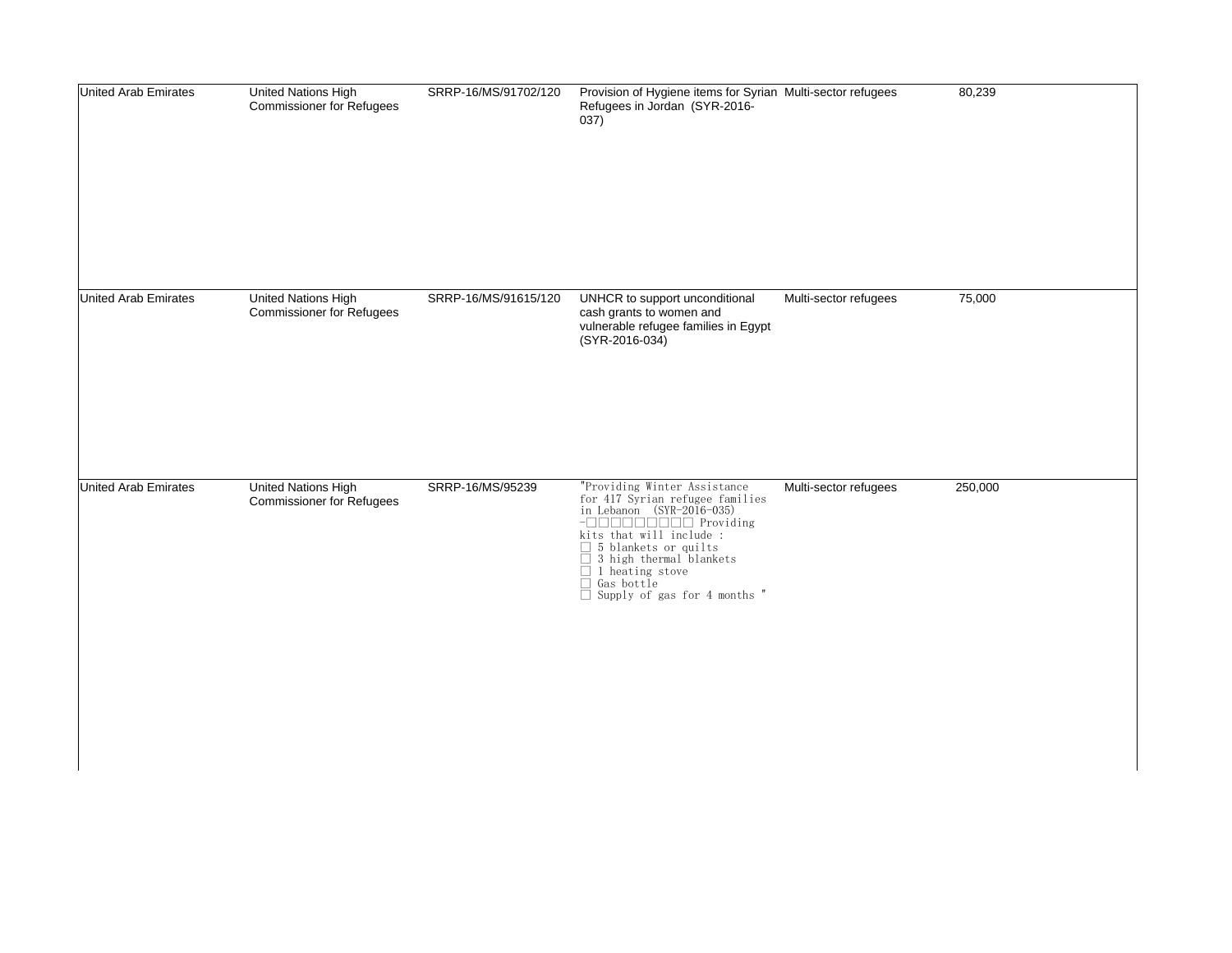| <b>United Arab Emirates</b> | <b>United Nations High</b><br><b>Commissioner for Refugees</b> | SRRP-16/MS/91702/120  | Provision of healthcare in Zataari<br>camp - TBH clinic (SYR-2016-038)                                                                                                                               | Multi-sector refugees | 408,386   |
|-----------------------------|----------------------------------------------------------------|-----------------------|------------------------------------------------------------------------------------------------------------------------------------------------------------------------------------------------------|-----------------------|-----------|
|                             |                                                                |                       |                                                                                                                                                                                                      |                       |           |
| <b>United Arab Emirates</b> | World Food Programme                                           |                       | SRRP-16/MS/92132/R/561 to be allocated to specific countries                                                                                                                                         | Multi-sector refugees | 83,395    |
| <b>United Arab Emirates</b> | World Food Programme                                           |                       | SRRP-16/MS/92132/R/561 to be allocated to specific countries<br>(Syria's neighbouring countries)                                                                                                     | Multi-sector refugees | 13,613    |
| United Kingdom              | <b>CARE</b> International                                      | SRRP-16/MS/91657/5645 | Jordan - Syria 3RP                                                                                                                                                                                   | Multi-sector refugees | 744,043   |
| United Kingdom              | <b>CARE</b> International                                      | SRRP-16/MS/91657/5645 | Jordan - Syria 3RP                                                                                                                                                                                   | Multi-sector refugees | 630,275   |
| United Kingdom              | <b>CARE</b> International                                      | SRRP-16/MS/91657/5645 | Jordan - Syria 3RP                                                                                                                                                                                   | Multi-sector refugees | 859,171   |
| United Kingdom              | <b>Catholic Relief Services</b>                                | SRRP-16/MS/91609/5146 | Egypt - Syria 3RP (UK Embassy)                                                                                                                                                                       | Multi-sector refugees | 75,000    |
| United Kingdom              | Danish Refugee Council                                         | SRRP-16/MS/95205      | Lebanon - Syria 3RP - Humanitarian<br>aid to support IDPs and people in<br>need of humanitarian assistance in<br>Syria and Syrian refugees and host<br>communities in Lebanon, Jordan and<br>Turkey. | Multi-sector refugees | 5,647,400 |
| United Kingdom              | Danish Refugee Council                                         | SRRP-16/MS/95205      | Lebanon - Syria 3RP - Provision of<br>humanitarian aid in Syria to<br>vulnerable conflict affected Syrians<br>and in Jordan and Lebanon to Syrian<br>refugees.                                       | Multi-sector refugees | 1,628,201 |
| United Kingdom              | Handicap International                                         | SRRP-16/MS/91664/5349 | Jordan - Syria 3RP                                                                                                                                                                                   | Multi-sector refugees | 5,166,667 |
| United Kingdom              | <b>International Medical Corps</b>                             | SRRP-16/MS/91667/5160 | Jordan - Syria 3RP                                                                                                                                                                                   | Multi-sector refugees | 4,852,013 |
| United Kingdom              | <b>International Medical Corps</b>                             | SRRP-16/MS/95212      | Lebanon - Syria 3RP                                                                                                                                                                                  | Multi-sector refugees | 4,876,181 |
| United Kingdom              | <b>International Rescue</b><br>Committee                       | SRRP-16/MS/91671/5179 | Jordan - Syria 3RP                                                                                                                                                                                   | Multi-sector refugees | 2,351,279 |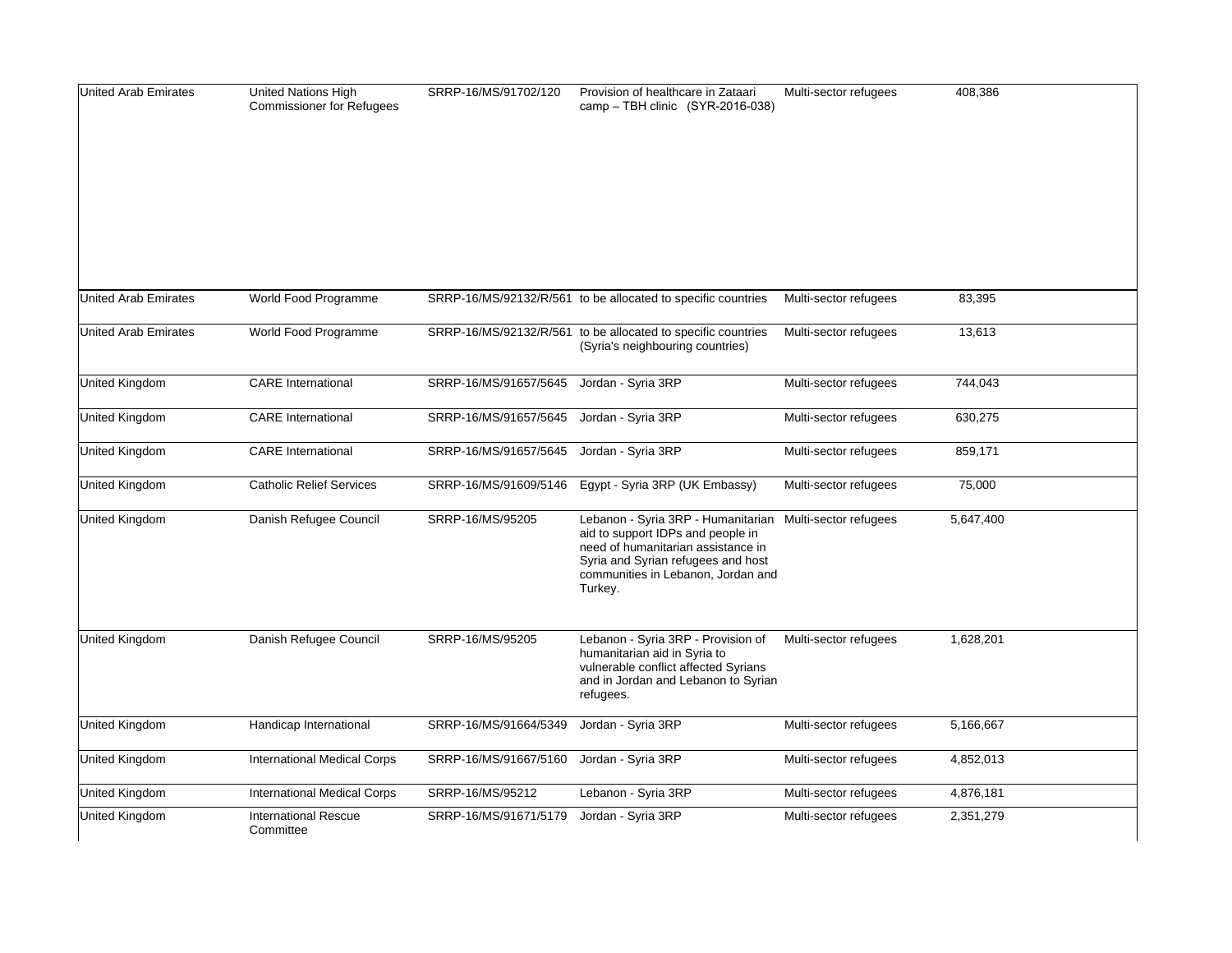| United Kingdom | <b>International Rescue</b><br>Committee                      | SRRP-16/MS/95215           | Lebanon - Syria 3RP                                                                                                                                                                      | Multi-sector refugees | 10,596,300 |
|----------------|---------------------------------------------------------------|----------------------------|------------------------------------------------------------------------------------------------------------------------------------------------------------------------------------------|-----------------------|------------|
| United Kingdom | <b>Mercy Corps</b>                                            | SRRP-16/MS/95222           | Lebanon - Syria 3RP                                                                                                                                                                      | Multi-sector refugees | 4,927,083  |
| United Kingdom | <b>Mercy Corps</b>                                            | SRRP-16/MS/95222           | DFID contribution Lebanon - Syria<br>3RP                                                                                                                                                 | Multi-sector refugees | 7,373,917  |
| United Kingdom | <b>Mercy Corps</b>                                            | SRRP-16/MS/91679/5162      | Jordan - Syria 3RP                                                                                                                                                                       | Multi-sector refugees | 7,883,333  |
| United Kingdom | Norwegian Refugee Council                                     | SRRP-16/MS/91684/5834      | Jordan - Syria 3RP                                                                                                                                                                       | Multi-sector refugees | 2,253,488  |
| United Kingdom | Office for the Coordination of<br><b>Humanitarian Affairs</b> | SRRP-16/MS/91722/119       | Syria OCHA operation in Turkey<br>[OCT 4713]                                                                                                                                             | Multi-sector refugees | 350,000    |
| United Kingdom | <b>OXFAM</b>                                                  | SRRP-16/MS/91686/<br>16237 | Jordan - Syria 3RP                                                                                                                                                                       | Multi-sector refugees | 143,636    |
| United Kingdom | Save the Children                                             | SRRP-16/MS/91691/6079      | Jordan- Syria 3rp 2016 DFID                                                                                                                                                              | Multi-sector refugees | 683,212    |
| United Kingdom | United Nations Children's Fund SRRP-16/MS/91699/124           |                            | Jordan - Syria 3RP - Provision of<br>humanitarian aid in Syria to<br>vulnerable conflict affected Syrians<br>and in Jordan and Lebanon to Syrian<br>refugees (SM160374)                  | Multi-sector refugees | 2,519,894  |
| United Kingdom | United Nations Children's Fund SRRP-16/MS/95237               |                            | Lebanon - Syria 3RP - Provision of<br>humanitarian aid in Syria to<br>vulnerable conflict affected Syrians<br>and in Jordan and Lebanon to Syrian<br>refugees (SM160431)                 | Multi-sector refugees | 18,348,624 |
| United Kingdom | United Nations Children's Fund SRRP-16/MS/91699/124           |                            | Jordan - Syria 3RP - Humanitarian<br>aid to support IDPs and people in<br>need of humanitarian assistance in<br>Syria and Syrian refugees and host<br>communities in Lebanon and Jordan. | Multi-sector refugees | 10,189,229 |
| United Kingdom | United Nations Children's Fund SRRP-16/MS/95237               |                            | Lebanon - Syria 3RP - Lebanon:<br>Supporting learning and skills<br>building and innovation for children<br>(SM160010)                                                                   | Multi-sector refugees | 7,530,120  |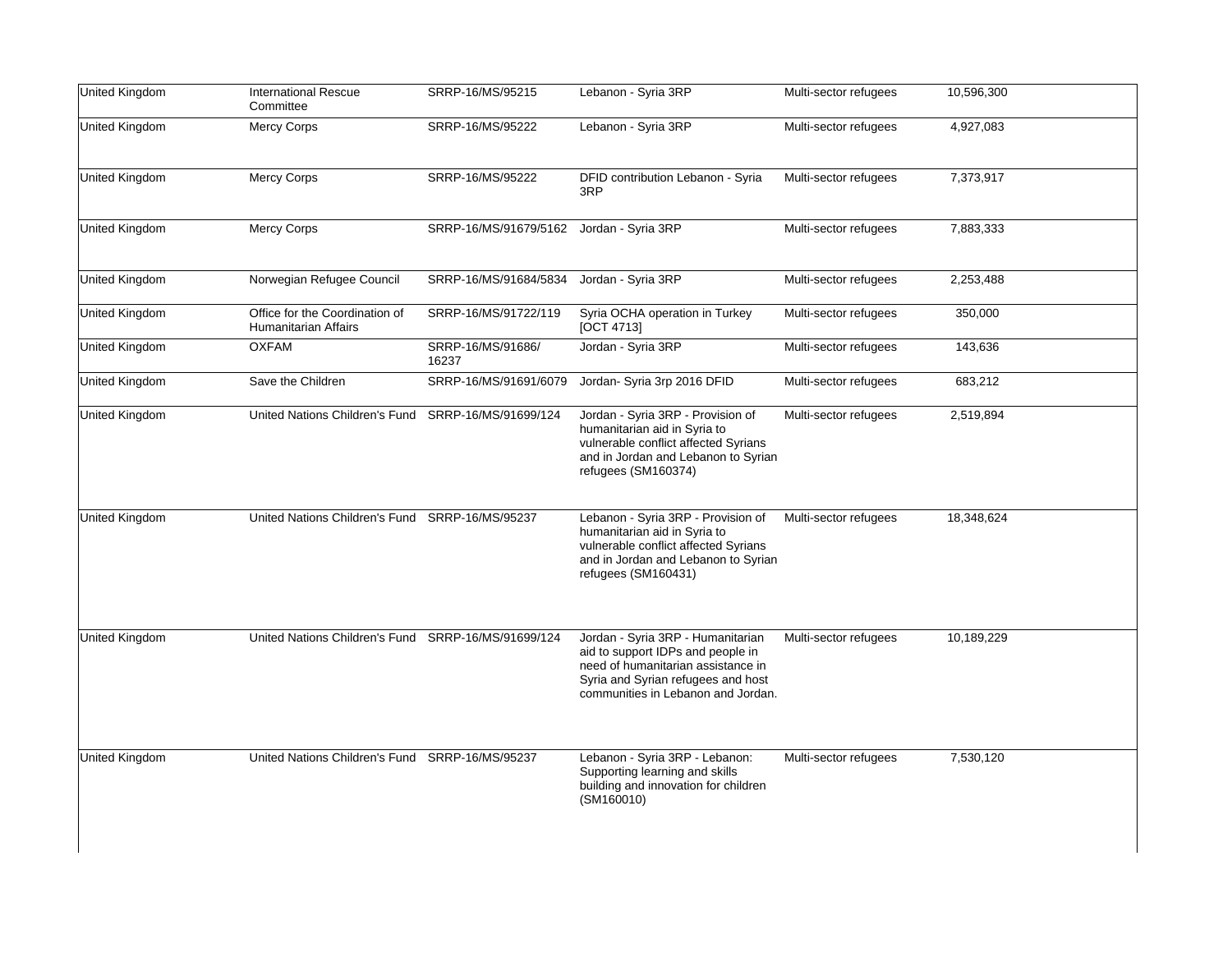| United Kingdom                  | <b>United Nations Development</b><br>Programme                 | SRRP-16/MS/95238                       | Lebanon - Syria 3RP - LHSP                                                                                                                                                                                      | Multi-sector refugees | 416,667    |
|---------------------------------|----------------------------------------------------------------|----------------------------------------|-----------------------------------------------------------------------------------------------------------------------------------------------------------------------------------------------------------------|-----------------------|------------|
| United Kingdom                  | <b>United Nations High</b><br><b>Commissioner for Refugees</b> | SRRP-16/MS/95239                       | Lebanon - Syria 3RP - Humanitarian Multi-sector refugees<br>aid to support IDPs and people in<br>need of humanitarian assistance in<br>Syria and Syrian refugees and host<br>communities in Lebanon and Jordan. |                       | 21,428,571 |
| United Kingdom                  | United Nations High<br><b>Commissioner for Refugees</b>        | SRRP-16/MS/91702/120                   | Jordan - Syria 3RP - Humanitarian<br>aid to support IDPs and people in<br>need of humanitarian assistance in<br>Syria and Syrian refugees and host<br>communities in Lebanon and Jordan.                        | Multi-sector refugees | 10,714,286 |
| United Kingdom                  | <b>United Nations High</b><br><b>Commissioner for Refugees</b> | SRRP-16/MS/91647/R/120 Iraq /Syria 3RP |                                                                                                                                                                                                                 | Multi-sector refugees | 2,201,835  |
| United Kingdom                  | United Nations High<br><b>Commissioner for Refugees</b>        | SRRP-16/MS/91702/120                   | Jordan - Syria 3RP                                                                                                                                                                                              | Multi-sector refugees | 1,428,571  |
| United Kingdom                  | World Health Organization                                      | SRRP-16/MS/91726/122                   | Humanitarian aid to support IDPs<br>and people in need of humanitarian<br>assistance in Syria and Syrian<br>refugees and host communities in<br>Lebanon and Jordan.                                             | Multi-sector refugees | 3,639,010  |
| <b>United Kingdom</b>           | World Health Organization                                      | SRRP-16/MS/91726/122                   | Support people affected by the<br>conflict in Syria and Syrian refugees<br>in the region                                                                                                                        | Multi-sector refugees | 4,501,217  |
| United States of America        | <b>CARE</b> International                                      | SRRP-16/MS/91657/5645                  | Jordan - Syria 3RP (STATE/PRM)                                                                                                                                                                                  | Multi-sector refugees | 396,482    |
| <b>United States of America</b> | <b>CARE</b> International                                      | SRRP-16/MS/91657/5645                  | Jordan - Syria 3RP (STATE/PRM)                                                                                                                                                                                  | Multi-sector refugees | 563,006    |
| United States of America        | <b>CARE</b> International                                      | SRRP-16/MS/91657/5645                  | Jordan - Syria 3RP (STATE/PRM)                                                                                                                                                                                  | Multi-sector refugees | 249,920    |
| United States of America        | Caritas Lebanon Migrants<br>Center                             | SRRP-16/MS/95202                       | Lebanon - Syria 3RP (USA/PRM)                                                                                                                                                                                   | Multi-sector refugees | 437,390    |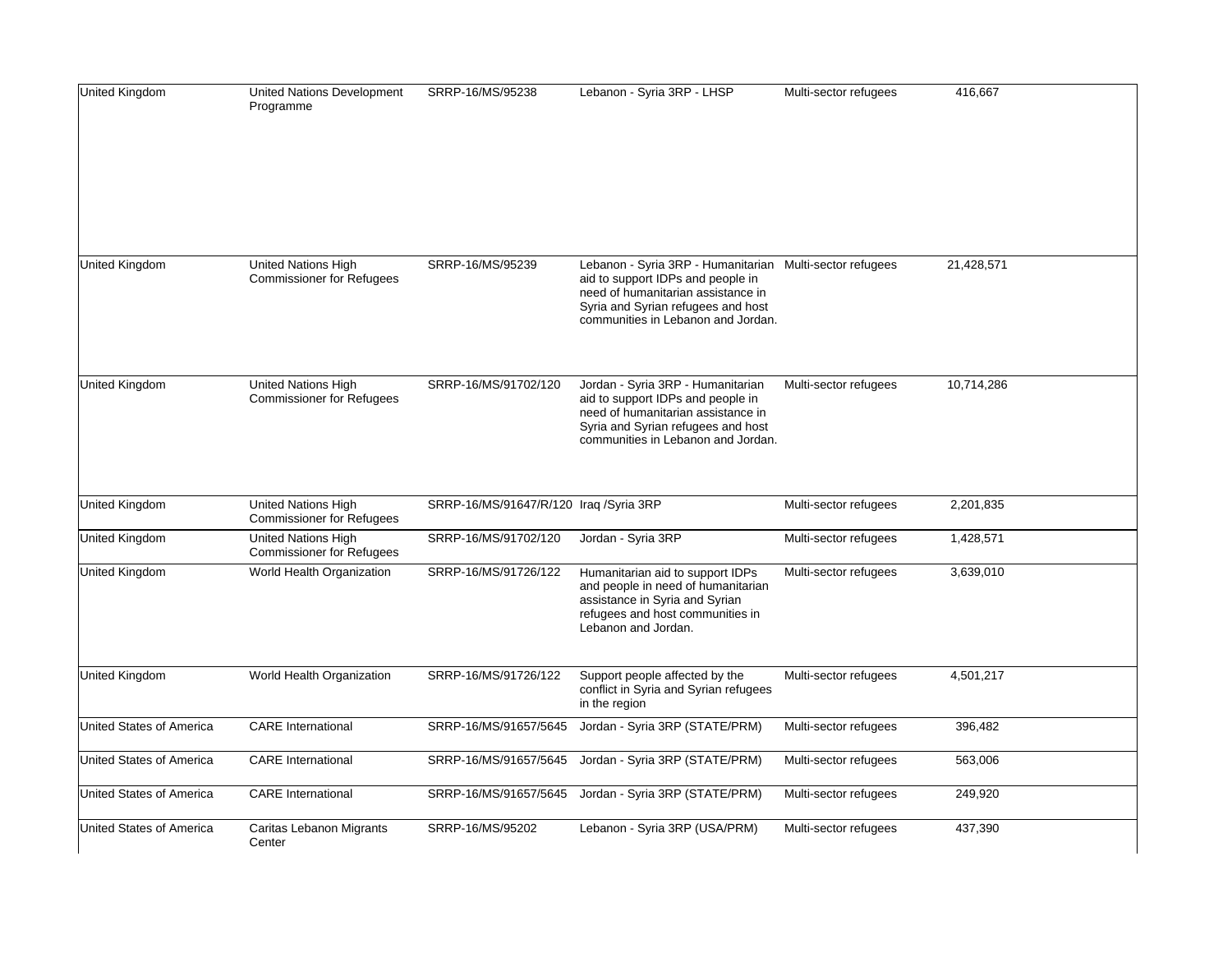| United States of America | <b>Catholic Relief Services</b>                                    | SRRP-16/MS/91609/5146 | Egypt - Syria 3RP (STATE/PRM)                          | Multi-sector refugees | 503,233   |  |
|--------------------------|--------------------------------------------------------------------|-----------------------|--------------------------------------------------------|-----------------------|-----------|--|
| United States of America | Center for Victims of Torture                                      | SRRP-16/MS/91659/5769 | Jordan - Syria 3RP (STATE/PRM)                         | Multi-sector refugees | 2,666,667 |  |
| United States of America | Danish Refugee Council                                             | SRRP-16/MS/91620/5181 | Iraq - Syria 3RP (STATE/PRM)                           | Multi-sector refugees | 452,197   |  |
| United States of America | Danish Refugee Council                                             | SRRP-16/MS/91660/5181 | Jordan - Syria 3RP (STATE/PRM)                         | Multi-sector refugees | 1,963,606 |  |
| United States of America | Danish Refugee Council                                             | SRRP-16/MS/95205      | Lebanon - Syria 3RP (STATE/PRM)                        | Multi-sector refugees | 1,744,085 |  |
| United States of America | Food & Agriculture<br>Organization of the United<br><b>Nations</b> | SRRP-16/MS/91728/123  | Regional - Syria 3RP (USAID/FFP)                       | Multi-sector refugees | 2,100,000 |  |
| United States of America | Handicap International                                             | SRRP-16/MS/95209      | Lebanon - Syria 3RP (STATE/PRM)                        | Multi-sector refugees | 1,500,000 |  |
| United States of America | International Catholic Migration<br>Commission                     | SRRP-16/MS/91665/5161 | Jordan - Syria 3RP (STATE/PRM)                         | Multi-sector refugees | 1,426,275 |  |
| United States of America | International Catholic Migration<br>Commission                     | SRRP-16/MS/91665/5161 | Jordan - Syria 3RP (STATE/PRM)                         | Multi-sector refugees | 413,004   |  |
| United States of America | International Catholic Migration<br>Commission                     | SRRP-16/MS/91665/5161 | Jordan - Syria 3RP                                     | Multi-sector refugees | 1,134,892 |  |
| United States of America | <b>International Labour</b><br>Organization                        | SRRP-16/MS/91712/5104 | Turkey - Syria 3RP (STATE/PRM)                         | Multi-sector refugees | 500,000   |  |
| United States of America | <b>International Medical Corps</b>                                 | SRRP-16/MS/91667/5160 | Jordan - Syria 3RP (STATE/PRM)                         | Multi-sector refugees | 1,820,000 |  |
| United States of America | <b>International Medical Corps</b>                                 | SRRP-16/MS/91624/5160 | Iraq - Syria 3RP (USAID/OFDA)                          | Multi-sector refugees | 2,325,000 |  |
| United States of America | <b>International Medical Corps</b>                                 | SRRP-16/MS/91624/5160 | Iraq - Syria 3RP (STATE/PRM)                           | Multi-sector refugees | 4,409,959 |  |
| United States of America | <b>International Medical Corps</b>                                 | SRRP-16/MS/95212      | Lebanon - Syria 3RP (STATE/PRM)                        | Multi-sector refugees | 2,557,221 |  |
| United States of America | <b>International Medical Corps</b>                                 | SRRP-16/MS/91624/5160 | Iraq - Syria 3RP (STATE/PRM)                           | Multi-sector refugees | 666,287   |  |
| United States of America | International Organization for<br>Migration                        |                       | SRRP-16/MS/95292/R/298 Regional -Syria 3RP (STATE/PRM) | Multi-sector refugees | 3,800,000 |  |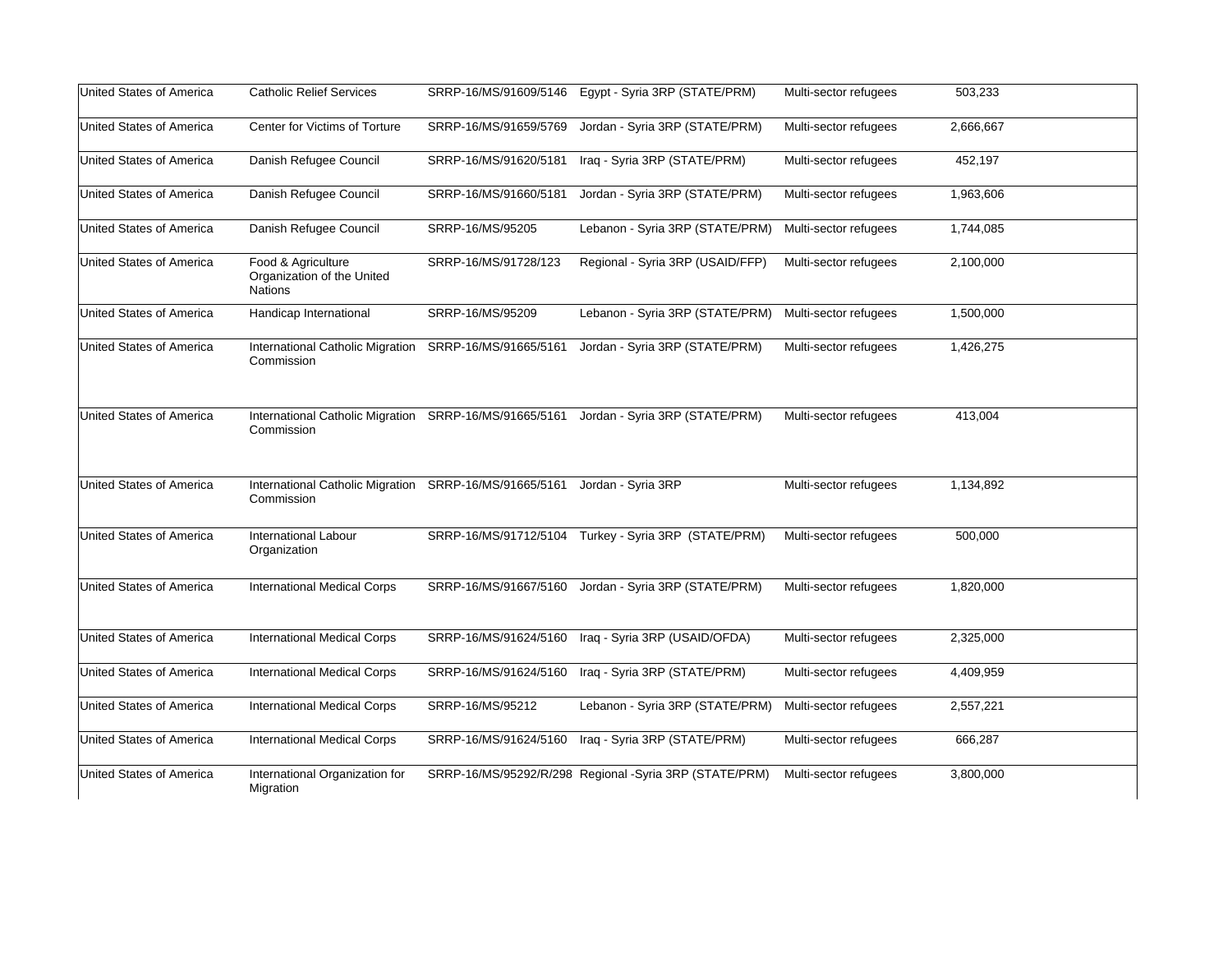| United States of America | International Organization for<br>Migration                         | SRRP-16/MS/91611/298                             | Egypt - Syria 3RP - Second Tranche Multi-sector refugees<br>- Syria Humanitarian Response Plan<br>(3RP) Egypt (STATE/PRM) |                       | 100,000   |
|--------------------------|---------------------------------------------------------------------|--------------------------------------------------|---------------------------------------------------------------------------------------------------------------------------|-----------------------|-----------|
| United States of America | International Organization for<br>Migration                         | SRRP-16/MS/91625/298                             | Iraq - Syria 3RP - Second Tranche -<br>Syria Humanitarian Response Plan<br>(3RP) - Iraq (STATE/PRM)                       | Multi-sector refugees | 1,600,000 |
| United States of America | International Organization for<br>Migration                         | SRRP-16/MS/91668/298                             | Jordan - Syria 3RP - Second<br>Tranche - Syria Humanitarian<br>Response Plan (3RP) - Jordan<br>(STATE/PRM)                | Multi-sector refugees | 300,000   |
| United States of America | International Organization for<br>Migration                         | SRRP-16/MS/91625/298                             | Iraq - Syria 3RP - Relief<br>Commodities, Border Transport,<br>Health (STATE/PRM)                                         | Multi-sector refugees | 2,100,000 |
| United States of America | International Organization for<br>Migration                         | SRRP-16/MS/91611/298                             | Egypt - Syria 3RP - Relief<br>Commodities, Border Transport,<br>Health (STATE/PRM)                                        | Multi-sector refugees | 300,000   |
| United States of America | International Organization for<br>Migration                         | SRRP-16/MS/91668/298                             | Jordan - Syria 3RP - Relief<br>Commodities, Border Transport,<br>Health (STATE/PRM)                                       | Multi-sector refugees | 600.000   |
| United States of America | International Organization for<br>Migration                         | SRRP-16/MS/91713/R/298 Turkey - Syria 3RP Relief | Commodities, Border Transport,<br>Health (STATE/PRM)                                                                      | Multi-sector refugees | 2,300,000 |
| United States of America | International Organization for<br>Migration                         | SRRP-16/MS/95213                                 | Lebanon - Syria 3RP - Relief<br>Commodities, Border Transport,<br>Health (STATE/PRM)                                      | Multi-sector refugees | 1,900,000 |
| United States of America | International Organization for<br>Migration                         | SRRP-16/MS/91713/R/298                           | Turkey - Syria 3RP - Second<br>Tranche - Syria Humanitarian<br>Response Plan (3RP)-Turkey<br>(STATE/PRM)                  | Multi-sector refugees | 1,800,000 |
| United States of America | International Orthodox Christian SRRP-16/MS/91669/5964<br>Charities |                                                  | Jordan - Syria 3RP (STATE/PRM)                                                                                            | Multi-sector refugees | 772,160   |
| United States of America | International Orthodox Christian SRRP-16/MS/91669/5964<br>Charities |                                                  | Jordan - Syria 3RP (STATE/PRM)                                                                                            | Multi-sector refugees | 135,500   |
| United States of America | International Relief and<br>Development                             | SRRP-16/MS/91670/5861                            | Jordan - Syria 3RP (STATE/PRM)                                                                                            | Multi-sector refugees | 187,151   |
| United States of America | International Relief and<br>Development                             | SRRP-16/MS/91670/5861                            | Jordan - Syria 3RP (STATE/PRM)                                                                                            | Multi-sector refugees | 170,616   |
| United States of America | <b>International Rescue</b><br>Committee                            |                                                  | SRRP-16/MS/91626/5179 Iraq - Syria 3RP (STATE/PRM)                                                                        | Multi-sector refugees | 5,820,669 |
| United States of America | International Rescue<br>Committee                                   | SRRP-16/MS/95215                                 | Lebanon - Syria 3RP (STATE/PRM)                                                                                           | Multi-sector refugees | 6,810,000 |
| United States of America | <b>International Rescue</b><br>Committee                            | SRRP-16/MS/91671/5179                            | Jordan - Syria 3RP (STATE/PRM)                                                                                            | Multi-sector refugees | 1,800,000 |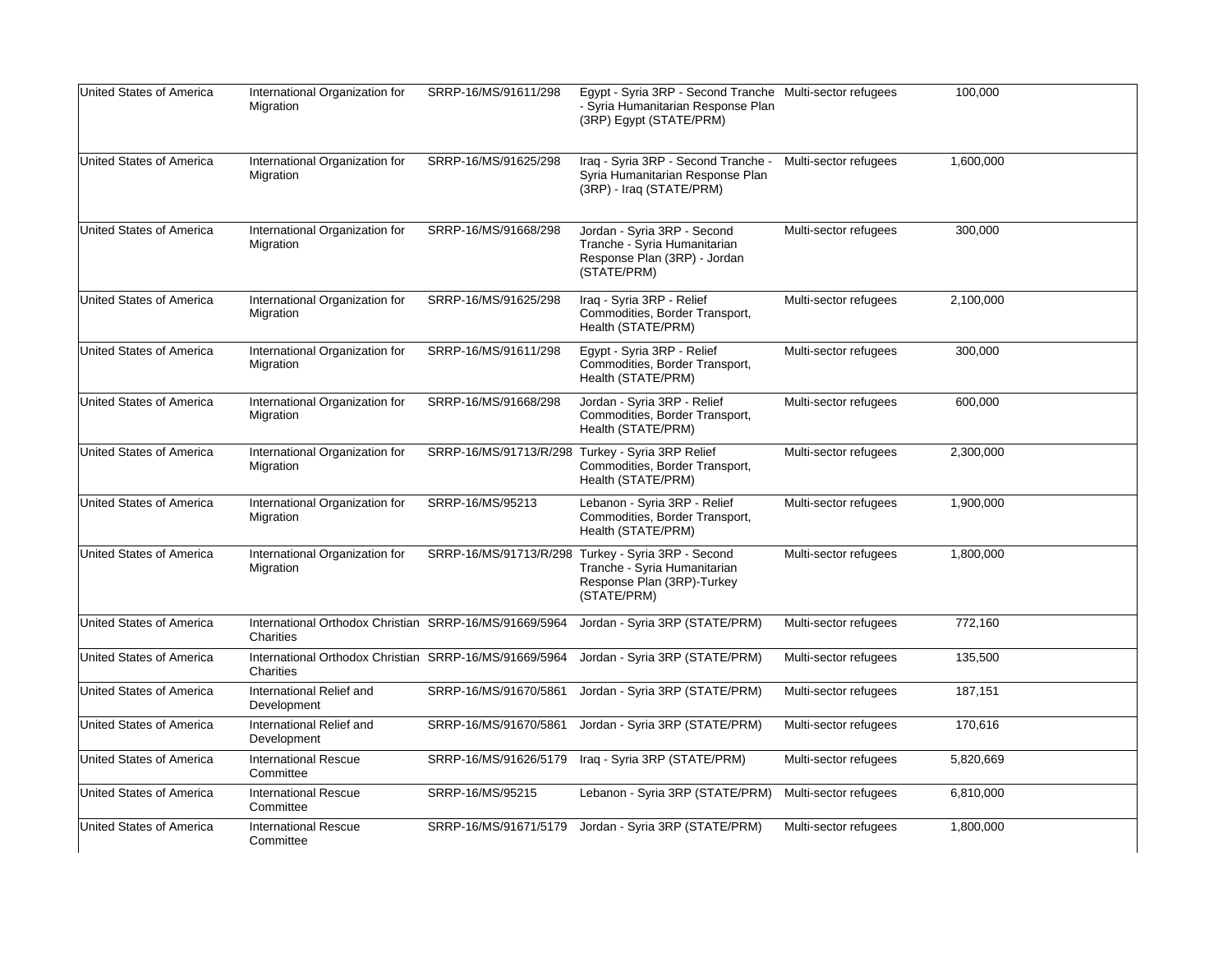| United States of America | <b>Mercy Corps</b>                                            | SRRP-16/MS/95222           | Lebanon - Syria 3RP (STATE/PRM) Multi-sector refugees                                              |                       | 2,581,353  |  |
|--------------------------|---------------------------------------------------------------|----------------------------|----------------------------------------------------------------------------------------------------|-----------------------|------------|--|
|                          |                                                               |                            |                                                                                                    |                       |            |  |
| United States of America | Norwegian Refugee Council                                     | SRRP-16/MS/91684/5834      | Jordan - Syria 3RP                                                                                 | Multi-sector refugees | 763,674    |  |
|                          |                                                               |                            |                                                                                                    |                       |            |  |
| United States of America | Norwegian Refugee Council                                     | SRRP-16/MS/91684/5834      | Jordan - Syria 3RP (STATE/PRM)                                                                     | Multi-sector refugees | 2,669,767  |  |
| United States of America | Norwegian Refugee Council                                     | SRRP-16/MS/91629/5834      | Iraq - Syria 3RP (STATE/PRM)                                                                       | Multi-sector refugees | 8,581,396  |  |
|                          |                                                               |                            |                                                                                                    |                       |            |  |
| United States of America | Office for the Coordination of<br><b>Humanitarian Affairs</b> | SRRP-16/MS/91722/119       | Syria OCHA Operation in Jordan<br>[OCT 5209]; [AID-OFDA-IO-16-<br>00017]OCT 5209                   | Multi-sector refugees | 750,000    |  |
| United States of America | Première Urgence - Aide<br>Médicale Internationale            | SRRP-16/MS/91633/<br>14879 | Iraq - Syria 3RP (STATE/PRM)                                                                       | Multi-sector refugees | 985,006    |  |
| United States of America | Questscope                                                    | SRRP-16/MS/91689/<br>13234 | Jordan - Syria 3RP (USAID/OFDA)                                                                    | Multi-sector refugees | 765,063    |  |
| United States of America | Relief International                                          | SRRP-16/MS/95229           | Lebanon - Syria 3RP                                                                                | Multi-sector refugees | 3,273,639  |  |
| United States of America | <b>Relief International</b>                                   | SRRP-16/MS/91690/6971      | Jordan- Syria 3RP 2016                                                                             | Multi-sector refugees | 1,423,453  |  |
| United States of America | <b>Relief International</b>                                   | SRRP-16/MS/91634/6971      | Iraq - Syria 3RP                                                                                   | Multi-sector refugees | 1,916,774  |  |
| United States of America | <b>Relief International</b>                                   | SRRP-16/MS/95229           | Lebanon - Syria 3RP                                                                                | Multi-sector refugees | 2,860,000  |  |
| United States of America | Save the Children                                             | SRRP-16/MS/91691/6079      | Jordan- Syria 3rp 2016                                                                             | Multi-sector refugees | 1,615,978  |  |
| United States of America | Save the Children                                             | SRRP-16/MS/91691/6079      | Jordan- Syria 3rp 2016                                                                             | Multi-sector refugees | 273,273    |  |
| United States of America | United Nations Children's Fund                                | SRRP-16/MS/91613/124       | Egypt - Syria 3RP : Egypt: 3RP<br>Appeal (for Syrian refugees)<br>(SM160033) (STATE/PRM)           | Multi-sector refugees | 1,200,000  |  |
| United States of America | United Nations Children's Fund SRRP-16/MS/95237               |                            | Lebanon: Syria Regional Refugee<br>and Resilience Plan (3RP)<br>(SM160046)                         | Multi-sector refugees | 17,400,000 |  |
| United States of America | United Nations Children's Fund                                |                            | SRRP-16/MS/91718/R/124 Turkey - Syria 3RP (SM160047)                                               | Multi-sector refugees | 6,700,000  |  |
| United States of America | United Nations Children's Fund                                | SRRP-16/MS/91699/124       | Jordan - Syria 3RP (SM160048)                                                                      | Multi-sector refugees | 3,000,000  |  |
| United States of America | United Nations Children's Fund                                | SRRP-16/MS/95237           | Lebanon - Syria 3RP - Lebanon:<br>Retention Support Programme (AID-<br>268-IO-16-00001) (SM160412) | Multi-sector refugees | 16,361,243 |  |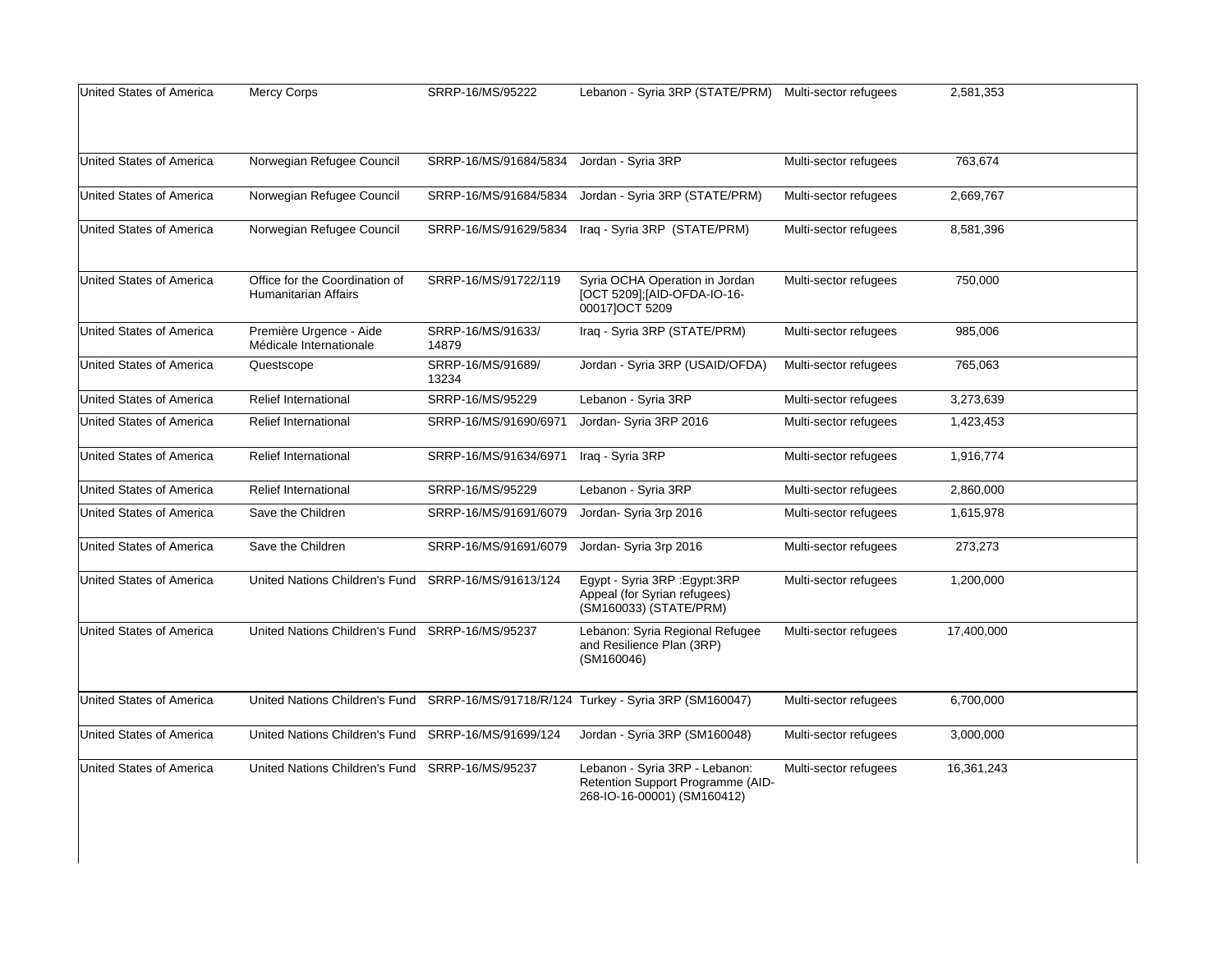| United States of America        | United Nations Children's Fund SRRP-16/MS/91613/124                               |                      | Egypt - Syria 3RP (SM160033)<br>[STATE/PRM]                                                                                                | Multi-sector refugees | 1,500,000  |
|---------------------------------|-----------------------------------------------------------------------------------|----------------------|--------------------------------------------------------------------------------------------------------------------------------------------|-----------------------|------------|
| United States of America        | United Nations Children's Fund SRRP-16/MS/91699/124                               |                      | Jordan - Syria 3RP (SM160048)                                                                                                              | Multi-sector refugees | 15,400,000 |
| United States of America        |                                                                                   |                      | United Nations Children's Fund SRRP-16/MS/91718/R/124 Turkey - Syria 3RP (SM160047)                                                        | Multi-sector refugees | 13,100,000 |
| <b>United States of America</b> | United Nations Children's Fund SRRP-16/MS/95237                                   |                      | Lebanon: Syria Regional Refugee<br>and Resilience Plan (3RP)<br>(SM160046)                                                                 | Multi-sector refugees | 38,700,000 |
| <b>United States of America</b> | United Nations Children's Fund SRRP-16/MS/95237                                   |                      | Lebanon - Syria 3RP - Second<br>Tranche - Syria Humanitarian<br>Response Plan (3RP) Lebanon<br>(SM160046) (STATE/PRM)                      | Multi-sector refugees | 30,900,000 |
| <b>United States of America</b> | United Nations Children's Fund SRRP-16/MS/91718/R/124 Turkey - Syria 3RP - Second |                      | Tranche - Syria Humanitarian<br>Response Plan (3RP) Turkey<br>(SM160047)                                                                   | Multi-sector refugees | 4,500,000  |
| <b>United States of America</b> |                                                                                   |                      | United Nations Children's Fund SRRP-16/MS/92131/R/124 to be allocated to specific countries<br>(STATE/PRM)                                 | Multi-sector refugees | 27,200,000 |
| United States of America        |                                                                                   |                      | United Nations Children's Fund SRRP-16/MS/91644/R/124 Iraq: Syria Regional Refugee and<br>Resilience Plan (3RP) (SM160175)<br>(STATE/PRM)  | Multi-sector refugees | 4,600,000  |
| United States of America        | United Nations Children's Fund SRRP-16/MS/91699/124                               |                      | Jordan - Syria 3RP - Second<br>Tranche - Syria Humanitarian<br>Response Plan (3RP) Jordan<br>(SM160048)                                    | Multi-sector refugees | 23,100,000 |
| United States of America        | United Nations Children's Fund SRRP-16/MS/91613/124                               |                      | Egypt - Syria 3RP : Second Tranche Multi-sector refugees<br>- Syria Humanitarian Response Plan<br>(3RP) - Egypt (SM160033) (STATE/<br>PRM) |                       | 700,000    |
| United States of America        | United Nations Children's Fund SRRP-16/MS/91644/R/124                             |                      | Iraq - Syria 3RP - Second Tranche -<br>Syria Humanitarian Response Plan<br>(3RP) Iraq (SM160175) (STATE/<br>PRM)                           | Multi-sector refugees | 3,400,000  |
| United States of America        | <b>United Nations High</b><br><b>Commissioner for Refugees</b>                    | SRRP-16/MS/91702/120 | Jordan - Syria 3RP                                                                                                                         | Multi-sector refugees | 2,300,000  |
| United States of America        | United Nations High<br><b>Commissioner for Refugees</b>                           | SRRP-16/MS/95239     | Lebanon - Syria 3RP                                                                                                                        | Multi-sector refugees | 4,500,000  |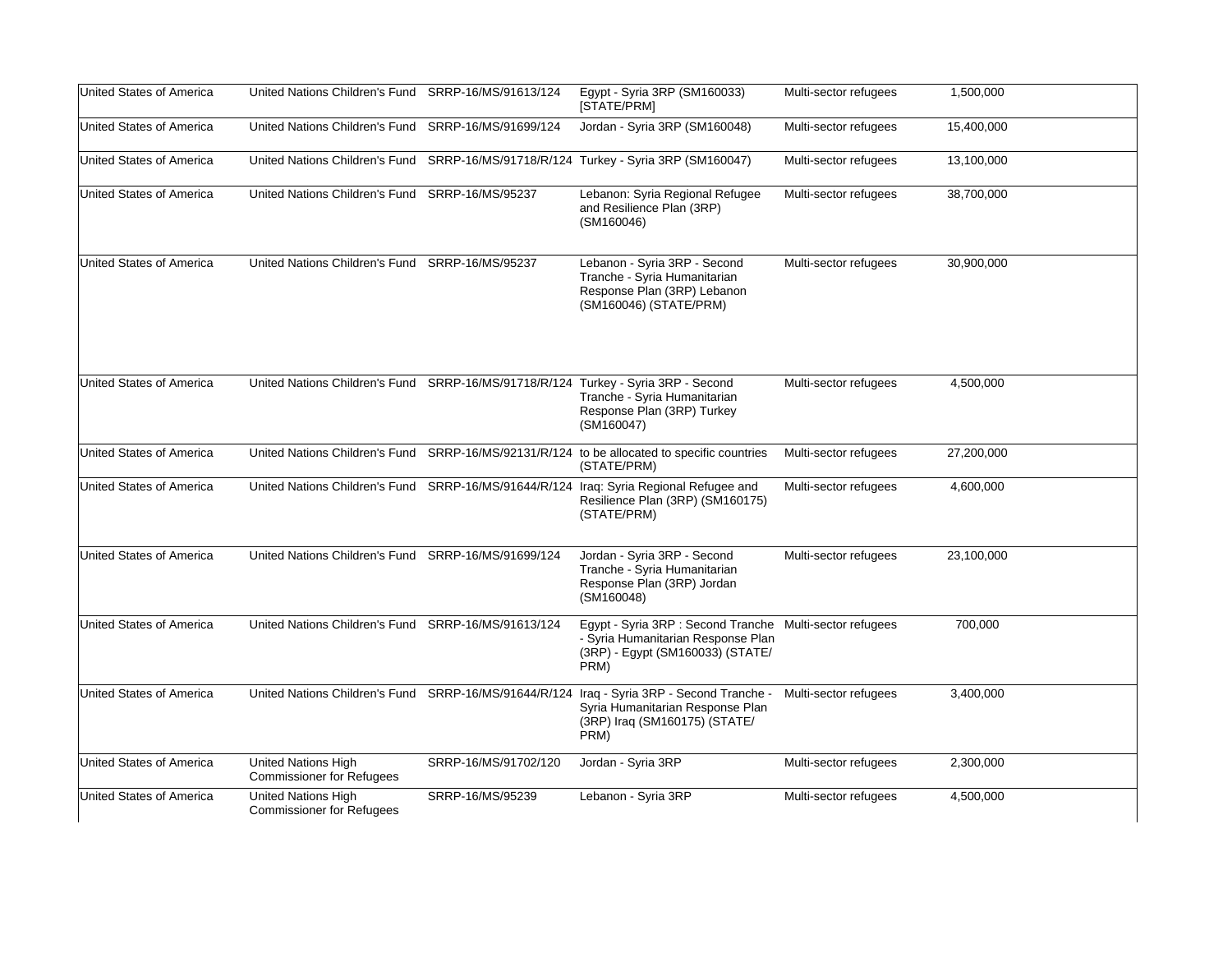| <b>United States of America</b> | <b>United Nations High</b><br><b>Commissioner for Refugees</b> | SRRP-16/MS/91615/120 | Egypt - Syria 3RP - Camp<br>Management, Education, Relief<br>Commodities, Shelter and<br>Settlements, Protection, WASH -<br>Egypt, Iraq, Jordan, Lebanon, Syria,<br>Turkey (STATE/PRM)                         | Multi-sector refugees | 8,500,000  |
|---------------------------------|----------------------------------------------------------------|----------------------|----------------------------------------------------------------------------------------------------------------------------------------------------------------------------------------------------------------|-----------------------|------------|
| <b>United States of America</b> | <b>United Nations High</b><br><b>Commissioner for Refugees</b> | SRRP-16/MS/91615/120 | Egypt - Syria 3RP                                                                                                                                                                                              | Multi-sector refugees | 800,000    |
| United States of America        | <b>United Nations High</b><br><b>Commissioner for Refugees</b> | SRRP-16/MS/91702/120 | Jordan - Syria 3RP - Camp<br>Management, Education, Relief<br>Commodities, Shelter and<br>Settlements, Protection, WASH -<br>Egypt, Iraq, Jordan, Lebanon, Syria,<br>Turkey (STATE/PRM)                        | Multi-sector refugees | 32,600,000 |
| <b>United States of America</b> | United Nations High<br><b>Commissioner for Refugees</b>        | SRRP-16/MS/95239     | Lebanon - Syria 3RP - Camp<br>Management, Education, Relief<br>Commodities, Shelter and<br>Settlements, Protection, WASH -<br>Egypt, Iraq, Jordan, Lebanon, Syria,<br>Turkey (STATE/PRM)                       | Multi-sector refugees | 63,100,000 |
| <b>United States of America</b> | <b>United Nations High</b><br><b>Commissioner for Refugees</b> |                      | SRRP-16/MS/91717/R/120 Turkey - Syria 3RP - Camp<br>Management, Education, Relief<br>Commodities, Shelter and<br>Settlements, Protection, WASH -<br>Egypt, Iraq, Jordan, Lebanon, Syria,<br>Turkey (STATE/PRM) | Multi-sector refugees | 28,300,000 |
| United States of America        | <b>United Nations High</b><br><b>Commissioner for Refugees</b> | SRRP-16/MS/95239     | Lebanon - Syria 3RP - Second<br>Tranche - Syria Regional Refugee<br>and Resilience Plan (3RP) -<br>Lebanon (STATE/PRM)                                                                                         | Multi-sector refugees | 45,700,000 |
| <b>United States of America</b> | United Nations High<br><b>Commissioner for Refugees</b>        | SRRP-16/MS/95239     | Lebanon - Syria 3RP                                                                                                                                                                                            | Multi-sector refugees | 55,953     |
| United States of America        | United Nations High<br><b>Commissioner for Refugees</b>        |                      | SRRP-16/MS/91717/R/120 Turkey - Syria 3RP - Second<br>Tranche - Syria Regional Refugee<br>and Resilience Plan (3RP) - Turkey<br>(STATE/PRM)                                                                    | Multi-sector refugees | 28,300,000 |
| <b>United States of America</b> | United Nations High<br><b>Commissioner for Refugees</b>        | SRRP-16/MS/91724/120 | Regional - Syria 3RP                                                                                                                                                                                           | Multi-sector refugees | 20,144,000 |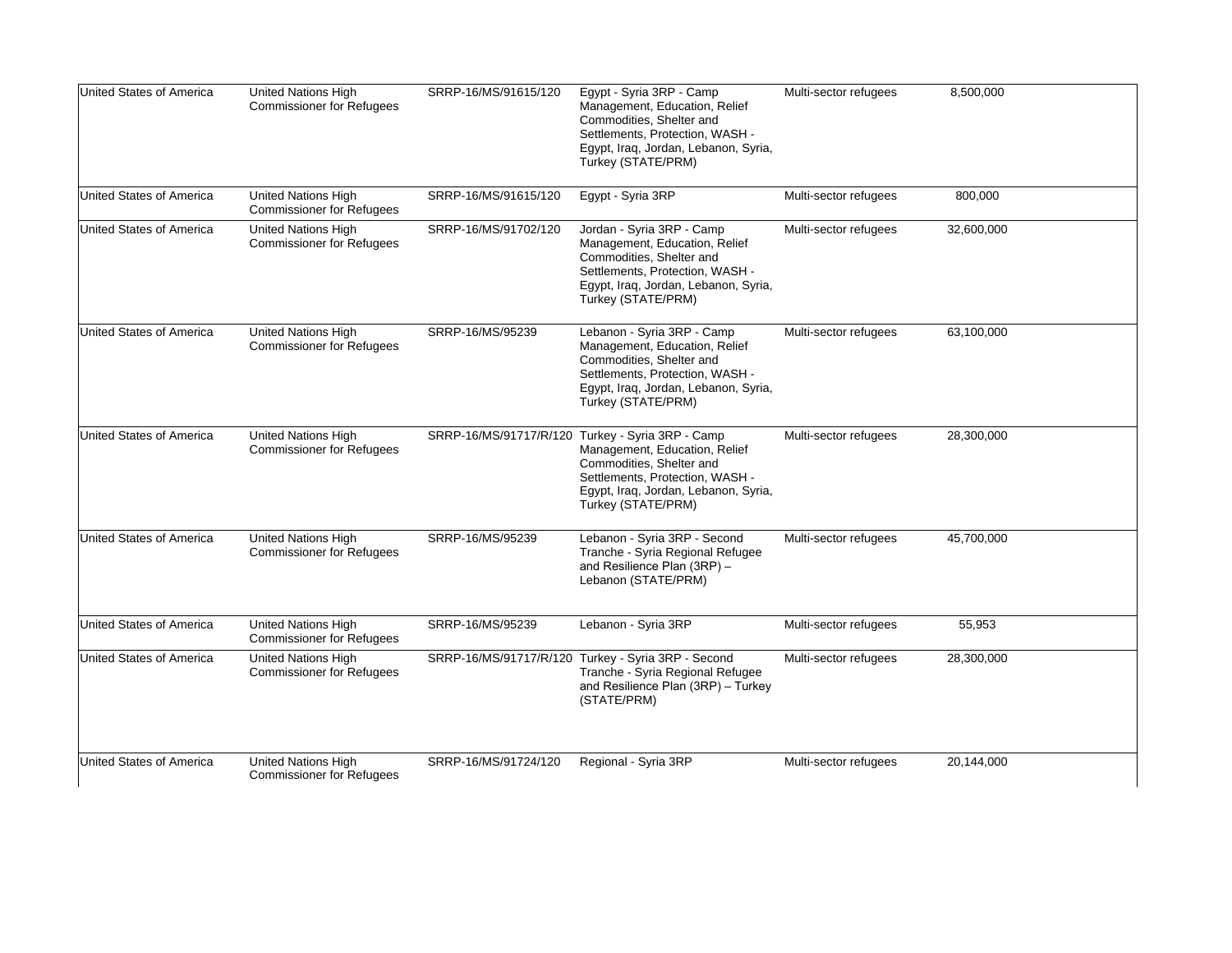| <b>United States of America</b> | United Nations High<br><b>Commissioner for Refugees</b>        | SRRP-16/MS/91647/R/120 Iraq - Syria 3RP - Camp | Management, Education, Relief<br>Commodities, Shelter and<br>Settlements, Protection, WASH -<br>Egypt, Iraq, Jordan, Lebanon, Syria,<br>Turkey (STATE/PRM)                                                                                     | Multi-sector refugees | 14,600,000 |
|---------------------------------|----------------------------------------------------------------|------------------------------------------------|------------------------------------------------------------------------------------------------------------------------------------------------------------------------------------------------------------------------------------------------|-----------------------|------------|
| <b>United States of America</b> | United Nations High<br><b>Commissioner for Refugees</b>        | SRRP-16/MS/91615/120                           | Egypt - Syria 3RP - UNHCR's<br>Second Tranche North Africa<br>Annual Budget Activities-Egypt<br>(STATE/PRM)                                                                                                                                    | Multi-sector refugees | 2,000,000  |
| United States of America        | <b>United Nations High</b><br><b>Commissioner for Refugees</b> | SRRP-16/MS/91724/120                           | Regional - Syria 3RP                                                                                                                                                                                                                           | Multi-sector refugees | 2,000,000  |
| <b>United States of America</b> | United Nations High<br><b>Commissioner for Refugees</b>        | SRRP-16/MS/91717/R/120 Turkey - Syria 3RP      |                                                                                                                                                                                                                                                | Multi-sector refugees | 10,000,000 |
| <b>United States of America</b> | <b>United Nations High</b><br><b>Commissioner for Refugees</b> |                                                | SRRP-16/MS/91647/R/120 Iraq - Syria 3RP - Second Tranche -<br>Syria Regional Refugee and<br>Resilience Plan (3RP) - Iraq<br>(STATE/PRM)                                                                                                        | Multi-sector refugees | 10,500,000 |
| <b>United States of America</b> | <b>United Nations High</b><br><b>Commissioner for Refugees</b> | SRRP-16/MS/91702/120                           | Jordan - Syria 3RP - Camp<br>Management, Education, Relief<br>Commodities, Shelter and<br>Settlements, Protection, WASH -<br>Second Tranche - Syria Regional<br>Refugee and Resilience Plan (3RP)<br>- Jordan and Regional Line<br>(STATE/PRM) | Multi-sector refugees | 33,500,000 |
| <b>United States of America</b> | United Nations High<br><b>Commissioner for Refugees</b>        | SRRP-16/MS/91702/120                           | Jordan - Syria 3RP                                                                                                                                                                                                                             | Multi-sector refugees | 1,787,069  |
| <b>United States of America</b> | <b>United Nations High</b><br><b>Commissioner for Refugees</b> | SRRP-16/MS/91647/R/120 Iraq - Syria 3RP        |                                                                                                                                                                                                                                                | Multi-sector refugees | 1,063,978  |
| United States of America        | United Nations High<br><b>Commissioner for Refugees</b>        | SRRP-16/MS/91615/120                           | Egypt - Syria 3RP : Second Tranche - Multi-sector refugees<br>Syria Humanitarian Response Plan<br>(3RP) - Egypt State/PRM)                                                                                                                     |                       | 4,000,000  |
| United States of America        | United Nations Population Fund SRRP-16/MS/91727/1171           |                                                | Regional - Syria 3RP (USAID/OFDA) Multi-sector refugees                                                                                                                                                                                        |                       | 6,700,000  |
| United States of America        | United Nations Population Fund SRRP-16/MS/91716/R/             | 1171                                           | Turkey - Syria 3RP - UNFPA Turkey Multi-sector refugees<br>Humanitarian Response for Iraqi<br>Refugees (DOS-BPRM)                                                                                                                              |                       | 1,000,000  |
| <b>United States of America</b> |                                                                |                                                | United Nations Population Fund SRRP-16/MS/91727/1171 Regional - Syria 3RP (STATE/PRM) Multi-sector refugees                                                                                                                                    |                       | 5,000,000  |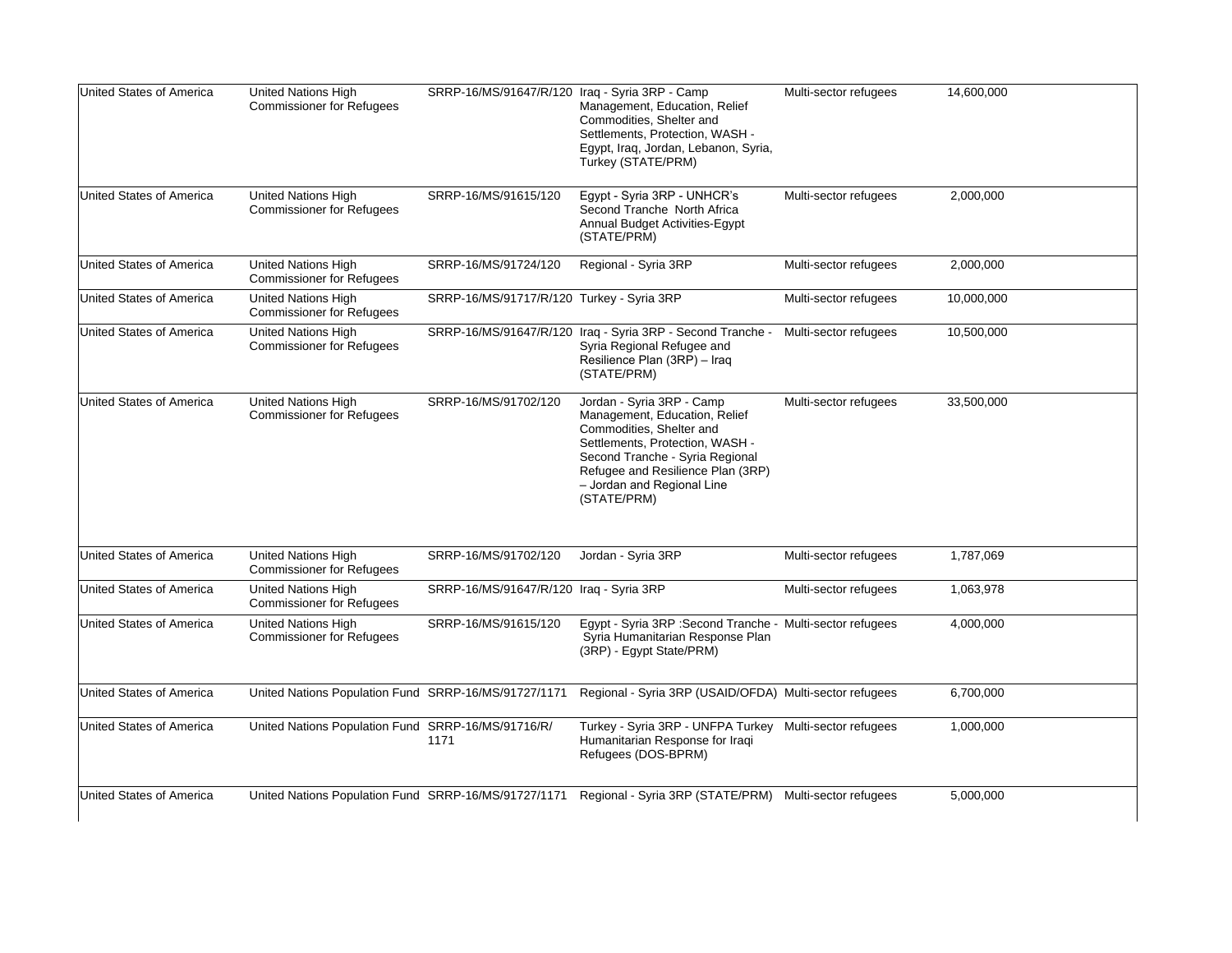| United States of America        | United Nations Population Fund SRRP-16/MS/91648/1171                                        |                        | Iraq - Activities in the Syria Regional Multi-sector refugees<br>Refugee and Resilience Plan (3RP)<br>(STATE/PRM)         |                       | 800,000   |
|---------------------------------|---------------------------------------------------------------------------------------------|------------------------|---------------------------------------------------------------------------------------------------------------------------|-----------------------|-----------|
| United States of America        | United Nations Population Fund SRRP-16/MS/91604/1171                                        |                        | Egypt - Activities in the Syria<br>Regional Refugee and Resilience<br>Plan (3RP) (STATE/PRM)                              | Multi-sector refugees | 200,000   |
| <b>United States of America</b> | United Nations Population Fund SRRP-16/MS/91704/1171                                        |                        | Jordan - Syria 3RP - Second<br>Tranche - Syria Humanitarian<br>Response Plan (3RP) Jordan<br>(STATE/PRM)                  | Multi-sector refugees | 1,400,000 |
| United States of America        | United Nations Population Fund SRRP-16/MS/91716/R/                                          | 1171                   | Turkey - Activities in the Syria<br>Regional Refugee and Resilience<br>Plan (3RP) (STATE/PRM)                             | Multi-sector refugees | 2,600,000 |
| <b>United States of America</b> | United Nations Population Fund SRRP-16/MS/91704/1171                                        |                        | Jordan - Activities in the Syria<br>Regional Refugee and Resilience<br>Plan (3RP) (STATE/PRM)                             | Multi-sector refugees | 1,800,000 |
| United States of America        | United Nations Population Fund SRRP-16/MS/95241                                             |                        | Lebanon - Syria 3RP - Mental<br>Health, Capacity Building, Protection<br>(STATE/PRM)                                      | Multi-sector refugees | 1,400,000 |
| <b>United States of America</b> | United Nations Relief and<br><b>Works Agency for Palestine</b><br>Refugees in the Near East | SRRP-16/MS/91729/5593  | Region -Capacity and Management Multi-sector refugees<br>Support (STATE/PRM)                                              |                       | 1,100,000 |
| United States of America        | United Nations Relief and<br>Works Agency for Palestine<br>Refugees in the Near East        | SRRP-16/MS/95242       | Lebanon - Syria 3RP - Second<br>Tranche - Syria Humanitarian<br>Response Plan (3RP) - Lebanon<br>(STATE/PRM)              | Multi-sector refugees | 3,300,000 |
| United States of America        | United Nations Relief and<br>Works Agency for Palestine<br>Refugees in the Near East        | SRRP-16/MS/95242       | Lebanon - Syria 3RP, Region -<br>Education, Food, Health, Protection,<br>Relief Commodities, Shelter, WASH<br>(STATE/PRM) | Multi-sector refugees | 7,200,000 |
| United States of America        | World Food Programme                                                                        | SRRP-16/MS/92132/R/561 | Egypt - Syria 3RP - Regional EMOP Multi-sector refugees<br>(USAID/FFP)                                                    |                       | 2,500,000 |
| United States of America        | World Food Programme                                                                        |                        | SRRP-16/MS/92132/R/561 Iraq - Syria 3RP - Regional EMOP<br>(USAID/FFP)                                                    | Multi-sector refugees | 1,500,000 |
| United States of America        | World Food Programme                                                                        |                        | SRRP-16/MS/92132/R/561 Jordan - Syria 3RP - Regional<br>EMOP (USAID/FFP)                                                  | Multi-sector refugees | 5,000,000 |
| United States of America        | World Food Programme                                                                        |                        | SRRP-16/MS/92132/R/561 Turkey - Syria 3RP - Regional<br>EMOP (USAID/FFP)                                                  | Multi-sector refugees | 2,000,000 |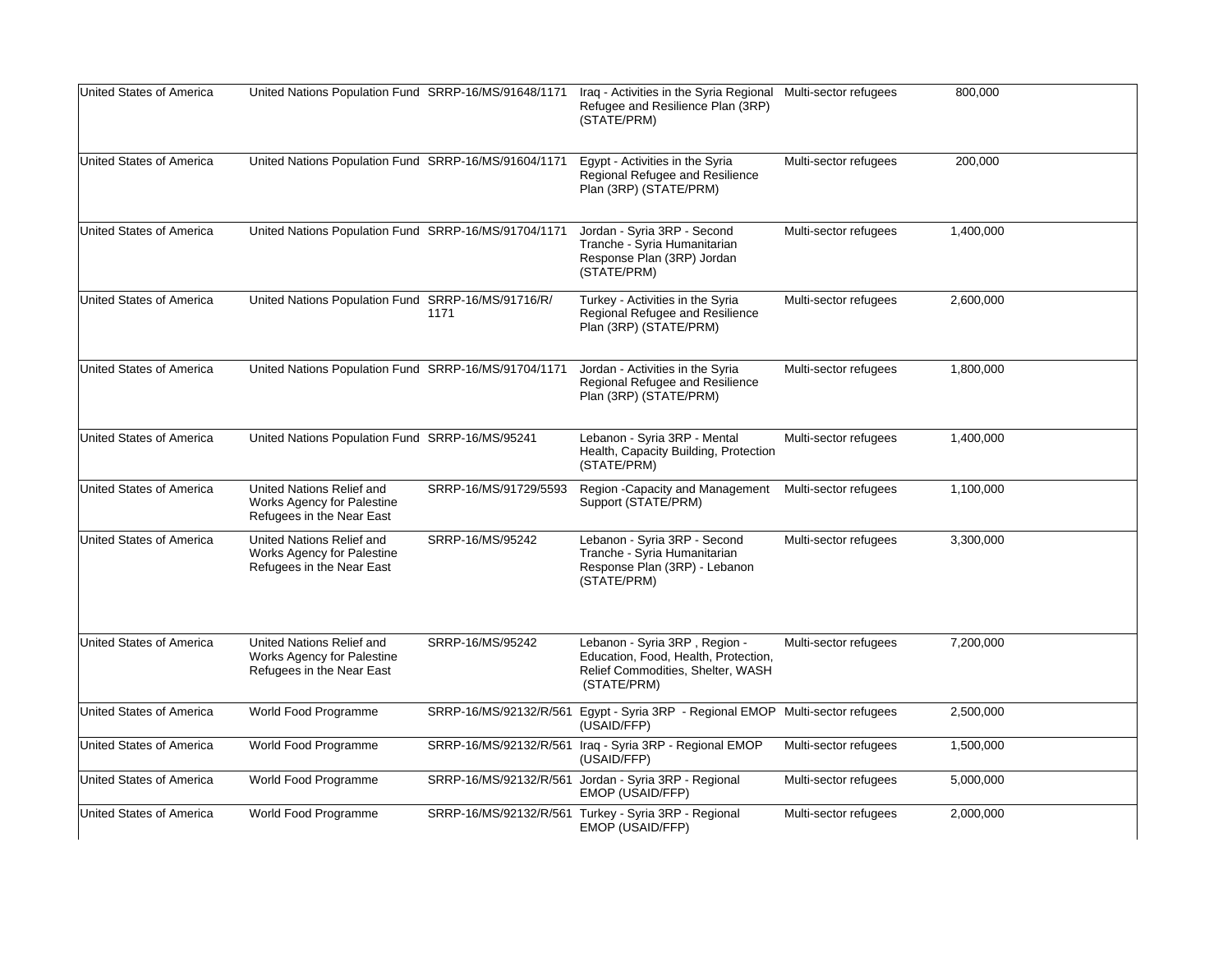| United States of America | World Food Programme                                | SRRP-16/MS/95243     | Lebanon - Syria 3RP - Regional<br>EMOP (USAID/FFP)                                                                                   | Multi-sector refugees | 15,000,000 |
|--------------------------|-----------------------------------------------------|----------------------|--------------------------------------------------------------------------------------------------------------------------------------|-----------------------|------------|
| United States of America | World Health Organization                           |                      | SRRP-16/MS/91721/R/122 Turkey - Syria 3RP - Health<br>(STATE/PRM)                                                                    | Multi-sector refugees | 1,000,000  |
| US Fund for UNICEF       | United Nations Children's Fund                      |                      | SRRP-16/MS/91644/R/124 Iraq - Syria 3RP - Educate Above All Multi-sector refugees<br>Educate a Child Program-Iraq<br>(SM160292)      |                       | 200,000    |
| US Fund for UNICEF       | United Nations Children's Fund                      |                      | SRRP-16/MS/91644/R/124 Iraq - Syria 3RP - Educate Above All Multi-sector refugees<br>Educate a Child Program-Iraq<br>(SM160292)      |                       | 85,793     |
| US Fund for UNICEF       |                                                     |                      | United Nations Children's Fund SRRP-16/MS/91718/R/124 Turkey - Syria 3RP - Emergency<br>education initiatives - Turkey<br>(SM160039) | Multi-sector refugees | 308,699    |
| US Fund for UNICEF       | United Nations Children's Fund SRRP-16/MS/91699/124 |                      | Jordan - Syria 3RP - Educate a Child Multi-sector refugees<br>Program-Jordan (SM150497)                                              |                       | 552,182    |
| US Fund for UNICEF       | United Nations Children's Fund SRRP-16/MS/95237     |                      | Lebanon - Syria 3RP - Thematic 1-<br>Health - Lebanon (SM1499101201)                                                                 | Multi-sector refugees | 145,660    |
| US Fund for UNICEF       | United Nations Children's Fund SRRP-16/MS/91699/124 |                      | Jordan - Syria 3RP - Educate a child Multi-sector refugees<br>programme (through William Dietz)<br>(SM150497)                        |                       | 245,000    |
| US Fund for UNICEF       | United Nations Children's Fund SRRP-16/MS/91699/124 |                      | Jordan - Syria 3RP - Educate a child Multi-sector refugees<br>programme (through William Dietz)<br>(SM150497)                        |                       | 63,700     |
| US Fund for UNICEF       | United Nations Children's Fund                      | SRRP-16/MS/91699/124 | Jordan - Syria 3RP<br>(SM1499101173)                                                                                                 | Multi-sector refugees | 94,061     |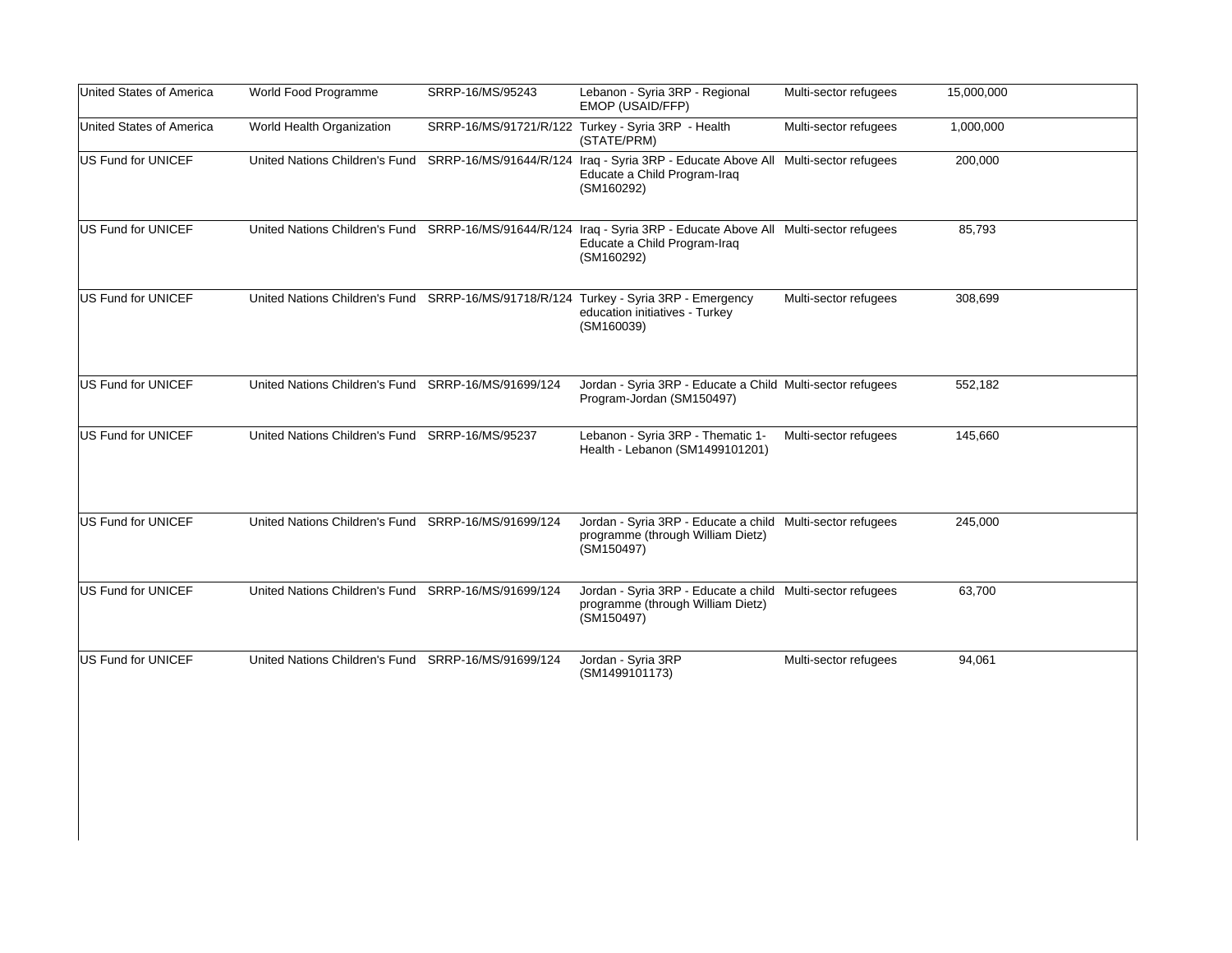| US Fund for UNICEF |                                                     |                      | United Nations Children's Fund SRRP-16/MS/91644/R/124 Iraq - Syria 3RP (SM1499101229)                                                                                | Multi-sector refugees | 18,330    |
|--------------------|-----------------------------------------------------|----------------------|----------------------------------------------------------------------------------------------------------------------------------------------------------------------|-----------------------|-----------|
| US Fund for UNICEF |                                                     |                      | United Nations Children's Fund SRRP-16/MS/91644/R/124 Iraq - Syria 3RP - Educate Above All Multi-sector refugees<br>Educate a Child Program-Iraq<br>(SM160292)       |                       | 645,170   |
| US Fund for UNICEF | United Nations Children's Fund                      | SRRP-16/MS/91699/124 | Jordan - Syria 3RP -<br>(SM1499101227)                                                                                                                               | Multi-sector refugees | 57,811    |
| US Fund for UNICEF | United Nations Children's Fund SRRP-16/MS/95237     |                      | Lebanon - Syria 3RP -<br>(SM1499101226)                                                                                                                              | Multi-sector refugees | 231,244   |
| US Fund for UNICEF | United Nations Children's Fund SRRP-16/MS/91699/124 |                      | Jordan - Syria 3RP - Thematic 9-<br>Humanitarian Emergency - Jordan<br>(through Dariush Hosseini)<br>(SM1499101090)                                                  | Multi-sector refugees | 85,500    |
| US Fund for UNICEF | United Nations Children's Fund SRRP-16/MS/91699/124 |                      | Jordan - Syria 3RP - Educate a child Multi-sector refugees<br>programme (through William Dietz)<br>(SM150497)                                                        |                       | 98,000    |
| US Fund for UNICEF |                                                     |                      | United Nations Children's Fund SRRP-16/MS/91718/R/124 Turkey - Syria 3RP - Emergency<br>education initiatives - Turkey<br>(through Seattle Foundation)<br>(SM160039) | Multi-sector refugees | 47,500    |
| US Fund for UNICEF |                                                     |                      | United Nations Children's Fund SRRP-16/MS/91644/R/124 Iraq - Syria 3RP - Educate Above All Multi-sector refugees<br>Educate a Child Program-Iraq<br>(SM160292)       |                       | 98,000    |
| US Fund for UNICEF |                                                     |                      | United Nations Children's Fund SRRP-16/MS/91718/R/124 Turkey - Syria 3RP - Emergency<br>education initiatives - Turkey<br>(through Seattle Foundation)<br>(SM160039) | Multi-sector refugees | 60.509    |
| US Fund for UNICEF |                                                     |                      | United Nations Children's Fund SRRP-16/MS/91644/R/124 Iraq - Syria 3RP - Educate Above All Multi-sector refugees<br>Educate a Child Program-Iraq<br>(SM160292)       |                       | 1,349,783 |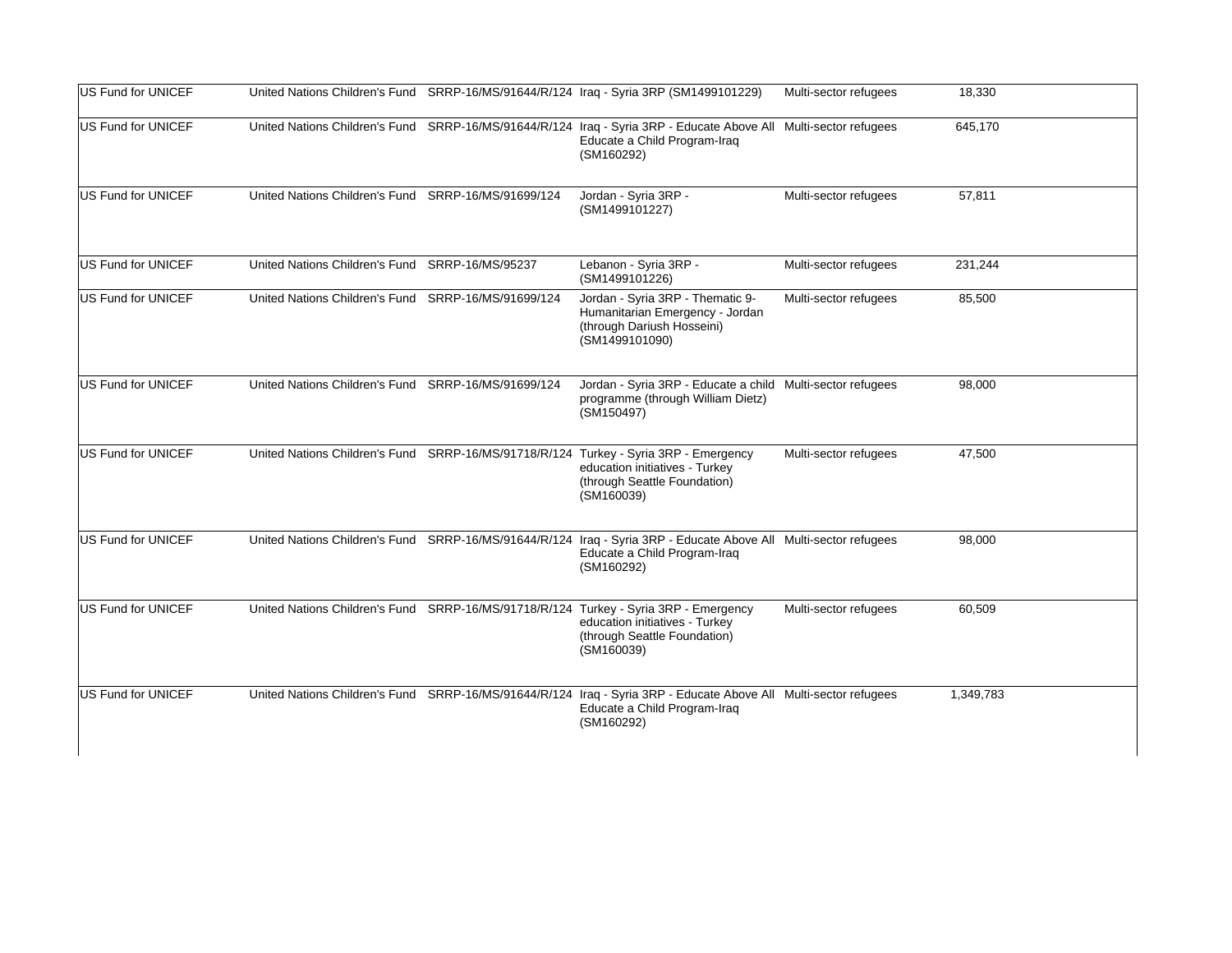| US Fund for UNICEF                           | United Nations Children's Fund SRRP-16/MS/91699/124                  |                  | Jordan - Syria 3RP - Thematic -<br>Cross Sectoral Emergency - MENA<br>(SM1499101138)                                                 | Multi-sector refugees | 1,096,491 |
|----------------------------------------------|----------------------------------------------------------------------|------------------|--------------------------------------------------------------------------------------------------------------------------------------|-----------------------|-----------|
| US Fund for UNICEF                           | United Nations Children's Fund SRRP-16/MS/91699/124                  |                  | Jordan - Syria 3RP - Cross-Sectoral Multi-sector refugees<br>(two or more outcome areas)<br>(SM1499101153)                           |                       | 116,751   |
| US Fund for UNICEF                           |                                                                      |                  | United Nations Children's Fund SRRP-16/MS/91718/R/124 Turkey - Syria 3RP - Emergency<br>education initiatives - Turkey<br>(SM160039) | Multi-sector refugees | 494,900   |
| US Fund for UNICEF                           |                                                                      |                  | United Nations Children's Fund SRRP-16/MS/91718/R/124 Turkey - Syria 3RP - Emergency<br>education initiatives - Turkey<br>(SM160039) | Multi-sector refugees | 750,000   |
| Various Donors (details not<br>yet provided) | International Catholic Migration SRRP-16/MS/91665/5161<br>Commission |                  | Jordan - Syria 3RP (Jordan<br>Humanitarian Fund)                                                                                     | Multi-sector refugees | 1,575,459 |
| Various Donors (details not<br>yet provided) | <b>International Medical Corps</b>                                   | SRRP-16/MS/95212 | Lebanon - Syria 3RP (Internal<br>Funding Allocation - Plan Int.<br>Australia)                                                        | Multi-sector refugees | 773,084   |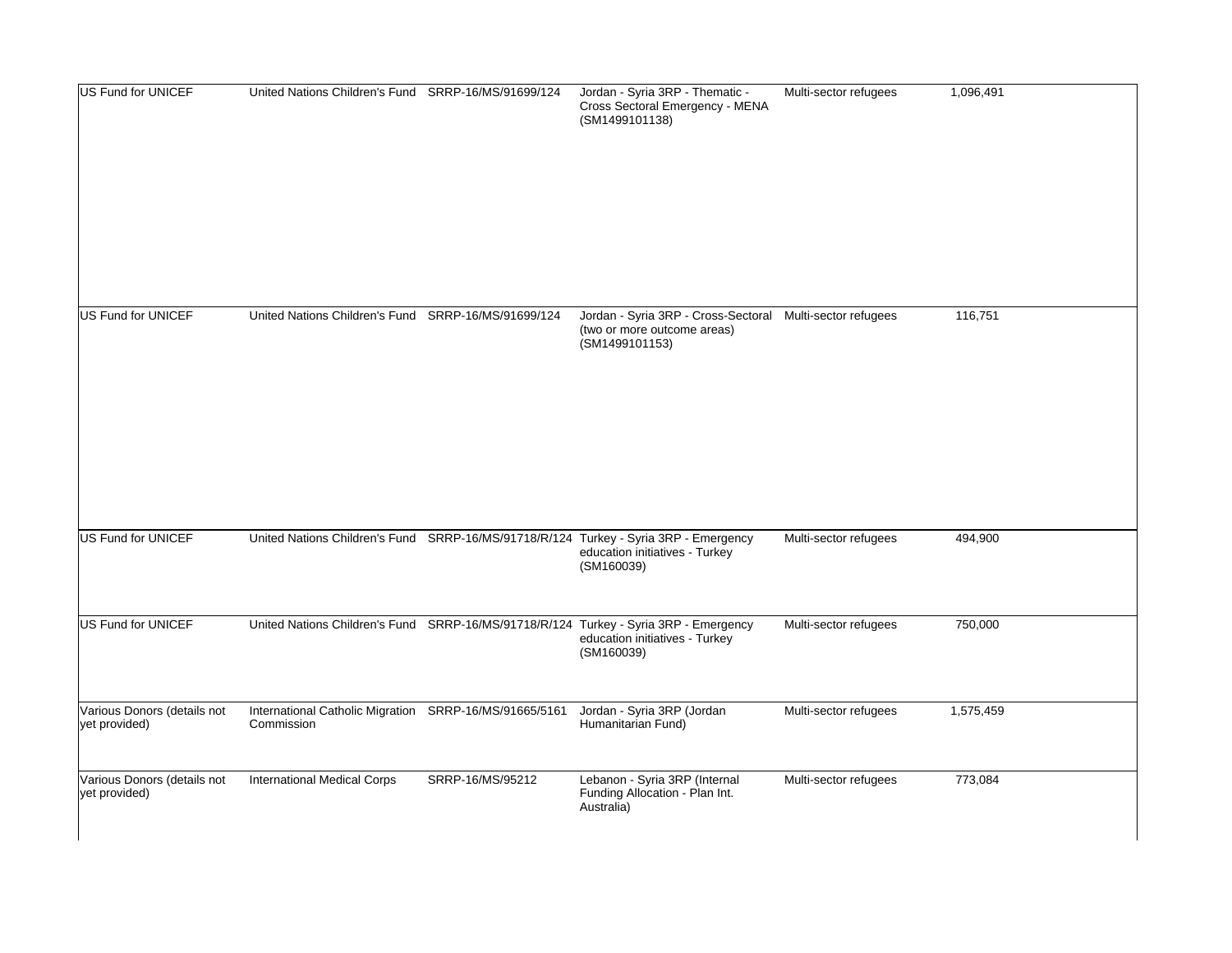| Various Donors (details not<br>yet provided) | <b>International Rescue</b><br>Committee                                          | SRRP-16/MS/95215           | Lebanon - Syria 3RP (from Women's Multi-sector refugees<br>Refugee Commission)                         |                       | 1,373,469 |
|----------------------------------------------|-----------------------------------------------------------------------------------|----------------------------|--------------------------------------------------------------------------------------------------------|-----------------------|-----------|
| Various Donors (details not<br>yet provided) | <b>MEDAIR</b>                                                                     | SRRP-16/MS/91677/5095      | Jordan - Syria 3RP (from Jordan<br>Humanitarian Fund)                                                  | Multi-sector refugees | 304,637   |
| Various Donors (details not<br>yet provided) | <b>MEDAIR</b>                                                                     | SRRP-16/MS/91677/5095      | Jordan - Syria 3RP (from Tearfund)                                                                     | Multi-sector refugees | 31,757    |
| Various Donors (details not<br>yet provided) | Médecins du Monde                                                                 | SRRP-16/MS/91678/5076      | Jordan - Syria 3RP (from Internal -<br>Canadian Lutheran World Relief)                                 | Multi-sector refugees | 328,923   |
| Various Donors (details not<br>yet provided) | Norwegian Refugee Council                                                         | SRRP-16/MS/95223           | Lebanon - Syria 3RP                                                                                    | Multi-sector refugees | 18,542    |
| Various Donors (details not<br>yet provided) | Norwegian Refugee Council                                                         | SRRP-16/MS/91684/5834      | Jordan - Syria 3RP                                                                                     | Multi-sector refugees | 1,257,650 |
| Various Donors (details not<br>yet provided) | <b>OXFAM</b>                                                                      | SRRP-16/MS/91686/<br>16237 | Jordan - Syria 3RP (from Comic<br>Relief)                                                              | Multi-sector refugees | 535,424   |
| Various Donors (details not<br>yet provided) | <b>OXFAM</b>                                                                      | SRRP-16/MS/91686/<br>16237 | Jordan - Syria 3RP (from Jersey<br>Overseas Aid Commission)                                            | Multi-sector refugees | 414,885   |
| Various Donors (details not<br>yet provided) | Save the Children                                                                 | SRRP-16/MS/91691/6079      | Jordan- Syria 3rp 2016 Member<br>pooled funding Bulgari                                                | Multi-sector refugees | 1,482,900 |
| Various Donors (details not<br>yet provided) | Save the Children                                                                 | SRRP-16/MS/91691/6079      | Jordan - Syria 3RP                                                                                     | Multi-sector refugees | 3,016,136 |
| Various Donors (details not<br>yet provided) | Un Ponte Per                                                                      | SRRP-16/MS/91696/8787      | Jordan - Syria 3RP (Jordan<br>Humanitarian Fund)                                                       | Multi-sector refugees | 236,084   |
| Various Donors (details not<br>yet provided) | United Nations Children's Fund SRRP-16/MS/91644/R/124 Iraq - Syria 3RP (SM149910) |                            | (Regional Thematic)                                                                                    | Multi-sector refugees | 945,000   |
| Various Donors (details not<br>yet provided) | <b>United Nations High</b><br><b>Commissioner for Refugees</b>                    | SRRP-16/MS/95239           | Lebanon - Syria regional refugee<br>and resilience plan (3RP) 2016 UN<br>Act ag Sex. Violence Conflict | Multi-sector refugees | 56,500    |
| Various Donors (details not<br>yet provided) | <b>United Nations High</b><br><b>Commissioner for Refugees</b>                    | SRRP-16/MS/95239           | Lebanon - Syria regional refugee<br>and resilience plan (3RP) 2016<br><b>LEBANON RECOVERY FUND</b>     | Multi-sector refugees | 495,000   |
| Various Donors (details not<br>yet provided) | World Food Programme                                                              | SRRP-16/MS/92132/R/561     | to be allocated to specific projects<br>(Misc, income)                                                 | Multi-sector refugees | 764,942   |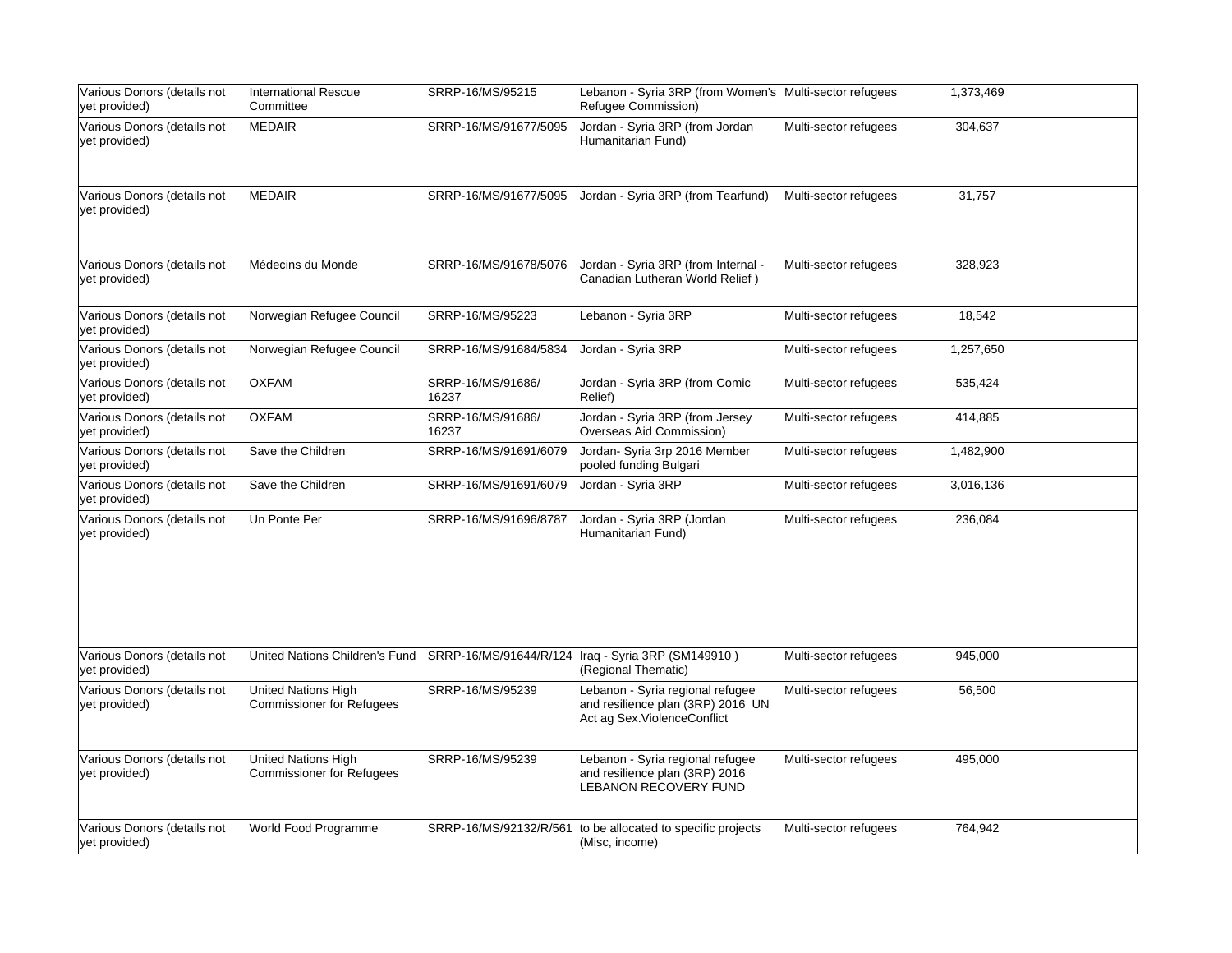| Various Donors (details not<br>yet provided) | World Vision International |                                          | SRRP-16/MS/91709/8502 Jordan - Syria 3RP (Jordan<br>Humanitarian Fund)                                                   | Multi-sector refugees | 462,000 |
|----------------------------------------------|----------------------------|------------------------------------------|--------------------------------------------------------------------------------------------------------------------------|-----------------------|---------|
| Various Donors (details not<br>yet provided) | World Vision International | SRRP-16/MS/91709/8502                    | Jordan - Syria 3RP (from Aktion<br>Deutschland Hilft)                                                                    | Multi-sector refugees | 287,370 |
| Various Donors (details not<br>yet provided) | World Vision International | SRRP-16/MS/91709/8502                    | Jordan - Syria 3RP (Internal Funding Multi-sector refugees<br>Allocation - World Vision Taiwan)                          |                       | 200,000 |
| Various Donors (details not<br>yet provided) | World Vision International | SRRP-16/MS/91709/8502                    | Jordan - Syria 3RP (Internal Funding Multi-sector refugees<br>Allocation - World Vision Hong<br>Kong)                    |                       | 600,000 |
| Various Donors (details not<br>yet provided) | World Vision International |                                          | SRRP-16/MS/91709/8502 Jordan - Syria 3RP (Internal Funding Multi-sector refugees<br>Allocation - World Vision Australia) |                       | 75,000  |
| World Bank                                   | Norwegian Refugee Council  | SRRP-16/MS/91684/5834 Jordan - Syria 3RP |                                                                                                                          | Multi-sector refugees | 36,514  |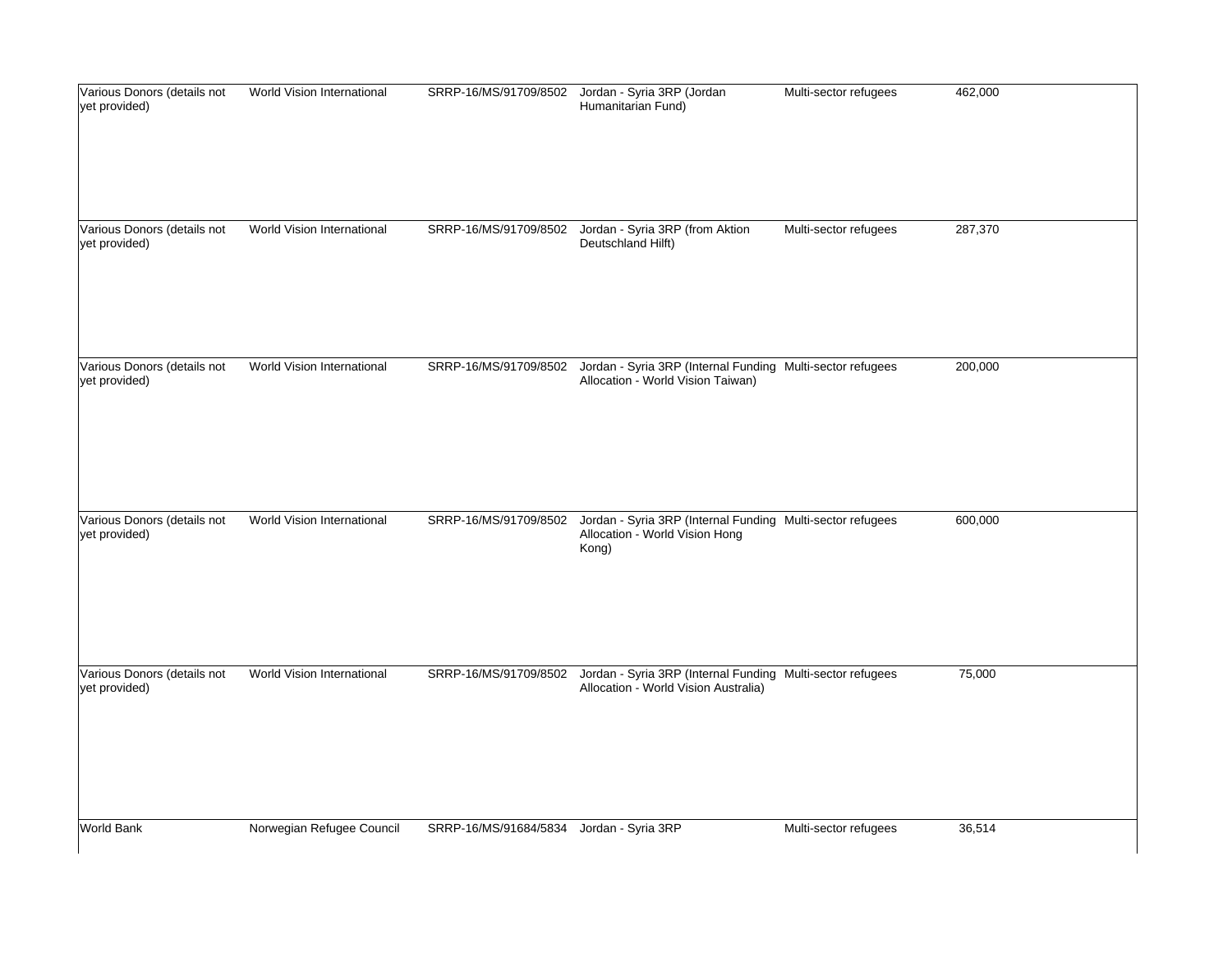**Sub Total: 2,693,458,846 1,000,000**

## *Contributions to the ERF*

| Donor          | Organization                             | <b>Project</b>              | <b>Description</b>                                           | <b>Cluster</b>        | <b>Funding</b><br><b>USD</b> | <b>Outstanding</b><br><b>Pledges USD</b> |
|----------------|------------------------------------------|-----------------------------|--------------------------------------------------------------|-----------------------|------------------------------|------------------------------------------|
| Belgium        | <b>Emergency Response Fund</b><br>(OCHA) | SRRP-16/MS/91975/R/<br>8487 | Lebanon - Syria ERF in Lebanon<br>(OCT 4777)                 | Multi-sector refugees | 2,212,389                    |                                          |
| Belgium        | <b>Emergency Response Fund</b><br>(OCHA) | SRRP-16/MS/91975/R/<br>8487 | Jordan - Syria ERF in Jordan (OCT<br>4777)                   | Multi-sector refugees | 1,659,292                    |                                          |
| Belgium        | <b>Emergency Response Fund</b><br>(OCHA) | SRRP-16/MS/91975/R/<br>8487 | Jordan - Syria ERF in Jordan (OCT<br>4988)                   | Multi-sector refugees | 4,111,842                    |                                          |
| Belgium        | <b>Emergency Response Fund</b><br>(OCHA) | SRRP-16/MS/91975/R/<br>8487 | Lebanon - Syria ERF in Lebanon<br>(OCT 4988)                 | Multi-sector refugees | 4,111,842                    |                                          |
| Germany        | <b>Emergency Response Fund</b><br>(OCHA) | SRRP-16/MS/91975/R/<br>8487 | Syria ERF in Lebanon (OCT 5176)<br>(AA-S05 321.50 SYR 30/16) | Multi-sector refugees | 1,698,754                    |                                          |
| Ireland        | <b>Emergency Response Fund</b><br>(OCHA) | SRRP-16/MS/91975/R/<br>8487 | Syria CBPF in Lebanon (OCT 5439)                             | Multi-sector refugees | 1,061,571                    |                                          |
| Ireland        | <b>Emergency Response Fund</b><br>(OCHA) | SRRP-16/MS/91975/R/<br>8487 | Syria CBPF in Jordan (OCT 5438)                              | Multi-sector refugees | 1,592,357                    |                                          |
| Netherlands    | <b>Emergency Response Fund</b><br>(OCHA) | SRRP-16/MS/91975/R/<br>8487 | Syria ERF in Jordan (OCT 5241)                               | Multi-sector refugees | 1,127,396                    |                                          |
| Netherlands    | <b>Emergency Response Fund</b><br>(OCHA) | SRRP-16/MS/91975/R/<br>8487 | Syria ERF in Lebanon (OCT 5241)                              | Multi-sector refugees | 2,254,791                    |                                          |
| lSweden        | <b>Emergency Response Fund</b><br>(OCHA) | SRRP-16/MS/91975/R/<br>8487 | Syria ERF in Lebanon (OCT 5112)                              | Multi-sector refugees | 1,192,890                    |                                          |
| <b>Sweden</b>  | <b>Emergency Response Fund</b><br>(OCHA) | SRRP-16/MS/91975/R/<br>8487 | Syria ERF in Jordan (OCT 5112)                               | Multi-sector refugees | 1,192,890                    |                                          |
| Switzerland    | <b>Emergency Response Fund</b><br>(OCHA) | SRRP-16/MS/91975/R/<br>8487 | Syria CBPF in Turkey (OCT 5366)                              | Multi-sector refugees | 1,007,049                    |                                          |
| United Kingdom | <b>Emergency Response Fund</b><br>(OCHA) | SRRP-16/MS/91975/R/<br>8487 | Syria ERF in Jordan OCT 4713                                 | Multi-sector refugees | 2,857,143                    |                                          |
|                |                                          |                             |                                                              |                       |                              |                                          |
|                |                                          |                             |                                                              | <b>Sub Total:</b>     | 26,080,206                   | 0                                        |

## *Allocations out of appeal*

| Dono<br>Cluste<br>Funding<br>Project<br>untion<br>atıon<br>ء 10<br>USD<br>- -<br>$ -$ | aını<br>$\overline{\phantom{a}}$<br> |
|---------------------------------------------------------------------------------------|--------------------------------------|
|---------------------------------------------------------------------------------------|--------------------------------------|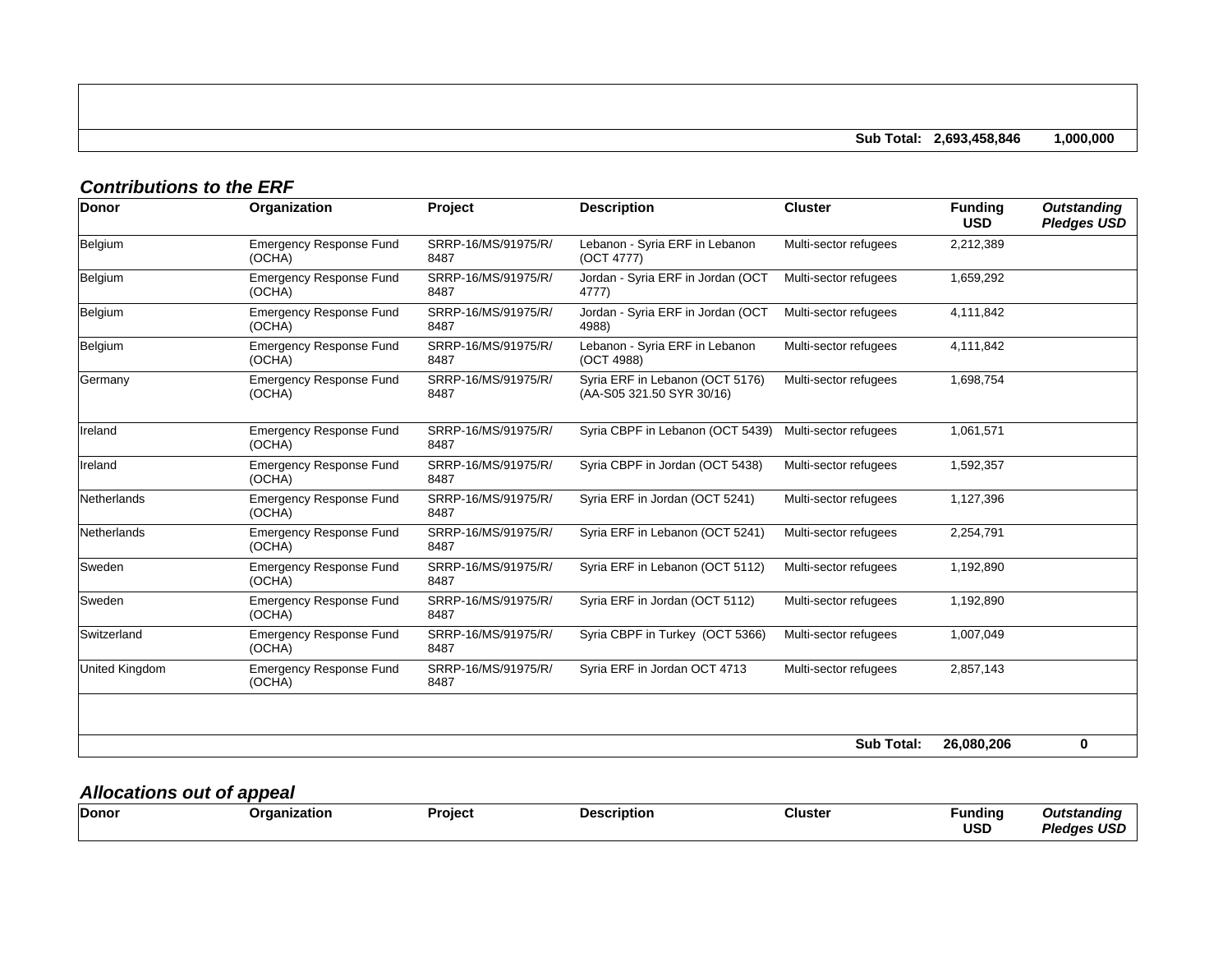| Allocation of unearmarked<br>funds by UN agencies | <b>Emergency Response Fund</b><br>(OCHA) | Secondary referral care for priority<br>cases of war-wounded including<br>supporting priority medical referrals<br>from the eastern and western<br>borders.                   | $-399,978$ | $\Omega$    |
|---------------------------------------------------|------------------------------------------|-------------------------------------------------------------------------------------------------------------------------------------------------------------------------------|------------|-------------|
| Allocation of unearmarked<br>funds by UN agencies | <b>Emergency Response Fund</b><br>(OCHA) | Jordan - Promoting IYCF best<br>practices and breast feeding<br>promotion in Zaizoun IDP Camp,<br>Dael and Muzaireb in Dara'a<br>governorate                                  | $-113,631$ | $\mathbf 0$ |
| Allocation of unearmarked<br>funds by UN agencies | <b>Emergency Response Fund</b><br>(OCHA) | addressing the critical gaps in the<br>provision of medications by<br>Providing support to facilities in<br>Rural Damascus, procuring and<br>distributing chronic medications | $-378,197$ | $\mathbf 0$ |
| Allocation of unearmarked<br>funds by UN agencies | <b>Emergency Response Fund</b><br>(OCHA) | Lebanon - Micro-gardening and<br>Nutrition for Vulnerable Syrian<br>Refugees and Vulnerable Lebanese                                                                          | $-248,680$ | $\Omega$    |
| Allocation of unearmarked<br>funds by UN agencies | <b>Emergency Response Fund</b><br>(OCHA) | Lebanon - Protection of Vulnerable<br>Women and Children from Violence<br>and Abuse in South and Nabatieh,<br>Lebanon.                                                        | $-125,683$ | $\mathbf 0$ |
| Allocation of unearmarked<br>funds by UN agencies | <b>Emergency Response Fund</b><br>(OCHA) | Child Labor in Bab Al Tebbaneh                                                                                                                                                | $-130,850$ | $\mathbf 0$ |
| Allocation of unearmarked<br>funds by UN agencies | <b>Emergency Response Fund</b><br>(OCHA) | <b>SCHOOL SHELTER &amp;</b><br><b>WINTERIZATION IN SOUTHERN</b><br><b>SYRIA</b>                                                                                               | $-295,705$ | $\mathbf 0$ |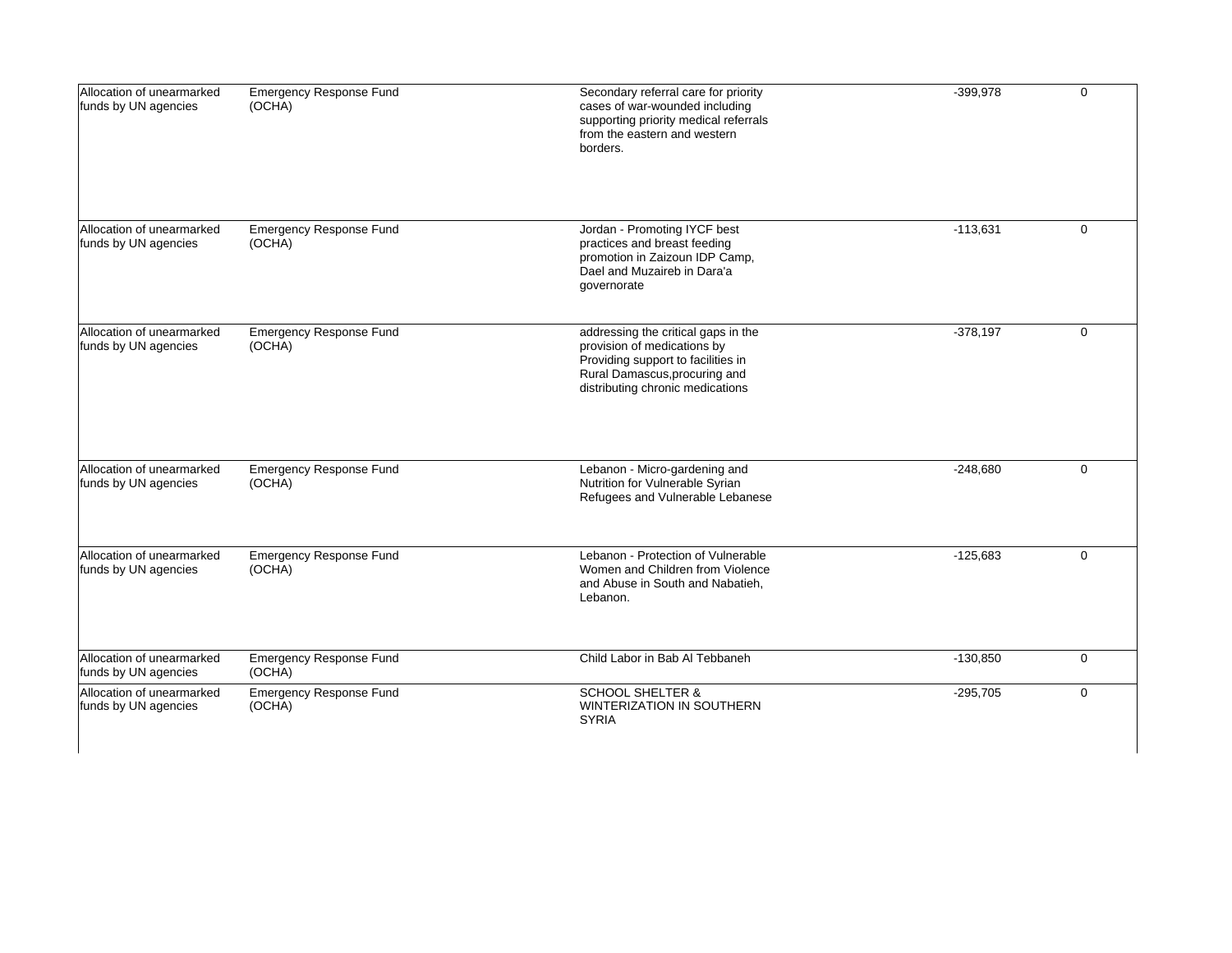| Allocation of unearmarked | Emergency Response Fund | Lebanon - Stronger and Safer:    | $-365.234$ |  |
|---------------------------|-------------------------|----------------------------------|------------|--|
| funds by UN agencies      | (OCHA)                  | Reducing the Risks and           |            |  |
|                           |                         | Consequences of SGBV in Northern |            |  |
|                           |                         | Lebanon                          |            |  |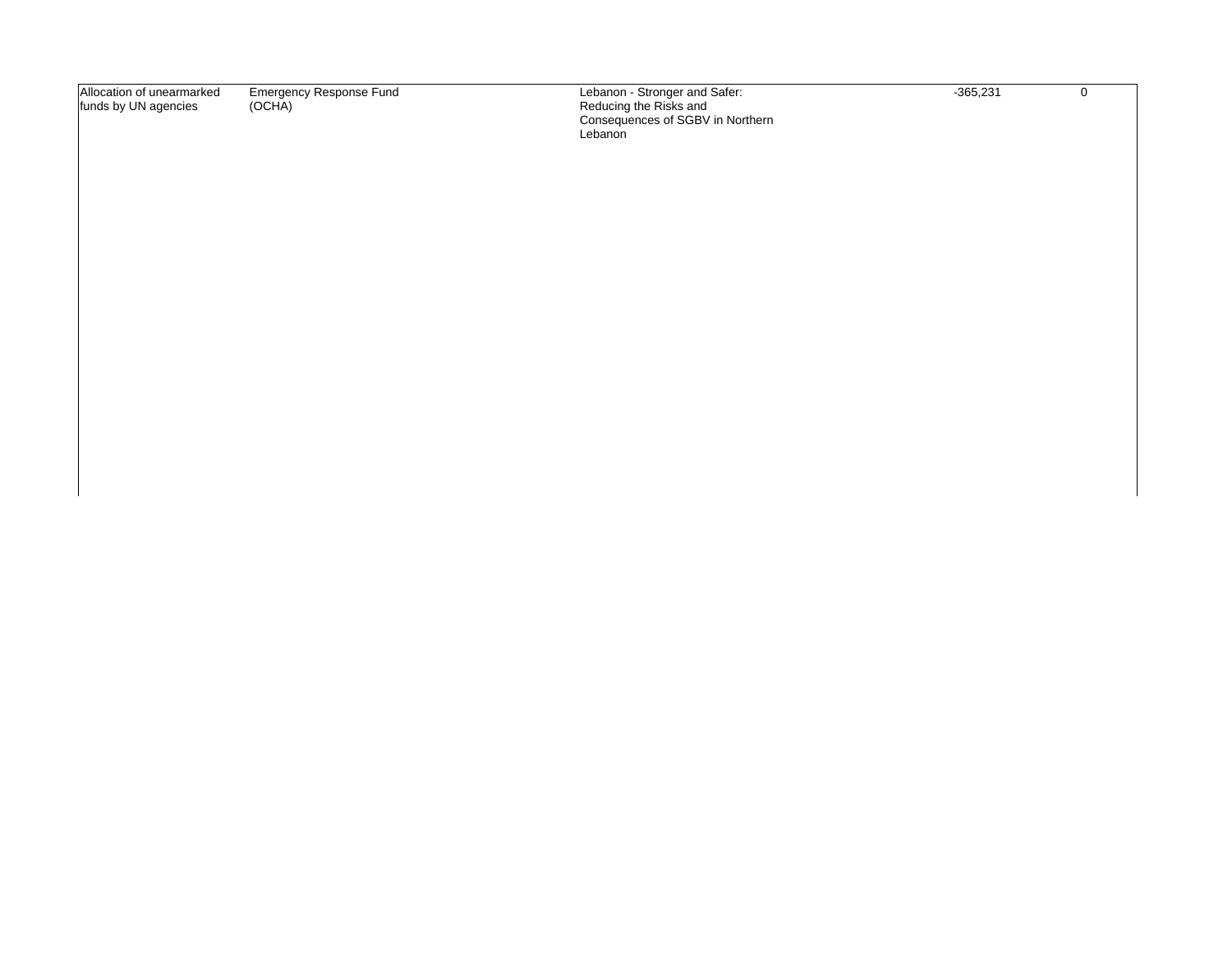| Allocation of unearmarked                         | Emergency Response Fund           | Lebanon - Protection of Vulnerable                                                                    | $-437,796$ | $\mathbf 0$ |
|---------------------------------------------------|-----------------------------------|-------------------------------------------------------------------------------------------------------|------------|-------------|
| funds by UN agencies                              | (OCHA)                            | Women, Adolescent Girls, Elderly<br>and Disabled from SGBV, Violence                                  |            |             |
|                                                   |                                   | and Abuse in South, Mount Lebanon<br>and Bekaa                                                        |            |             |
|                                                   |                                   |                                                                                                       |            |             |
|                                                   |                                   |                                                                                                       |            |             |
|                                                   |                                   |                                                                                                       |            |             |
|                                                   |                                   |                                                                                                       |            |             |
|                                                   |                                   |                                                                                                       |            |             |
|                                                   |                                   |                                                                                                       |            |             |
|                                                   |                                   |                                                                                                       |            |             |
|                                                   |                                   |                                                                                                       |            |             |
|                                                   |                                   |                                                                                                       |            |             |
|                                                   |                                   |                                                                                                       |            |             |
|                                                   |                                   |                                                                                                       |            |             |
|                                                   |                                   |                                                                                                       |            |             |
|                                                   |                                   |                                                                                                       |            |             |
|                                                   |                                   |                                                                                                       |            |             |
|                                                   |                                   |                                                                                                       |            |             |
| Allocation of unearmarked<br>funds by UN agencies | Emergency Response Fund<br>(OCHA) | Lebanon - Survivor-centered<br>protection program: Enhancing<br>protection through service provision, | $-156,002$ | $\mathbf 0$ |
|                                                   |                                   | empowerment, and community<br>sensitization                                                           |            |             |
|                                                   |                                   |                                                                                                       |            |             |
|                                                   |                                   |                                                                                                       |            |             |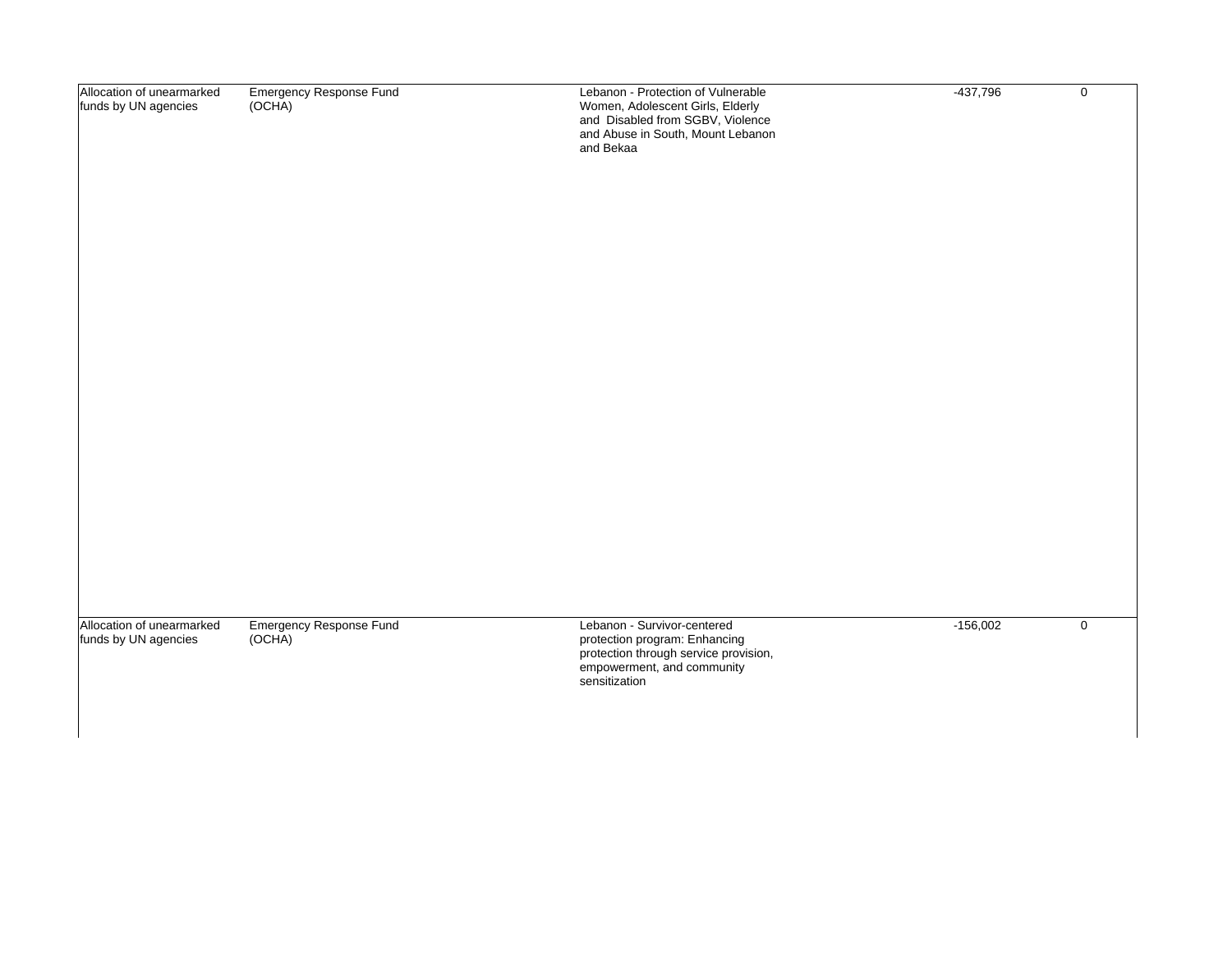Allocation of unearmarked funds by UN agencies Emergency Response Fund (OCHA)

Lebanon - Special Needs and Community Driven Development -169,345

 $\overline{0}$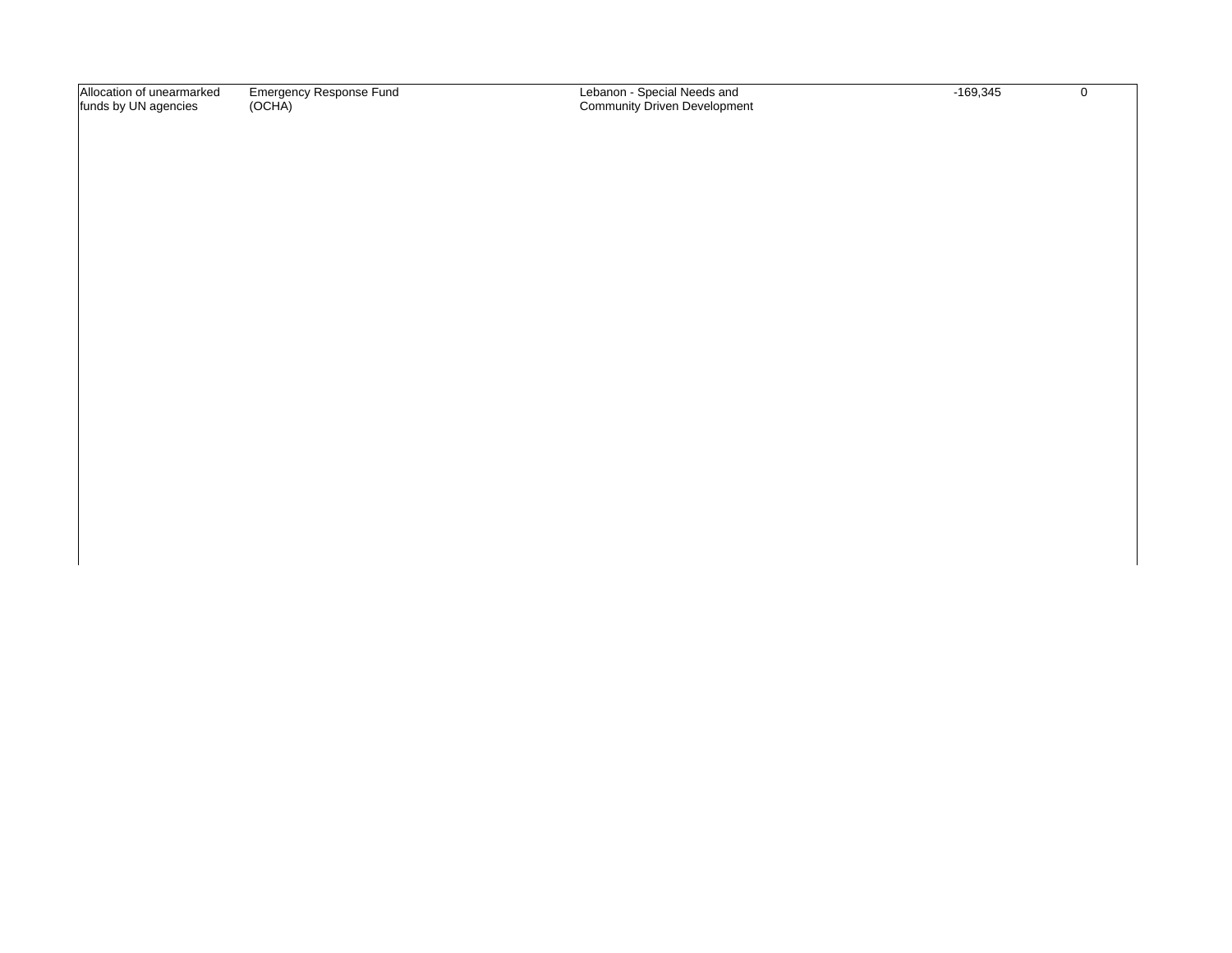| Allocation<br>unearmarked | Emergency Response Fund | - Street Beat "Nabadour<br>Lebanon - \ | $-289,454$ |  |
|---------------------------|-------------------------|----------------------------------------|------------|--|
| funds by UN agencies      | (OCHA)                  | -<br>7a                                |            |  |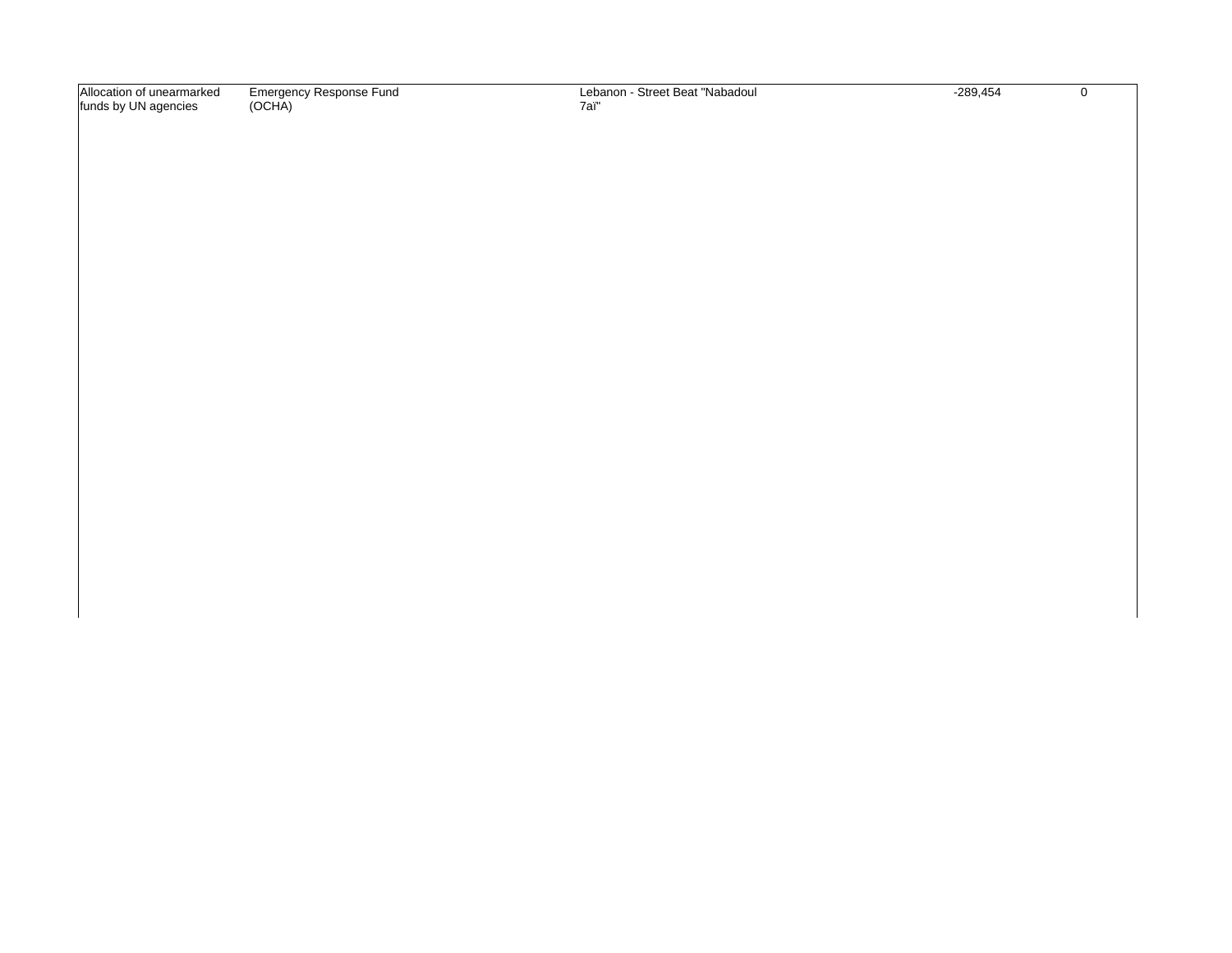Allocation of unearmarked funds by UN agencies Emergency Response Fund (OCHA)

Lebanon - Citizens for Change -456,825

 $\overline{0}$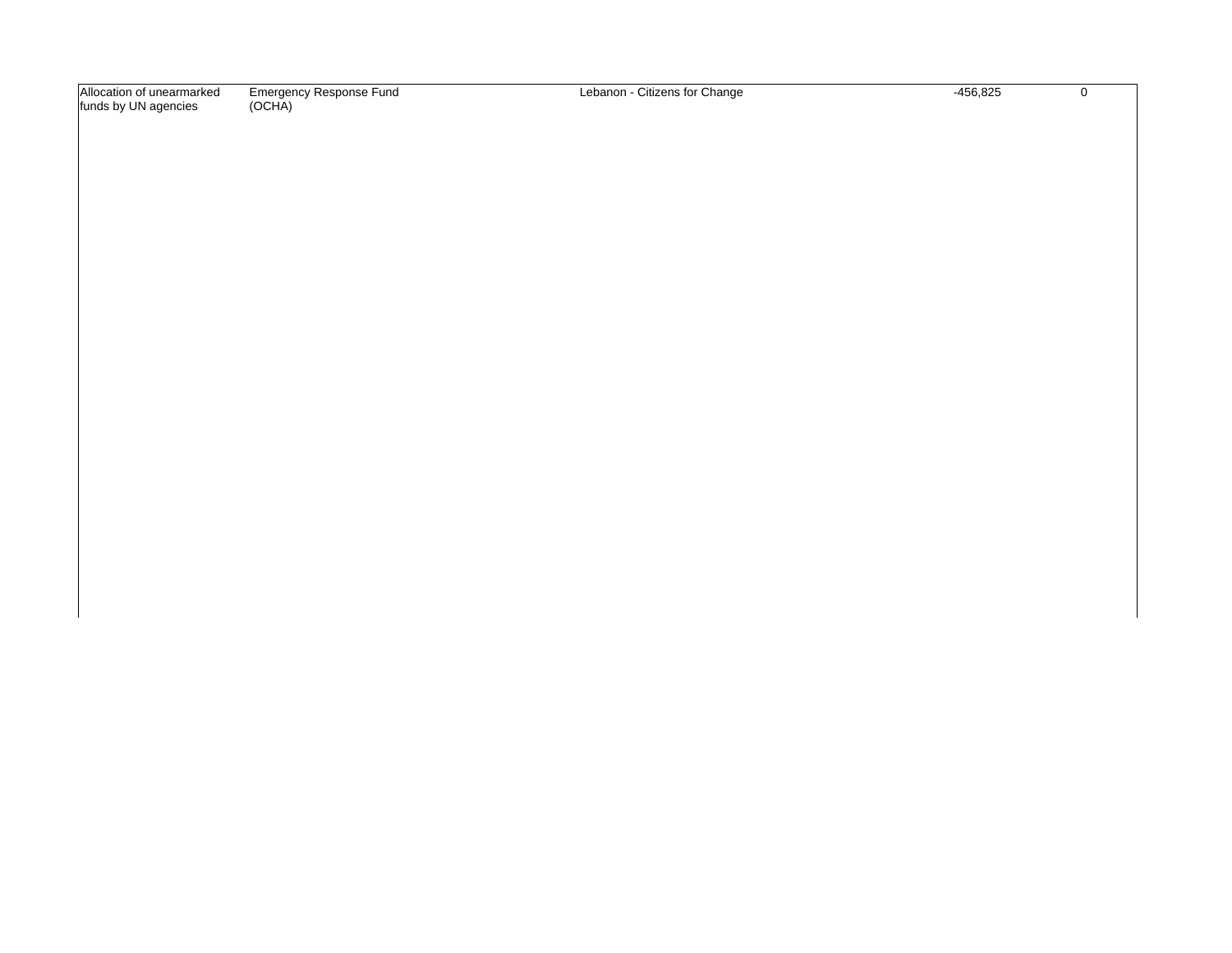| Allocation of unearmarked | Emergency Response Fund | Lebanon - Social Stability and       | -309.966 |  |
|---------------------------|-------------------------|--------------------------------------|----------|--|
| funds by UN agencies      | (OCHA)                  | conflict Resolution through Art,     |          |  |
|                           |                         | Culture and Activism in marginalized |          |  |
|                           |                         | areas.                               |          |  |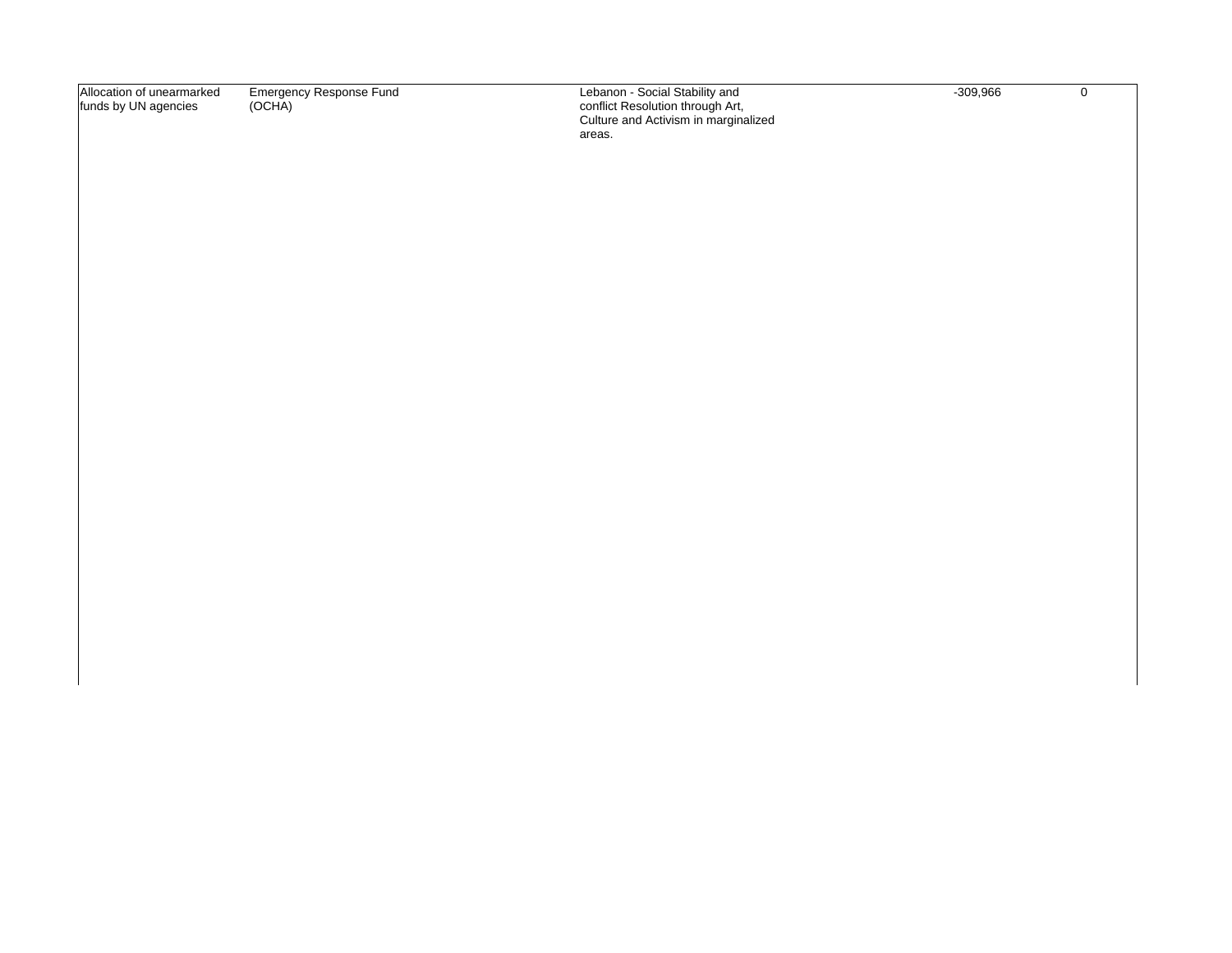| Allocation of unearmarked<br>funds by UN agencies | <b>Emergency Response Fund</b><br>(OCHA) | Lebanon - Improving Access to<br>Equitable Energy and Reducing<br>Wastage in Machta Hammoud                                                                                                                                                                      | $-1,018,668$ | $\boldsymbol{0}$ |
|---------------------------------------------------|------------------------------------------|------------------------------------------------------------------------------------------------------------------------------------------------------------------------------------------------------------------------------------------------------------------|--------------|------------------|
| Allocation of unearmarked<br>funds by UN agencies | <b>Emergency Response Fund</b><br>(OCHA) | Jordan - Free referral to access to<br>lifesaving, secondary and tertiary<br>care along with access to<br>emergency obstetric, neonatal and<br>child care provided through<br>payment, logistic and other support<br>of referrals to MoH and other<br>facilities | $-399,933$   | $\pmb{0}$        |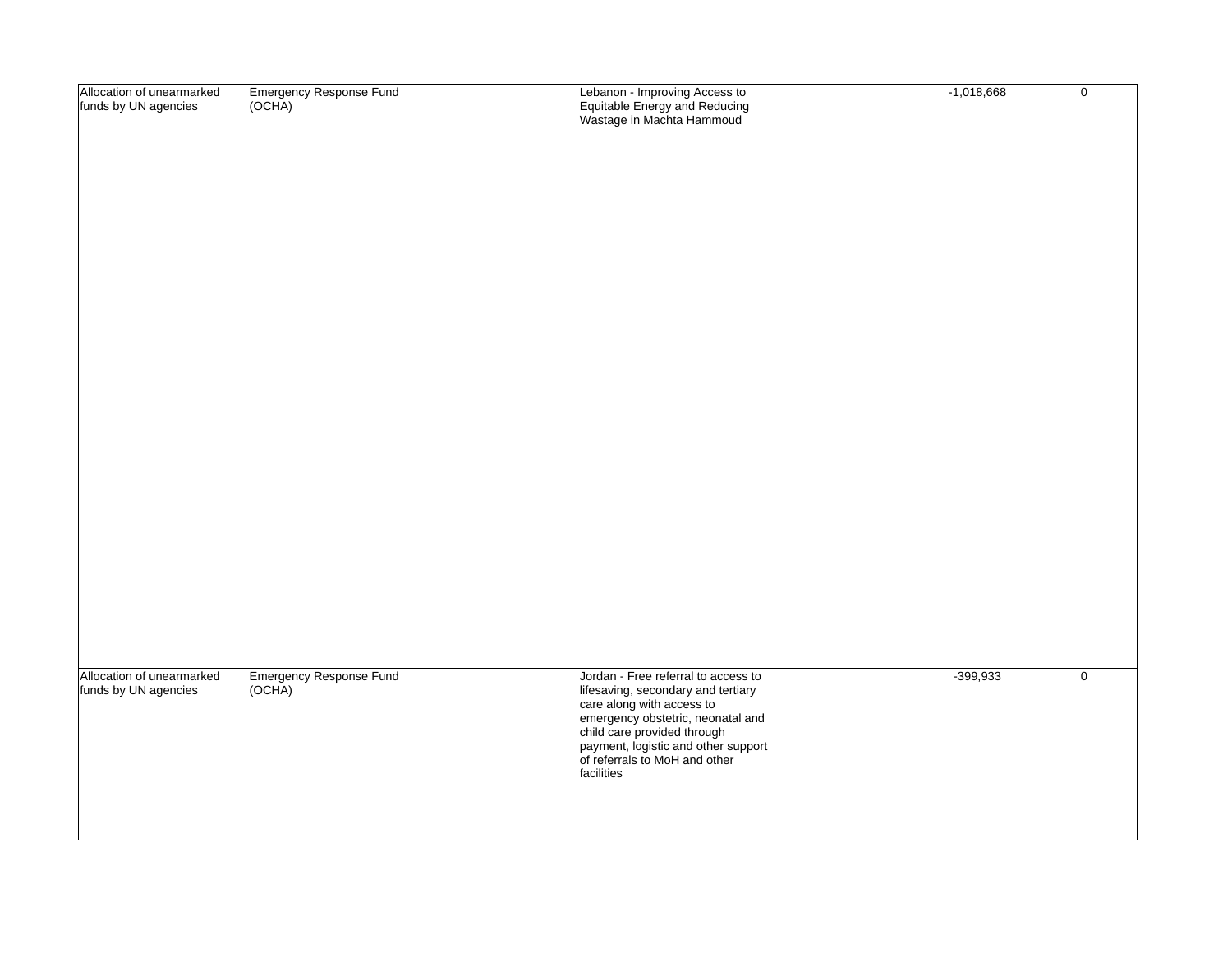| Allocation of unearmarked<br>funds by UN agencies | <b>Emergency Response Fund</b><br>(OCHA) | Jordan - Protection of conflict<br>affected IDPs, host communities and<br>returnees through Risk Education<br>(RE) and basic contamination<br>assessment inside Syria (Protection)                        | $-256,254$ | $\mathbf 0$ |
|---------------------------------------------------|------------------------------------------|-----------------------------------------------------------------------------------------------------------------------------------------------------------------------------------------------------------|------------|-------------|
| Allocation of unearmarked<br>funds by UN agencies | <b>Emergency Response Fund</b><br>(OCHA) | Jordan - Strengthening life-saving<br>and preventative nutrition services<br>for vulnerable groups in Dael,<br>Muzaireb and Zaizoun in Dara'a<br>(Nutrition)                                              | $-178,811$ | 0           |
| Allocation of unearmarked<br>funds by UN agencies | <b>Emergency Response Fund</b><br>(OCHA) | Jordan - Providing support to<br>facilities in Rural Damascus to<br>address critical gaps in medical care<br>for chronic disease through the<br>provision of medication and dialysis<br>supplies (Health) | $-376,364$ | 0           |
| Allocation of unearmarked<br>funds by UN agencies | <b>Emergency Response Fund</b><br>(OCHA) | Lebanon - Strengthening Resilience<br>Among Vulnerable Children in Mt.<br>Lebanon & Saida                                                                                                                 | $-249,319$ | $\mathbf 0$ |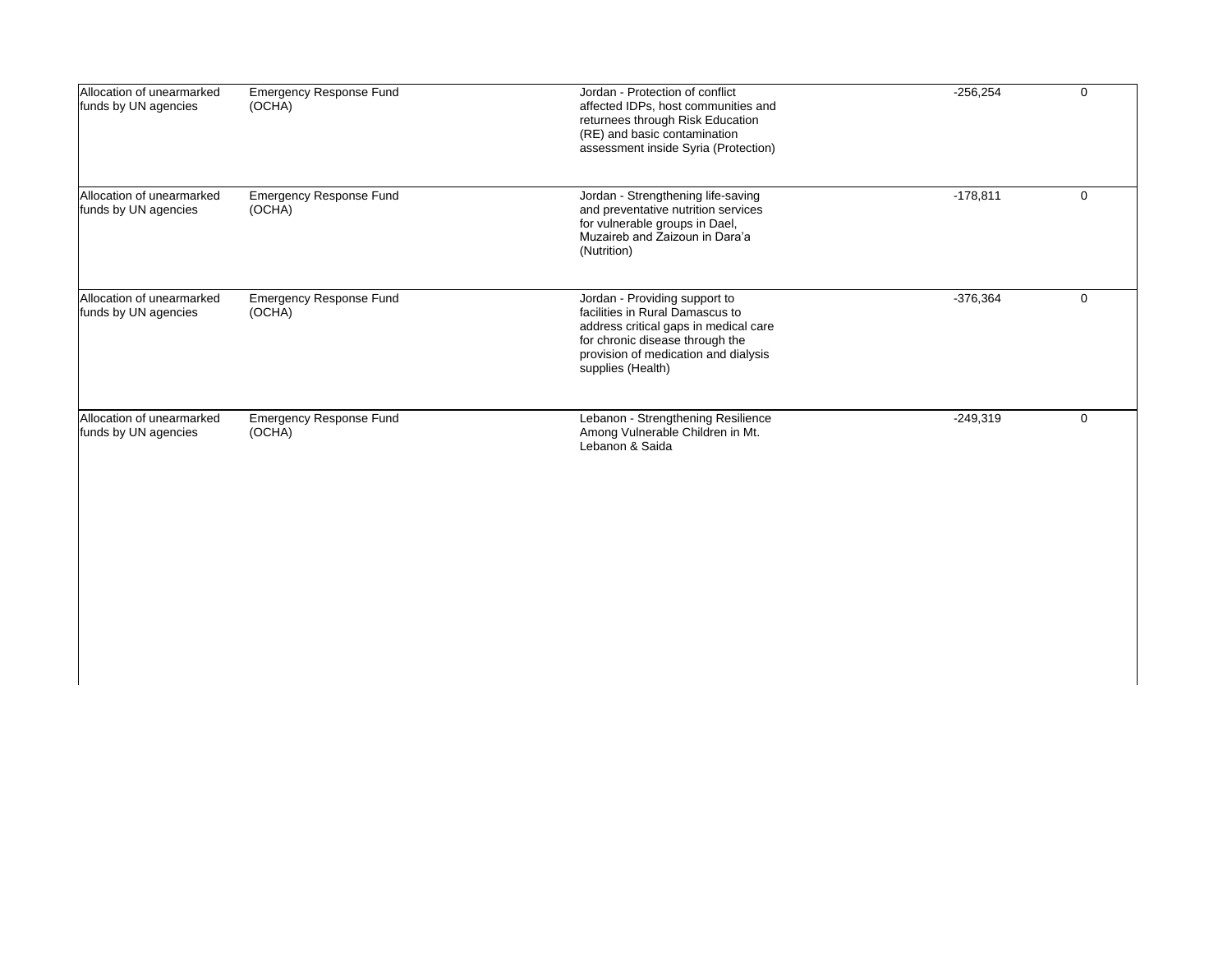| Allocation of unearmarked<br>funds by UN agencies | <b>Emergency Response Fund</b><br>(OCHA) | Lebanon - Strengthening Palestinian<br>Refugees from Syria (PRS)<br>Women's Own Strategies for<br>Protection                                                           | $-326,304$ | $\mathbf 0$ |
|---------------------------------------------------|------------------------------------------|------------------------------------------------------------------------------------------------------------------------------------------------------------------------|------------|-------------|
| Allocation of unearmarked<br>funds by UN agencies | <b>Emergency Response Fund</b><br>(OCHA) | Lebanon - Emergency Clearance of<br>Landmines and Explosive Remnants<br>of War in support of Host and<br>Refugee Communities in Bekaa<br>Area                          | $-291,099$ | $\mathbf 0$ |
| Allocation of unearmarked<br>funds by UN agencies | <b>Emergency Response Fund</b><br>(OCHA) | Lebanon - Bringing Adequate<br>Sanitation Infrastructure in Zgharta<br>and Mejdlaya                                                                                    | $-238,539$ | $\mathbf 0$ |
| Allocation of unearmarked<br>funds by UN agencies | <b>Emergency Response Fund</b><br>(OCHA) | Lebanon - Vector Control in Akkar<br>Syrian informal settlements and<br>Lebanese municipalities                                                                        | $-132,970$ | $\mathbf 0$ |
| Allocation of unearmarked<br>funds by UN agencies | <b>Emergency Response Fund</b><br>(OCHA) | Lebanon - LGBTIQ protection and<br>empowerment                                                                                                                         | $-117,094$ | $\mathbf 0$ |
| Allocation of unearmarked<br>funds by UN agencies | <b>Emergency Response Fund</b><br>(OCHA) | Lebanon - Strengthening a<br>sustainable and innovative social<br>solidarity network in Lebanon for<br>most economically vulnerable Syrian<br>and Lebanese populations | $-210,930$ | $\mathbf 0$ |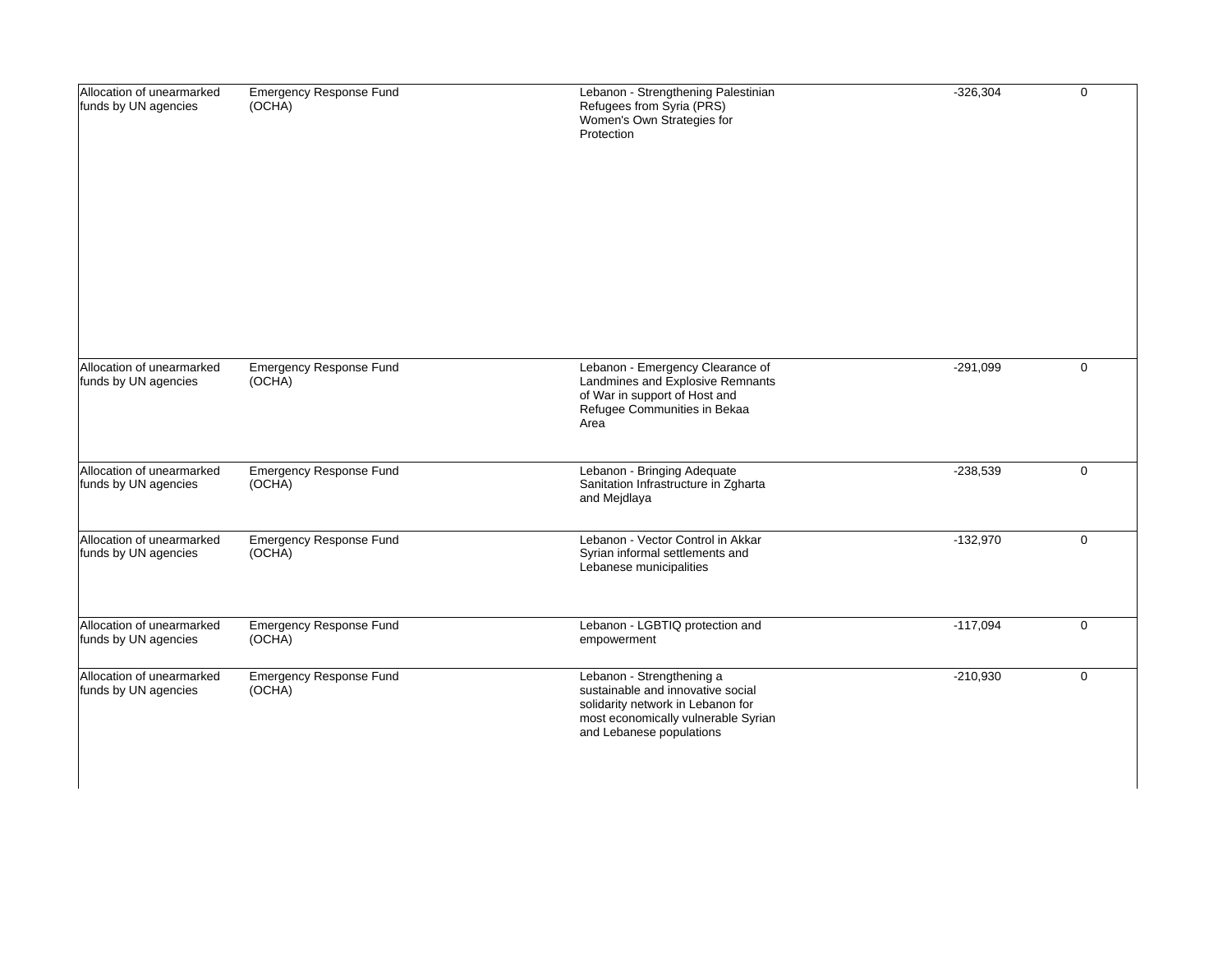| Allocation of unearmarked<br>funds by UN agencies | <b>Emergency Response Fund</b><br>(OCHA) | Lebanon - Strengthening a<br>sustainable and innovative social<br>solidarity network in Lebanon for<br>most economically vulnerable Syrian<br>and Lebanese populations | $-52,733$    | $\Omega$    |
|---------------------------------------------------|------------------------------------------|------------------------------------------------------------------------------------------------------------------------------------------------------------------------|--------------|-------------|
| Allocation of unearmarked<br>funds by UN agencies | <b>Emergency Response Fund</b><br>(OCHA) | Lebanon - Urgent Complementary<br>WASH project in Tripoli, North<br>Lebanon Most Vulnerable<br>Neighbourhoods                                                          | $-199,710$   | $\mathbf 0$ |
| Allocation of unearmarked<br>funds by UN agencies | <b>Emergency Response Fund</b><br>(OCHA) | Lebanon - Urgent Complementary<br>WASH project in Tripoli, North<br>Lebanon Most Vulnerable<br>Neighbourhoods                                                          | $-49.927$    | $\Omega$    |
| Allocation of unearmarked<br>funds by UN agencies | <b>Emergency Response Fund</b><br>(OCHA) | Lebanon - Developing MSMEs to<br>expand their businesses and<br>increasing job creation                                                                                | $-239,994$   | $\mathbf 0$ |
| Allocation of unearmarked<br>funds by UN agencies | World Food Programme                     | Activities NOT COVERED by 3RP                                                                                                                                          | $-9,189,516$ | $\Omega$    |
| Allocation of unearmarked<br>funds by UN agencies | <b>Emergency Response Fund</b><br>(OCHA) | The Healthy Community Clinic HCC                                                                                                                                       | $-226,388$   | $\Omega$    |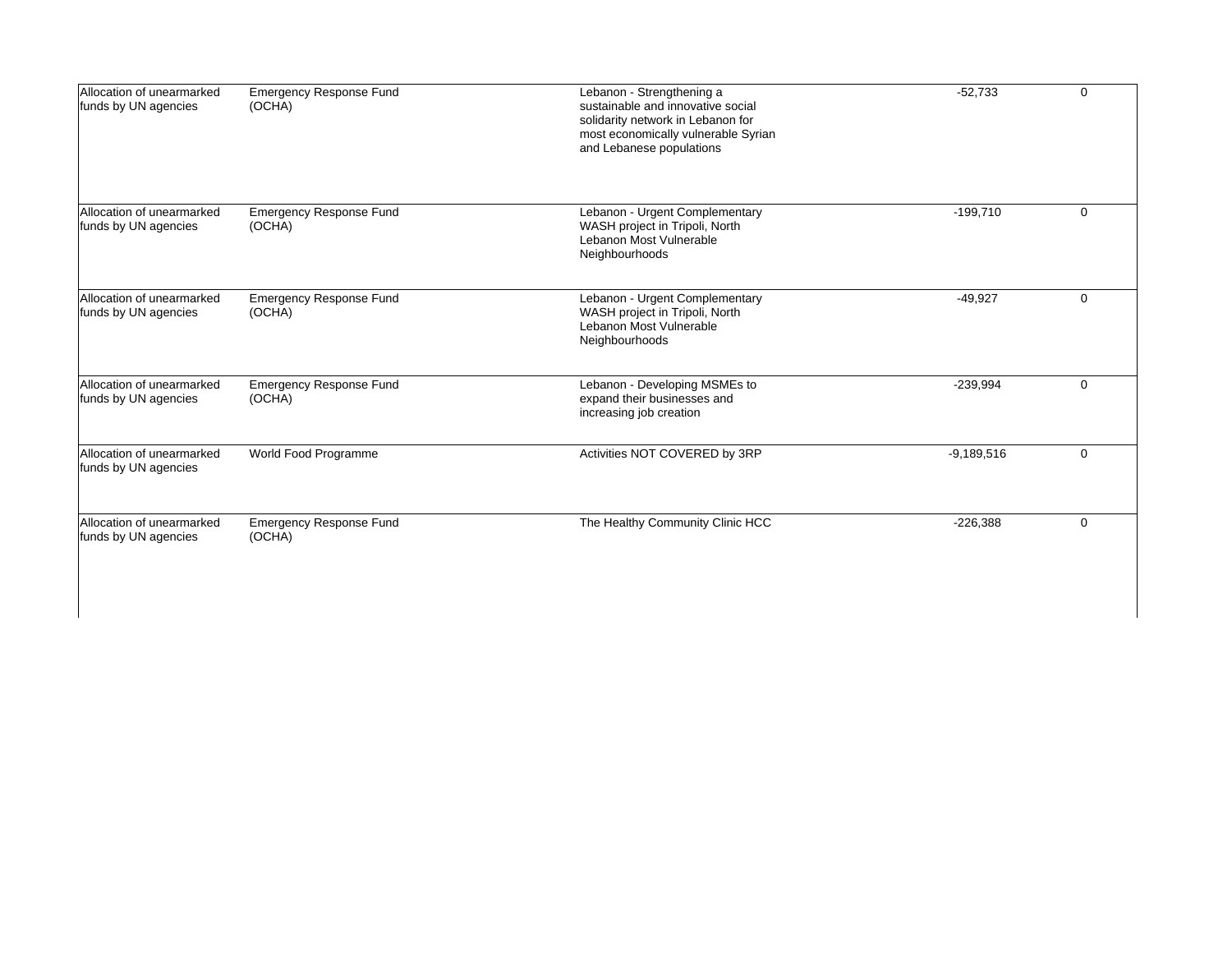| Allocation of unearmarked<br>funds by UN agencies | <b>Emergency Response Fund</b><br>(OCHA) | Providing support to facilities in<br>Rural Damascus to address critical<br>gaps in the provision of medications<br>by procuring and distributing<br>medication for chronic diseases and<br>Conducting Surveys of needs in<br>remote areas of Rural Damascus<br>and Dar'aa and Quneitra. | $-298,140$   | $\mathbf 0$ |
|---------------------------------------------------|------------------------------------------|------------------------------------------------------------------------------------------------------------------------------------------------------------------------------------------------------------------------------------------------------------------------------------------|--------------|-------------|
| Allocation of unearmarked<br>funds by UN agencies | <b>Emergency Response Fund</b><br>(OCHA) | The Provision of 1 round of Polio<br>vaccination to the children under the<br>age of 5 years in Dar'a and<br>Qunaitra, providing the refresher<br>training to the vaccination teams,<br>and supporting the independent<br>monitoring for 2 rounds of<br>vaccination                      | $-172,374$   | $\mathbf 0$ |
| Allocation of unearmarked<br>funds by UN agencies | <b>Emergency Response Fund</b><br>(OCHA) | Procurement, transportation and<br>distribution of NFI kits for IDPs<br>affected by the humanitarian crisis in<br>Northern Syria                                                                                                                                                         | $-1,499,478$ | $\mathbf 0$ |
| Allocation of unearmarked<br>funds by UN agencies | <b>Emergency Response Fund</b><br>(OCHA) | Restoring Essential Access to<br>Trauma Care (REACT) for Idleb City                                                                                                                                                                                                                      | $-697,889$   | $\mathbf 0$ |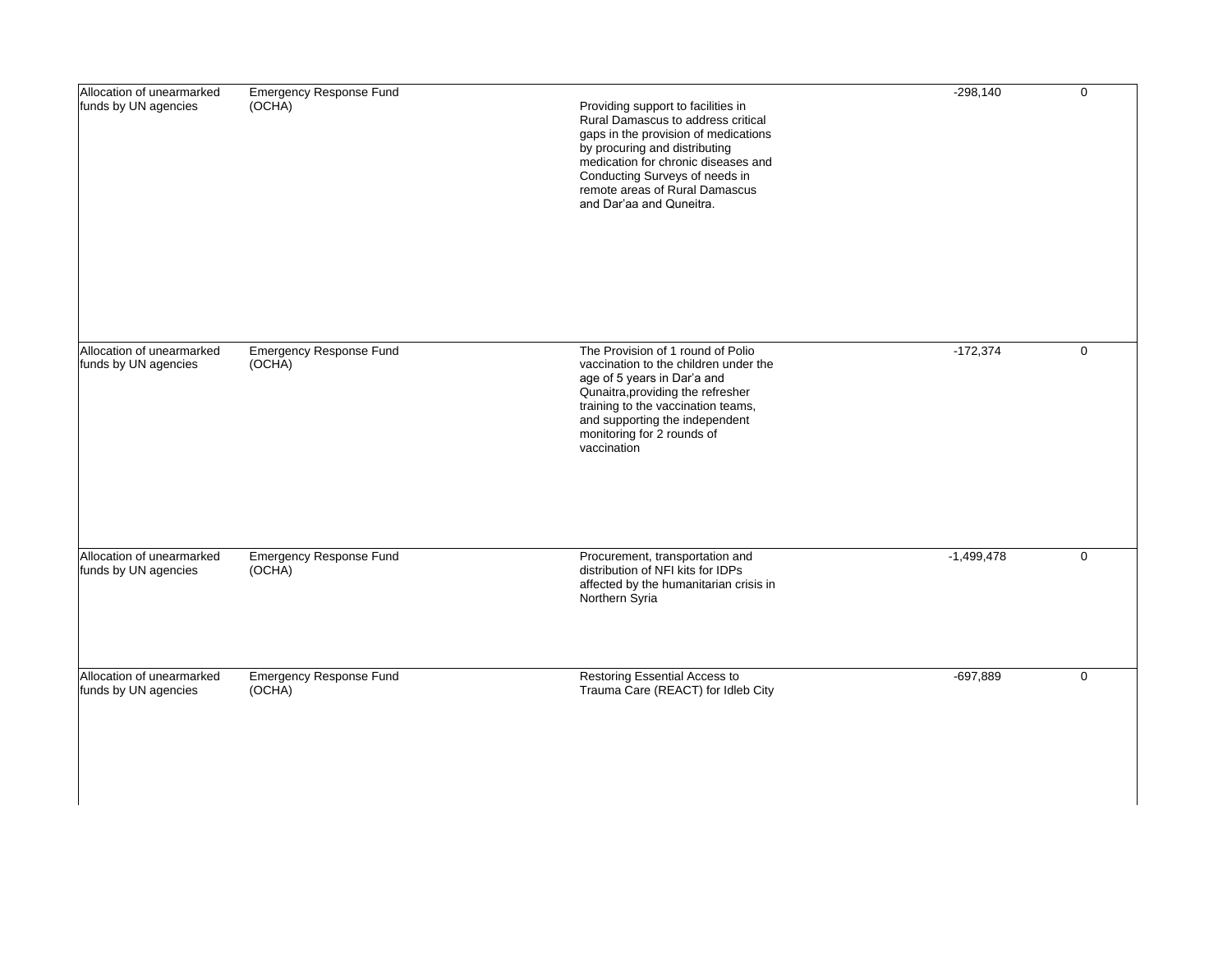| Allocation of unearmarked<br>funds by UN agencies | <b>Emergency Response Fund</b><br>(OCHA) | Providing Mine Risk Education to<br>12.932 children in 21 schools of<br>Idleb Governorate in order to reduce<br>the impact of explosive hazards |            | $-137.227$  |  |
|---------------------------------------------------|------------------------------------------|-------------------------------------------------------------------------------------------------------------------------------------------------|------------|-------------|--|
|                                                   |                                          |                                                                                                                                                 |            |             |  |
|                                                   |                                          |                                                                                                                                                 | Sub Total: | -20,437,004 |  |

## *Carry Over*

| 8,310,359 |  |
|-----------|--|
|           |  |
|           |  |
| 8,310,359 |  |
|           |  |

**Response Plan Total: 2,707,412,407 1,000,000**

## *Reallocations*

*The following table includes all re-allocations from pooled funds and allocation of agencies' unearmarked funds to specific projects.*

| Donor                                 | Organization                                        | Project               | <b>Description</b>                                                                                         | <b>Cluster</b>        | <b>Funding</b><br><b>USD</b> | <b>Outstanding</b><br><b>Pledges USD</b> |
|---------------------------------------|-----------------------------------------------------|-----------------------|------------------------------------------------------------------------------------------------------------|-----------------------|------------------------------|------------------------------------------|
|                                       |                                                     |                       |                                                                                                            |                       |                              |                                          |
| <b>Emergency Response Fund (OCHA)</b> |                                                     |                       |                                                                                                            |                       |                              |                                          |
| Emergency Response Fund<br>(OCHA)     | Agency for Technical<br>Cooperation and Development | SRRP-16/MS/91653/6458 | Enhancing food security in Dar'a<br>through the rehabilitation of public<br>bakeries                       | Multi-sector refugees | 386,418                      |                                          |
| Emergency Response Fund<br>(OCHA)     | International Catholic Migration<br>Commission      | SRRP-16/MS/91665/5161 | Improved Access to Adequate<br>Shelter for Vulnerable Syrian<br>Refugees and Host Communities in<br>Jordan | Multi-sector refugees | 400,000                      |                                          |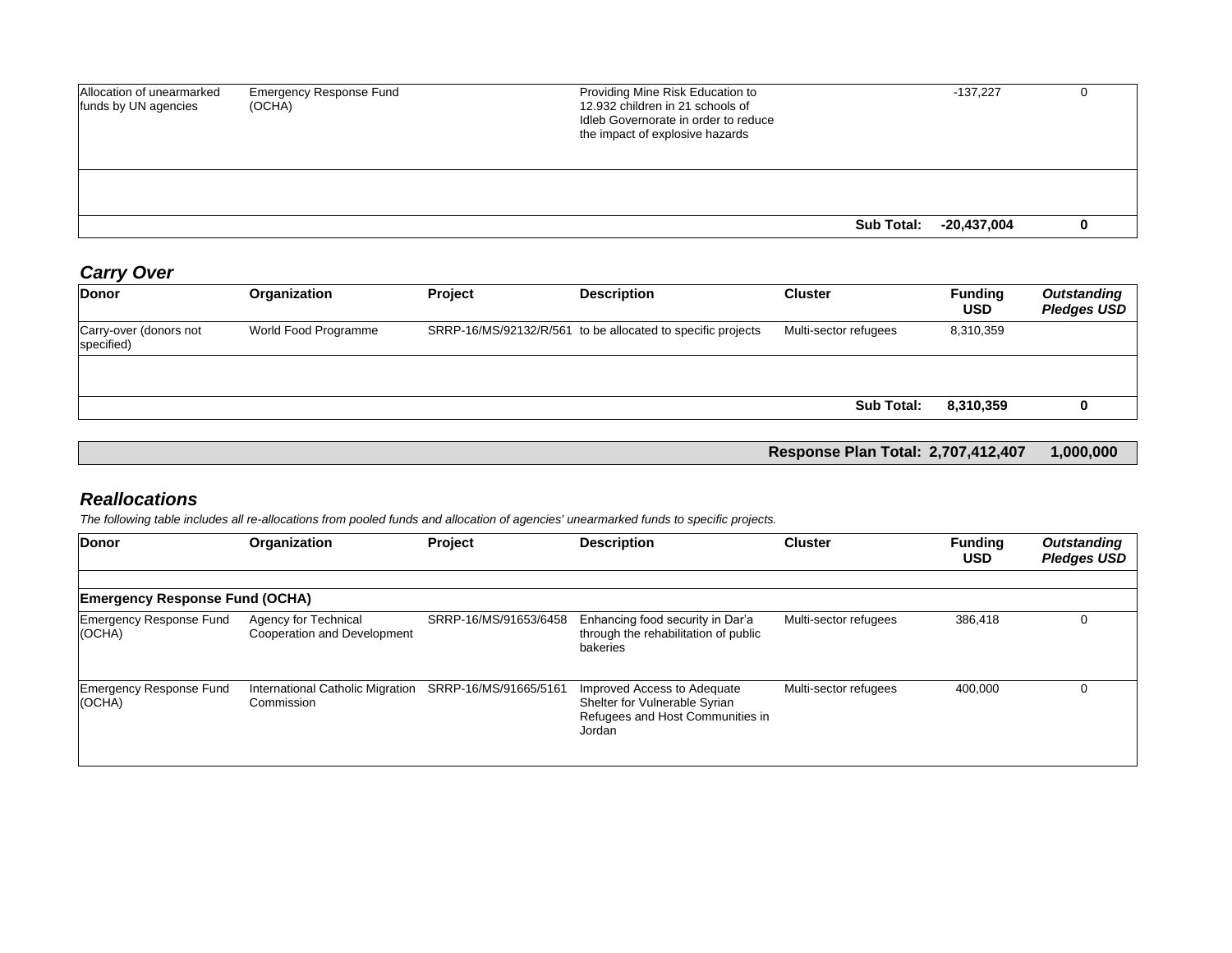| Emergency Response Fund<br>(OCHA) | Jordan Health Aid Society | SRRP-16/MS/91674/<br>13236 | Supporting the provision of quality<br>and equitable access life saving,<br>Secondary and tertiary healthcare<br>services for Syrian refugee Girls,<br>Boys, Women and Men in camps<br>and urban and vulnerable<br>Jordanians. | Multi-sector refugees | 399,950   | $\Omega$    |
|-----------------------------------|---------------------------|----------------------------|--------------------------------------------------------------------------------------------------------------------------------------------------------------------------------------------------------------------------------|-----------------------|-----------|-------------|
| Emergency Response Fund<br>(OCHA) | Jordan Health Aid Society | SRRP-16/MS/91674/<br>13236 | Supporting detection and response<br>to diarrheal diseases (cholera) and<br>setting up a diagnostic system for<br>the diagnosis of most prevalent<br>communicable diseases in southern<br>Syria                                | Multi-sector refugees | 317,711   | $\mathbf 0$ |
| Emergency Response Fund<br>(OCHA) | <b>MEDAIR</b>             | SRRP-16/MS/91677/5095      | Reducing vulnerability of Syrian<br>refugees and vulnerable host<br>communities in Jordan through cash<br>assistance                                                                                                           | Multi-sector refugees | 400,000   | $\mathbf 0$ |
| Emergency Response Fund<br>(OCHA) | Norwegian Refugee Council | SRRP-16/MS/91684/5834      | Improved Access to Shelter and<br>Basic Rights for Vulnerable Syrian<br>Refugees in Jordan.                                                                                                                                    | Multi-sector refugees | 400,000   | $\mathbf 0$ |
| Emergency Response Fund<br>(OCHA) | Norwegian Refugee Council | SRRP-16/MS/91684/5834      | Provide regular cash assistance to<br>vulnerable populations in Mafraq<br>Governorate                                                                                                                                          | Multi-sector refugees | 400,000   | $\mathbf 0$ |
| Emergency Response Fund<br>(OCHA) | Action Contre la Faim     | SRRP-16/MS/95193           | Providing improved access to<br>essential goods and services for<br>highly vulnerable populations in hard<br>to reach areas                                                                                                    | Multi-sector refugees | 999,988   | $\Omega$    |
| Emergency Response Fund<br>(OCHA) | Action Contre la Faim     | SRRP-16/MS/95193           | WASH Service improvement: Smart<br>distribution metering and greywater<br>management in ITSs                                                                                                                                   | Multi-sector refugees | 250,023   | $\mathbf 0$ |
| Emergency Response Fund<br>(OCHA) | Norwegian Refugee Council | SRRP-16/MS/95223           | Provision of Cash Assistance to<br>Vulnerable Refugees from Syria and<br><b>Affected Communities</b>                                                                                                                           | Multi-sector refugees | 1,000,000 | $\mathbf 0$ |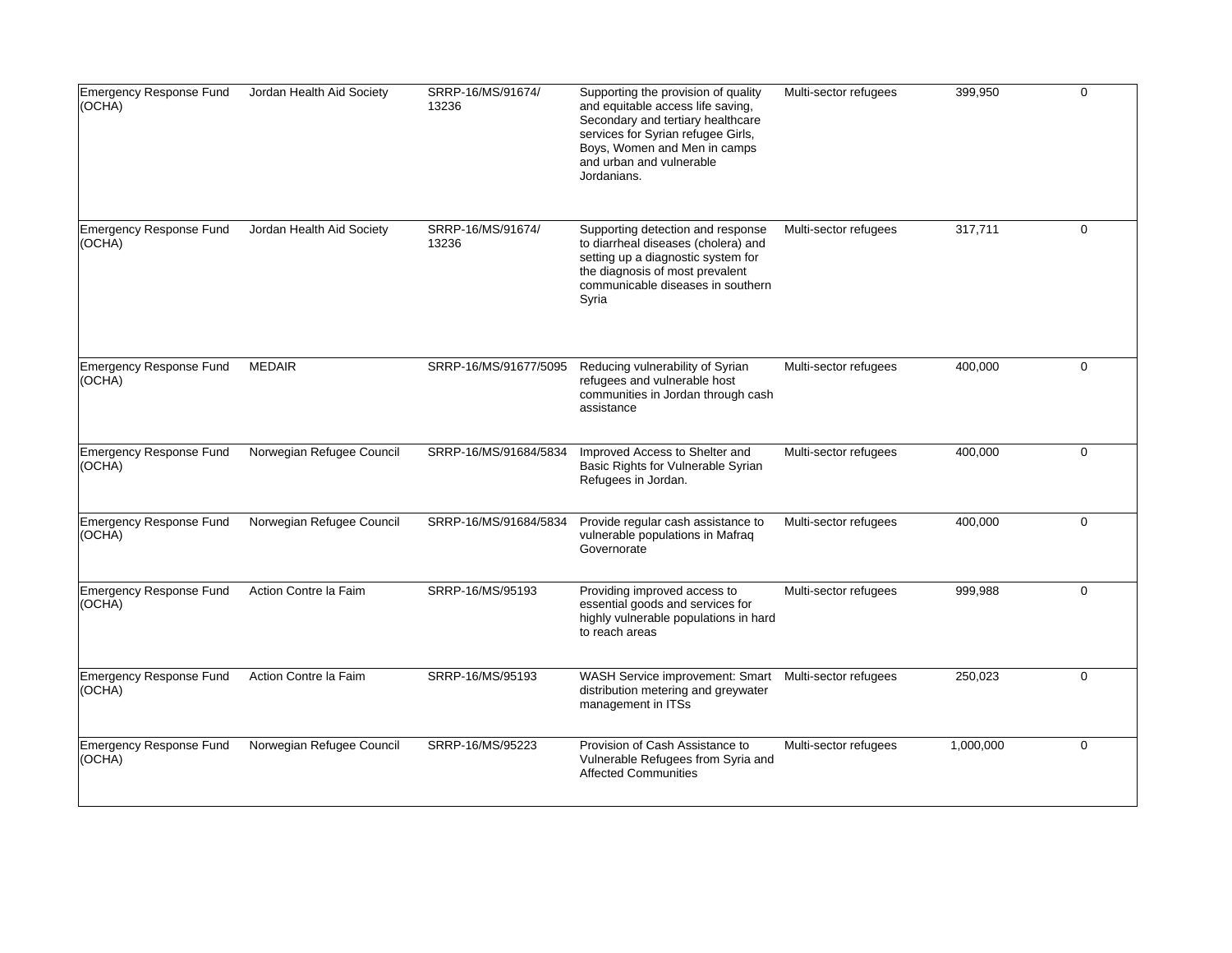| Emergency Response Fund<br>(OCHA)<br>Emergency Response Fund | <b>International Rescue</b><br>Committee<br><b>MEDAIR</b> | SRRP-16/MS/95215<br>SRRP-16/MS/91677/5095 | Lebanon - Syria 3RP -<br>Strengthening Protection and<br>Empowerment of Women and Girls<br>through Comprehensive Community-<br>Based GBV Prevention and<br>Response<br>Reducing vulnerability of Syrian | Multi-sector refugees<br>Multi-sector refugees | 480,679<br>399,864 | $\mathsf{O}\xspace$<br>$\mathsf{O}\xspace$ |
|--------------------------------------------------------------|-----------------------------------------------------------|-------------------------------------------|---------------------------------------------------------------------------------------------------------------------------------------------------------------------------------------------------------|------------------------------------------------|--------------------|--------------------------------------------|
| (OCHA)                                                       |                                                           |                                           | refugees and vulnerable host<br>community households in Jordan<br>through emergency winter cash<br>assistance                                                                                           |                                                |                    |                                            |
| Emergency Response Fund<br>(OCHA)                            | Norwegian Refugee Council                                 | SRRP-16/MS/91684/5834                     | Winterization NFI Assistance for<br>Vulnerable Affected Populations in<br>Southern Syria                                                                                                                | Multi-sector refugees                          | 399,999            | $\mathbf 0$                                |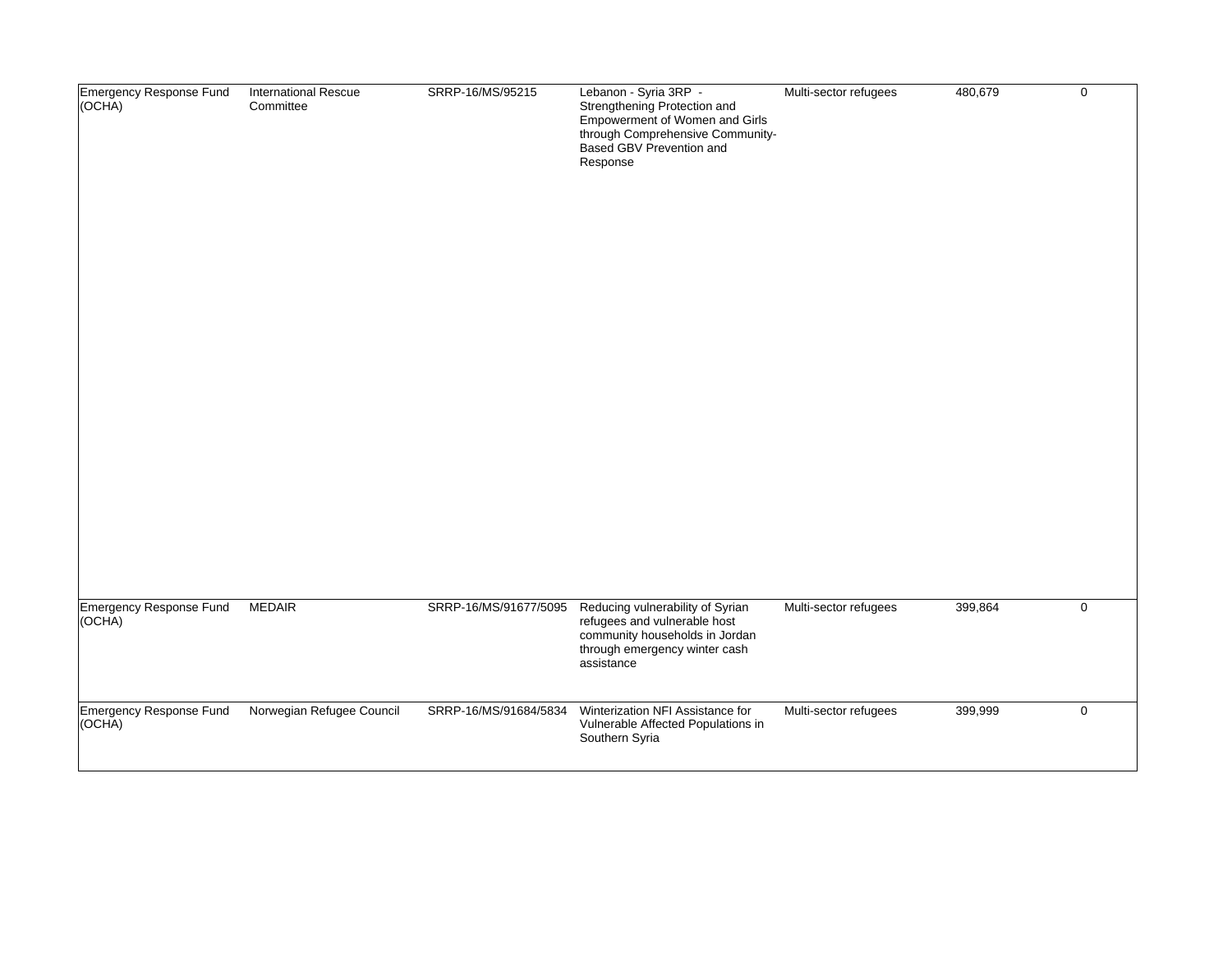| Emergency Response Fund<br>(OCHA)        | <b>Relief International</b>                                          | SRRP-16/MS/91690/6971      | Addressing urgent winterization<br>needs of newly displaced Syrian<br>IDPs in Informal Tented Settlements<br>and collective shelters in Quneitra<br>Governorate                                         | Multi-sector refugees | 399,733 | $\mathbf 0$ |
|------------------------------------------|----------------------------------------------------------------------|----------------------------|---------------------------------------------------------------------------------------------------------------------------------------------------------------------------------------------------------|-----------------------|---------|-------------|
| Emergency Response Fund<br>(OCHA)        | <b>CARE</b> International                                            | SRRP-16/MS/91657/5645      | Protecting the dignity of Syrian<br>refugees in Azrag camp:<br>Winterization Support/ Enhance<br>access to social protection in camp.                                                                   | Multi-sector refugees | 400,000 | 0           |
| Emergency Response Fund<br>(OCHA)        | Agency for Technical<br><b>Cooperation and Development</b>           | SRRP-16/MS/91653/6458      | Provision of tailored cash assistance Multi-sector refugees<br>to meet the winterisation needs of<br>4900 vulnerable individuals (Syrian<br>refugees and Jordanians) in the<br>Mafraq Governorate (NFI) |                       | 399,994 | $\mathbf 0$ |
| Emergency Response Fund<br>(OCHA)        | Agency for Technical<br>Cooperation and Development                  | SRRP-16/MS/91653/6458      | Improving WASH facilities and<br>hygiene practices for refugees in<br>Villages 2 and 5 in Azrag camp<br>(WASH)                                                                                          | Multi-sector refugees | 380,109 | $\mathbf 0$ |
| <b>Emergency Response Fund</b><br>(OCHA) | Association for the<br>Advancement of Democratic<br>Rights-Legal Aid | SRRP-16/MS/91655/<br>15863 | Accessing My Rights - Helping<br>vulnerable Syrian and host<br>community women and girls and<br>female SGBV survivors access<br>justice through legal awareness<br>raising and assistance (Protection)  | Multi-sector refugees | 349,999 | $\mathbf 0$ |
| <b>Emergency Response Fund</b><br>(OCHA) | Danish Refugee Council                                               | SRRP-16/MS/91660/5181      | Increasing the capacity of Syrian<br>refugees in Azraq camp to meet their<br>basic needs and access protection<br>services                                                                              | Multi-sector refugees | 399,927 | $\mathbf 0$ |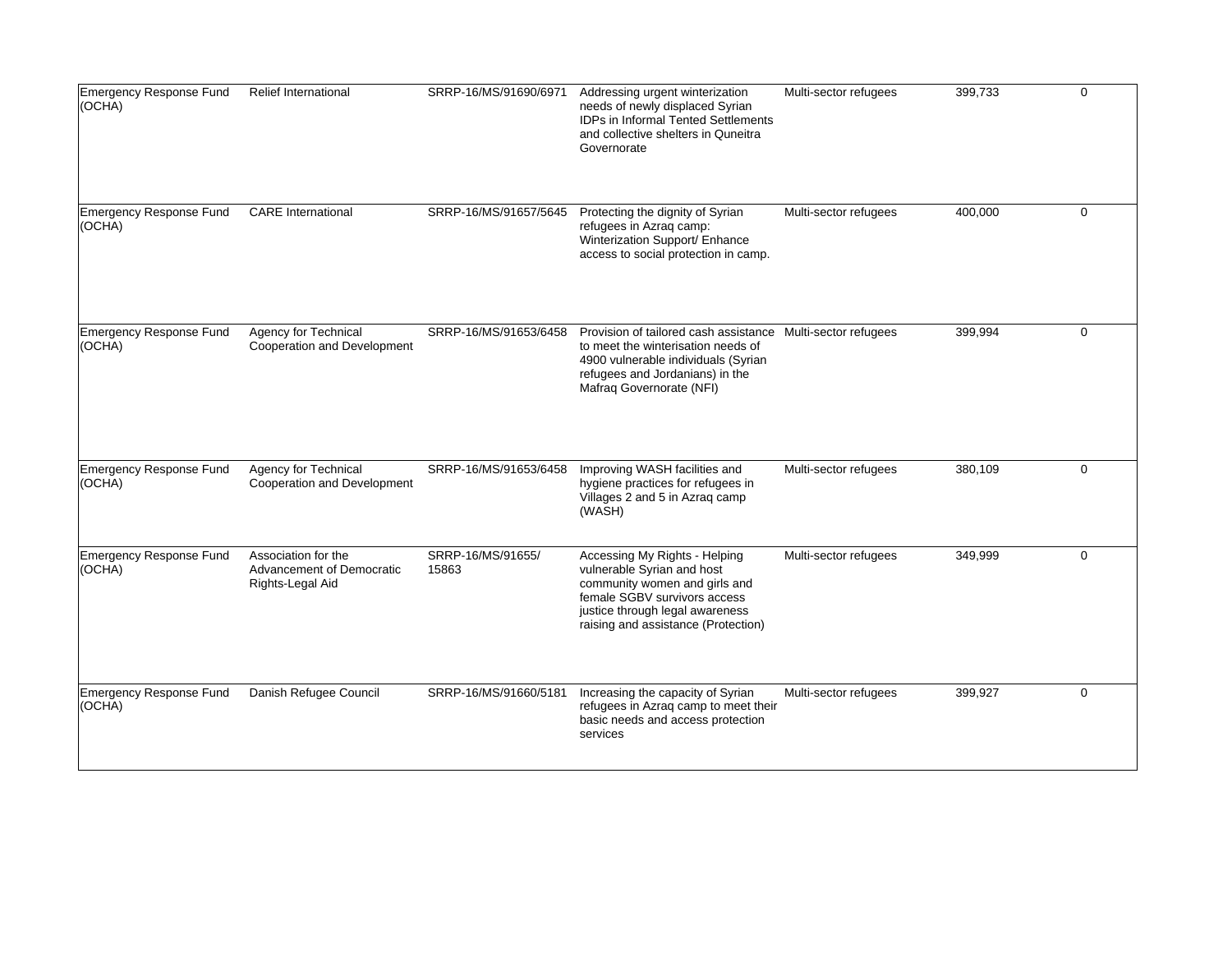| Emergency Response Fund<br>(OCHA) | <b>INTERSOS Humanitarian Aid</b><br>Organization | SRRP-16/MS/91672/5660 | Winterization intervention in support    Multi-sector refugees<br>of vulnerable Syrian and Jordanian<br>households living in urban and rural<br>areas in Irbid, Amman, Karak, and<br>Ma'an Governorates |                       | 399,976 | $\mathsf 0$ |
|-----------------------------------|--------------------------------------------------|-----------------------|---------------------------------------------------------------------------------------------------------------------------------------------------------------------------------------------------------|-----------------------|---------|-------------|
| Emergency Response Fund<br>(OCHĂ) | World Relief                                     |                       | SRRP-16/MS/91708/5926 Winterisation & Shelter Assistance                                                                                                                                                | Multi-sector refugees | 299,063 | $\mathbf 0$ |
| Emergency Response Fund<br>(OCHA) | Search for Common Ground                         | SRRP-16/MS/95231      | Lebanon - Syria 3RP - Establishing<br>dialogue and local conflict response<br>mechanisms in Lebanon                                                                                                     | Multi-sector refugees | 730,845 | $\mathbf 0$ |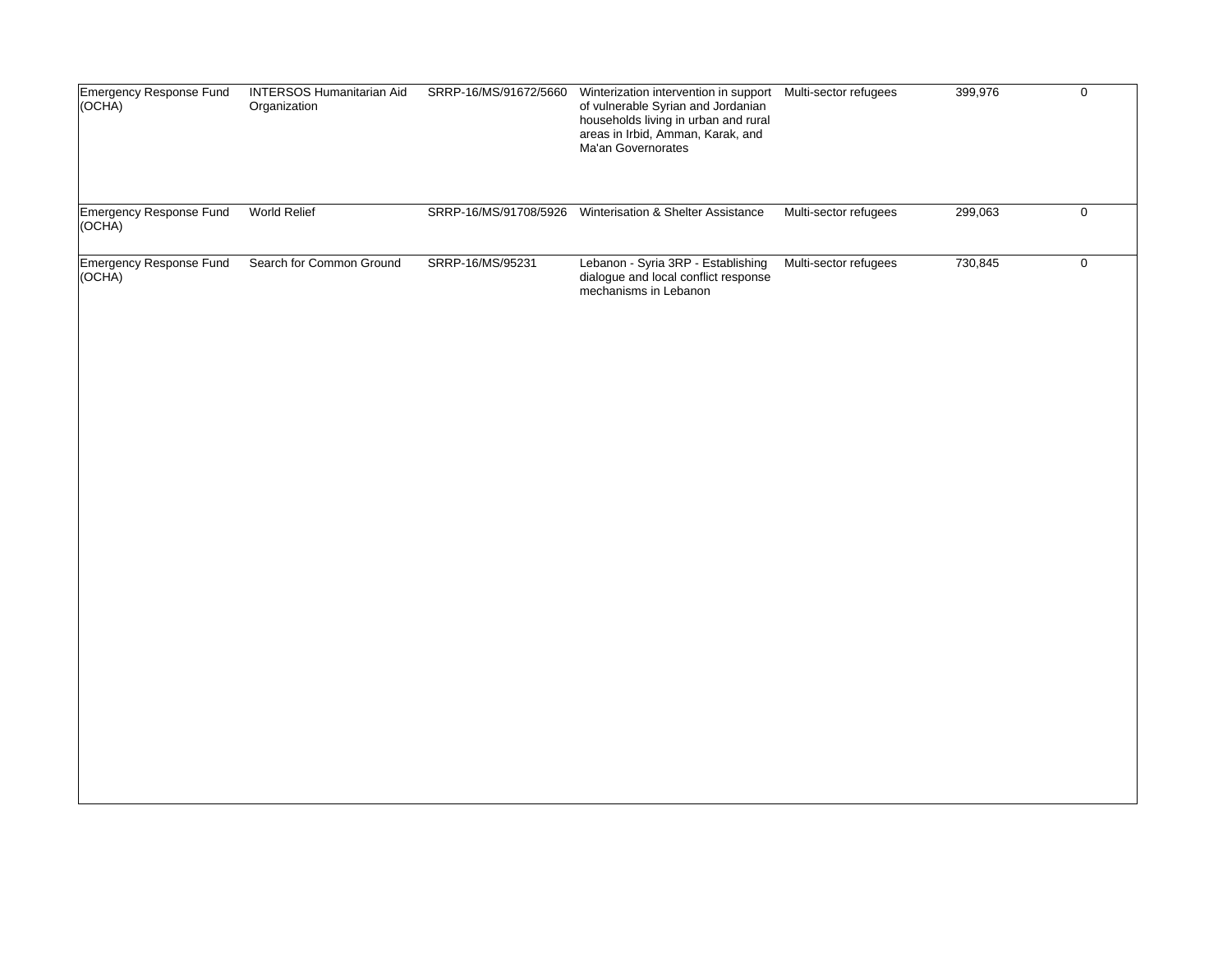|  | Emergency Response Fund<br>(OCHA) | Comitato Internationale per lo<br>Sviluppo dei Popoli | SRRP-16/MS/95203 | Lebanon - Syria 3RP - Improving<br>access to safe drinking water in<br>Southern Lebanon and improvement<br>of sanitation conditions for Syrian<br>Refugees with reduced<br>environmental impact in Marj El<br>Khokh IS in Marjaayoun Area | Multi-sector refugees | 1,120,210 | $\mathbf 0$ |
|--|-----------------------------------|-------------------------------------------------------|------------------|-------------------------------------------------------------------------------------------------------------------------------------------------------------------------------------------------------------------------------------------|-----------------------|-----------|-------------|
|--|-----------------------------------|-------------------------------------------------------|------------------|-------------------------------------------------------------------------------------------------------------------------------------------------------------------------------------------------------------------------------------------|-----------------------|-----------|-------------|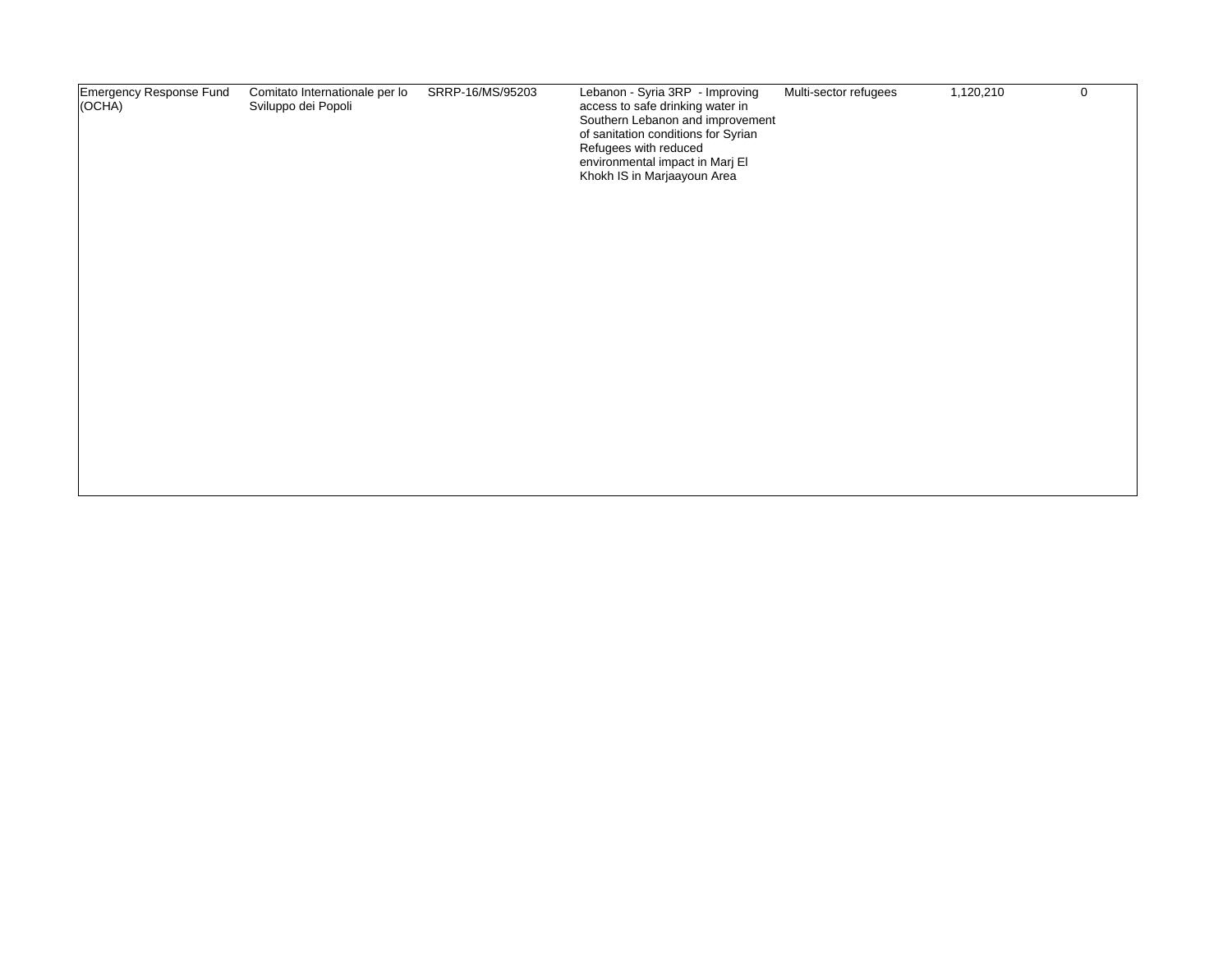| Emergency Response Fund<br>(OCHA)<br>Emergency Response Fund<br>(OCHA) | United Nations Relief and<br>Works Agency for Palestine<br>Refugees in the Near East<br>Action Contre la Faim | SRRP-16/MS/95242<br>SRRP-16/MS/91652/5186 | Lebanon - Syria 3RP - Supporting<br>independence for Palestine refugees<br>with special needs through provision<br>of assistive devices<br>Lifesaving regular cash assistance to Multi-sector refugees | Multi-sector refugees | 385,549<br>400,000 | $\mathbf 0$<br>$\mathbf 0$ |
|------------------------------------------------------------------------|---------------------------------------------------------------------------------------------------------------|-------------------------------------------|--------------------------------------------------------------------------------------------------------------------------------------------------------------------------------------------------------|-----------------------|--------------------|----------------------------|
|                                                                        |                                                                                                               |                                           | highly vulnerable Syrian refugees<br>and host communities in Irbid<br>Governorate                                                                                                                      |                       |                    |                            |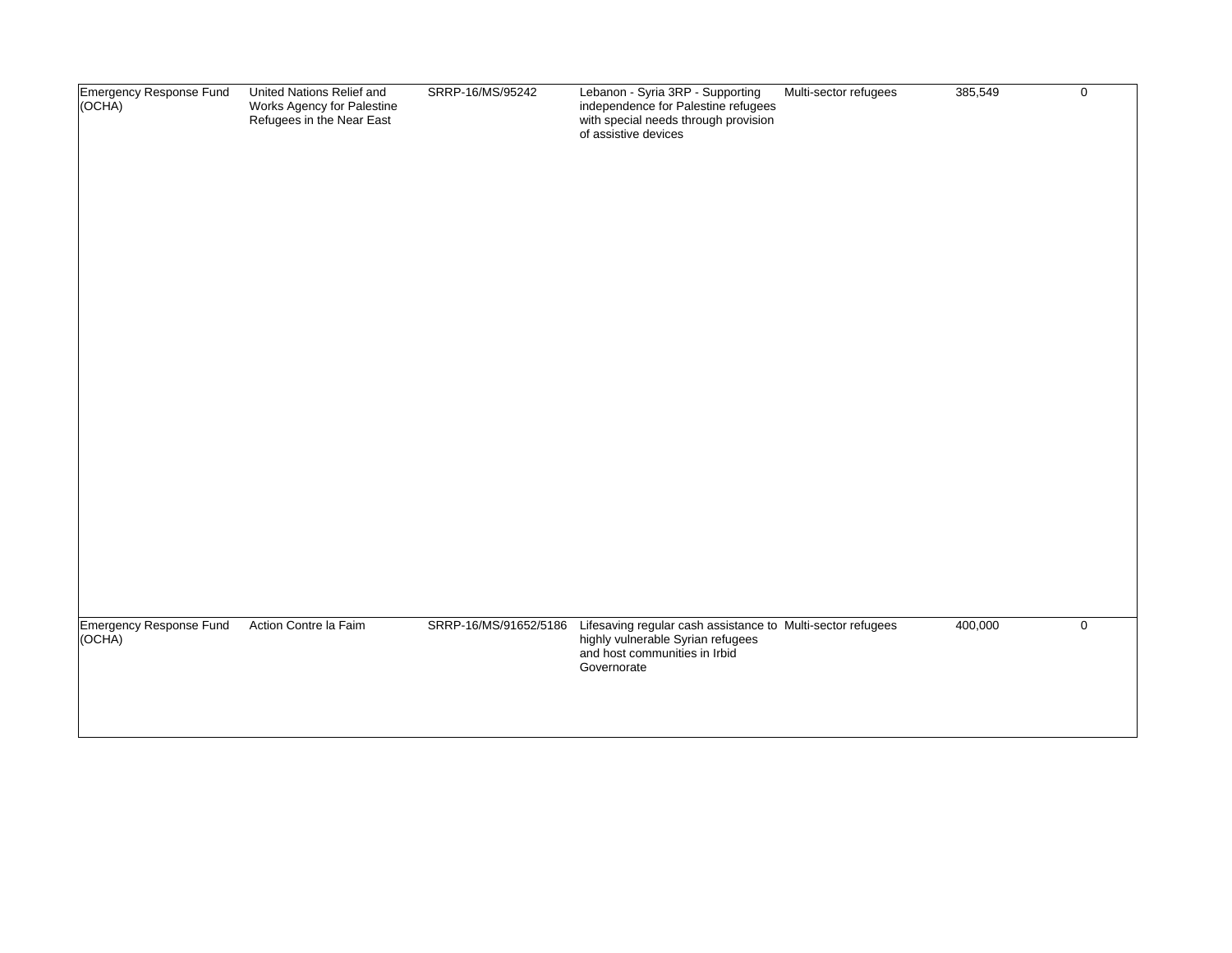| Emergency Response Fund<br>(OCHA) | Fundacion Promocion Social de SRRP-16/MS/91663/<br>la Cultura | 16106                      | TO IMPROVE THE LIVING<br><b>CONDITIONS AND INCLUSION OF</b><br>SYRIAN REFUGEES AND MOST<br>VULNERABLE JORDANIANS WITH<br><b>DISABILITIES IN MAFRAQ</b><br>GOVERNORATE, ZA'ATARI AND<br>AZRAQ REFUGEE CAMPS. | Multi-sector refugees | 381,112   | $\mathbf 0$ |
|-----------------------------------|---------------------------------------------------------------|----------------------------|-------------------------------------------------------------------------------------------------------------------------------------------------------------------------------------------------------------|-----------------------|-----------|-------------|
| Emergency Response Fund<br>(OCHA) | <b>INTERSOS Humanitarian Aid</b><br>Organization              | SRRP-16/MS/91672/5660      | Cash for rent assistance to<br>vulnerable Syrian and Jordanian<br>households living in urban and rural<br>areas in Irbid, Karak, and Ma'an<br>Governorates                                                  | Multi-sector refugees | 399,645   | $\mathbf 0$ |
| Emergency Response Fund<br>(OCHA) | <b>Medical Aid for Palestinians</b>                           | SRRP-16/MS/95220           | Lebanon - Syria 3RP - Life-saving<br>advanced care for Palestinian<br>refugees from Lebanon and from<br>Syria                                                                                               | Multi-sector refugees | 248,774   | $\Omega$    |
| Emergency Response Fund<br>(OCHA) | <b>Relief International</b>                                   | SRRP-16/MS/95229           | Lebanon - Syria 3RP - Cash<br>Assistance for Severely and Highly<br>Vulnerable Households (CASH)                                                                                                            | Multi-sector refugees | 1,000,000 | $\mathbf 0$ |
| Emergency Response Fund<br>(OCHA) | Première Urgence - Aide<br>Médicale Internationale            | SRRP-16/MS/91687/<br>14879 | Provision of unconditional cash<br>assistance to extremely vulnerable<br>households in Jordan to help them<br>meet basic needs and prevent<br>negative coping strategies.                                   | Multi-sector refugees | 400,000   | $\mathbf 0$ |
| Emergency Response Fund<br>(OCHA) | Caritas Lebanon Migrants<br>Center                            | SRRP-16/MS/95202           | Lebanon - Syria 3RP - Basic<br>Assistance for vulnerable Lebanese                                                                                                                                           | Multi-sector refugees | 1,171,517 | $\mathbf 0$ |
| Emergency Response Fund<br>(OCHA) | <b>International Rescue</b><br>Committee                      | SRRP-16/MS/95215           | Strengthening Protection and<br><b>Empowerment of Women and Girls</b><br>in Tripoli                                                                                                                         | Multi-sector refugees | 150,000   | $\Omega$    |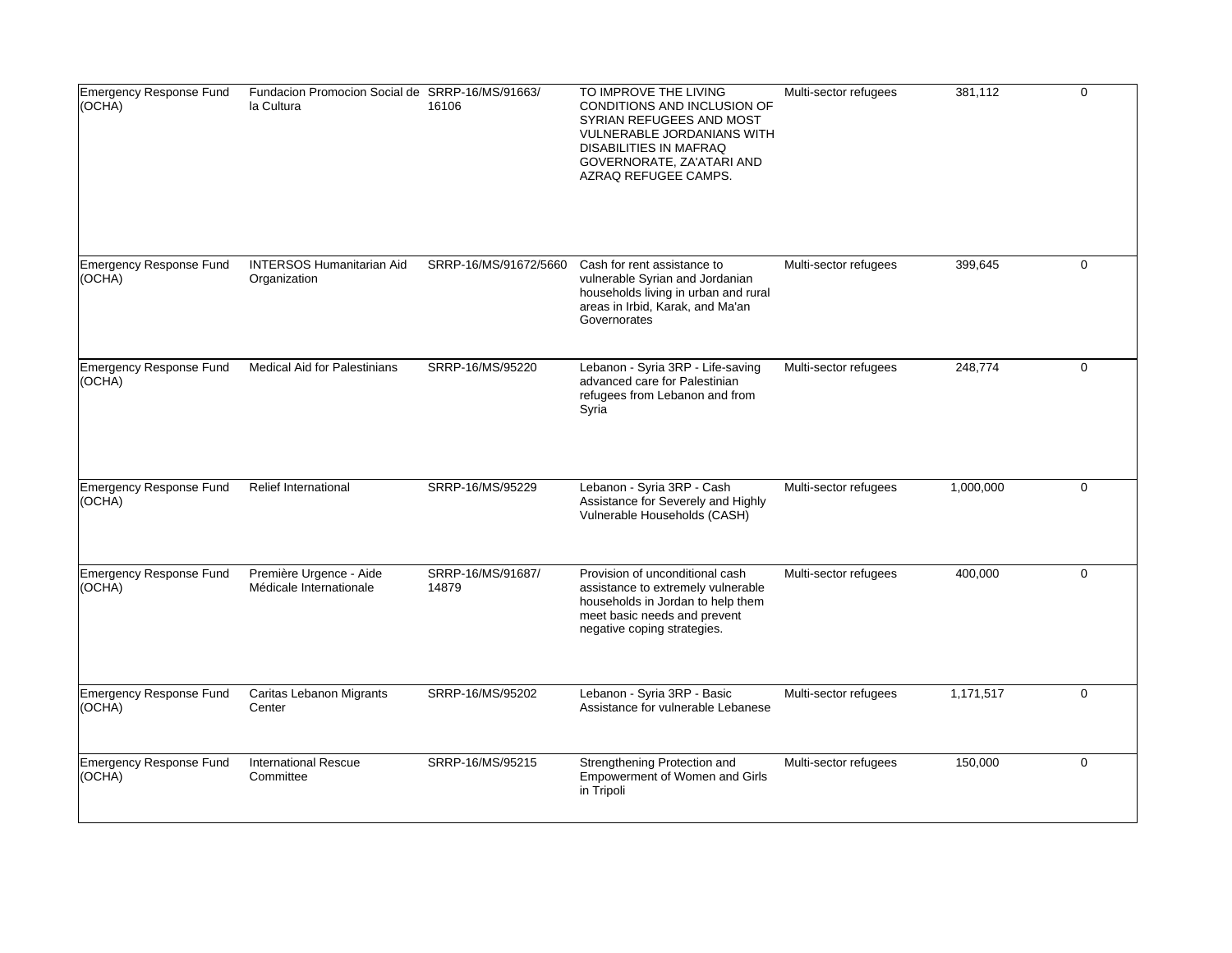| Emergency Response Fund<br>(OCHA) | Première Urgence - Aide<br>Médicale Internationale | SRRP-16/MS/95226 | Multi-purpose cash assistance for<br>poor vulnerable Lebanese<br>households in Beirut southern<br>suburbs                                                                              | Multi-sector refugees | 999,009   | $\mathbf 0$ |
|-----------------------------------|----------------------------------------------------|------------------|----------------------------------------------------------------------------------------------------------------------------------------------------------------------------------------|-----------------------|-----------|-------------|
| Emergency Response Fund<br>(OCHA) | <b>Relief International</b>                        | SRRP-16/MS/95229 | Lebanon - Syria 3RP - Providing<br>Holistic Health Care Support for<br>vulnerable Syrian refugees and<br>Lebanese in Beirut, Mount Lebanon<br>and North Governorates (PHCS<br>Project) | Multi-sector refugees | 1,050,000 | $\mathbf 0$ |
|                                   |                                                    |                  |                                                                                                                                                                                        |                       |           |             |
|                                   |                                                    |                  |                                                                                                                                                                                        |                       |           |             |
|                                   |                                                    |                  |                                                                                                                                                                                        |                       |           |             |
|                                   |                                                    |                  |                                                                                                                                                                                        |                       |           |             |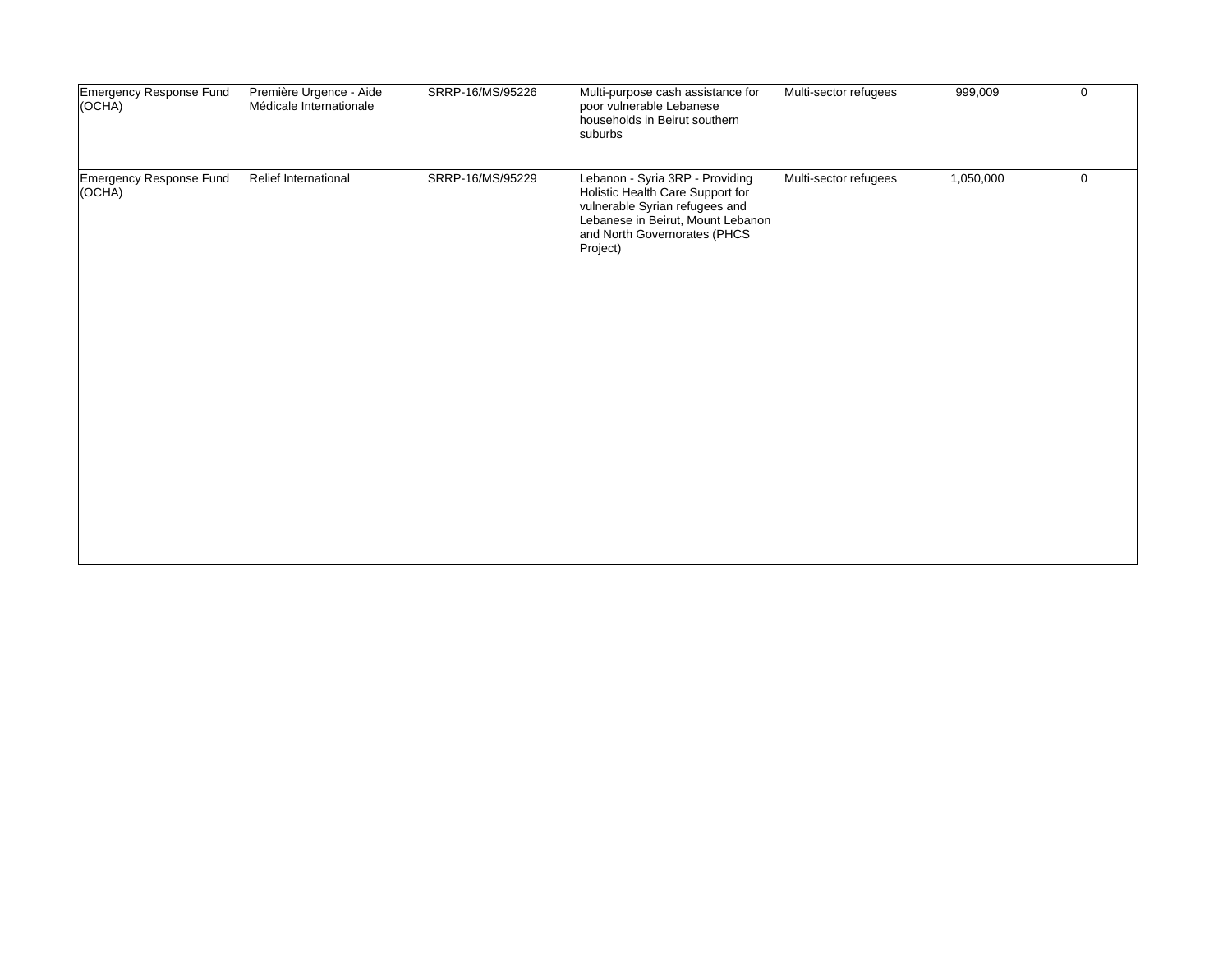| Emergency Response Fund<br>$ OCHA\rangle$ | <b>International Medical Corps</b> | SRRP-16/MS/95212 | Lebanon - Syria 3RP - Providing<br>essential primary health care<br>services to Syrian refugees and<br>other vulnerable populations<br>throughout Lebanon | Multi-sector refugees | 1,085,486 | 0 |
|-------------------------------------------|------------------------------------|------------------|-----------------------------------------------------------------------------------------------------------------------------------------------------------|-----------------------|-----------|---|
|                                           |                                    |                  |                                                                                                                                                           |                       |           |   |
|                                           |                                    |                  |                                                                                                                                                           |                       |           |   |
|                                           |                                    |                  |                                                                                                                                                           |                       |           |   |
|                                           |                                    |                  |                                                                                                                                                           |                       |           |   |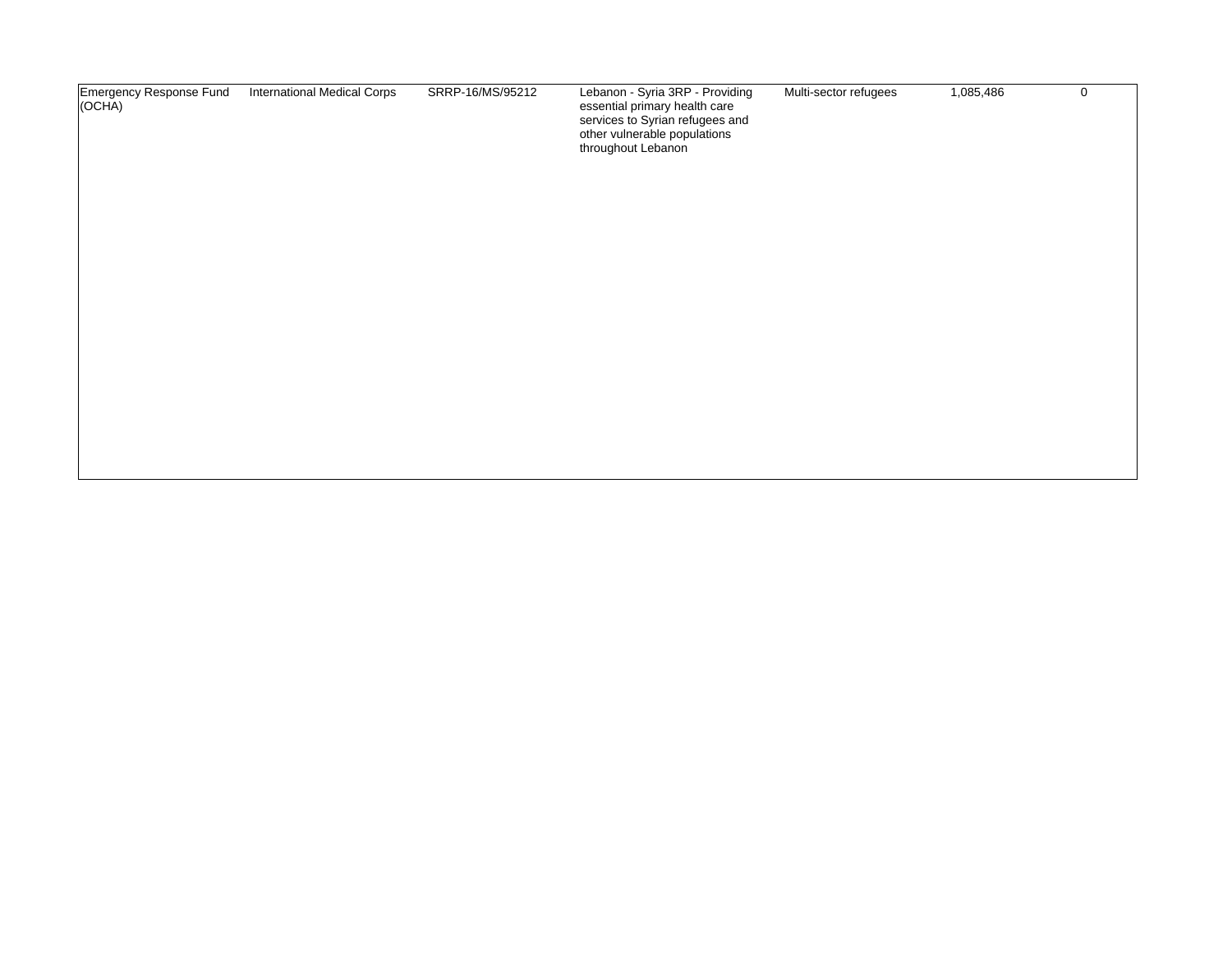| Emergency Response Fund<br>(OCHA) | International Organization for<br>Migration | SRRP-16/MS/95213 | Lebanon - Syria 3RP - Primary<br>Health Care Support for Crisis<br>Affected Communities in Lebanon | Multi-sector refugees | 231,850 | $\mathbf 0$ |
|-----------------------------------|---------------------------------------------|------------------|----------------------------------------------------------------------------------------------------|-----------------------|---------|-------------|
|                                   |                                             |                  |                                                                                                    |                       |         |             |
|                                   |                                             |                  |                                                                                                    |                       |         |             |
|                                   |                                             |                  |                                                                                                    |                       |         |             |
|                                   |                                             |                  |                                                                                                    |                       |         |             |
|                                   |                                             |                  |                                                                                                    |                       |         |             |
|                                   |                                             |                  |                                                                                                    |                       |         |             |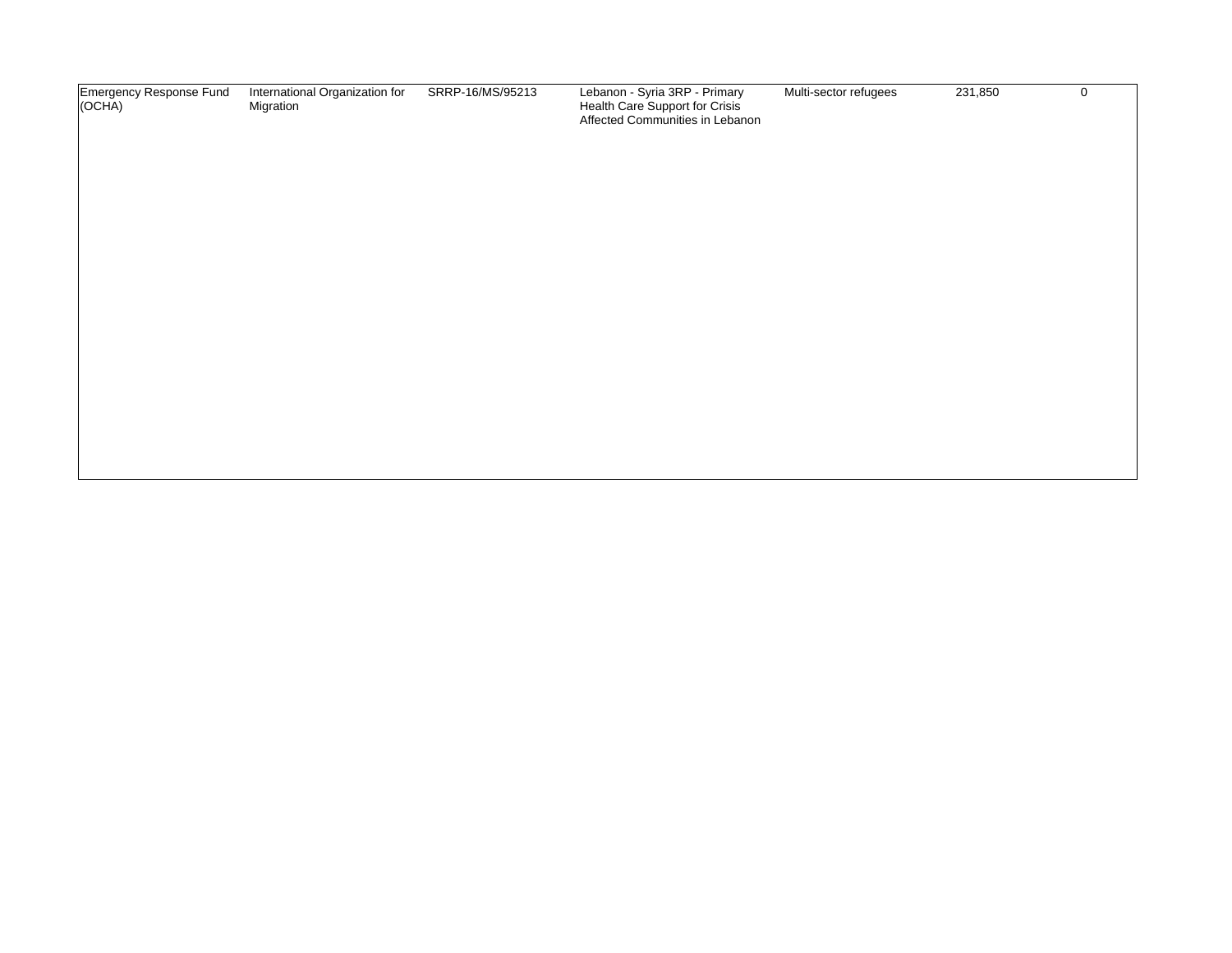| Emergency Response Fund<br>(OCHA) | Adventist Development and<br>Relief Agency | SRRP-16/MS/95194 | Lebanon - Syria 3RP - Helping<br>Hands Home Care | Multi-sector refugees | 242,331 | $\mathbf 0$ |
|-----------------------------------|--------------------------------------------|------------------|--------------------------------------------------|-----------------------|---------|-------------|
|                                   |                                            |                  |                                                  |                       |         |             |
|                                   |                                            |                  |                                                  |                       |         |             |
|                                   |                                            |                  |                                                  |                       |         |             |
|                                   |                                            |                  |                                                  |                       |         |             |
|                                   |                                            |                  |                                                  |                       |         |             |
|                                   |                                            |                  |                                                  |                       |         |             |
|                                   |                                            |                  |                                                  |                       |         |             |
|                                   |                                            |                  |                                                  |                       |         |             |
|                                   |                                            |                  |                                                  |                       |         |             |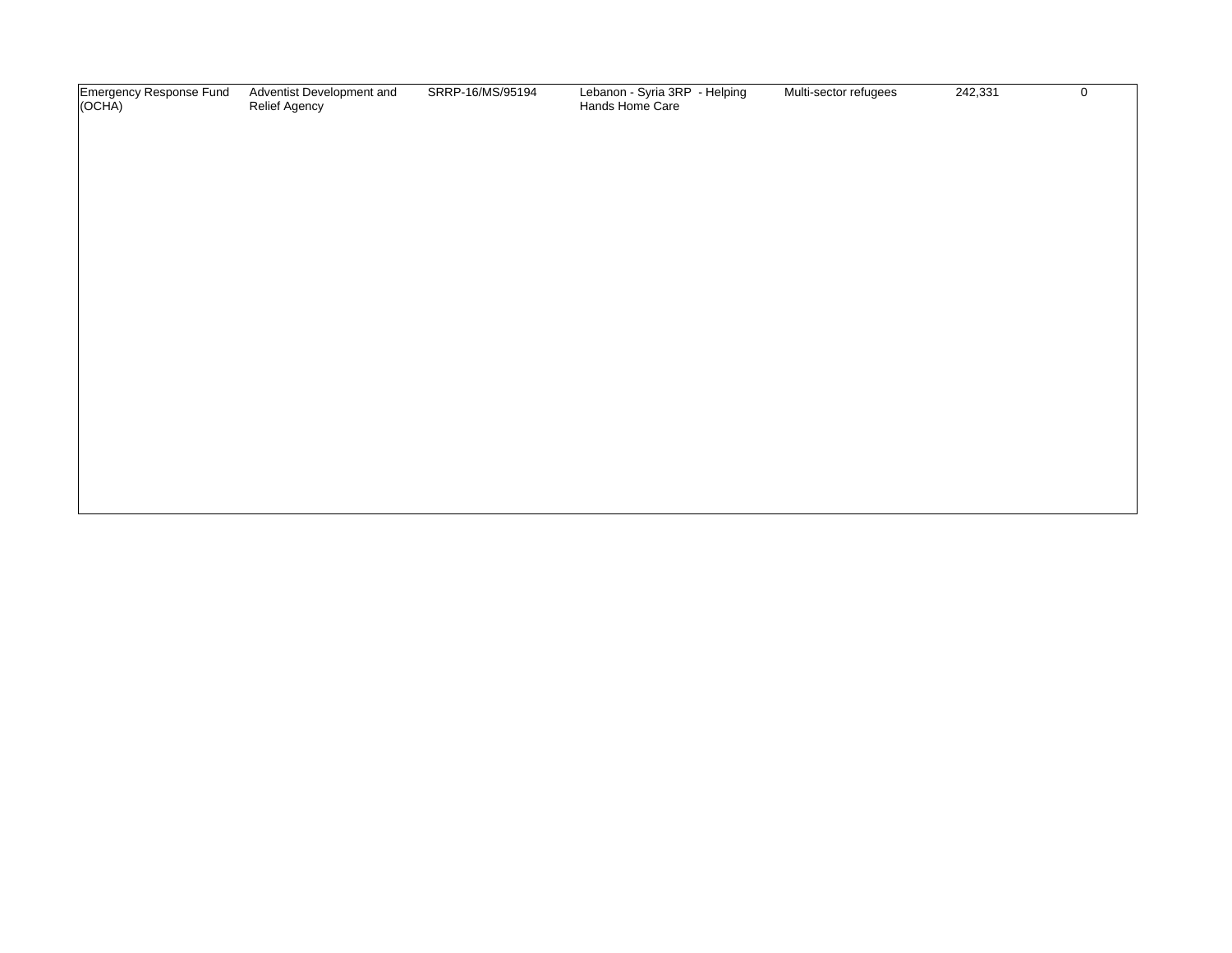| Emergency Response Fund<br>(OCHA) | Agency for Technical<br>Cooperation and Development | SRRP-16/MS/95195 | Lebanon - Syria 3RP - Increasing<br>local community involvement in solid<br>waste management to improve long<br>term municipal performance | Multi-sector refugees | 770,056 | $\mathbf 0$ |
|-----------------------------------|-----------------------------------------------------|------------------|--------------------------------------------------------------------------------------------------------------------------------------------|-----------------------|---------|-------------|
|                                   |                                                     |                  |                                                                                                                                            |                       |         |             |
|                                   |                                                     |                  |                                                                                                                                            |                       |         |             |
|                                   |                                                     |                  |                                                                                                                                            |                       |         |             |
|                                   |                                                     |                  |                                                                                                                                            |                       |         |             |
|                                   |                                                     |                  |                                                                                                                                            |                       |         |             |
|                                   |                                                     |                  |                                                                                                                                            |                       |         |             |
|                                   |                                                     |                  |                                                                                                                                            |                       |         |             |
|                                   |                                                     |                  |                                                                                                                                            |                       |         |             |
|                                   |                                                     |                  |                                                                                                                                            |                       |         |             |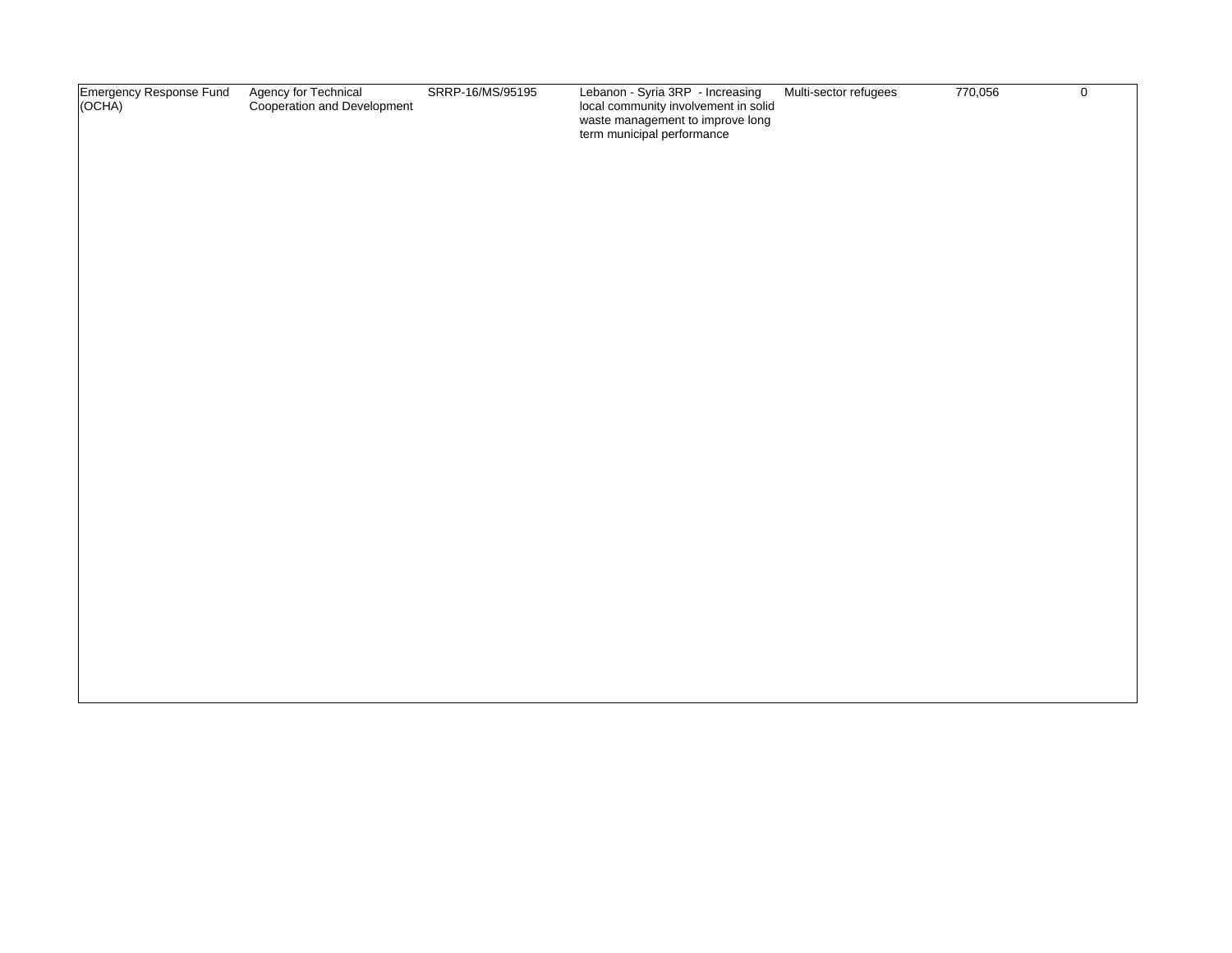| Emergency Response Fund<br>(OCHA) | United Nations Children's Fund SRRP-16/MS/95237 | Lebanon - Syria 3RP - Improving<br>drinking water infrastructure in Aley<br>and Mount Lebanon Governorates | Multi-sector refugees | 1,167,463 | $\mathbf 0$ |
|-----------------------------------|-------------------------------------------------|------------------------------------------------------------------------------------------------------------|-----------------------|-----------|-------------|
|                                   |                                                 |                                                                                                            |                       |           |             |
|                                   |                                                 |                                                                                                            |                       |           |             |
|                                   |                                                 |                                                                                                            |                       |           |             |
|                                   |                                                 |                                                                                                            |                       |           |             |
|                                   |                                                 |                                                                                                            |                       |           |             |
|                                   |                                                 |                                                                                                            |                       |           |             |
|                                   |                                                 |                                                                                                            |                       |           |             |
|                                   |                                                 |                                                                                                            |                       |           |             |
|                                   |                                                 |                                                                                                            |                       |           |             |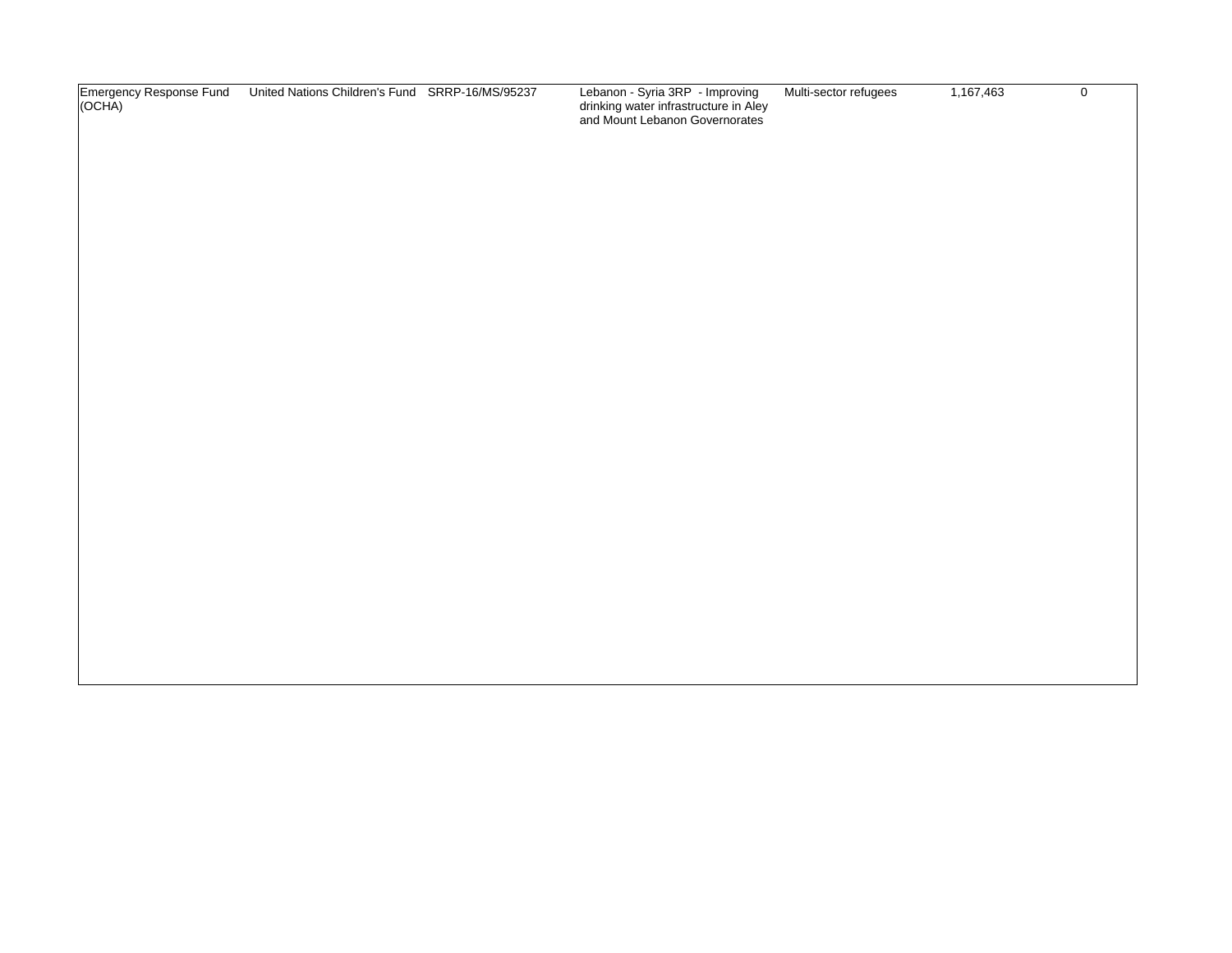| Emergency Response Fund<br>(OCHA) | International Orthodox Christian SRRP-16/MS/95214<br>Charities       | Lebanon - Syria 3RP - Responding Multi-sector refugees<br>to the critical needs of vulnerable<br>population in WASH and Health |                       | 1,134,372 | $\mathsf 0$ |
|-----------------------------------|----------------------------------------------------------------------|--------------------------------------------------------------------------------------------------------------------------------|-----------------------|-----------|-------------|
| Emergency Response Fund<br>(OCHA) | International Catholic Migration SRRP-16/MS/91665/5161<br>Commission | Improved Access to Adequate<br>Shelter for Vulnerable Syrian<br>Refugees and Host Communities in<br>Jordan                     | Multi-sector refugees | 395,571   | $\mathbf 0$ |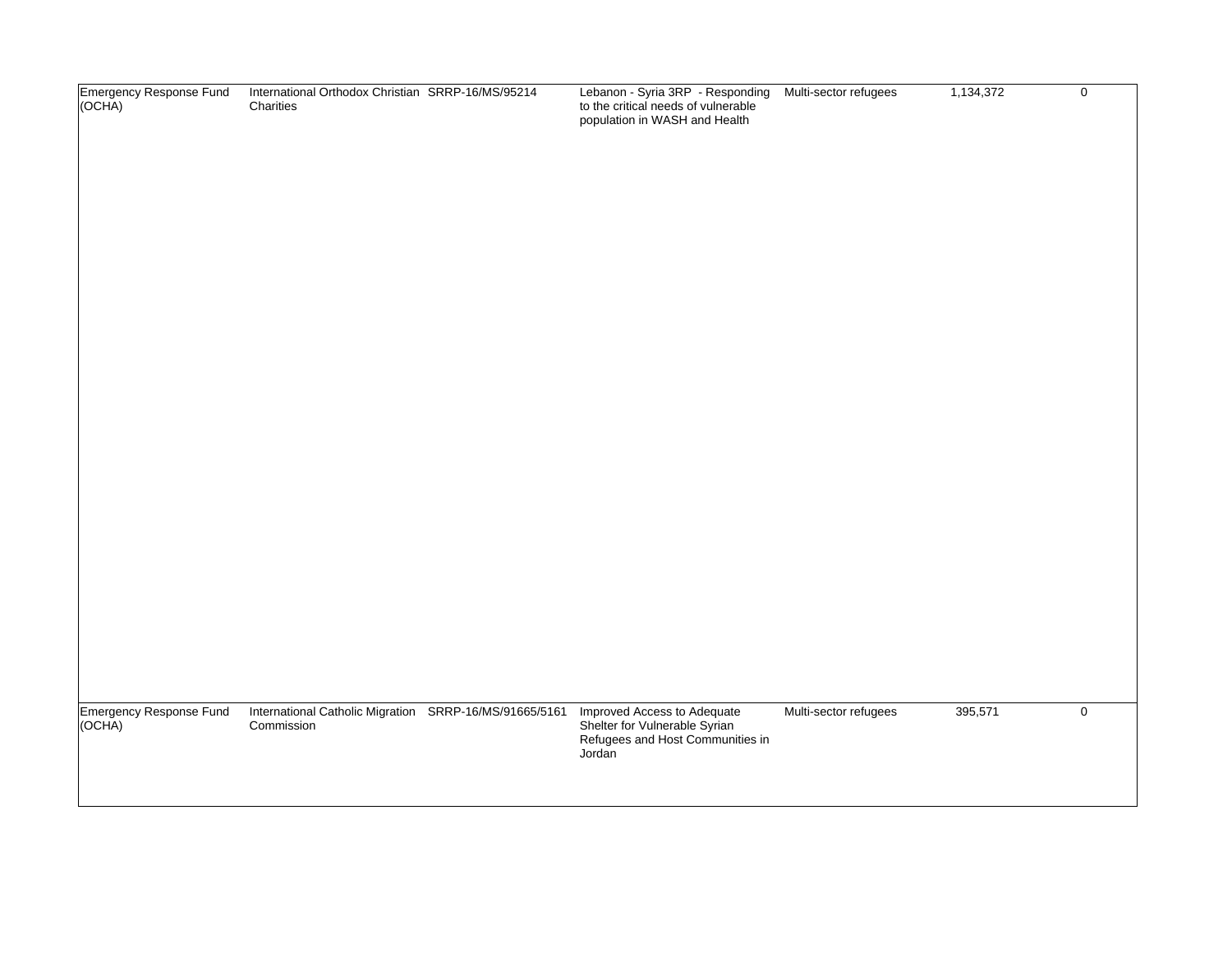| Emergency Response Fund<br>(OCHA)     | International Organization for<br>Migration | SRRP-16/MS/91668/298  | Winterization Response through<br>Provision of Shelter Sealing-Off Kits<br>(SOKs) and Olive Pit Bricks to<br>Vulnerable Households in Southern<br>Syria                                  | Multi-sector refugees | 400,009 | $\mathbf 0$ |
|---------------------------------------|---------------------------------------------|-----------------------|------------------------------------------------------------------------------------------------------------------------------------------------------------------------------------------|-----------------------|---------|-------------|
| Emergency Response Fund<br>(OCHA)     | <b>International Rescue</b><br>Committee    | SRRP-16/MS/91671/5179 | Improving access for non-camp<br>Syrian refugees and vulnerable<br>Jordanian communities to essential<br>primary and reproductive health<br>services in Mafraq and Irbid<br>Governorates | Multi-sector refugees | 250,000 | $\mathbf 0$ |
| Emergency Response Fund<br>$ $ (OCHA) | <b>MEDAIR</b>                               | SRRP-16/MS/95218      | Lebanon - Syria 3RP - Site and<br>household level WASH for Informal<br>Settlements in the Bekaa Valley                                                                                   | Multi-sector refugees | 254,436 | $\mathbf 0$ |
| Emergency Response Fund<br>$ $ (OCHA) | <b>World Rehabilitation Fund</b>            | SRRP-16/MS/95244      | Lebanon - Alleviating the Burdens of Multi-sector refugees<br>Displacement on Persons With<br>Disabilities Among Refugees from<br>Syria and in Lebanese Host<br>Communities              |                       | 517,887 | $\mathbf 0$ |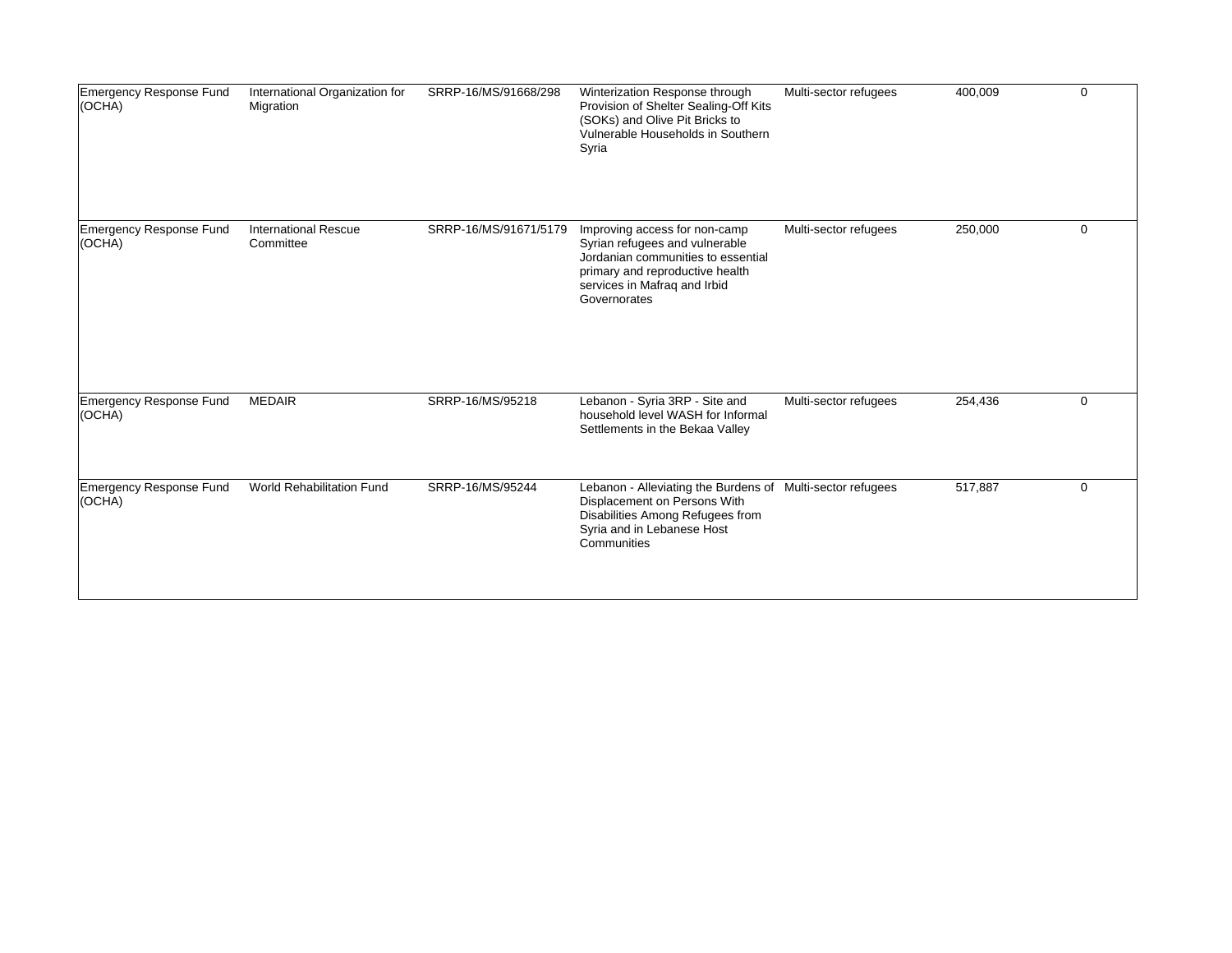| Emergency Response Fund<br>(OCHA) | Terre des Hommes - Italy                         | SRRP-16/MS/95236/6405 | Lebanon - Syria 3RP - Response to<br>the food and non food needs,<br>including provision of case<br>management, of the highly<br>vulnerable Palestine and Syrian<br>Refugee families and hosting<br>community, living in the Palestinian<br>Camps and surrounding areas in<br><b>Tyre and Saida</b> | Multi-sector refugees | 250,000 | $\mathbf 0$ |
|-----------------------------------|--------------------------------------------------|-----------------------|-----------------------------------------------------------------------------------------------------------------------------------------------------------------------------------------------------------------------------------------------------------------------------------------------------|-----------------------|---------|-------------|
| Emergency Response Fund<br>(OCHA) | Handicap International                           | SRRP-16/MS/91664/5349 | Provision of comprehensive<br>rehabilitation and tailored support to<br>access services for most vulnerable<br>people with functional limitations<br>(including war wounded) affected by<br>the Syrian Crisis in Jordan                                                                             | Multi-sector refugees | 400,000 | $\mathbf 0$ |
| Emergency Response Fund<br>(OCHA) | <b>CARE</b> International                        | SRRP-16/MS/91657/5645 | Winter Support to herders in<br>Western Dara and Quneitra                                                                                                                                                                                                                                           | Multi-sector refugees | 302,486 | $\mathbf 0$ |
| Emergency Response Fund<br>(OCHA) | <b>CARE</b> International                        | SRRP-16/MS/91657/5645 | Protecting Dignity of Crisis-Affected<br>People in Jordan                                                                                                                                                                                                                                           | Multi-sector refugees | 400,662 | $\mathbf 0$ |
| Emergency Response Fund<br>(OCHA) | <b>INTERSOS Humanitarian Aid</b><br>Organization | SRRP-16/MS/91672/5660 | Jordan - Syria 3RP - Unconditional<br>cash assistance to extremely<br>vulnerable Syrian and Jordanian<br>households in non-camp settings in<br>Irbid, Karak and Ma'an Governorates                                                                                                                  | Multi-sector refugees | 399,645 | $\mathbf 0$ |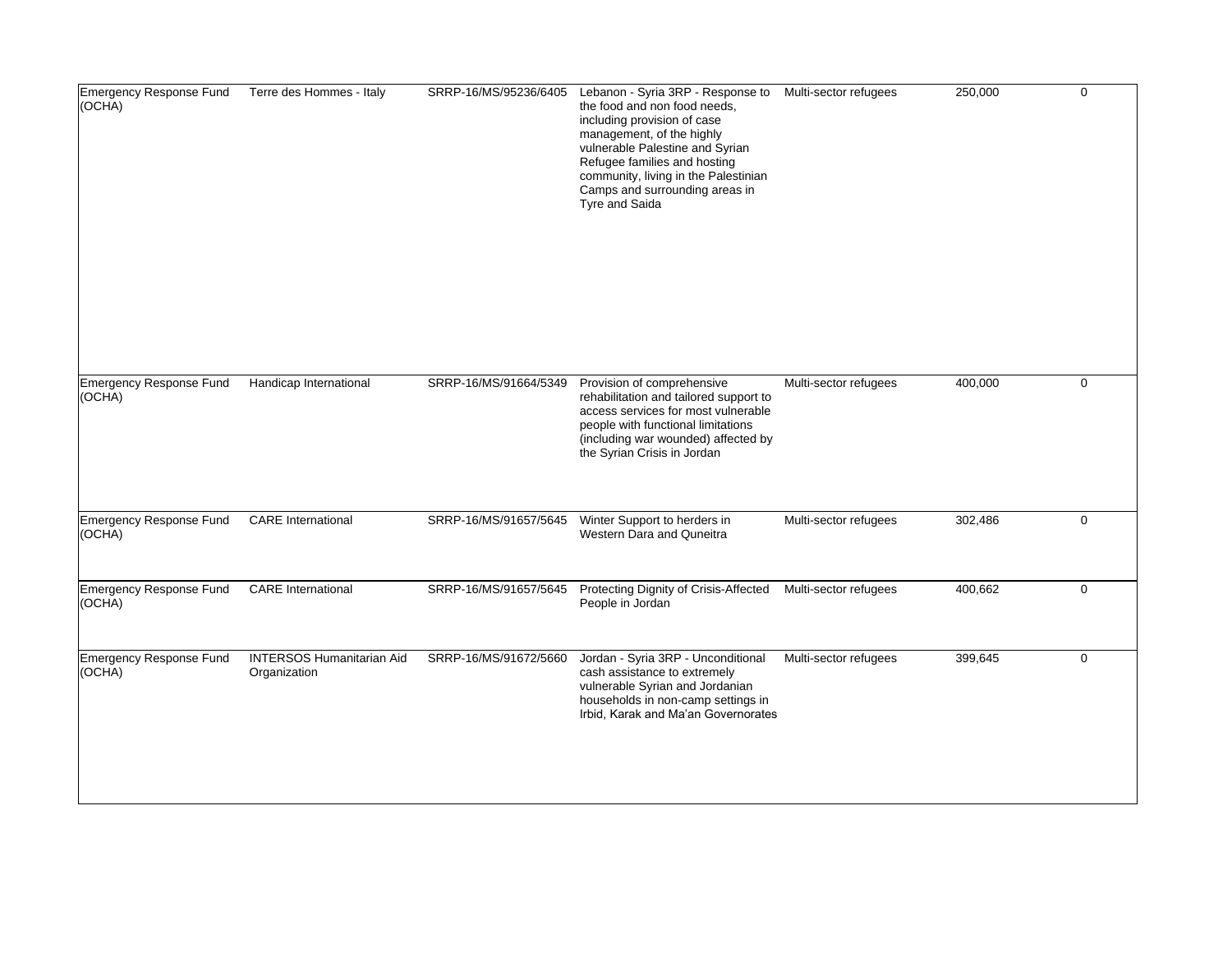| Emergency Response Fund<br>(OCHA) | Jordan Health Aid Society                          | SRRP-16/MS/91674/<br>13236 | Supporting the provision of<br>Secondary and tertiary healthcare<br>for refugee Girls, Boys, Women and<br>Men in camps and out of camps and<br>vulnerable Jordanians, including the<br>deliveries, neonatal, emergency<br>obstetric, war wounded from<br>eastern and western border. | Multi-sector refugees | 385,409 | $\Omega$    |
|-----------------------------------|----------------------------------------------------|----------------------------|--------------------------------------------------------------------------------------------------------------------------------------------------------------------------------------------------------------------------------------------------------------------------------------|-----------------------|---------|-------------|
| Emergency Response Fund<br>(OCHA) | Jordan Health Aid Society                          | SRRP-16/MS/91674/<br>13236 | Preventing the transmission of<br>diarrhea disease (cholera)                                                                                                                                                                                                                         | Multi-sector refugees | 108,552 | $\mathbf 0$ |
| Emergency Response Fund<br>(OCHA) | <b>MEDAIR</b>                                      | SRRP-16/MS/91677/5095      | Emergency health support and<br>community resilience for Syrian<br>refugees and vulnerable Jordanians<br>in Jordan                                                                                                                                                                   | Multi-sector refugees | 315,049 | $\mathbf 0$ |
| Emergency Response Fund<br>(OCHA) | Première Urgence - Aide<br>Médicale Internationale | SRRP-16/MS/91687/<br>14879 | Provide cash assistance to most<br>vulnerable populations in Jordan to<br>cover their basic needs and prevent<br>negative coping strategies.                                                                                                                                         | Multi-sector refugees | 400,000 | $\mathbf 0$ |
| Emergency Response Fund<br>(OCHA) | <b>Relief International</b>                        | SRRP-16/MS/91690/6971      | Providing education opportunities for Multi-sector refugees<br>Syrian Refugees in Za'atari and<br>Azrag camps                                                                                                                                                                        |                       | 398,622 | $\Omega$    |
| Emergency Response Fund<br>(OCHA) | <b>Relief International</b>                        | SRRP-16/MS/91690/6971      | Addressing urgent winterisation<br>needs of Syrian IDPs informal<br>settlements in Quneitra governorate                                                                                                                                                                              | Multi-sector refugees | 399,922 | $\mathbf 0$ |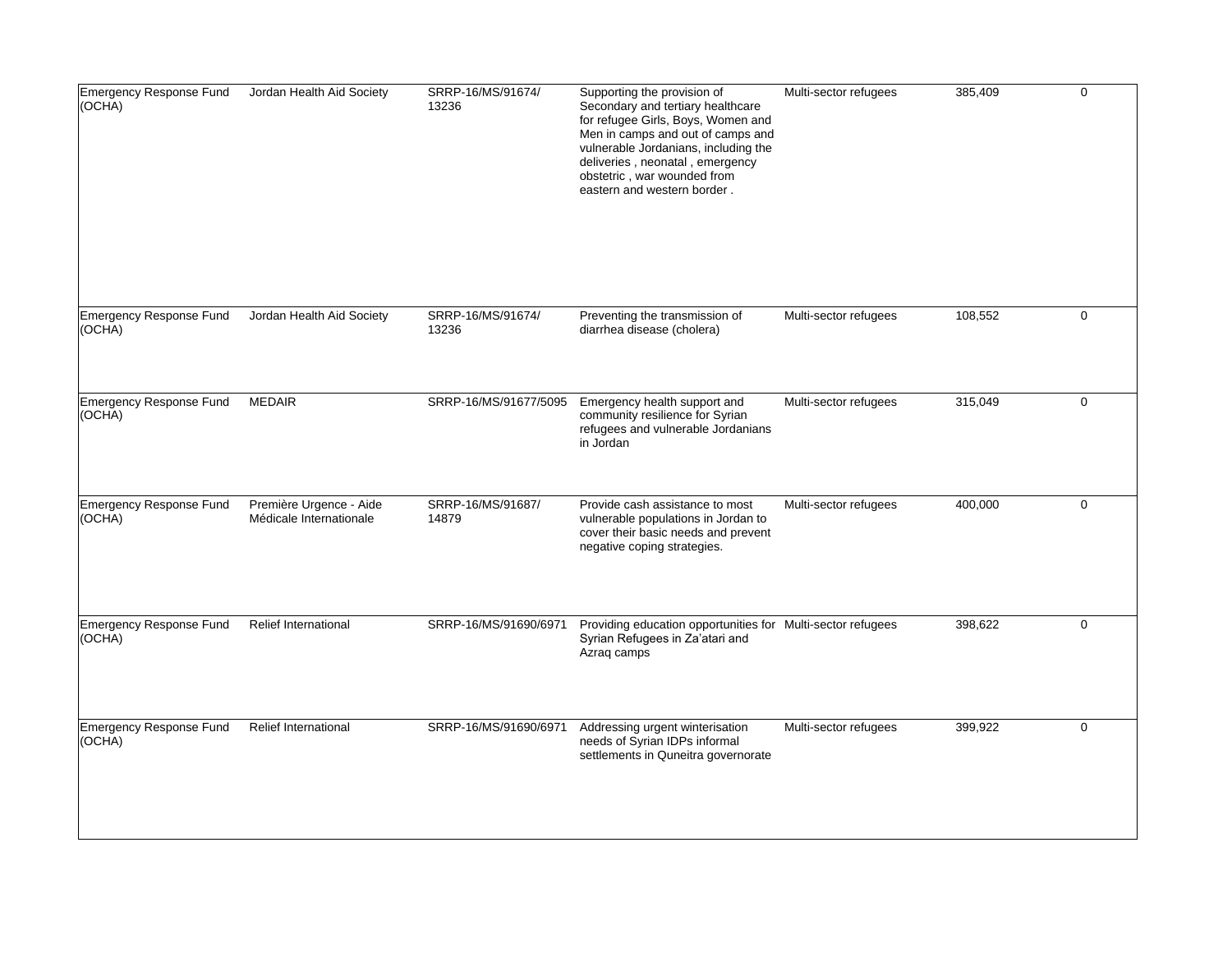| Emergency Response Fund<br>$ $ (OCHA) | Un Ponte Per                                                       | SRRP-16/MS/91696/8787 | Learning for life: Increase equitable<br>access to learning opportunities for<br>vulnerable children and adolescents<br>affected by the Syria crisis in Jordan                                                                                                                                             | Multi-sector refugees | 294,892 | $\mathbf 0$ |
|---------------------------------------|--------------------------------------------------------------------|-----------------------|------------------------------------------------------------------------------------------------------------------------------------------------------------------------------------------------------------------------------------------------------------------------------------------------------------|-----------------------|---------|-------------|
| Emergency Response Fund<br>  (OCHA)   | World Vision International                                         | SRRP-16/MS/91709/8502 | Comprehensive WASH support<br>(flood mitigation and waste water<br>drainage) to reduce vulnerabilities of<br>crisis-affected people in Zaatari<br>refugee camp                                                                                                                                             | Multi-sector refugees | 395,153 | $\mathbf 0$ |
| Emergency Response Fund<br>  (OCHA)   | Food & Agriculture<br>Organization of the United<br><b>Nations</b> | SRRP-16/MS/91662/123  | Jordan - Syria 3RP - Restored food<br>security through protection of<br>livestock-based livelihoods of<br>vulnerable farming households in<br>severely conflict affected sub-<br>districts of South Syria; Provision of<br>Animal Health Assistance to<br>Livestock Owners in Eastern Dara<br>and Quneitra | Multi-sector refugees | 95,000  | $\mathbf 0$ |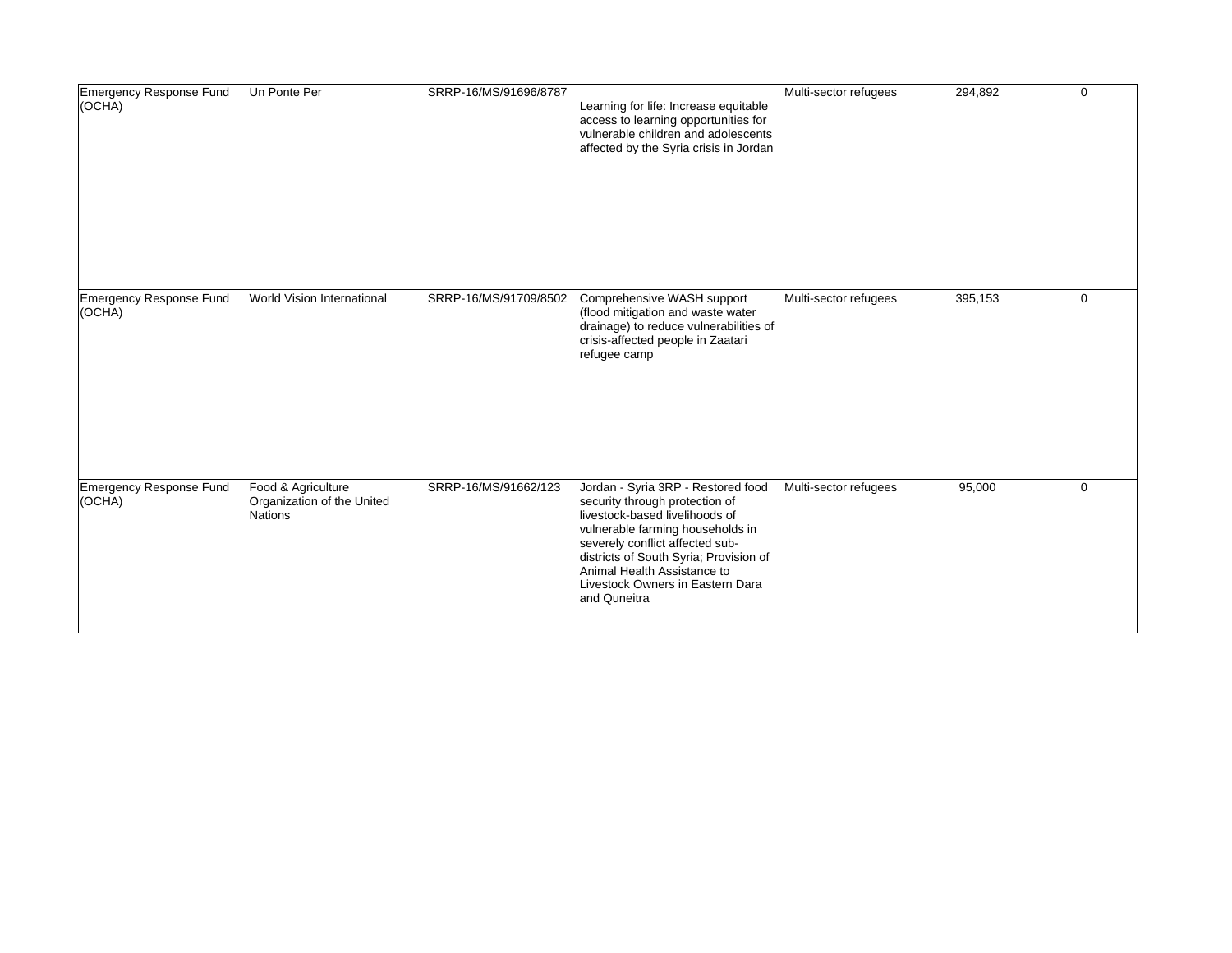| Emergency Response Fund<br>(OCHA) | Action Contre la Faim                               | SRRP-16/MS/95193 | Lebanon - Syria 3RP - Integrated<br>Solid Waste Management<br>programme in South Lebanon                                                                     | Multi-sector refugees | 1,189,495 | $\mathbf 0$ |
|-----------------------------------|-----------------------------------------------------|------------------|--------------------------------------------------------------------------------------------------------------------------------------------------------------|-----------------------|-----------|-------------|
| Emergency Response Fund<br>(OCHA) | ABAAD-Resource Center for<br><b>Gender Equality</b> | SRRP-16/MS/95192 | Lebanon - Syria 3RP - Towards<br>institutionalized protection of women<br>and children survivors of Gender<br><b>Based Violence in Emergency</b><br>contexts | Multi-sector refugees | 119,907   | $\mathbf 0$ |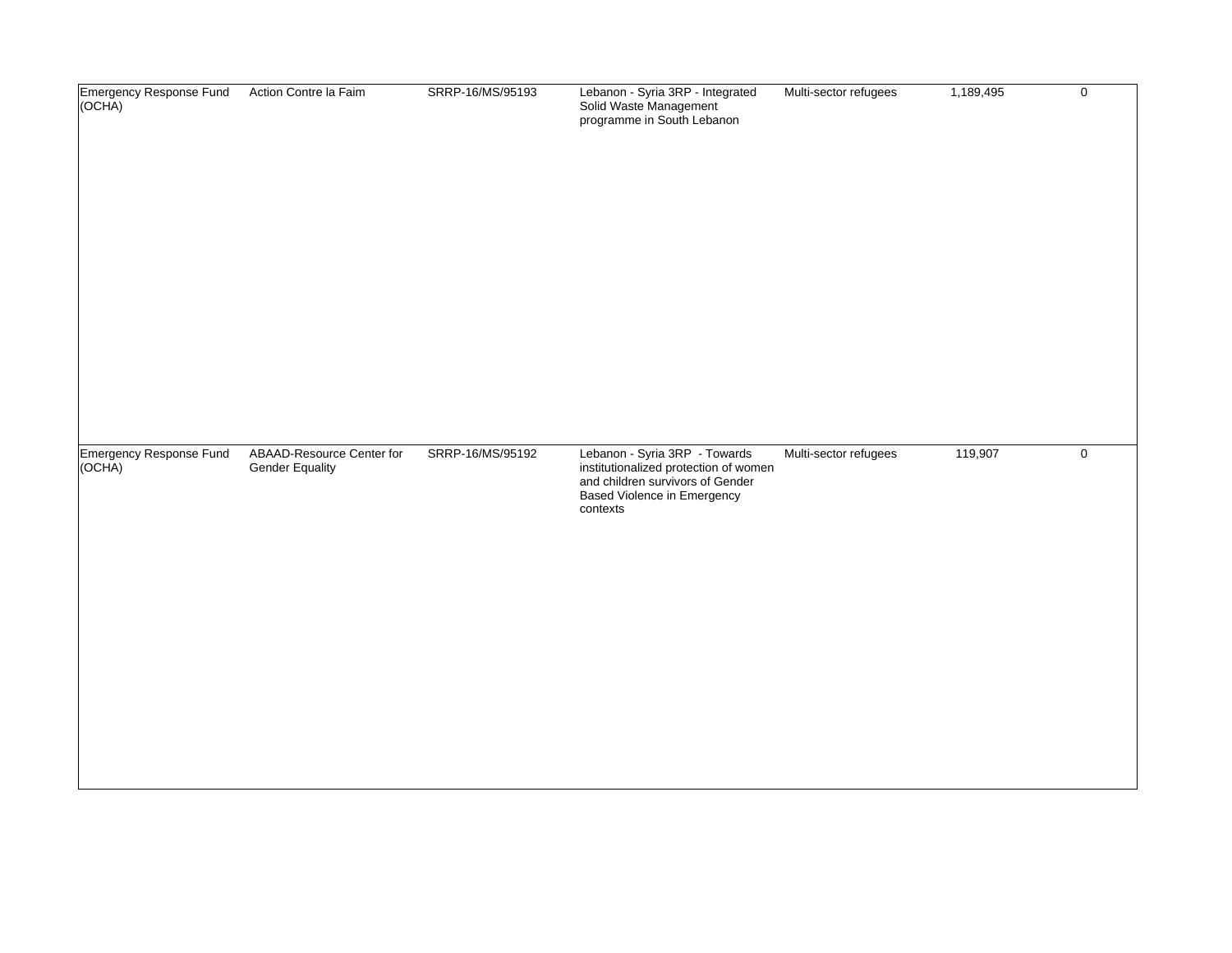| Emergency Response Fund<br>(OCHA)     | Agency for Technical<br>Cooperation and Development | SRRP-16/MS/95195 | Lebanon - Improving access to<br>nutritious and diverse fresh foods for<br>vulnerable populations in Beirut and<br>Mount Lebanon | Multi-sector refugees | 250,000 | $\mathbf 0$ |
|---------------------------------------|-----------------------------------------------------|------------------|----------------------------------------------------------------------------------------------------------------------------------|-----------------------|---------|-------------|
| Emergency Response Fund<br>$ $ (OCHA) | <b>OXFAM</b>                                        | SRRP-16/MS/95224 | Lebanon - Provision of urgent and<br>lifesaving WASH assistance in North<br>Bekaa                                                | Multi-sector refugees | 250,048 | $\Omega$    |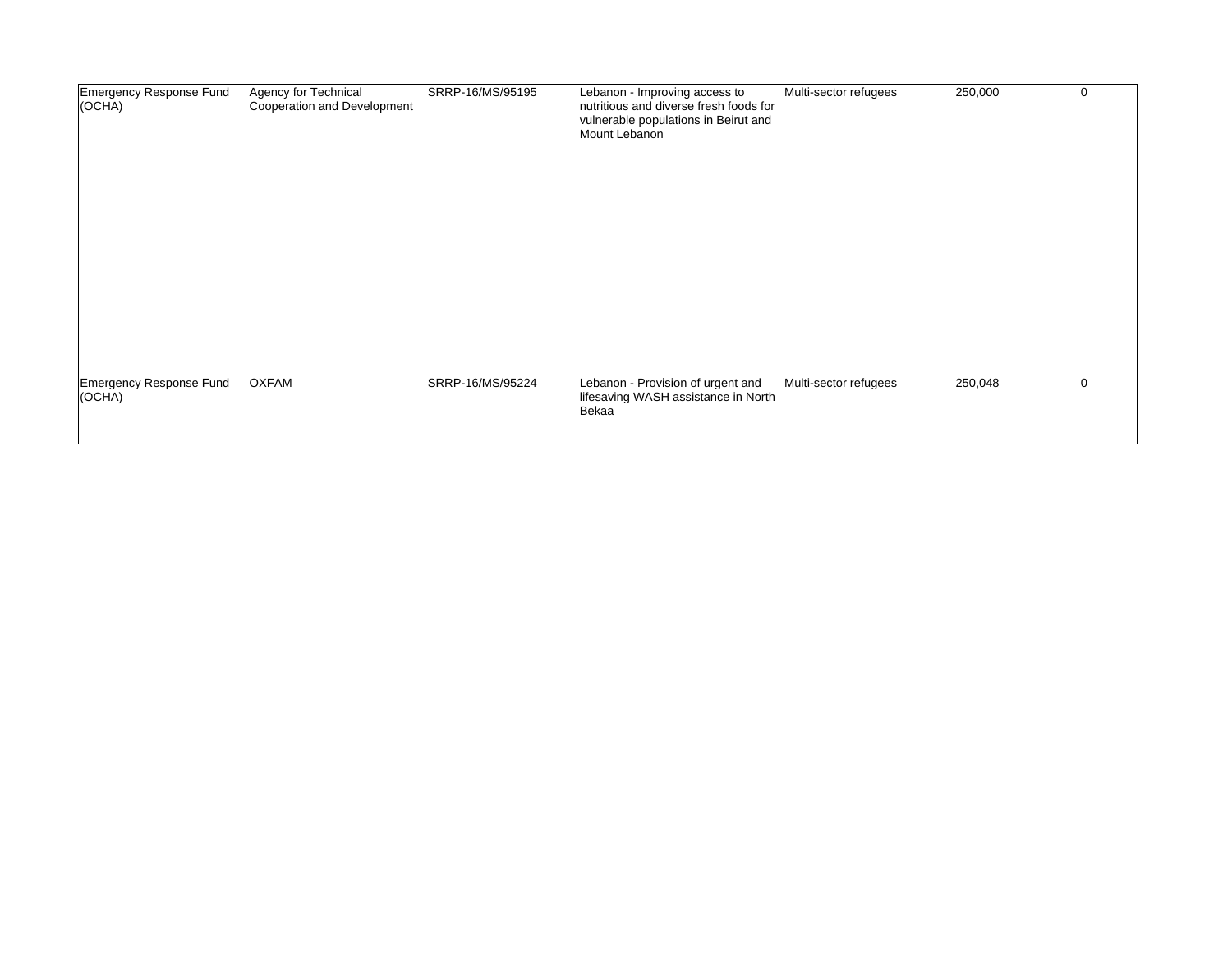| Emergency Response Fund<br>(OCHA) | Danish Refugee Council | SRRP-16/MS/95205 | Lebanon - Syria 3RP - Enhancing<br>the protection of adolescent girls and<br>young women against sexual and<br>gender based violence (SGBV)<br>through innovative emergency<br>response interventions | Multi-sector refugees | 507,254 | 0 |
|-----------------------------------|------------------------|------------------|-------------------------------------------------------------------------------------------------------------------------------------------------------------------------------------------------------|-----------------------|---------|---|
|                                   |                        |                  |                                                                                                                                                                                                       |                       |         |   |
|                                   |                        |                  |                                                                                                                                                                                                       |                       |         |   |
|                                   |                        |                  |                                                                                                                                                                                                       |                       |         |   |
|                                   |                        |                  |                                                                                                                                                                                                       |                       |         |   |
|                                   |                        |                  |                                                                                                                                                                                                       |                       |         |   |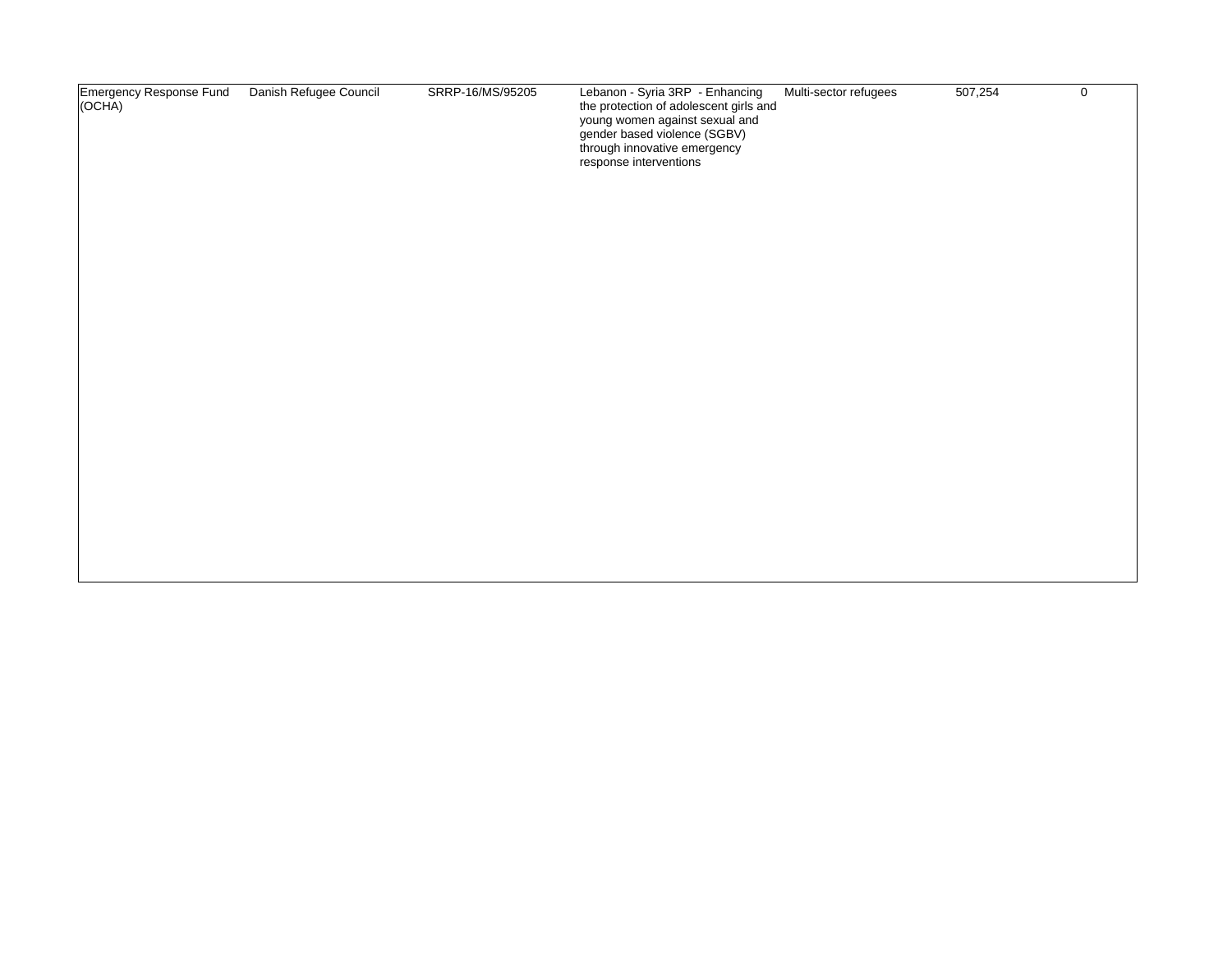| Emergency Response Fund<br>(OCHA) | Caritas Lebanon Migrants<br>Center | SRRP-16/MS/95202 | Lebanon - Syria 3RP - Holistic<br>Protection Services for GBV<br>Survivors | Multi-sector refugees | 499,165 | $\mathbf 0$ |
|-----------------------------------|------------------------------------|------------------|----------------------------------------------------------------------------|-----------------------|---------|-------------|
|                                   |                                    |                  |                                                                            |                       |         |             |
|                                   |                                    |                  |                                                                            |                       |         |             |
|                                   |                                    |                  |                                                                            |                       |         |             |
|                                   |                                    |                  |                                                                            |                       |         |             |
|                                   |                                    |                  |                                                                            |                       |         |             |
|                                   |                                    |                  |                                                                            |                       |         |             |
|                                   |                                    |                  |                                                                            |                       |         |             |
|                                   |                                    |                  |                                                                            |                       |         |             |
|                                   |                                    |                  |                                                                            |                       |         |             |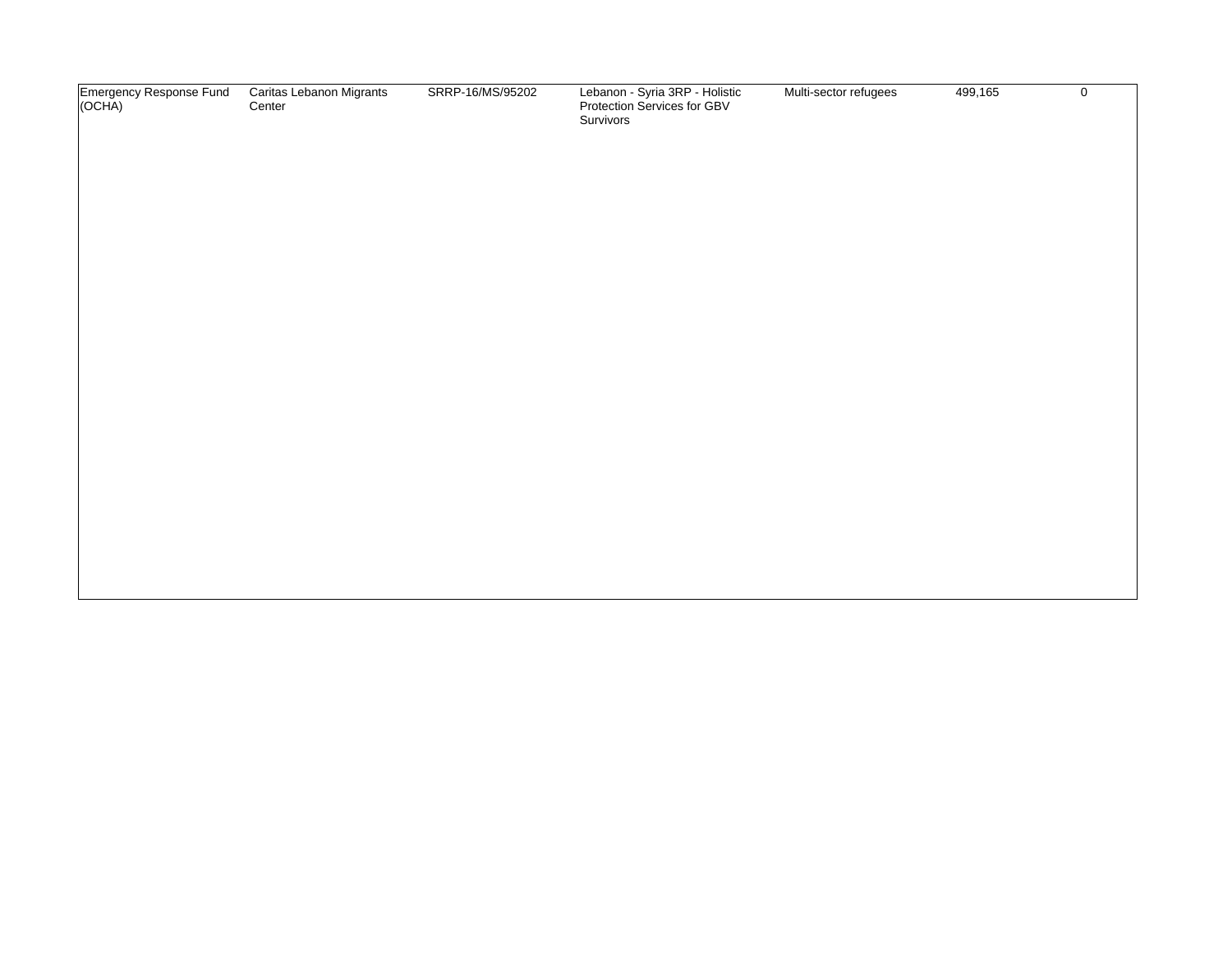| Emergency Response Fund<br>(OCHA) | Solidarités International | SRRP-16/MS/95235 | Lebanon - Syria 3RP - "El Hay" -<br>Neighborhood for all: integrated<br>multi-scale intervention for the<br>vulnerable population of Qobbe<br>area, Tripoli                              | Multi-sector refugees | 1,100,000  | $\mathbf 0$ |
|-----------------------------------|---------------------------|------------------|------------------------------------------------------------------------------------------------------------------------------------------------------------------------------------------|-----------------------|------------|-------------|
| Emergency Response Fund<br>(OCHA) | Secours Islamique France  | SRRP-16/MS/95232 | Lebanon - Addressing the increasing Multi-sector refugees<br>vulnerabilities of the communities<br>affected by the Syria crisis in Mount<br>Lebanon with Multipurpose Cash<br>Assistance |                       | 925,767    | 0           |
|                                   |                           |                  | Emergency Response Fund (OCHA) Reallocation Sub total:                                                                                                                                   |                       | 33,536,583 | $\mathbf 0$ |

| <b>World Food Programme</b> |                      |                      |                     |                       |             |  |  |
|-----------------------------|----------------------|----------------------|---------------------|-----------------------|-------------|--|--|
| World Food Programme        | World Food Programme | SRRP-16/MS/95243     | Lebanon - Syria 3RP | Multi-sector refugees | 155.119.208 |  |  |
| World Food Programme        | World Food Programme | SRRP-16/MS/91614/561 | Egypt - Syria 3RP   | Multi-sector refugees | 16,649,590  |  |  |
| World Food Programme        | World Food Programme | SRRP-16/MS/91650/561 | Iraq - Syria 3RP    | Multi-sector refugees | 11,475,026  |  |  |
| World Food Programme        | World Food Programme | SRRP-16/MS/91706/561 | Jordan - Syria 3RP  | Multi-sector refugees | 147.922.300 |  |  |